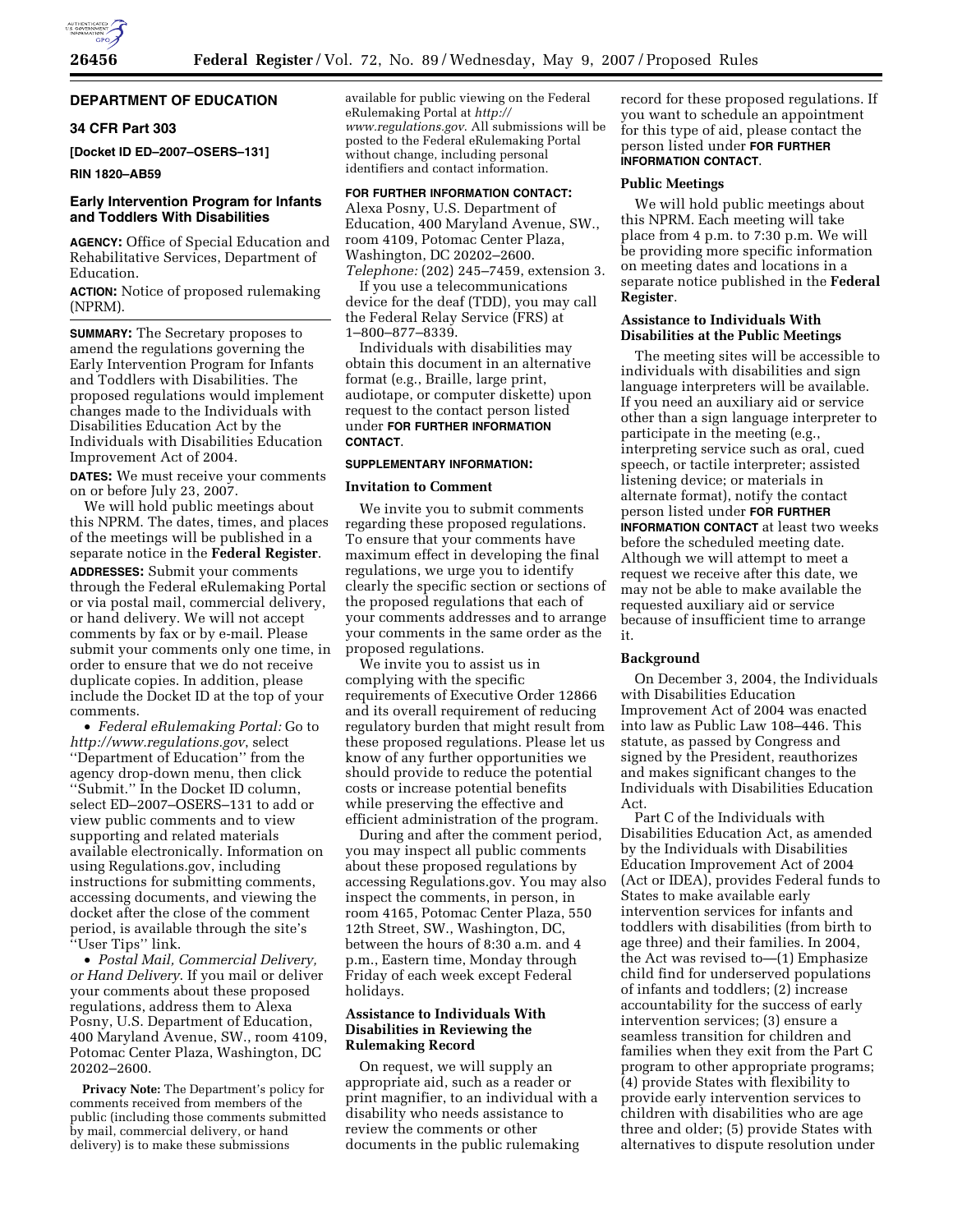Part C's procedural safeguards; (6) clarify certain definitions including specific early intervention services, qualified personnel, and natural environments; and (7) streamline Part C grant application requirements.

Changes to the current Part C regulations (34 CFR part 303) are necessary in order for the Department to appropriately and effectively address the provisions of the law and to assist State lead agencies and early intervention service programs and providers in implementing their responsibilities under the law.

On December 29, 2004, the Secretary published a notice in the **Federal Register** requesting advice and recommendations from the public on regulatory issues under the Act, and announcing a series of seven public meetings during January and February of 2005 to seek further input and suggestions for developing regulations based on the new statute.

Over 6000 public comments were received in response to the **Federal Register** notice and the seven public meetings, including letters from parents, public agency personnel, early intervention personnel, and parentadvocate and professional organizations. The comments addressed the major provisions of the law. These comments were reviewed and considered in developing this NPRM. The Secretary appreciates the interest and thoughtful attention of the commenters responding to the December 29, 2004 notice and participating in the seven public meetings.

## **General Proposed Regulatory Plan and Structure**

In developing this NPRM, we have elected to prepare one comprehensive document that incorporates the majority of the requirements from the law along with the applicable regulations, rather than publishing a regulation that does not include statutory provisions. The rationale for doing this is to create a single reference document for parents, State lead agencies, early intervention service programs and providers, State Interagency Coordinating Councils, and others to use, so there is no need to shift between one document for regulations and a separate document for the statute. Although this approach will result in longer regulations, it is our impression that there is support for this practice.

We have reorganized the regulations by following the general order, substance, and structure of provisions in the statute, rather than using the arrangement of the current regulations. We believe this change will be helpful to parents, State lead agencies, early

intervention service providers and the public both in reading the regulations, and in finding the direct link between a given statutory requirement and the regulation related to that requirement.

The proposed regulations contain Part C statutory provisions (even where those provisions are not in the current regulations but were in the statute prior to 2004). For example, proposed § 303.104 (Acquisition of equipment and construction or alteration of facilities) contains new regulatory language that incorporates the longstanding statutory language in section 605 of the Act, which was unchanged by the 2004 amendments to the Act. Because these changes in the proposed regulations do not involve new substantive requirements, but rather incorporate longstanding statutory requirements, they are not identified in this preamble as substantive changes. The changes in these proposed regulations are identified in the appropriate locations in the preamble.

In general, the requirements related to a given statutory section will be included in one location and in the same general order as in the statute, rather than being spread throughout several subparts, as the statutory sections are in the current regulations. One exception to this approach is that the regulations implementing section 638 of the Act (Uses of funds), are combined with the regulations implementing section 632 (System of payments) and section 640 of the Act (Payor of last resort) in proposed subpart F, because both relate to financial and interagency matters.

As restructured in this NPRM, these proposed regulations are divided into eight major subparts, each of which is directly linked to, and comports with, the general order of provisions in a specific section of the Act. For example, we have revised subpart H in the proposed regulations to include all provisions regarding the allocation of Part C funds (from section 643 of the Act), rather than having those provisions dispersed among several different subparts, as in the current Part C regulations.

In addition, these proposed regulations do not contain notes following the regulatory text as in the current regulations. Where necessary and relevant, language from the notes in the current regulations has been incorporated into the proposed regulations.

Finally, these proposed regulations incorporate, where practicable, applicable Part B regulations in order to align the two systems, minimize

administrative costs (particularly for lead agencies that are also State educational agencies (SEAs) responsible for administering both Parts B and C of the Act in a State), and promote a seamless system of services for infants, toddlers, children, and youth with disabilities birth through 21 years of age.

## **Significant Proposed Regulations**

We discuss substantive issues under the sections of the proposed regulations to which they pertain. Generally, we do not address proposed regulatory provisions that are technical or otherwise minor in effect.

### *Subpart A—General*

Proposed subpart A would incorporate the provisions in sections 601, 602, 631, and 632 of the Act regarding the purpose of and definitions under Part C of the Act.

### Purpose and Applicable Regulations

Proposed § 303.1(a) through (d) (Purpose) would be substantively unchanged and would incorporate sections 601(d)(2) and 631(a)(5) and (b)(1) through (3) of the Act regarding the purposes of Part C of the Act. Proposed § 303.1(e), regarding expanding opportunities for children under three who would be at risk of developmental delay, would be added to incorporate the language from section 631(b)(4) of the Act.

Proposed § 303.2, regarding eligible recipients under Part C of the Act would remain substantively unchanged from current § 303.2, and would be consistent with the definition of *State* in section 602(31) of the Act and in proposed § 303.34.

Current § 303.3, regarding use of funds for activities supported under Part C of the Act, would be incorporated into proposed § 303.501 regarding permissive use of funds by the lead agency in subpart F of these proposed regulations. Current § 303.4 regarding the limitation on eligible children would be removed because the definitions of *child* and *infant or toddler with a disability* in proposed §§ 303.6 and 303.21, respectively, make clear that part 303 applies to infants and toddlers with disabilities who are under the age of three and therefore does not apply to children with disabilities ages three and older who may be entitled to receive a free appropriate public education under Part B of the Act.

Proposed § 303.3, regarding applicable regulations, would incorporate the provisions from current § 303.5. Proposed § 303.3(a)(1) would incorporate the language from current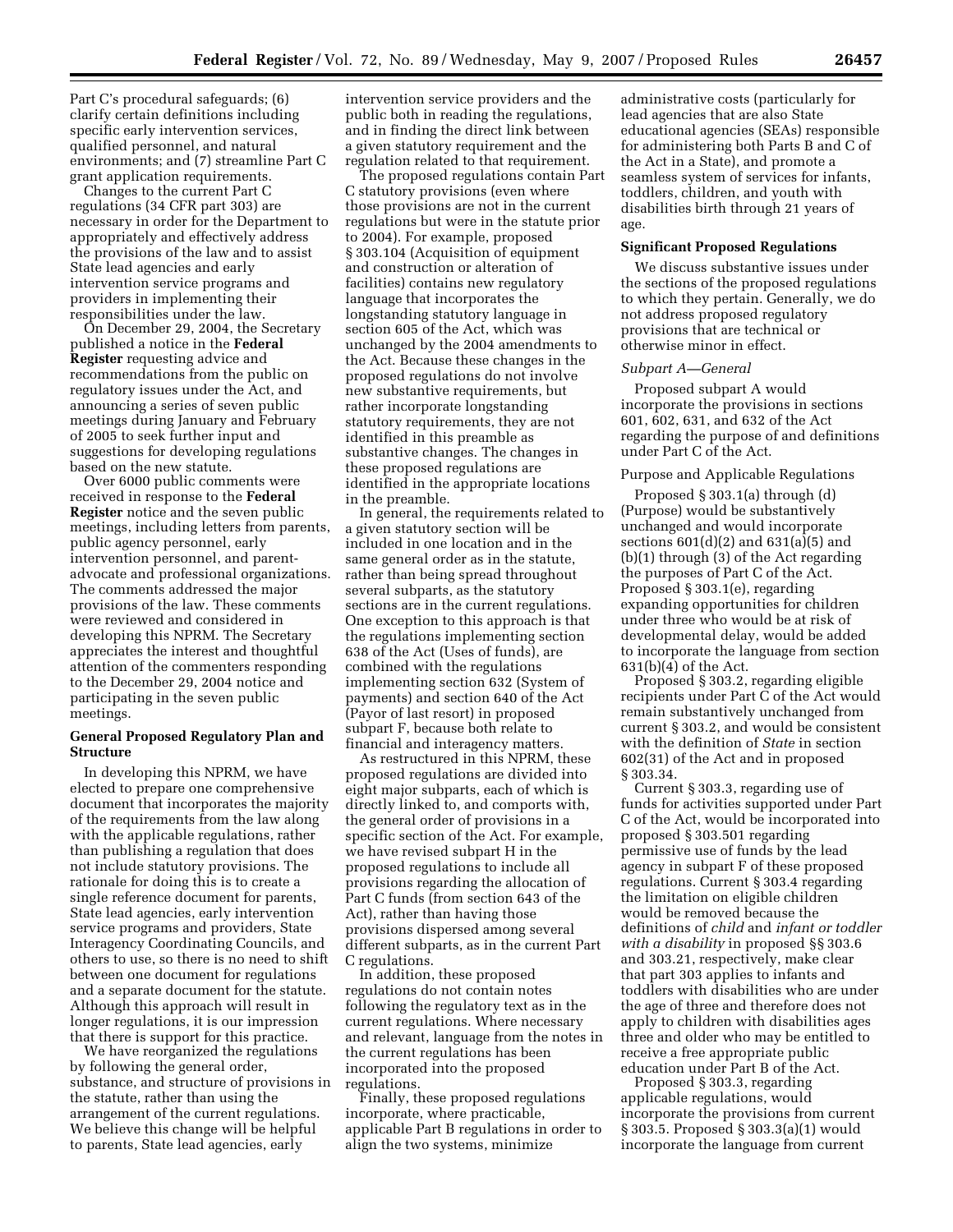§ 303.5(a)(2). Proposed § 303.3(a)(2) would include the references from the Education Department General Administrative Regulations (EDGAR) in current § 303.5(a)(1). The references to the Part B regulations in current § 303.3(a)(3) would be removed because all applicable provisions from the Part B regulations would be included in these proposed regulations. For example, the provisions in the Part B regulations regarding confidentiality and the procedures for the Secretary's determination of State eligibility to receive a grant, which are crossreferenced in current § 303.5(a)(3), would appear, respectively, in proposed §§ 303.402 through 303.417 and proposed §§ 303.231 through 303.236.

Proposed § 303.3(b) would incorporate the language from current § 303.5(b)(1), regarding the meaning of *State educational agency,* to indicate that any reference to the term *State educational agency* means the *lead agency* under this part.

Current § 303.5(b)(2) through (b)(5) regarding the meaning of terms and cross-references from the Part B regulations as applied to the Part C regulations would be removed as unnecessary because we would incorporate applicable definitions and provisions from the Part B regulations in these proposed regulations.

#### Definitions Used in This Part

Proposed § 303.4 (*Act*) would incorporate the statutory definition of *Act* from section 601(a) of the Act and current § 303.6, and would further clarify that the Act has been amended.

Proposed § 303.5 (*At-risk infant or toddler*) would incorporate the statutory definition from section 632(1) of the Act. This section would also include the examples of biological and environmental at-risk factors listed in Note 2 following current § 303.16 as follows: Low birth weight, respiratory distress as a newborn, lack of oxygen, brain hemorrhage, infection, nutritional deprivation, and history of abuse or neglect. With this change, Note 2 following current § 303.16 would be removed from the regulations. Proposed § 303.5 would also include as an example of at-risk infants and toddlers whom the State may elect to serve those infants and toddlers directly affected by illegal substance abuse or withdrawal symptoms resulting from prenatal drug exposure to reflect the new provisions described in section  $637(a)(\bar{6})(B)$  of the Act.

Proposed § 303.6 (*Child*) would modify the definition of *child* in current § 303.7 to mean an individual under age six and would be consistent with the

State option outlined in proposed § 303.211 to serve children ages three and older.

Proposed § 303.7 (*Consent*) would incorporate the provisions of current § 303.401(a), except that proposed § 303.7(c)(2) would add that if the parent revokes consent, that revocation is not retroactive (i.e., it does not apply to an action that has occurred before the consent was revoked), consistent with the Part B regulations in 34 CFR 300.9 (71 FR 46757).

Proposed § 303.8 (*Council*) would remain substantively unchanged from current § 303.8 and would reflect the statutory definition in section 632(2) of the Act.

Proposed § 303.9 (*Day*) would remain substantively unchanged from current § 303.9.

Proposed § 303.10 (*Developmental delay*) would remain substantively unchanged from current § 303.10 and would cross-reference proposed § 303.111 regarding the State definition of developmental delay and proposed § 303.203(c) regarding the requirement that the State must include its rigorous definition of developmental delay in its application to the Department.

Proposed § 303.11 (*Early intervention service program* or *EIS program*) would replace current § 303.11 and would clarify that the EIS program is an entity designated by the lead agency for reporting under sections 616(b)(2)(C) and 642 of the Act and proposed §§ 303.700 through 303.702.

Proposed § 303.12(a) (*Early intervention service provider* or *EIS provider*) would clarify that an EIS provider can be an entity (whether public, private, or nonprofit) or an individual that provides early intervention services under Part C of the Act in the State whether or not the entity or individual receives Federal funds under Part C of the Act and may include the lead agency and a public agency under Part C of the Act, where appropriate. For example, an EIS provider may include the lead agency, a public agency, or individuals if these entities or individuals are responsible for conducting evaluations and assessments, providing service coordination, or other Part C services.

Proposed § 303.12(b) would be similar to current § 303.12(c) in that it would continue to clarify that the EIS provider is responsible for: participating in the multidisciplinary team's assessment of an infant or toddler to develop integrated goals and outcomes for the individualized family service plan (IFSP); and providing early intervention services in accordance with the infant's or toddler's IFSP because States must

ensure EIS providers are providing direct services to eligible children in addition to their other roles. However, proposed § 303.12(b) would further identify that the EIS provider would be responsible for consulting with and training parents and others regarding the provision of the early intervention services described in the infant's or toddler's IFSP.

Proposed § 303.13, regarding the definition of *early intervention services*, would replace current § 303.12(a) and (b) and would incorporate the provisions of the definition of this term in section 632(4) of the Act. In addition, proposed § 303.13(a)(2) would retain the language in current § 303.12(a)(2) to clarify that the early intervention services are selected in collaboration with parents. Proposed § 303.13(a)(4) would clarify that early intervention services are designed to meet the developmental needs of an infant or toddler with a disability, and as requested by the family, the needs of the family to assist appropriately in the infant's or toddler's development, as identified by the IFSP team. Proposed § 303.13(a)(8) would clarify that early intervention services, to the maximum extent appropriate, are provided in natural environments, as defined in proposed § 303.26 and consistent with proposed § 303.126.

Proposed § 303.13(b) regarding types of early intervention services would substantively incorporate the provisions of current § 303.12(d) but would not include the references from current § 303.12(d)(6) and (d)(7) to nursing services and nutrition services, which are not specifically listed in section 632(4)(E) of the Act. Only those types of services identified in section 602(4)(E) of the Act would be retained. The list of services identified in this proposed section is not intended to comprise an exhaustive list of the types of services that may be provided to an infant or toddler with a disability as an early intervention service. Nursing services or nutrition services could be deemed early intervention services if they are provided by qualified personnel and otherwise meet the definition of early intervention services.

Proposed § 303.13(b)(1)(i) (*Assistive technology device*) and (b)(1)(ii) (*Assistive technology service*) would reflect the statutory definition of these terms in section 602(1) and 602(2) of the Act. The definition of *assistive technology device* as well as the definition of *health services* in proposed § 303.16(c)(1)(iii) (*Health services*) would exclude, as a covered service under Part C of the Act, a medical device that is surgically implanted,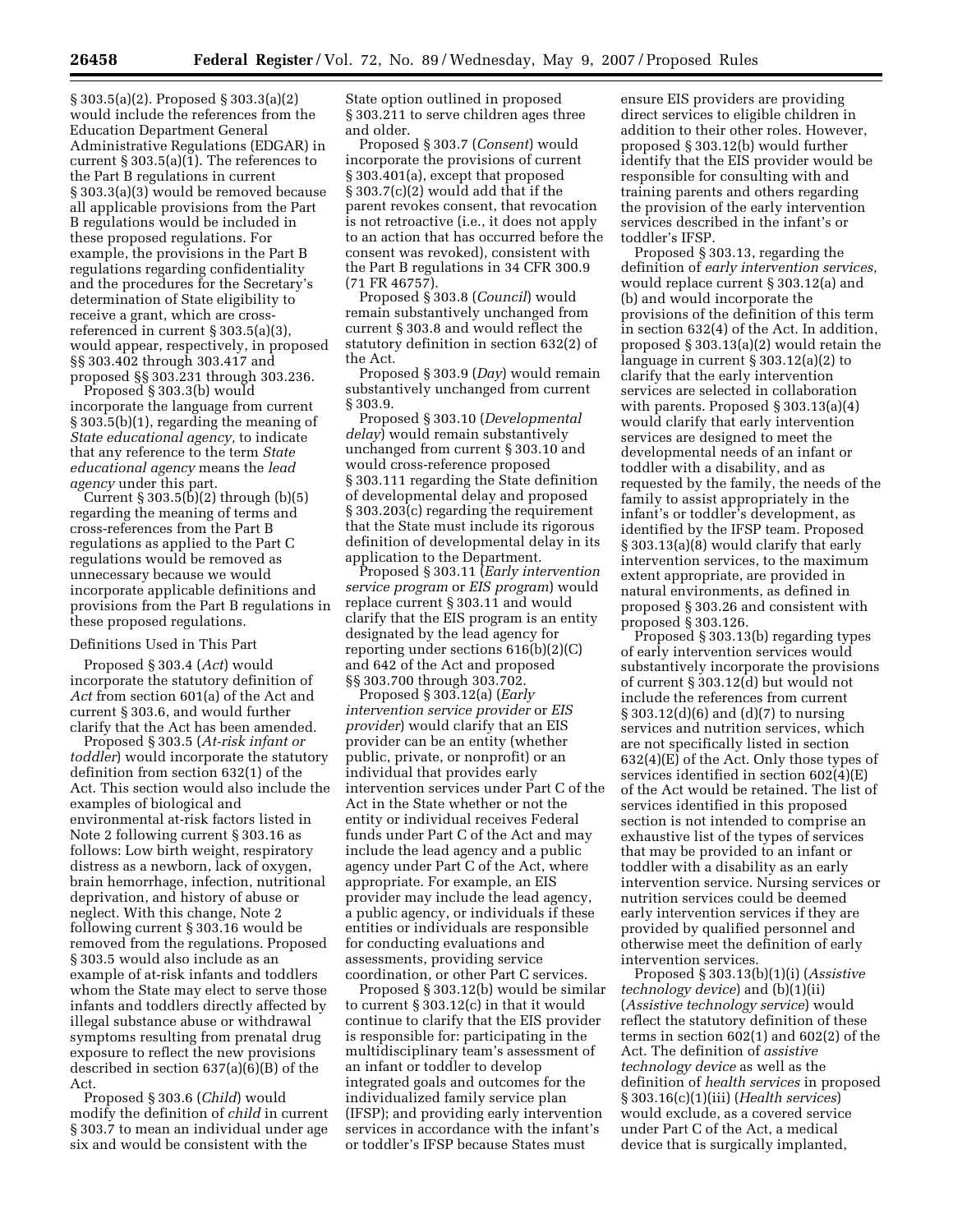including cochlear implants, or the optimization or maintenance or replacement of such a device, consistent with section 602(1)(B) of the Act and 34 CFR 300.34(b) of the Part B regulations (71 FR 46760).

Optimization or ''mapping'' of a cochlear implant means the adjustment or fine tuning of the electrical stimulation levels provided by the cochlear implant. These adjustments are required as an infant or toddler learns to discriminate signals to a finer degree. Optimization services are generally provided at specialized clinics by specially trained professionals. These mapping or remapping services are not the responsibility of the lead agency under Part C of the Act.

Although mapping is not an early intervention service, the need for it and the use of a cochlear implant by an infant or toddler with a disability may indicate a need for services, some of which would be considered early intervention services such as speech therapy, assistive listening devices and auditory training. In addition, for a child who has been receiving Part C services, the implantation of a device may require a reevaluation of the child's level of functioning and review and, if appropriate, revision of the child's IFSP.

Nothing in proposed § 303.13(b)(1)(i) (*Assistive technology device*), proposed § 303.13(b)(1)(ii) (*Assistive technology service*), and proposed § 303.16(c)(1)(iii) (*Health services*) would limit the right of an infant or toddler with a disability with a surgically implanted device (such as a cochlear implant) and the child's family to receive the early intervention services that are determined by the IFSP team to be necessary to meet the unique developmental needs of the infant or toddler. Thus, although a cochlear implant is expressly excluded from being an assistive technology device under Part C of the Act, funds under Part C of the Act may under certain circumstances be used to pay for a hearing aid. A hearing aid in general is not covered because it is considered a personal device used for daily purposes. However, if the hearing aid is identified as a needed assistive technology device by the infant's or toddler's IFSP team in order to meet the specific developmental outcomes of the infant or toddler with a disability, funds under Part C of the Act may be used to provide this early intervention service.

Proposed § 303.13(b)(2) (*Audiology services*) would be substantively unchanged from current § 303.12(d)(2), except that the term in current § 303.12(d)(2) would be changed from *audiology* to *audiology services* because the section outlines specific audiology services provided.

Proposed § 303.13(b)(3) (*Family training, counseling, and home visits*) would be substantively unchanged from current § 303.12(d)(3).

Proposed § 303.13(b)(4) (*Health services*) would reference the definition of *health services* in proposed § 303.16, consistent with the reference to the definition of health services in current  $§ 303.12(d)(4).$ 

Proposed § 303.13(b)(5) (*Medical services*) would be substantively unchanged from current § 303.12(d)(5) (Medical services only for diagnostic or evaluation). Proposed § 303.13(b)(5) would clarify that the term *medical services* means services provided by a licensed physician for diagnostic or evaluation purposes to determine a child's developmental status and need for early intervention services.

Proposed § 303.13(b)(6) (*Occupational therapy*) would be substantively unchanged from current § 303.12(d)(8).

Proposed § 303.13(b)(7) (*Physical therapy*) would be substantively unchanged from current § 303.12(d)(9).

Proposed § 303.13(b)(8) (*Psychological services*) would be substantively unchanged from current  $§ 303.12(d)(10).$ 

Proposed § 303.13(b)(9) (*Service coordination services*) would crossreference the definition of service coordination services in proposed § 303.33, which substantively includes the language in current  $\S 303.12(d)(11)$ regarding the meaning of service coordination services.

Proposed § 303.13(b)(10) (*Social work services*) would be substantively unchanged from current § 303.12(d)(12).

Proposed § 303.13(b)(11) (*Special instruction*) would be substantively unchanged from current § 303.12(d)(13).

Proposed § 303.13(b)(12) (*Speechlanguage pathology services*) would reflect the definition of speech-language pathology in current § 303.12(d)(14) and the language from section 632(4)(E)(iii) of the Act, which includes sign language and cued language services, such as speech-language pathology services, as early intervention services. The definition also would clarify that interpreting or transliteration services include oral transliteration (such as amplification) services. The definition would also add that auditory/oral language services would be used with respect to infants and toddlers with disabilities who are hearing impaired, which would include services to the infant or toddler with a disability and the family to teach auditory/oral language.

Proposed § 303.13(b)(13) (*Transportation and related costs*) would be substantively unchanged from current  $\S 303.12(d)(15)$  except that we would remove taxi from among the examples because transportation via taxi is less common than transportation via the other examples such as common carriers. Proposed § 303.13(b)(14) (*Vision services*) would be substantively unchanged from current § 303.12(d)(16).

Proposed § 303.13(c) (*Qualified personnel*) would be similar to current § 303.12(e) except for the following changes. As previously described in the discussion related to proposed § 303.13(b) regarding the types of early intervention services, registered dieticians would be included in the list of types of qualified personnel to reflect the provisions of section 632(4)(F)(viii) of the Act. The reference to nutritionists in current § 303.12(e)(4) would not be included in proposed § 303.13(c) consistent with section 632(4) of the Act.

Proposed § 303.13(c)(11) also would provide that teachers of infants or toddlers with hearing impairments (including deafness) and teachers of the visually impaired (including blindness) are special educators. As stated in note 284 of the U.S. House of Representatives Conference Report No. 108–779 (Conf. Rpt.), the ''Conferees commend the Office of Special Education and Rehabilitative Services for developing updated early intervention materials that set out the full range of options for families with deaf and hard of hearing children who now have the potential to develop age appropriate language in whatever modality their parents choose.'' Note 285 in the Conf. Rpt. further states that ''[t]he conferees intend that the term 'special educators' include 'teachers of the deaf'.'' We propose to use the term ''teachers of the hearing impaired'' rather than the term ''teachers of the deaf'' because the former includes teachers of the deaf, and provides States with broader flexibility to provide teachers to meet the language and communication needs of infants or toddlers who are hearing impaired, including infants and toddlers who are deaf. It is the intent of the Department and these proposed regulations to continue to ensure that such qualified personnel are available for infants and toddlers with hearing impairments including deafness.

The Department requests comment on whether it is necessary to classify teachers of the visually impaired as special educators as we have proposed in proposed § 303.13(c)(11). We believe that such classification in the regulations is necessary to ensure that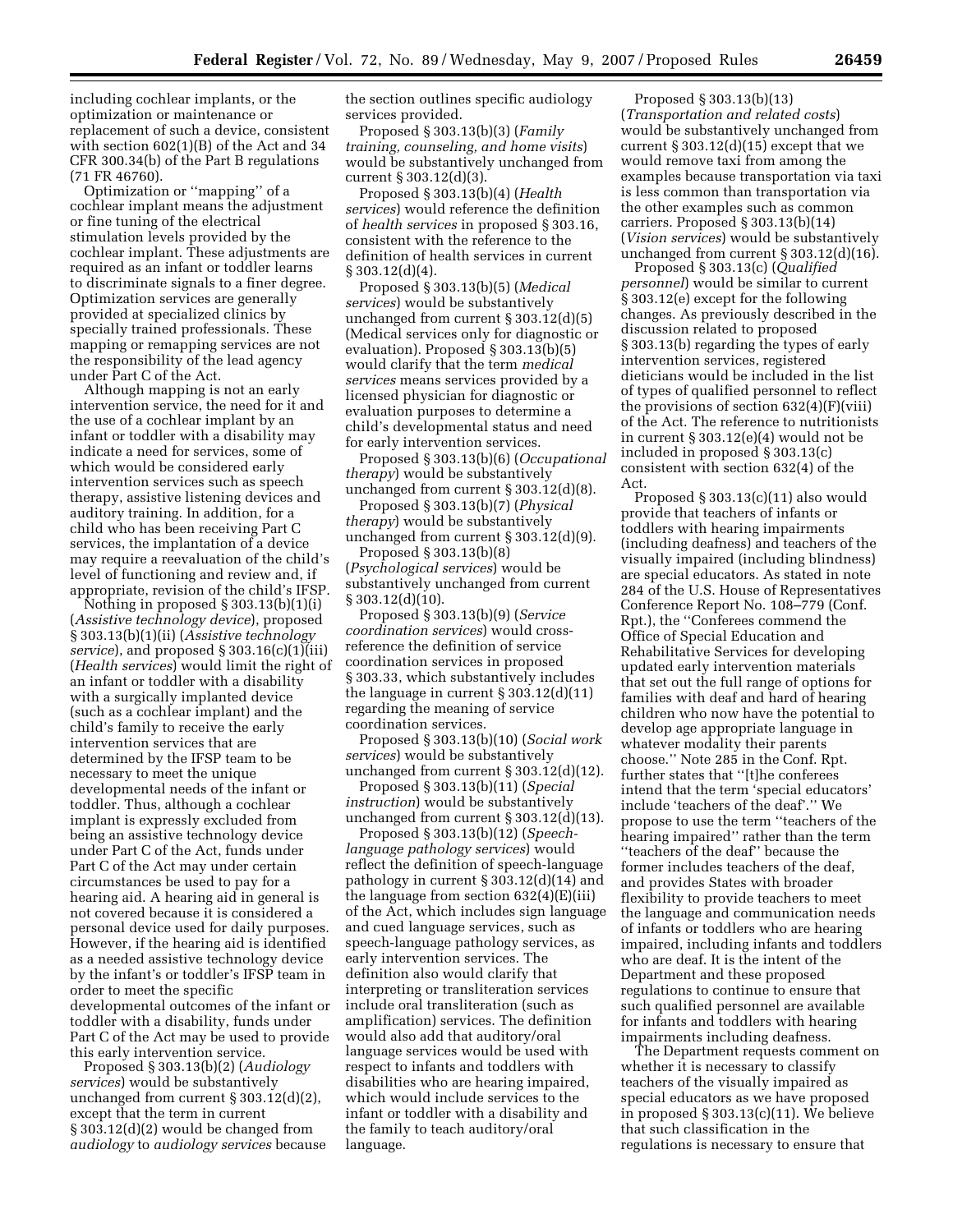qualified personnel are available for infants and toddlers with visual impairments, including blindness. Additionally, to conform to section 632(4)(F) of the Act, proposed § 303.13(c)(13) would include vision specialists, ophthalmologists, and optometrists to meet the service and sensory needs of infants and toddlers who are visually impaired, including infants and toddlers who are blind.

The note following current § 303.12 would be removed because the substance of the note would be reflected in proposed § 303.13(d). Proposed § 303.13(d) would clarify that the lists of early intervention services and personnel in proposed § 303.13(b) and (c) are not exhaustive. The list does not preclude the provision of other early intervention services for an infant or toddler with a disability and the child's family to enhance the developmental needs of the child. Such Part C services can include, for example, respite care if the IFSP team identifies it as a service necessary to enable the parent of an infant or toddler with a disability to participate in or receive other early intervention services in order to meet the developmental outcomes identified on the child's IFSP. In addition, persons other than those identified in proposed § 303.13(c) could provide early intervention services provided that the services otherwise met the requirements of this part.

Proposed § 303.14 (*Elementary school*) would incorporate the definition of this term from section 602(6) of the Act. We propose to add this definition here because Part C of the Act now includes references to elementary schools in the discussion of a State's option to make early intervention services under Part C of the Act available to children ages three and older under sections 632 and 635(c) of the Act.

Proposed § 303.15 (*Free appropriate public education* or (*FAPE*)) would be added to incorporate the definition of *FAPE* from section 602(9) of the Act, given the State's option to make early intervention services available to children in lieu of receiving FAPE under sections 632(5)(B)(ii) and 635(c) of the Act.

Proposed § 303.16 (*Health services*) would be substantively unchanged from current § 303.13 except that, consistent with the language in section 602(1) of the Act, the term would not include optimization (e.g., mapping), maintenance or replacement of surgically implanted medical devices, including cochlear implants. We have provided further clarification on the issue of cochlear implants elsewhere in

this preamble in the discussion of the definition of *assistive technology device*.

Additionally, proposed § 303.16(c)(1)(iii) would clarify that an infant or toddler with a surgically implanted device, such as a cochlear implant, is entitled to receive early intervention services that are identified on the child's IFSP as being needed to meet the child's developmental needs, and that nothing under Part C of the Act prevents the EIS provider from routinely checking either a hearing aid or external components of a surgically implanted device of an infant or toddler with a disability to determine whether they are functioning properly. This clarification in proposed § 303.16(c)(1)(iii) would be similar to the provision in 34 CFR 300.34(b)(2) of the Part B regulations (71 FR 46760).

Proposed § 303.16(c)(2), regarding devices necessary to control or treat a medical condition would be clarified by adding the following examples of devices that are necessary to control or treat a medical condition: heart monitors, respirators and oxygen, and gastrointestinal feeding tubes and pumps.

The note following current § 303.13 would be removed as unnecessary. The statement in the note regarding the distinction between health services required under Part C of the Act and services that are not required under Part C of the Act would be reflected in proposed § 303.16. The discussion regarding medical and other services the child needs or is receiving through other sources that are neither required nor funded under Part C of the Act would be included in the child's IFSP and addressed in proposed § 303.344(e).

Proposed § 303.17 (*Homeless children*) would incorporate the definition of homeless children from section 602(11) of the Act and would clarify that, for purposes of Part C of the Act, references to homeless children include only homeless children under the age of three.

Proposed § 303.18 (*Include; including*) would remain substantively unchanged from current § 303.15.

Proposed § 303.19(a) and (b), which provides the definitions of *Indian* and *Indian tribe*, respectively, would incorporate the definitions of these terms in section 602(12) and 602(13) of the Act. In addition, proposed § 303.19(c) would clarify that the Bureau of Indian Affairs (BIA) in the U.S. Department of the Interior, which is only authorized to provide funding to Federally Recognized tribes, is not required to provide funding to a State Indian tribe for which the BIA is not responsible.

Section 602(13) of the Act defines *Indian tribe* to include ''any Federal or State Indian tribe'' and does not exclude State Indian tribes that are not Federally Recognized tribes. The list of Indian entities recognized as eligible to receive services from the United States is published in the **Federal Register**, pursuant to section 104 of the Federally Recognized Indian Tribe List Act of 1994, 25 U.S.C. 479a–1. The Federal government does not maintain a list of other State Indian tribes. Under section 634(1) of the Act, the lead agency in the State is responsible for ensuring that early intervention services are available to all infants and toddlers with disabilities in the State and their families, including Indian infants and toddlers with disabilities and their families residing on a reservation geographically located in the State.

Proposed § 303.20 (*Individualized family service plan* or *IFSP*) would incorporate the language from current § 303.340(b) and would clarify, consistent with the Act, that the IFSP must be implemented as soon as possible once parental consent to the early intervention services on the IFSP is obtained consistent with proposed § 303.420. The definition of *IFSP* also would provide that an IFSP is based on the evaluation and assessment described in proposed § 303.320, that it would include the content in proposed § 303.344, and that it would be developed under the IFSP procedures in proposed §§ 303.342, 303.343, and 303.345.

Proposed § 303.21(a) and (b) (*Infant or toddler with a disability*) would remain substantively unchanged from current § 303.16 and would reflect the statutory definition of the term in section 632(5) of the Act. In addition, the following examples of diagnosed conditions, listed in Note 1 following current § 303.16, would be included in proposed  $\S 303.21(a)(2)(ii)$  as follows: chromosomal abnormalities, genetic or congenital disorders, severe sensory impairments, inborn errors of metabolism, disorders reflecting disturbance of the development of the nervous system, and disorders secondary to exposure to toxic substances, including fetal alcohol syndrome. With this change, Note 1 following current § 303.16 would be removed from the regulations. Note 2 following current § 303.16 would also be removed as the examples of at-risk infants or toddlers with disabilities would be incorporated into proposed § 303.5, the definition of *at-risk infant or toddler*.

Proposed § 303.21(b) would be substantively the same as current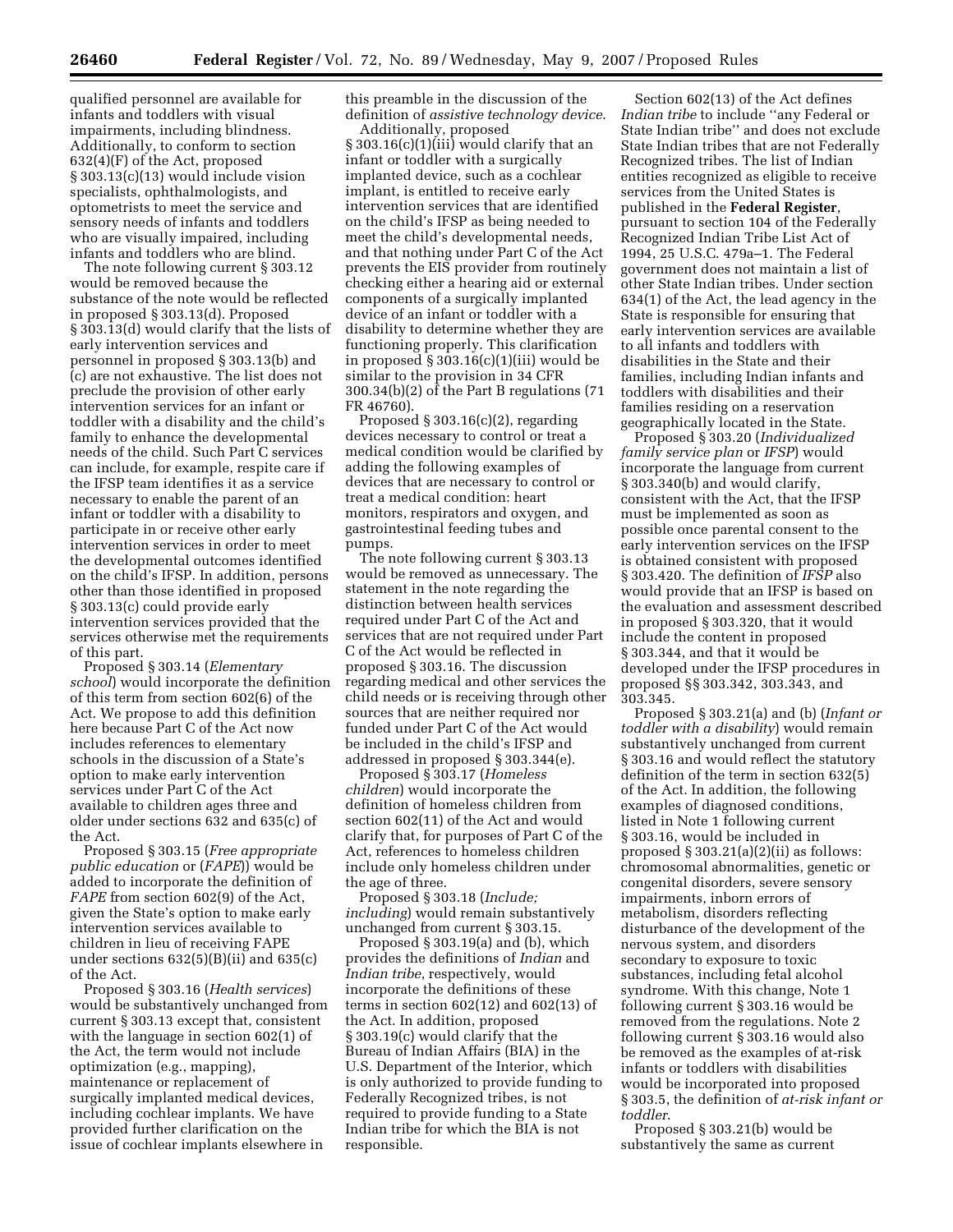§ 303.16(b), and would cross-reference the definition of an *at-risk infant or toddler* in proposed § 303.5.

Proposed § 303.21(c) would incorporate the language from section 632(5)(B) of the Act that an infant or toddler with a disability may include, at the State's discretion, children with disabilities who are ages three and older who are eligible for services under section 619 of the Act and who previously received Part C services.

Proposed § 303.22 (*Lead agency*) would be added to make clear that the lead agency is the State agency designated by the Governor to administer Part C of the Act in the State and would incorporate language from section 635(a)(10) of the Act.

Proposed § 303.23 (*Local educational agency* or *LEA*) would be added to incorporate the definitions of *LEA* and *educational service agency* under sections 602(19) and 602(5) of the Act, respectively. We would include these definitions because these terms are relevant to the State option to make early intervention services available to children ages three and older under sections 632 and 635(c) of the Act. In addition we would incorporate the applicable 1997 definition of the *intermediate educational unit* (*IEU*) in order to create a freestanding document and assist those lead agencies that are not SEAs.

Proposed § 303.24 (*Multidisciplinary*) would modify the definition in current § 303.17 to clarify that the term *multidisciplinary* is used with respect to an evaluation and assessment of a child, an IFSP team, or IFSP development, and means the involvement of two or more individuals from separate disciplines or professions, or one individual who is qualified in more than one discipline or profession.

Proposed § 303.25(a)(1) (*Native language*) would incorporate the definition of native language from section 602(20) of the Act and current § 303.401(b). Proposed § 303.25(a)(2) would provide that in all direct contact with the child, the native language is that normally used by the child in the home or the learning environment. This addition would be consistent with the definition of this term in 34 CFR 300.29 of the Part B regulations (71 FR 46759– 46760) and is appropriate here because it would clarify the language an EIS provider must use when providing services to the child. Proposed § 303.25(b) would reflect the requirements in current § 303.403(c)(3) and would clarify that, when used in connection with an individual with deafness or blindness or with no written language, ''native language'' refers to the mode of communication that is normally used by that individual, such as sign language, Braille, or oral communication.

Proposed § 303.26 (*Natural environments*) would remain substantively unchanged from current § 303.18, and would add that the natural environment may include the home, and must be consistent with proposed § 303.126.

Proposed § 303.27 (*Parent*) would modify the regulatory definition of that term in current § 303.19 to reflect the revised statutory definition of *parent* in section 602(23) of the Act, and to be consistent with the definition of *parent*  in 34 CFR 300.30 of the Part B regulations (71 FR 46760). Proposed § 303.27(a)(2) would recognize that State law may prohibit a foster parent from being considered a parent, but also would recognize that similar restrictions may exist in State regulations or in contractual agreements between a State or local entity and the foster parent, and should be accorded similar deference.

Proposed § 303.27(b)(1) would provide that the biological or adoptive parent would be presumed to be the parent for purposes of the regulations. If the biological or adoptive parent were attempting to act as the parent under proposed § 303.27 and more than one person is qualified to act as a parent under Part C of the Act, the biological or adoptive parent would be presumed to be the parent unless that person does not have legal authority to make decisions for the infant or toddler regarding early intervention services, or there is a judicial order or decree specifying some other person to act as the parent under Part C of the Act. Proposed § 303.27(b)(2) would provide that if a judicial order or decree specifies a person or persons to act as the parent, that person would be the parent under Part C of the Act. Proposed § 303.27(b)(2), however, would exclude an agency involved in providing early intervention services or care of the infant or toddler from serving as a parent, consistent with the statutory prohibition that applies to surrogate parents in section 639(a)(5) of the Act. The provisions in proposed § 303.27(b) are intended to assist EIS providers and public agencies in identifying the appropriate person to serve as the parent under Part C of the Act, especially in those difficult situations in which more than one caretaker is available to provide consent for evaluation or the provision of early intervention services and to make other decisions under Part C of the Act.

Proposed § 303.28 (*Parent training and information center*) would provide that a *parent training and information center* means a center assisted under section 671 or 672 of the Act, in accordance with the statutory definition in section 602(25) of the Act.

Proposed § 303.29 (*Personally identifiable*) would remain substantively unchanged from current § 303.401(c).

Proposed § 303.30 (*Public agency*) would remain substantively unchanged from current § 303.21.

Proposed § 303.31 (*Qualified personnel*) would remain substantively unchanged from the definition of *qualified* in current § 303.22. In addition, the note following current § 303.22 would be removed because the content of that note would be addressed in proposed § 303.13(c) regarding the types of qualified personnel who provide early intervention services and proposed § 303.119 regarding the requirement that statewide systems have policies and procedures in place relating to personnel standards.

Proposed § 303.32 (*Secretary*) would incorporate the definition of *Secretary*  from section 602(28) of the Act.

Proposed § 303.33 (*Service coordination services* (*case management*)) would replace current § 303.23. Proposed § 303.33(a) would provide a definition of *service coordination services* and explain that these services include, consistent with current § 303.23(a), coordinating all services required under Part C of the Act across agency lines (*i.e.*, coordinating Part C services provided by agencies other than the lead agency). Proposed § 303.33(a)(2) would clarify that: service coordinators must assist parents of infants and toddlers with disabilities in gaining access to and coordinating the provision of early intervention services and coordinating other services not provided under Part C of the Act that are needed by the infant or toddler with a disability and that child's family and that are identified on the IFSP in accordance with proposed § 303.344(e). Proposed § 303.33 would not require service coordinators to be responsible for identifying funding sources for those services not covered under Part C of the Act and identified as ''other services'' on the IFSP under proposed § 303.344(e).

Proposed § 303.33(a)(3) and (b) would continue to reflect that service coordinators are responsible for serving as the single point of contact for carrying out the responsibilities under proposed § 303.33(b). Proposed § 303.33(b) would require service coordinators to be responsible for coordinating the performance of evaluations and assessments, facilitating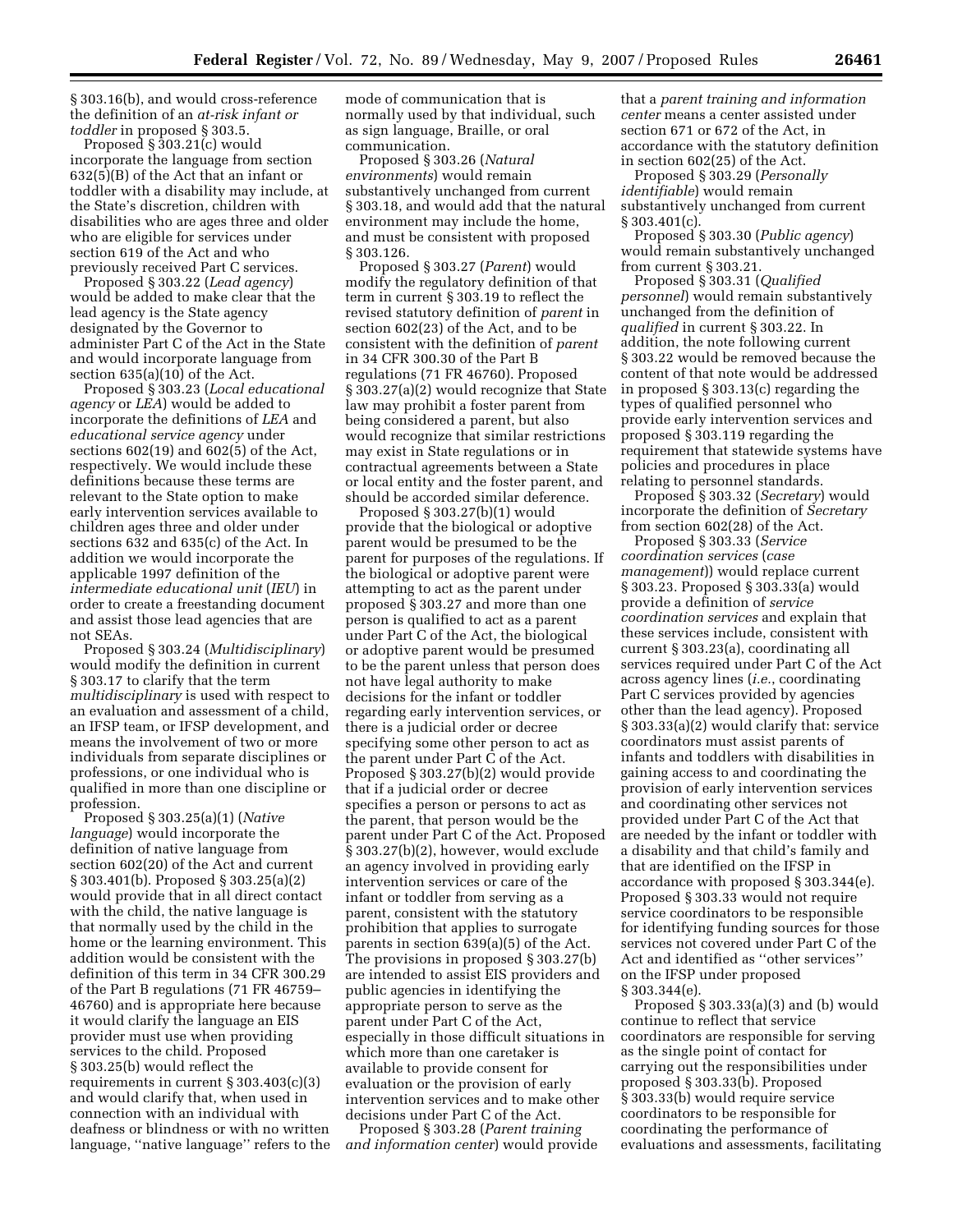and participating in the development of IFSPs, assisting families in identifying available Part C services, coordinating and monitoring the delivery of early intervention services required under Part C of the Act, informing families of their rights and procedural safeguards and related resources, coordinating the funding sources for early intervention services, and facilitating the development of a transition plan from the Part C program to other services. Proposed § 303.33(c) would incorporate the language from Note 2 following current § 303.23 to clarify that the lead agency's or an EIS provider's use of the term *service coordination* or *service coordination services* does not preclude characterization of the services as case management or any other service that is covered by another payor (including Medicaid), for purposes of claims in compliance with the requirements of proposed § 303.510 regarding the payor of last resort. With this clarification, Note 2 following current § 303.23 would be removed.

Current § 303.23(c) (Employment and assignment of service coordinators) and (d) (Qualification of service coordinators) would not be included in proposed § 303.33 because, under proposed § 303.13(a)(7), service coordination services must be provided by qualified personnel as that term is defined in proposed § 303.31. Under the definition of *qualified personnel*, personnel are qualified if they have met State approved or recognized certification, licensing, registration, or other comparable requirements that apply to the area in which the individuals are providing early intervention services. Some States, for example, have developed qualified personnel criteria under Part C of the Act for an ''early interventionist'' who is able to provide service coordination services and other Part C services. Consistent with the content of Note 1 following current § 303.23, and as addressed elsewhere in this preamble in the discussion related to proposed § 303.119, the requirements for a service coordination system that includes the qualifications, employment, and assignment of service coordinators is best left to the States to decide. With this clarification Note 1 would be removed.

Proposed § 303.34 (*State*) would remain substantively unchanged from current § 303.24, and would reflect the definition of this term in section 602(32) of the Act.

Proposed § 303.35 (*State educational agency* or *SEA*) would be defined to distinguish it clearly as the State agency that receives funds under Part B of the

Act and that is responsible for administering Part B of the Act (in contrast to the lead agency which may or may not be the SEA and which is responsible for implementing Part C of the Act in the State).

Proposed § 303.36 (*Ward of the State*) would be added to these regulations to reflect the definition in section 602(36) of the Act. Proposed § 303.36(b), regarding an exception to the *ward of the State*, would be added to clarify that a *ward of the State* does not include a foster child who has a foster parent who meets the definition of a *parent* in proposed § 303.27.

Current § 303.20, which provides the definition of *policies*, would be removed because the requirements for State policies are contained in the State application requirements for a grant under Part C of the Act and proposed §§ 303.201 through 303.212.

# *Subpart B—State Eligibility for a Grant and Requirements for a Statewide System*

Proposed subpart B would incorporate the Secretary's general authority to make grants to States under section 633 of the Act, the State eligibility provisions under section 634 of the Act, and the requirements for a statewide system under section 635 of the Act. Section 633 of the Act gives the Secretary the authority to make grants to States. In order to be eligible for a grant under this subpart, section 634(1) of the Act requires a State to provide assurances that it has adopted a policy that appropriate early intervention services are available to all infants and toddlers with disabilities in the State and their families. Section 634 of the Act requires a State to provide assurances that its statewide system includes the components listed in section 635 of the Act; section 634 of the Act no longer requires States to submit to the Department policies and procedures that demonstrate each of the components. Other specific State application requirements (policies, procedures, certifications, descriptions, and assurances) in section 637 of the Act would be incorporated into subpart C of these regulations.

## General Authority and Eligibility

Proposed § 303.100 would incorporate the language of section 633 of the Act, providing for the Secretary's authority to make grants to States to maintain and implement a statewide system to provide early intervention services for infants and toddlers with disabilities and their families.

Proposed § 303.101 would identify the conditions that States must meet to be eligible for a grant under Part C of the Act and would replace current §§ 303.100 and 303.140. Proposed § 303.101(a)(1) would incorporate the language from section 634 of the Act, which requires each State receiving funds under Part C of the Act to assure that the State has adopted a policy that early intervention services are available to all infants and toddlers with disabilities in the State and their families, including Indian infants and toddlers on reservations in the State, and infants and toddlers who are homeless and their families, and infant and toddlers who are wards of the State. Proposed § 303.101(a)(2) would modify current § 303.100(a)(2) and require each State to assure that the State has in effect a statewide system of early intervention services that meets the requirements of section 635 of the Act, including, at a minimum, the components required in proposed §§ 303.111 through 303.126.

The requirement in current § 303.100(b) that States have policies or procedures on file with the Secretary would be removed consistent with section 634 of the Act, which requires that States submit assurances regarding the statewide system requirements under section 635 of the Act. Consistent with this approach, all other provisions in current subpart B that require the policies and procedures to be on file with the Secretary would be removed.

Proposed § 303.101(b) would identify other information and assurances that States would be required to provide to the Secretary, consistent with section 637 of the Act, to demonstrate that the State meets the State application requirements in proposed §§ 303.200 through 303.212.

Current § 303.101, regarding how the Secretary disapproves a State's application, would be substantively included in proposed § 303.230.

Current §§ 303.110 and 303.111, regarding requirements and timelines for public participation and notice of public hearings and opportunity to comment, respectively, would be substantively included in proposed § 303.208.

Current § 303.112, regarding public hearings, would be substantively included in proposed § 303.208(a)(1).

Current § 303.113, regarding the review of public comments by the lead agency prior to adopting the State's application, would be removed because it is not specifically addressed in section 637 of the Act.

Current § 303.120(b) and (c) would be removed because the application requirements under Part C of the Act, including the assurances that meet the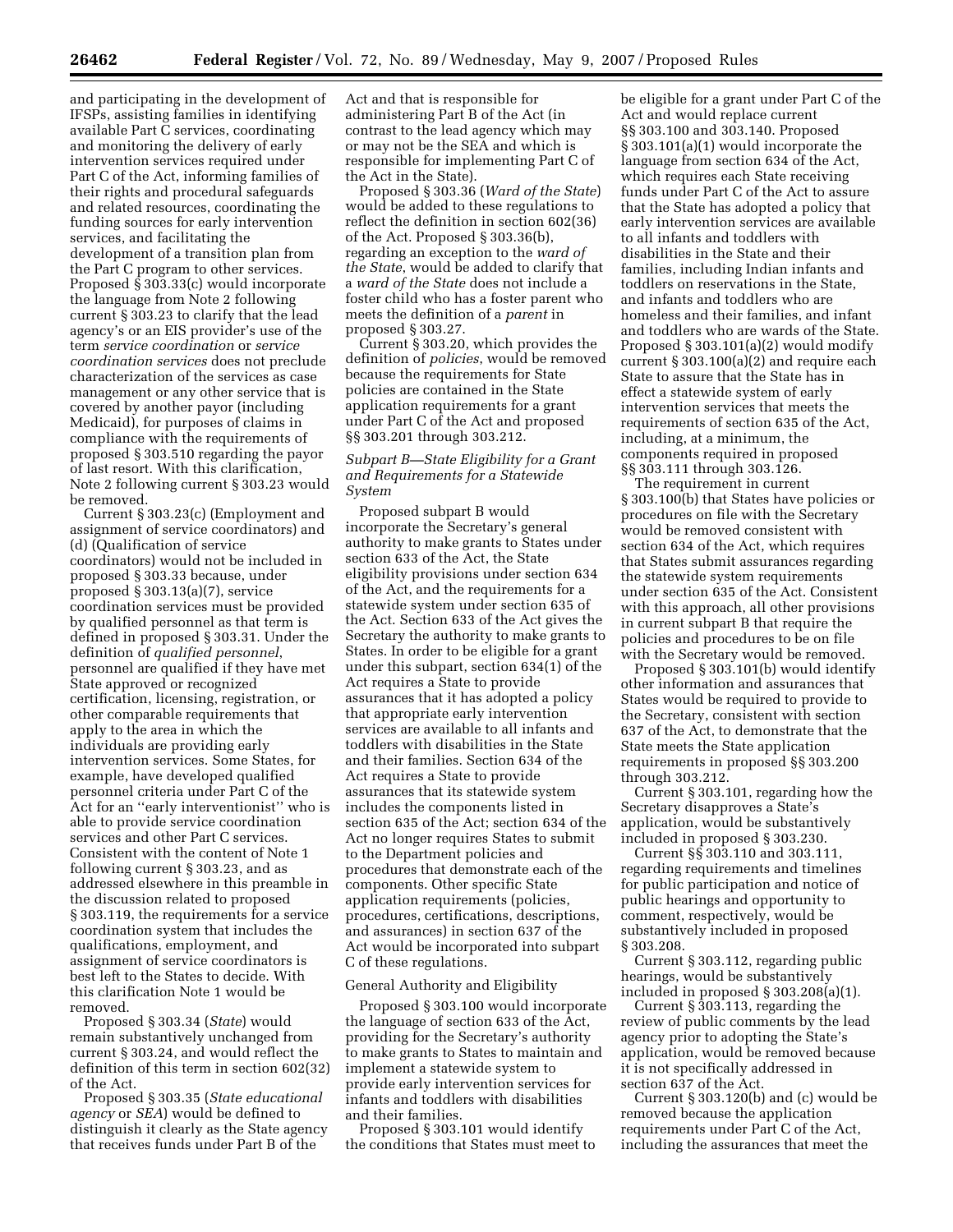requirements in section 637(b) of the Act, are referenced in proposed § 303.101(b). The assurance requirements in section 637(b) of the Act would be reflected in proposed §§ 303.221 through 303.227.

State Conformity With Part C of the Act and Abrogation of State Sovereign Immunity

Proposed § 303.102, consistent with section 608(a)(1) of the Act, would require each State that receives funds under Part C of the Act to ensure that any State rules, regulations, and policies relating to this part conform to the purposes and requirements of the part.

Proposed § 303.103 would incorporate the provisions of section 604 of the Act regarding abrogation of State immunity. Proposed § 303.103(a) would provide that a State is not immune under the 11th amendment of the Constitution of the United States from suit in Federal court for a violation of Part C of the Act. This is the longstanding position of the Department and is consistent with section 604 of the Act and Federal Circuit Courts' decisions interpreting this language. *See, e.g., Pace* v. *Bogalusa City Sch. Bd.*, 403 F.3d 272 (5th Cir., 2005), *cert. denied*, 126 S.Ct. 416 (2005); *M.A. ex rel E.S.* v *State-Operated Sch. Dist.*, 344 F.3d 335 (3rd Cir. 2003); *Little Rock Sch. Dist.* v. *Mauney*, 183 F.3d 816 (8th Cir. 1999); *Marie O.* v. *Edgar,* 131 F.3d 610 (7th Cir. 1997).

Proposed § 303.103(b) would incorporate the requirements of section 604(b) of the Act regarding remedies in a suit against a State for a violation.

Proposed § 303.103(c), which incorporates section 604(c) of the Act, would provide that proposed § 303.103(a) and (b) applies to violations that occur in whole or in part after October 1990.

#### Equipment and Construction

Proposed § 303.104 would incorporate language from section 605 of the Act, relating to the acquisition of equipment, construction or alteration of facilities. This section would provide guidance to lead agencies regarding the use of funds for facility construction impacted by Part C of the Act.

## Positive Efforts To Employ and Advance Qualified Individuals With Disabilities

We are proposing to add new section § 303.105 to reflect the provisions in section 606 of the Act, which require the Secretary to ensure that each grant recipient under IDEA make positive efforts to employ and advance in employment, qualified individuals with disabilities in programs assisted under IDEA.

Minimum Components of a Statewide System

Proposed § 303.110 would be substantively the same as current § 303.160, which refers to the minimum components of a statewide system, and would specifically reference the requirements in proposed §§ 303.111 through 303.126, which align with section 635(a)(1) through (16) of the Act.

Proposed § 303.111 would align with section 635(a)(1) of the Act and would replace current §§ 303.161 and 303.300. Proposed § 303.111 would require the statewide system to include a rigorous definition of *developmental delay* in order to appropriately identify infants and toddlers with disabilities who need early intervention services, consistent with section 635(a)(1) of the Act and proposed §§ 303.10 and 303.203(c).

Proposed § 303.111(a) would generally retain current § 303.300(a)(1) and would require the State to include in its definition of *developmental delay*  the evaluation and assessment procedures that would be used to measure an infant's or toddler's development. References to informed clinical opinion as one of the procedures used to measure an infant's or toddler's development in current § 303.300(a)(1) would be moved to proposed § 303.320(b)(2).

Proposed § 303.111(b) would generally retain the requirements of current § 303.300(a)(2) and would require the State to describe the level of developmental delay in functioning or other comparable criteria that could constitute a developmental delay.

Current § 303.300(c) requires States that serve at-risk infants and toddlers to describe the criteria and procedures used to identify those infants and toddlers. Current § 303.300(c) would be removed because proposed § 303.320(b)(2) would clarify that qualified personnel must use their informed clinical opinion to evaluate a child's present level of functioning in each of the developmental areas identified in proposed § 303.21(a)(1) and that informed clinical opinion may be used by qualified personnel to establish a child's eligibility for services under Part C of the Act even when other instruments do not establish eligibility.

The note following current § 303.300(c), regarding the required use of informed clinical opinion to determine an infant's or toddler's eligibility for services, would be moved to proposed § 303.320 regarding evaluation requirements and is addressed in the discussion of subpart D of these regulations.

Proposed § 303.112 would be added to incorporate the language from section 635(a)(2) of the Act and would require each statewide system to have a State policy in effect that ensures that early intervention services are based on scientifically based research, to the extent practicable, and are available to all infants and toddlers with disabilities and their families, including Indian infants and toddlers with disabilities and their families residing on a reservation geographically located in the State, and infants and toddlers with disabilities and their families who are homeless.

Proposed § 303.113, which would align with section 635(a)(3) of the Act, would replace current § 303.166, and would require each statewide system to ensure a timely, comprehensive, multidisciplinary evaluation of each infant or toddler with a disability in the State, and a family-directed identification of the needs of each infant's or toddler's family to assist appropriately in the development of the infant or toddler. Proposed § 303.113(b) would cross-reference the provisions in proposed § 303.320. These crossreferences are necessary because the specific requirements for evaluations would be included in proposed § 303.320.

Proposed § 303.114 would generally retain the provisions in current § 303.167(a) and (b) and would require each statewide system to develop an IFSP for each infant or toddler with a disability in the State, consistent with section 635(a)(4) of the Act. Current § 303.167(c) would be removed because the requirements regarding IFSPs and natural environments would be included in proposed §§ 303.13(a)(8), 303.26, and 303.344(d)(1)(ii).

Proposed § 303.115, regarding a comprehensive child find system, would align with section 635(a)(5) of the Act and would replace current § 303.165. The provisions in current § 303.321 regarding a comprehensive child find system would be incorporated in proposed §§ 303.301 through 303.303, which would be crossreferenced in proposed § 303.115. Proposed § 303.115 would require each statewide system to have a comprehensive child find system that meets the requirements in proposed §§ 303.301 through 303.303; these requirements include that a State's comprehensive child find system be consistent with Part B of the Act and that it ensures rigorous standards to identify infants and toddlers with disabilities for services under Part C of the Act that will reduce the need for future services.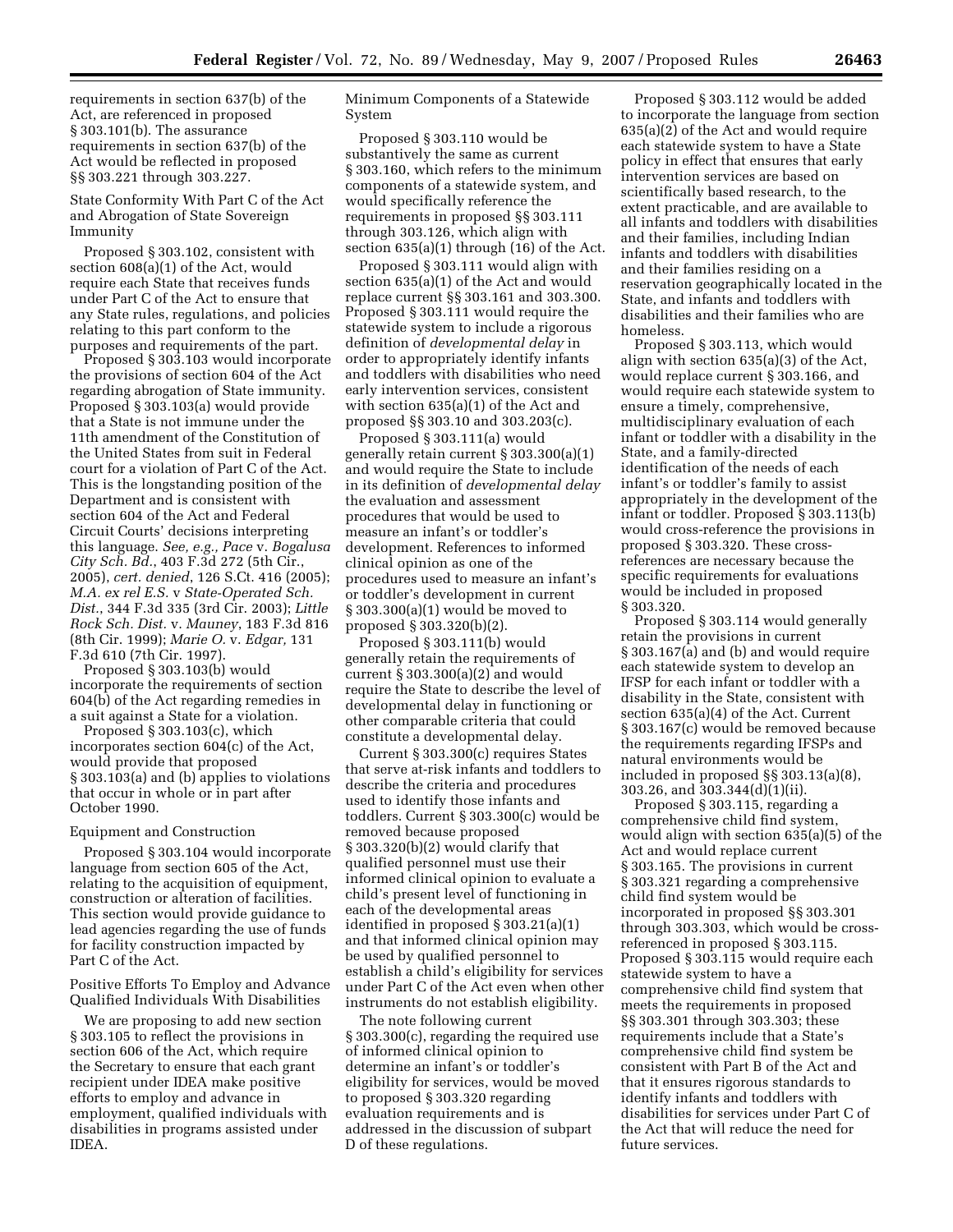Proposed § 303.116, regarding public awareness, would align with section 635(a)(6) of the Act and would replace current § 303.164. Proposed § 303.116, consistent with section 635(a)(6) of the Act, would set forth the requirements for the statewide system's public awareness program, which would focus on early identification of infants and toddlers with disabilities and provide information to parents of infants and toddlers through primary referral sources.

Proposed § 303.117, regarding the requirements for a central directory, would align with section 635(a)(7) of the Act and would combine the requirements of current §§ 303.162 and 303.301(a). The provisions in current § 303.301(c) requiring the central directory to be up-to-date and accessible to the general public generally would be included in the introductory text of proposed § 303.117. Proposed § 303.117, however, would also clarify that the lead agency must ensure that the central directory is accessible through the lead agency's Web site and other appropriate means as the requirement in current § 303.301(d) that the lead agency arrange for copies of the directory to be available in each geographic region of the State is no longer necessary, as the vast majority of States maintain the directory on their Web sites. Current § 303.301(b), which includes the details of the content of the central directory and current § 303.301(d), which includes the locations and manners of accessibility, would be removed. Most States now maintain this information on their Web site and can easily update it more quickly than is required under current § 303.301.

The note following current § 303.301, which gives examples of appropriate groups that provide assistance to infants and toddlers with disabilities and families, would be removed as unnecessary. Proposed § 303.117 would include language regarding appropriate groups that would provide assistance to infants and toddlers with disabilities and their families, including public and private early intervention services, resources and experts available in the State, and parent support and training and information centers such as those funded under the Act.

Proposed § 303.118, regarding the comprehensive system of personnel development (CSPD), would replace current §§ 303.168 and 303.360 to parallel the requirements and order of section 635(a)(8) of the Act. The introductory paragraph of proposed § 303.118 would combine the provisions in current § 303.360(b)(3) and (4), and would require each statewide system to

include a CSPD that addresses the training of paraprofessionals and primary referral sources with respect to the basic components of early intervention services in the State.

Proposed § 303.118(a) would replace current § 303.360(c)(1), (2), and (4), and would, consistent with section 635(a)(8)(A) of the Act, list the training that now must be included in the CSPD. Proposed § 303.118(a)(1) would retain the language in current § 303.360(c)(1) regarding training on innovative strategies to recruit and retain EIS providers. Proposed § 303.118(a)(2) would retain the language in current § 303.360(c)(2) regarding promoting the preparation of EIS providers who are fully and appropriately qualified. Under current § 303.360(c)(1) and (2), including this training in the CSPD was permissive. Consistent with section 635(a)(8)(A) of the Act, however, the training in proposed § 303.118(a)(1) and (2) would be required to be included in the CSPD.

Proposed § 303.118(a)(3), regarding training personnel to coordinate transition services, would generally retain the language in current  $\S 303.360(c)(4)$  and would reference a preschool program under Part B of the Act, Head Start, Early Head Start, and an elementary school under Part B of the Act as programs to which children receiving services under Part C of the Act may transition to, consistent with sections 635(a)(8)(A)(iii) and 637(a)(10) of the Act. Consistent with sections 635(a)(8)(A) and (c) and 637(a)(10) of the Act, including this training in the CSPD would now be mandatory.

Proposed § 303.118(b)(1) would retain current § 303.360(c)(3) and would allow (but not specifically require, consistent with section  $635(a)(8)(B)(i)$  of the Act) training for personnel to work in rural and inner-city areas. Proposed § 303.118(b)(2) would replace current § 303.360(b)(4)(ii) and would allow training of personnel in the emotional and social development of infants and toddlers, consistent with section 635(a)(8)(B)(ii) of the Act. Proposed § 303.118(b)(3) would replace current § 303.360(b)(4)(iii) and would clarify that States may train personnel to support families to participate fully in the development and implementation of their child's IFSP.

References in current § 303.360(b)(3) and (c)(2) to training a variety of personnel needed to meet the requirements of the regulations, including the training of service coordinators, would be removed as redundant. Proposed § 303.119(a) requires States to have policies and procedures to ensure that personnel

necessary to carry out the purposes of this part are appropriately and adequately prepared and trained.

Current § 303.360(b)(1), regarding consistency with the CSPD under Part B of the Act, would be removed because Part B of the Act was revised to eliminate references to a CSPD. Current § 303.360(b)(2), requiring that preservice and inservice training be conducted on an interdisciplinary basis, to the extent appropriate, would be removed because whether to conduct preservice and inservice training that includes an interdisciplinary methodology or other methodology, is a decision best left to the States because each State determines the qualifications needed for personnel providing services under Part C of the Act.

Proposed § 303.119, regarding personnel standards, would combine current § 303.169 and relevant provisions in current § 303.361 to parallel the requirements of section 635(a)(9) of the Act.

Proposed § 303.119(a) would substantively retain language from current  $\S 303.361(b)(1)$  to clarify that each system must include policies and procedures relating to the establishment and maintenance of qualification standards to ensure that personnel are appropriately and adequately trained.

Consistent with section 635(a) of the Act and current § 303.361(b)(2), proposed § 303.119(b) would require the establishment and maintenance of qualification standards, to be consistent with any State-approved or Staterecognized certification, licensing, registration, or other comparable requirements, and to apply to the profession, discipline, or area in which personnel are providing early intervention services.

Current § 303.361(a), (c), (d), and (e) would be removed, consistent with statutory changes that removed the requirement that State's policies and procedures include the steps for retraining or hiring personnel when the State's personnel standards are not based on the State's requirements for these personnel.

Proposed § 303.119(c), allowing the use of appropriately trained and supervised paraprofessionals and assistants to assist in the provision of early intervention services, would replace and substantively be the same as current § 303.361(f).

Proposed § 303.119(d), which allows a State to adopt a policy to hire the most qualified individuals available who are making satisfactory progress toward completing applicable coursework necessary to meet the State's personnel standards, would be the same as current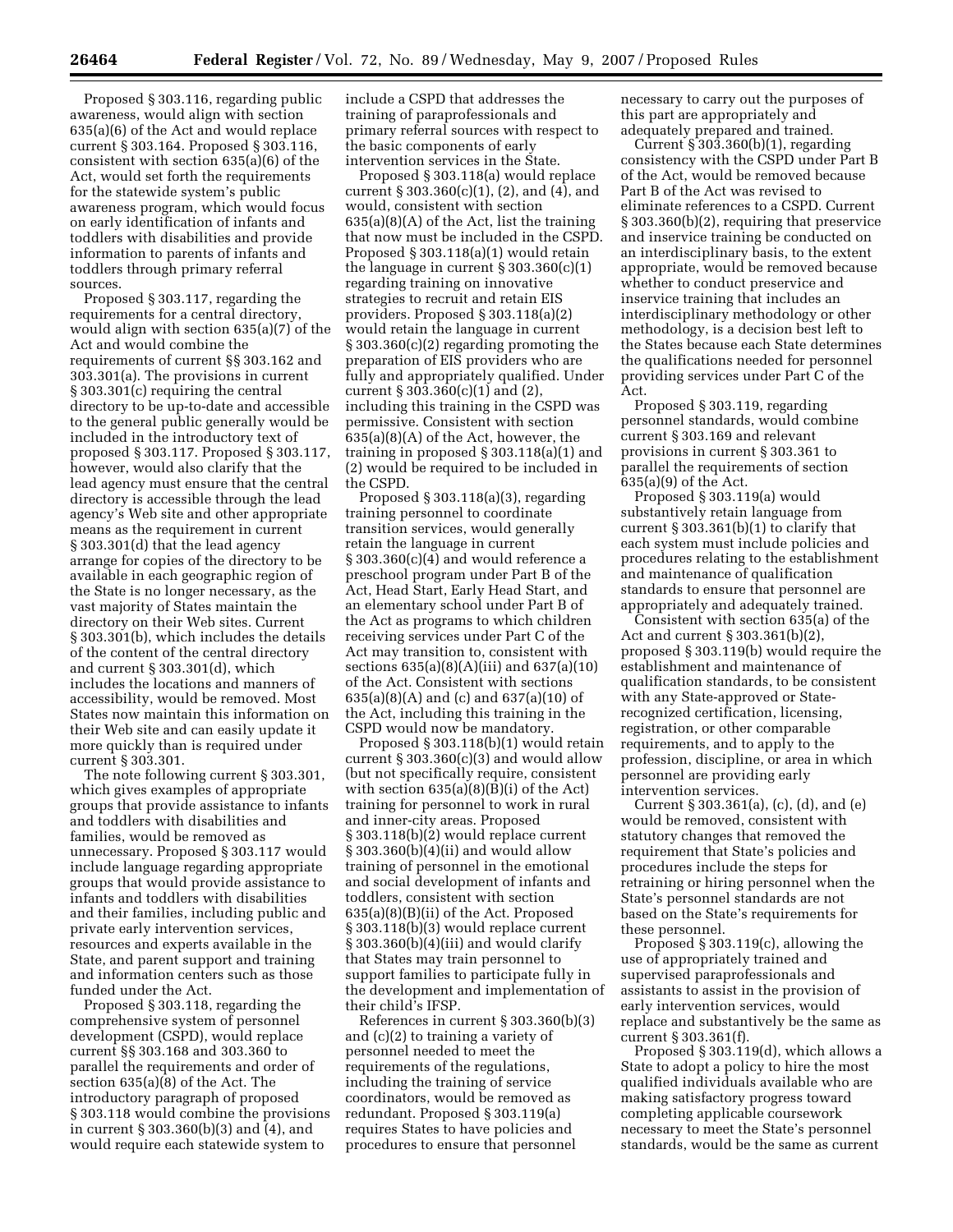§ 303.361(g), except that the requirement that those persons work to complete the necessary course work in three years would be removed because of the removal of this three-year requirement from section 635(a)(9) of the Act.

The note following current § 303.361 would be removed because the first paragraph in the note addresses the requirement that personnel standards be based on the State's highest standard, which was removed from the Act. The second paragraph in the note following current § 303.361, regarding a State's ability to establish standards, would be removed as unnecessary because the licensure and other standards for occupational categories have always been subject to State, not Federal, standards, and States have always had the flexibility to establish standards higher than Federal standards in this area.

Proposed § 303.120, regarding supervision, monitoring, funding, interagency coordination, and other lead agency responsibilities would combine current §§ 303.171, 303.500, and 303.501 to parallel the organization and content of section  $635(a)(10)$  of the Act.

The introductory paragraph in proposed § 303.120 would incorporate the requirement in section 635(a)(10) of the Act and current § 303.500 that each statewide system include a single line of responsibility in a lead agency designated or established by the Governor.

Proposed § 303.120(a)(1) through (a)(2)(iv) would remain substantively unchanged from current § 303.501(a) and (b)(1) through (b)(4), except that proposed § 303.120(a)(2)(iv), regarding the correction of noncompliance identified through monitoring, would add that the correction must be made as soon as possible and in no case later than one year after the lead agency's identification of the noncompliance. We are proposing that the correction be made as soon as possible and in no case later than one year after the lead agency's identification of the noncompliance because, based on our monitoring activities, we have determined that correction of noncompliance does not always occur in a timely manner. Proposed § 303.120(a)(2)(iv) would align with proposed § 303.700(e) to clarify expectations regarding the timely correction of noncompliance. It is important to correct noncompliance in a timely manner to ensure that infants and toddlers with disabilities and their families receive appropriate early intervention services. Correction of noncompliance means that the State

required the EIS program or EIS provider to revise any noncompliant policies, procedures and/or practices and the State has verified through follow-up review of data, other documentation and/or interviews that the noncompliant policies, procedures and/or practices have been revised and the noncompliance has been corrected. We believe that one year is a reasonable amount of time for the State to verify the correction of policies, procedures and/ or practices.

Proposed  $\S 303.120(a)(2)(v)$ , regarding the activities related to monitoring agencies, would reference the monitoring and enforcement requirements in proposed §§ 303.700 through 303.707 that the lead agency must meet in implementing the requirements of proposed § 303.120(a)(2)(i) through (iv).

Proposed §§ 303.700 through 303.706 would align with 34 CFR 300.600 through 300.606 of the Part B regulations (71 FR 46800–46802). Proposed § 303.707 would reference the authority under GEPA for monitoring and enforcement, including the imposition of special conditions in 34 CFR § 80.12. Proposed § 303.708 would clarify continued State flexibility to use other available authorities to monitor and enforce the requirements of Part C of the Act.

Proposed § 303.120(b), which would require the lead agency to identify and coordinate all available resources for early intervention services in the State, would incorporate the language in section 635(a)(10)(B) of the Act and would be the same as current § 303.522(a)(1). Proposed § 303.120(c) through (f) would reference requirements in proposed subpart F regarding use of funds and would be added to conform to section  $635(a)(10)(C)$  through  $(F)$  of the Act.

Proposed § 303.120(f) would indicate that in addition to formal interagency agreements, there may be other written methods of establishing financial responsibility consistent with proposed § 303.511 because proposed § 303.511(a)(3) would clarify that appropriate written methods may be used for establishing financial responsibility, as determined by the Governor of the State, or the Governor's designee, and approved by the Secretary through the review and approval of the State's application.

Proposed § 303.121, regarding contracting or otherwise arranging for services, would replace the requirements in current §§ 303.175 and 303.526, consistent with section 635(a)(11) of the Act. Proposed § 303.121 would require each statewide system to include a policy for contracting or making other arrangements with public or private providers for services. Proposed § 303.121(a) would incorporate the provision in current § 303.526(a) regarding the State policy including a requirement that all early intervention services meet State standards and be consistent with Part C of the Act.

Proposed § 303.121(b) would add a reference to the requirements found in part 80 of the Education Department General Administrative Regulations (EDGAR). This is not a new requirement because current § 303.5 already provides that EDGAR requirements, including part 80, apply to grant recipients under Part C of the Act. Current § 303.526(b) and (c) would be removed as redundant because these requirements are found in EDGAR provisions in 34 CFR part 80, and compliance with 34 CFR part 80 would be required by proposed § 303.121.

The note following current § 303.526, regarding the option to continue using public and private personnel who meet the requirements of Part C of the Act as service providers, would be removed because proposed § 303.12 (the definition of *EIS provider*) would clarify that States may use public or private entities or individuals to provide early intervention services. The content of the note following current § 303.526 would not provide additional information or clarity to proposed § 303.12.

Proposed § 303.122, regarding reimbursement procedures, would incorporate language from section 635(a)(12) of the Act and would remain substantively unchanged from current § 303.528, with cross-references updated.

Proposed § 303.123, which would incorporate language from section 635(a)(13) of the Act, would replace current § 303.170 and would require each statewide system to meet the procedural safeguard requirements in subpart E of these proposed regulations.

Proposed § 303.124, regarding data collection procedures, would incorporate the requirements of section 635(a)(14) of the Act and would adopt by reference the Part C data requirements in sections 616 and 618 of the Act that are reflected in proposed §§ 303.700 through 303.702 and proposed §§ 303.720 through 303.724. Proposed § 303.124 would require States to adopt data systems for reporting the data to the Secretary and would generally include the language in current §§ 303.176 and 303.540.

Consistent with the reporting requirements in sections 616 and 618 of the Act, proposed § 303.124(a) would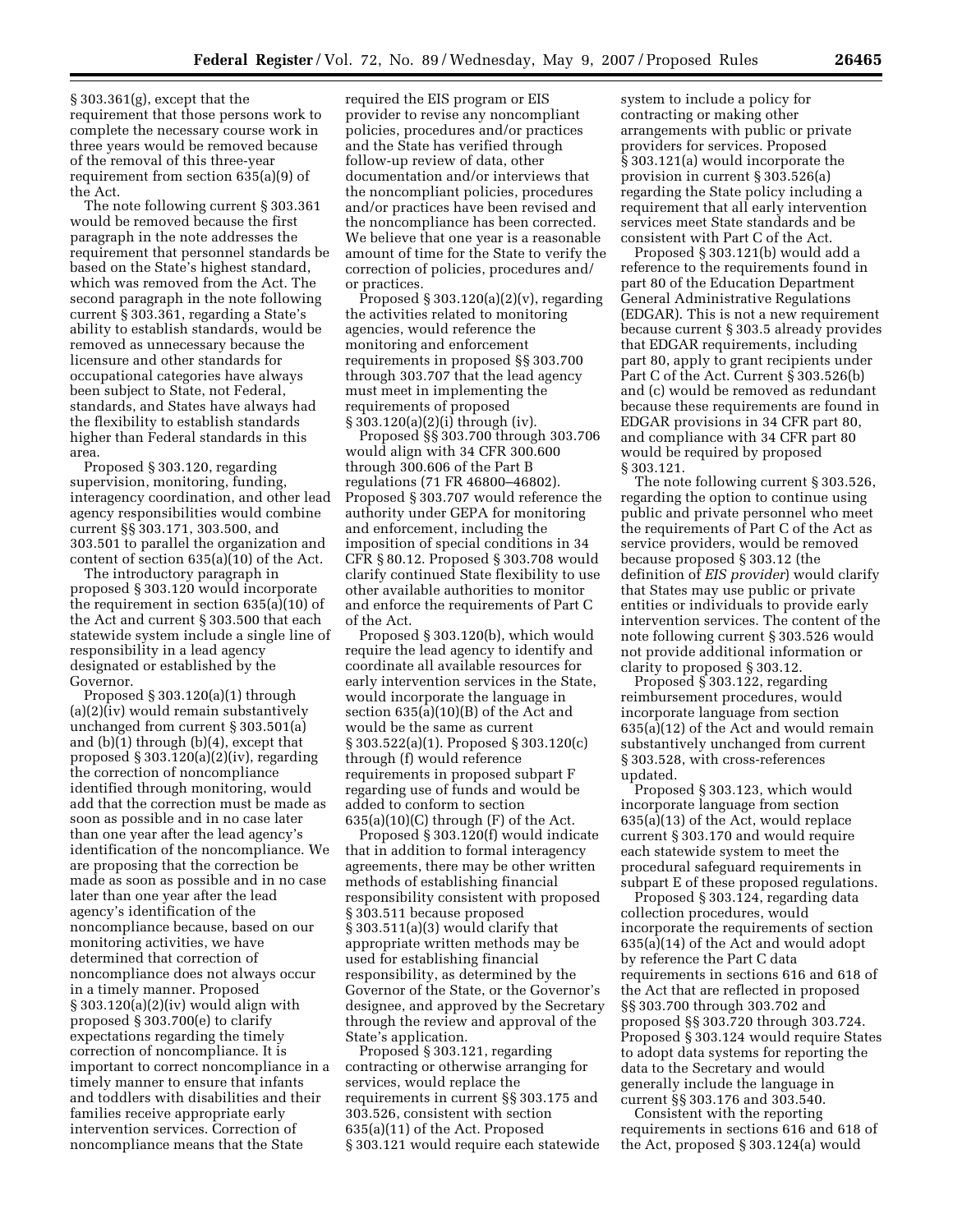include language indicating that the statewide system must compile and report data that are timely and accurate to align with the reporting requirements in §§ 303.700 through 303.702 and 303.720 through 303.724. The references to timely and accurate reporting on State data in proposed § 303.124(a) are necessary for the Department to implement section 616 of the Act. The requirements regarding disproportionality in section 618(d) of the Act do not apply to Part C of the Act because the findings in section 601(c)(12) of the Act make clear that these provisions were enacted to reflect concerns under Part B of the Act, not Part C of the Act.

Proposed § 303.124(b) would require the data collection process to include a description of the sampling methods, if used by the State to collect data in accordance with proposed §§ 303.701(c)(2) and 303.722(b).

Proposed § 303.125, regarding the Council, would incorporate the language in section 635(a)(15) of the Act and current § 303.141 and would require the statewide system to include a Council. This section also would cross-reference subpart G of these proposed regulations, which would contain the specific requirements for the Council.

Proposed § 303.126, regarding the provision of early intervention services in natural environments to the maximum extent appropriate, would align with section 635(a)(16) of the Act and would generally remain substantively unchanged from current §§ 303.12(b) and 303.344(d)(1)(ii).

Proposed § 303.126(b) would add language from section 635(a)(16) of the Act requiring that, when early intervention cannot be achieved satisfactorily in a natural environment, it must be provided in a setting that is most appropriate, as determined by the parent and the IFSP team. Proposed § 303.126 would not change the longstanding requirements regarding the provision of early intervention services in an infant's or toddler's natural environment and would be read in conjunction with proposed § 303.344(d)(1)(ii)(B), which would clarify that any justification for providing an early intervention service in a setting other than the infant's or toddler's natural environment must be based on the child's outcomes identified by the IFSP team in the infant's or toddler's IFSP.

# *Subpart C—State Application and Assurances*

Proposed subpart C would contain the specific State application content

requirements that are reflected in section 637 of the Act.

Proposed § 303.200(a) would require each application to contain the specific requirements in proposed §§ 303.201 through 303.212, which would incorporate, respectively, the requirements in section 637(a)(1) through (11) of the Act. Proposed § 303.200(b) would require each application to contain assurances that the State has met the requirements under proposed §§ 303.220 through 303.227, which would incorporate, respectively, the assurance requirements in section 637(b)(1) through (7) of the Act.

### Application Requirements

Proposed § 303.201 would require each application to include a designation of the lead agency in the State responsible for the administration of funds. The proposed regulation would be the same as current § 303.142, consistent with section 637(a)(1) of the Act.

Proposed § 303.202 would require each application to include a certification that the arrangements to establish financial responsibility for the provision of services under Part C of the Act among appropriate public agencies under proposed § 303.511 and the lead agency's contracts with EIS providers regarding financial responsibility for the provision of Part C services meet the requirements in proposed §§ 303.500 through 303.521 and are current as of the date of submission of the certification. Proposed § 303.202 would replace current § 303.143, consistent with section 637(a)(2) of the Act. Proposed § 303.202 cross-references proposed §§ 303.500 through 303.521 and requires the arrangements to establish financial responsibility for the provision of Part C services to be current as of the date of the certification, consistent with a change to section 637(a)(2) of the Act.

Proposed § 303.203 would require each application to include: (a) A description of the services to be provided; (b) the State's policies on funding sources (including any system of payments); and (c) the State's rigorous definition of developmental delay, as required under proposed §§ 303.10 and 303.111 and section  $637(a)(3)(A)$  of the Act. These three elements are key variables in State Part C systems and the Department needs this information in the application to understand each State's Part C system and interpret data from each State under sections 616, 618, and 642 of the Act.

Proposed § 303.204, which aligns with section 637(a)(4) of the Act, would require each State that provides services to at-risk infants and toddlers with disabilities to include the State's definition of at-risk infants and toddlers with disabilities in its State application. This information is necessary to appropriately interpret child find and other data required to be reported by States under sections 616, 618, and 642 of the Act. Proposed § 303.204(b) would require each application to include, consistent with section 637(a)(4) of the Act, a description of the early intervention services to be provided to at-risk infants and toddlers with disabilities if the State elects to serve such children.

Proposed § 303.205(a) would be substantively the same as current § 303.145(a) and would continue to require each application to include a description of the use of funds, presented separately for the lead agency and the Council.

Proposed § 303.205(b) would require lead agencies, other than SEAs, to identify the total amount the lead agency will retain for State administration. Additionally, proposed § 303.205(b) would require those lead agencies, other than SEAs, to include the total number of full time equivalent administrative positions and the total salaries, including benefits, for these positions, rather than position-specific descriptions and detailed itemized salary information as in current § 303.145(b). SEAs are excluded from this requirement because the Department is the cognizant Federal agency for SEAs for purposes of determining the State's restricted indirect cost rate under Parts B and C of IDEA. However for lead agencies that are not SEAs, the Department often does not obtain any other information about the lead agency's administrative expenses. This proposed change to report on aggregated administrative expenses would reduce the burden on States when reporting costs, positions, and salaries for State administration.

Proposed § 303.205(c) would generally be the same as current § 303.145(c) and would require each application to include a description of each major activity and the funds to be spent on each activity, consistent with proposed § 303.501. Proposed § 303.205(d) would generally be the same as current  $\S 303.145(d)(1)$  and (2)(ii), with updated cross-references, and would require each State application to include a description of any direct services the State expects to provide using Federal Part C funds and the approximate amount of funds to be used for the provision of each direct service.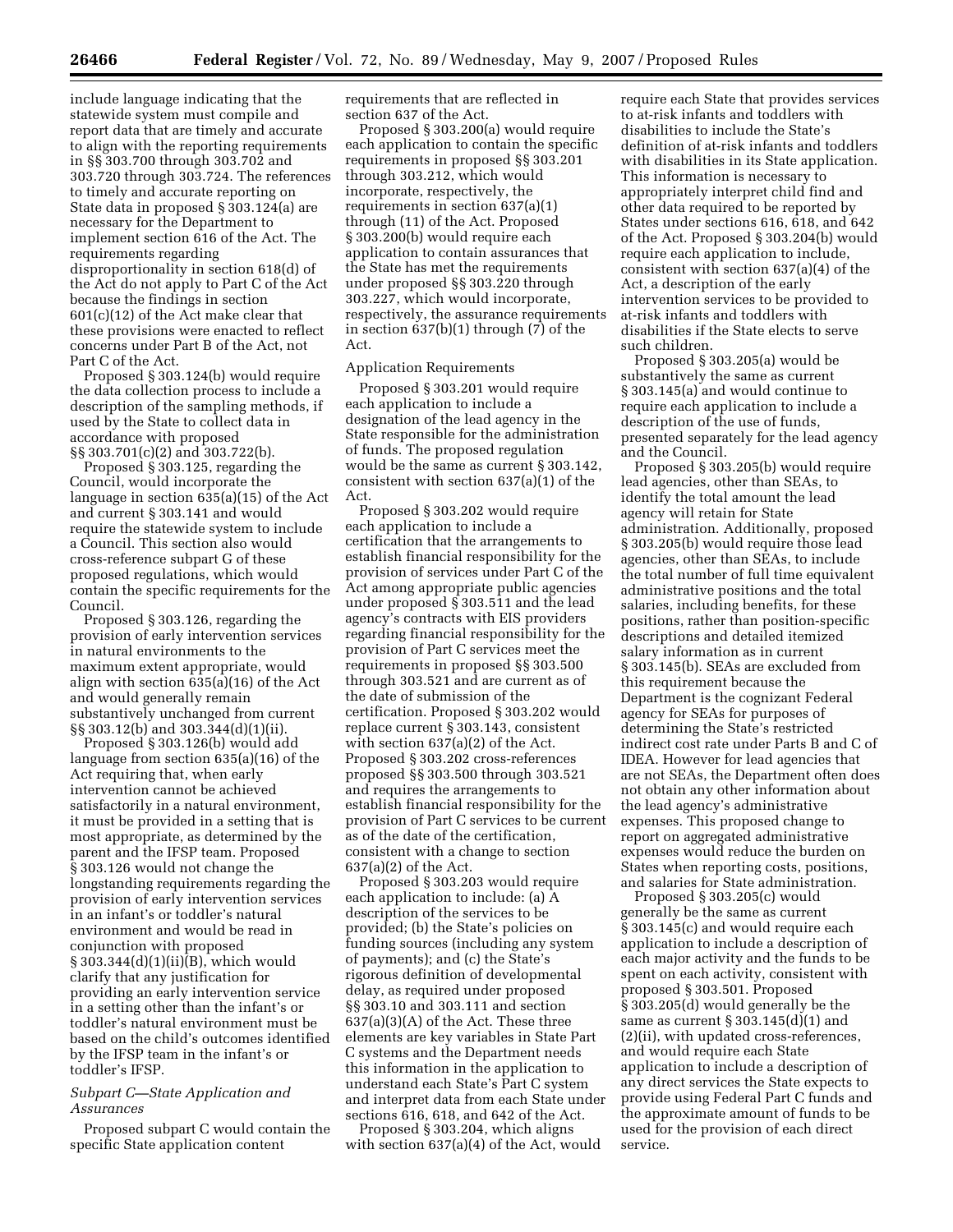Proposed § 303.205(e) would be the same as current § 303.145(f) and would require the application to include information on other agencies expected to receive funds under this part. This information is required in the application because of interagency funding provisions and the interagency coordination provisions in sections 635(a)(10)(B) and (F), and 637(a)(3) and (5) of the Act.

Proposed § 303.206 would be added to align with section 637(a)(6) of the Act. Proposed § 303.206 would require each application to include the State's policies and procedures that require the referral for early intervention services of a child under the age of three who is involved in a substantiated case of child abuse or neglect or is identified as affected by illegal substance abuse, or withdrawal symptoms resulting from prenatal drug exposure, consistent with proposed § 303.302. This requirement has applied to State agencies receiving funds under the Child Abuse Prevention and Treatment Act (CAPTA) in 42 U.S.C. 5106a since June 2003. A comparable requirement was added to section 637(a)(6) of the Act for Part C lead agencies, effective July 1, 2005.

Proposed § 303.207, which would align with section 637(a)(7) of the Act, would require that each application include a description of the procedure used to ensure that resources are available for all geographic areas within the State and would be substantively the same as current § 303.147.

Proposed § 303.208 would incorporate language from section 637(a)(8) of the Act and would combine requirements in current §§ 303.110, 303.112, 303.113(b), and 303.146. Proposed § 303.208(a)(1) would generally be the same as current § 303.110 and would require public hearings, adequate notice of hearings, and an opportunity for comment to the general public, including individuals with disabilities and parents of infants and toddlers with disabilities, prior to the State's adoption of any new or revised policy or procedure under Part C of the Act.

Proposed § 303.208(b) would clarify that policies, procedures, and methods that are subject to the public participation requirements in proposed § 303.208 and are required to be submitted to the Secretary under subparts B and C of these proposed regulations must be approved by the Secretary prior to implementation.

The remaining specific requirements in current §§ 303.111 through 303.113 would be eliminated because States are required to comply with the public participation requirements of proposed § 303.208(a) and GEPA and obtain

approval by the Secretary for specific application requirements that are subject to the public participation requirements in proposed § 303.208. These requirements provide sufficient opportunities for public comment.

Proposed § 303.209, regarding the transition of children from services under Part C of the Act to preschool and other programs, would incorporate language from section 637(a)(9) of the Act, and would be similar to current § 303.148. The note following current § 303.148, regarding matters that should be considered in developing policies and procedures to ensure a smooth transition of children from one program to the other, would be removed because it is covered by proposed § 303.209 and section 637(a)(9) of the Act, which identify the specific early childhood transition requirements.

Proposed § 303.209(a)(1) would require each State application to include a description of the policies and procedures the State will use to ensure a smooth transition for toddlers with disabilities leaving the early intervention program to attend preschool, school, or other appropriate services, or exit the program, and their families. Proposed § 303.209(a)(1) would add language to ensure a smooth transition from the early intervention program to preschool, school, or other appropriate services for toddlers receiving services as a result of the State's election to make available early intervention services to children with disabilities ages three and older in accordance with proposed § 303.211.

Proposed § 303.209(a)(2) would add language requiring States to describe how they would meet each of the requirements related to toddlers transitioning from services under Part C of the Act to preschool and other programs in proposed § 303.209(b) through (d).

Proposed § 303.209(a)(3)(i) would revise the language in current § 303.148(c) to require all States (not just those in which the SEA is not the lead agency) to establish an interagency or intra-agency agreement between the programs under Part C and Part B of the Act.

Proposed § 303.209(a)(3)(ii) would clarify that the agreement must contain provisions for how the lead agency and the SEA will meet the requirements of Part C of the Act in proposed § 303.209(b) through (d), regarding LEA notification and transition conferences and plans. In addition, the agreement must contain provisions for how the lead agency and the SEA will meet the requirements in proposed § 303.344(h), regarding IFSP content and transition

steps and services, and the following Part B regulations: 34 CFR 300.124 (Transition of children from the Part C program to preschool programs) (71 FR 46766), 34 CFR 300.321(f) (Initial IEP Team meeting for child under Part C) (71 FR 46788), and 34 CFR 300.323(b) (IEP or IFSP for children aged three through five) (71 FR 46789).

Proposed § 303.209(a)(3)(ii) would also require a State to have an interagency agreement to ensure a seamless transition between services under Part C of the Act to services under Part B of the Act.

Proposed § 303.209(a)(4) would require that the State application must include any policy adopted by the State under proposed § 303.401(e).

Proposed § 303.209(b)(1) would include the requirement in current § 303.148(a) that each application include a description of how families will be included in the transition plan.

Proposed § 303.209(b)(2) would be similar to current § 303.148(b)(1) but would clarify, consistent with section  $637(a)(9)(A)(ii)(II)$  of the Act, the timeline applicable to transition requirements. Proposed § 303.209(b)(2)(i) would require that each State include in its application a description of how the lead agency will notify, at least nine months before the toddler's third birthday, the LEA for the area in which the toddler resides—or, if appropriate, the SEA—that the toddler on his or her third birthday will reach the age of eligibility for preschool or school services under Part B of the Act.

Proposed § 303.209(b)(2)(ii) would also clarify that, if a toddler is referred for early intervention services under Part C of the Act within the nine-month period before the toddler's third birthday, the lead agency, as soon as possible after determining the child's eligibility, will notify the LEA for the area in which the toddler resides—or, if appropriate, the SEA—that the toddler on his or her third birthday will reach the age of eligibility for preschool or school services under Part B of the Act. Proposed § 303.209(b)(3) would clarify that if a State adopts a policy under proposed § 303.401(e), the lead agency's notification obligations under proposed § 303.209(b)(2)(i) and (ii) must be consistent with the policy. Proposed § 303.401(e) are discussed in subpart E of this preamble.

Proposed § 303.209(c) would retain the requirement in current § 303.148(b)(2)(i) that the State lead agency convene, with the approval of the family, a conference among the lead agency, the family, and the LEA to discuss any services under Part B of the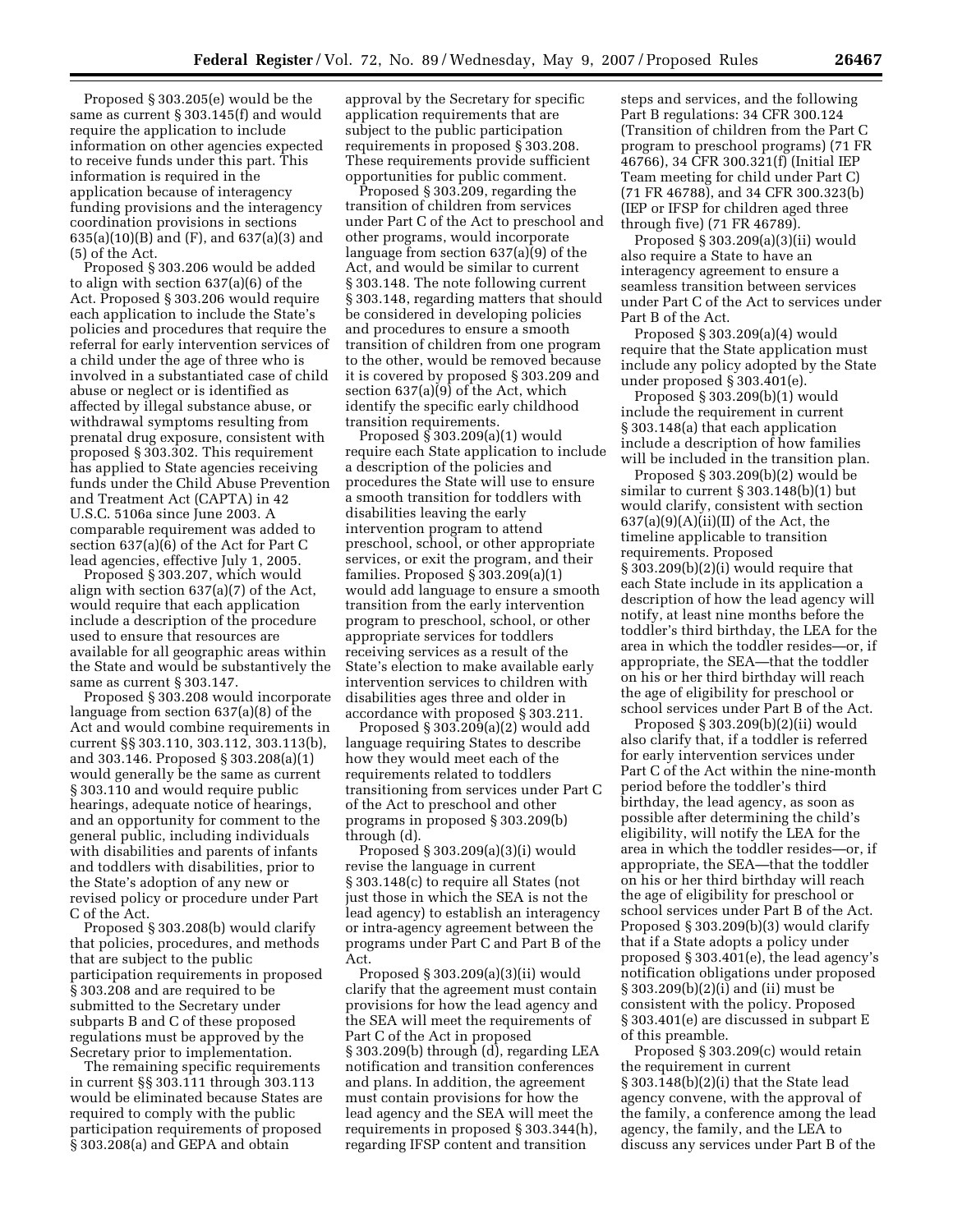Act that the toddler with a disability may receive.

Proposed  $\S 303.209(c)(1)$ , similar to current § 303.148(b)(2)(i) would require that, for a toddler with a disability who is potentially eligible under Part B of the Act, the transition conference is to be convened not fewer than 90 days before the toddler's third birthday. Current § 303.148(b)(2)(i) allows the conference, at the discretion of the parties, to be held up to six months before the child is eligible for preschool services. Proposed § 303.209(c)(1) would change this time period to not more than nine months before the toddler's third birthday, consistent with changes in section 637(a)(9) of the Act.

Proposed § 303.209(c)(2) would substantively be the same as current § 303.148(b)(2)(ii) and would require the lead agency, for the toddler with a disability who may not be eligible for services under Part B of the Act, to make reasonable efforts to convene a conference with the lead agency, the family, and providers of other appropriate services to discuss services the toddler may receive.

Proposed § 303.209(d)(1) would substantively include the provisions in current § 303.148(b)(3) and would require a review of the toddler with a disability's program options for the period from the toddler's third birthday through the remainder of the school year.

Proposed § 303.209(d)(2) would require the lead agency to establish a transition plan, as in current § 303.148(b)(4). Proposed § 303.209(d)(2) would also clarify that the transition plan be established in the IFSP not fewer than 90 days (and at the discretion of all parties, not more than nine months) before the toddler's third birthday to align with the LEA notification and transition conference timelines.

Proposed § 303.209(d)(3) would add a requirement that the transition plan include steps for the toddler with a disability and his or her family to exit from the program, consistent with section 637(a)(9) of the Act, and also specify that the transition plan must include any transition services needed, consistent with section 636(a)(3) of the Act.

Proposed § 303.210 would be added to require each application to describe State efforts to promote collaboration among Early Head Start programs, early education and child care programs, and early intervention services, consistent with section 637(a)(10) of the Act and would also reference Head Start in the list of early education programs.

Proposed § 303.211 would incorporate the language in section 635(c) of the Act providing States the option to make early intervention services available to children beginning at three years of age until the children enter, or are eligible under State law to enter, kindergarten or elementary school. Proposed § 303.211(a)(1) would allow a State to elect to include in its Part C application, a State policy developed jointly by the lead agency and the SEA, to make early intervention services available to certain children with disabilities. If a State elects to include such a policy, children who are eligible for services under section 619 of the Act, and who were previously receiving early intervention services under Part C of the Act, would continue to receive early intervention services, if their parents choose to continue those services.

Proposed § 303.211(a)(2) would clarify that States may choose to serve a subset of children between age three and the age at which the children enter, or are eligible to enter, kindergarten or elementary school. This provision would take into consideration States that have preschool programs for many or all children starting at age four, and would give those States the flexibility to provide early intervention services until the beginning of the school year following the child's third, fourth or fifth birthday. Although proposed § 303.211(a)(2) would allow States to serve a subset of children between age three and the age at which children enter, or are eligible to enter, kindergarten or elementary school, the option would not extend to serving only a specific disability group.

Proposed  $\S 303.211(b)(1)$  would require States that choose to provide early intervention services to children under this proposed section to ensure, consistent with section  $635(c)(2)(A)(i)$ and (ii) of the Act, that the parents of children with disabilities served under this option would be provided with an annual notice that includes: a description of the rights of the parents to elect to receive early intervention services under Part C of the Act or preschool services under Part B of the Act; an explanation of the differences between early intervention services provided under Part C of the Act and preschool services provided under Part B of the Act, including the types of services and the locations at which the services are provided; the procedural safeguards that apply; and possible costs, if any, to parents of infants or toddlers with disabilities receiving early intervention services. Proposed § 303.211(b)(2) would incorporate the requirement in section 635(c)(2)(B) of

the Act that early intervention services provided to children with disabilities under this proposed section include an educational component that promotes school readiness and incorporates preliteracy, language, and numeracy skills.

Proposed § 303.211(b)(3) would incorporate section 635(c)(2)(C) of the Act and would require the statewide system to ensure that the State policy would not affect the right of any child to receive FAPE under Part B of the Act instead of early intervention services under Part C of the Act.

Proposed § 303.211(b)(4) would require, consistent with section 635(c)(2)(D) of the Act, that all early intervention services outlined in the child's IFSP be continued while any eligibility determination is being made for services under proposed § 303.211, and clarify that this provision is subject to the pendency provision in proposed § 303.430(e).

Proposed § 303.211(b)(5) would incorporate the requirement in section 635(c)(2)(E) of the Act that the State obtain informed consent from the parents of any child to receive early intervention services, where practicable, before the child reaches three years of age.

Proposed § 303.211(b)(6) would provide, consistent with section  $635(c)(2)(F)$  of the Act, that the transition timeline requirements in proposed § 303.209(c)(1) and (d)(2) regarding the transition conference and plan do not apply with respect to a child who is receiving early intervention services under proposed § 303.211 until not fewer than 90 days and, at the discretion of the parties to the conference, not more than nine months—before the time the child is expected to no longer receive early intervention services. The transition conference and plan would occur between the time that the child is three years old and the time the child enters, or is eligible to enter, kindergarten, depending on how long the State made those services available under proposed § 303.211.

Proposed § 303.211(b)(7) would require a referral for evaluation for early intervention services of a child under the age of three who experiences a substantiated case of trauma due to exposure to family violence, as defined in section 320 of the Family Violence Prevention and Services Act, consistent with section 635(c)(2)(G) of the Act. Proposed § 303.211(b)(7) would clarify that such referral is dependent upon parental consent. Parental consent would be required to balance the need to protect the safety needs of the parent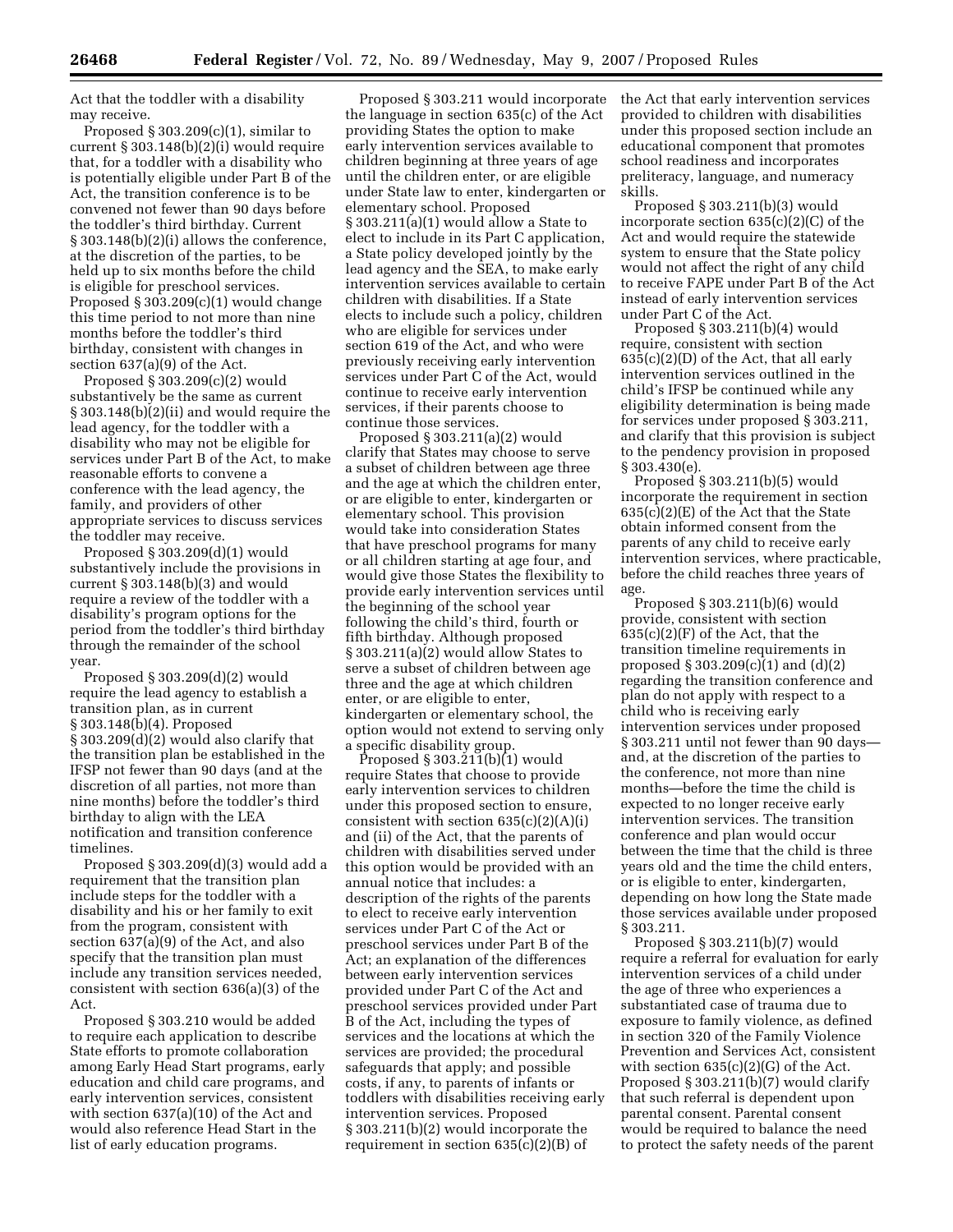seeking shelter because of family violence, as defined in section 320 of the Family Violence Prevention and Services Act, 42 U.S.C. 10401 *et seq.*, with the child find mandate under Part C of the Act.

Proposed § 303.211(c) would incorporate language from section 635(c)(3) of the Act and would require each State that provides early intervention services to children ages three and older to report to the Secretary the number and percentage of children who are eligible for services under section 619 of the Act, but whose parents choose to continue early intervention services for their child. Consistent with section 635(c)(4) of the Act, proposed § 303.211(d) would require States that choose to provide early intervention services to children ages three and older to describe the funds that will be used to ensure that this option is available to eligible children and families who provide consent. The description must include the Federal, State, or local funds that will be used and the fees, if any, to be charged to families with public or private insurance under a State's system of payments adopted under section 632(4)(B) of the Act and proposed §§ 303.520 and 303.521.

Proposed § 303.211(e)(1) would incorporate the language in section  $635(c)(5)(A)$  of the Act that provides that when a statewide system includes a policy to provide early intervention services to a child with a disability who is eligible for services under section 619 of the Act, it is not required to provide the child FAPE under Part B of the Act for the period of time during which the child is receiving early intervention services.

Proposed § 303.211(e)(2) would incorporate the language in section 635(c)(5)(B) of the Act that clarifies that a provider of early intervention services is not required to provide a child receiving early intervention services with FAPE.

Proposed § 303.212, which requires each application to include any other information and assurances that the Secretary may reasonably require, would be added to incorporate the provisions in section 637(a)(11) of the Act. This regulation would provide for the Secretary to require the States to submit other reasonable information and assurances in the State's application for funds under Part C of the Act, and would be enforced as any other requirement in this part in order for a State to receive a grant under section 633 of the Act.

## Assurances

The assurances in proposed §§ 303.221 through 303.227 would follow the order of the assurance requirements in section 637(b) of the Act.

Proposed § 303.220 would specify that each State application must include the assurances required in proposed §§ 303.221 through 303.227, which would reflect the requirements in section 637(b)(1) through (7) of the Act.

Proposed § 303.221, regarding the expenditure of funds, would reflect section 637(b)(1) of the Act and would retain the substance of current § 303.127, with cross-references updated.

Proposed § 303.222, requiring the State to comply with the payor of last resort requirements in subpart F of these proposed regulations, would replace current § 303.126. Current § 303.126(a) and (b), which reference the requirements on non-substitution of funds and non-reduction of other benefits, would now be incorporated into proposed § 303.510.

Proposed § 303.223, regarding control of funds and property, is generally the same as and would replace current § 303.122 and incorporate the statutory provision in section 637(b)(3) of the Act. Proposed § 303.224, regarding reports and records, would substantively include the language in current § 303.121.

Proposed § 303.225, regarding the prohibition against commingling and supplanting, would combine current §§ 303.123 and 303.124 and the requirements in section 637(b)(5) of the Act. Proposed § 303.225(a) would replace current § 303.123 to require that a State ensure that funds under Part C of the Act are not commingled with State funds, and would add the definition of commingle from the note following current § 303.123. The remainder of the current note, regarding a clear audit trail for each source, would be removed because it is redundant of requirements under the Single Audit Act (31 U.S.C. 7501 *et seq.*), which applies to Part C of the Act.

Proposed § 303.225(b)(1) would substantively include the language in current § 303.124(a) and (b). Proposed  $\S 303.225(b)(1)(i)$  would require that Federal funds be used to supplement, and, in no case, supplant State and local funds. Proposed § 303.225(b)(1)(ii) would require that the total amount of State and local funds budgeted for expenditures in the current fiscal year for early intervention services for infants and toddlers with disabilities and their families must be at least equal

to the total amount of State and local funds actually expended in the most recent preceding fiscal year for those services.

Proposed  $\S 303.225(b)(2)(i)$  through (iv) would incorporate the language in 34 CFR 300.204(a) through (d) of the Part B regulations (71 FR 46780), regarding exceptions to maintenance of effort; and would allow a Part C lead agency's maintenance of effort to be temporarily reduced in an individual year due to: a decrease in the number of infants and toddlers who are eligible to receive early intervention services; the termination of costly expenditures for long-term purchases, such as the acquisition of equipment and cost of construction of facilities; the departure of personnel either voluntarily or for just cause; and the termination of the obligation to make early intervention services available to an exceptionally costly IFSP program for a particular infant or toddler with a disability. Proposed § 303.225(c) would incorporate the indirect cost requirements under Part C of the Act and under 34 CFR part 76.

Proposed § 303.226, which requires certain fiscal control and fund accounting procedures, would replace and substantively include the language in current § 303.125. Proposed § 303.227, which requires policies and practices to ensure that traditionally underserved groups are meaningfully involved in the planning and implementation of the requirements under Part C of the Act, would include the language in current § 303.128, except that children with disabilities who are wards of the State would be added to the list of traditionally underserved groups, consistent with section 637(b)(7) of the Act.

Subsequent Applications and Modifications, Eligibility Determinations, and Standard of Disapproval

Proposed § 303.228 would incorporate the language in section 637(d), (e), and (f) of the Act and is substantively the same as current § 303.100(b), (c), and (d). Proposed § 303.229 would add a provision that the Secretary notify the State if the Secretary determines a State is eligible to receive a grant under section 637 of the Act. Proposed § 303.230 regarding the standard for disapproval of an application, would replace current § 303.101, and would provide, consistent with section 637(c) of the Act, that the Secretary does not disapprove an application under this part unless the Secretary determines, through the notice and opportunity for hearing procedures in proposed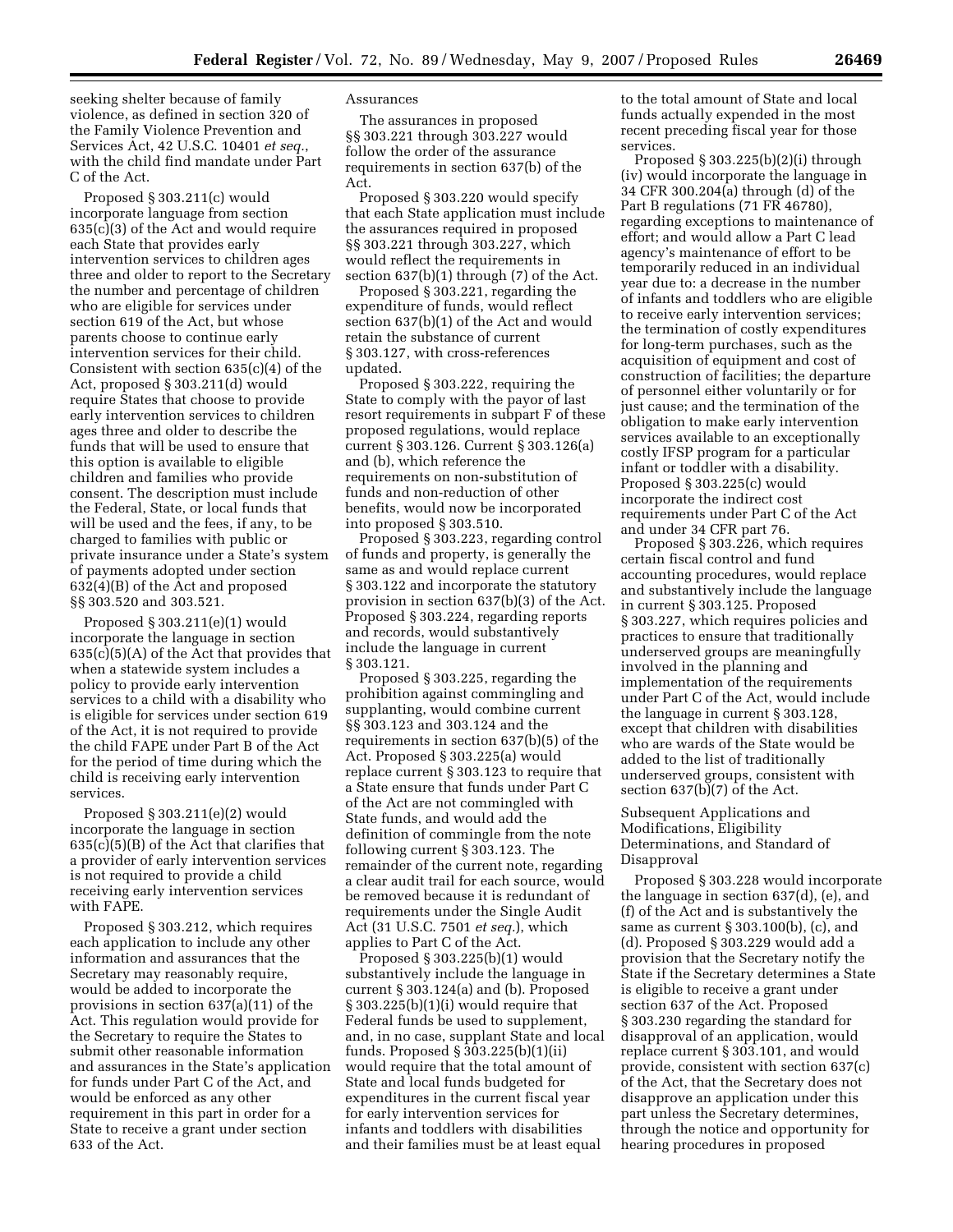§§ 303.231 through 303.236, that an application fails to comply with the requirements of this part.

# Department Procedures

Proposed §§ 303.231 through 303.236 would set forth the specific notice and hearing procedures that would apply before the Secretary determines a State is not eligible to receive a grant under this part. These proposed regulations would incorporate the language in 34 CFR 300.179 through 300.184 of the Part B regulations (71 FR 46776–46778). We propose to adopt these regulations in order to encourage greater consistency between Part B and Part C program operations.

## *Subpart D—Child Find, Evaluations and Assessments, and Individualized Family Service Plans*

Proposed subpart D would incorporate the requirements from section 636 of the Act regarding evaluations and assessments and IFSPs. Proposed subpart D of these proposed regulations would also incorporate the comprehensive child find system requirements because they overlap with evaluation requirements and because the new statutory child find requirements are contained in sections 612, 631, 632, 634, 635, 637 and 641 of the Act, which do not readily relate to a corresponding subpart in these proposed regulations.

Public awareness, child find, referral and screening procedures would be in proposed §§ 303.300 through 303.303. Evaluation and assessment requirements would be combined in proposed § 303.320 to incorporate the relevant provisions in section 636(a)(1) and (2) of the Act.

IFSP provisions would be primarily unchanged in proposed §§ 303.340 through 303.345. Section 636(e) of the Act, regarding parental consent for IFSPs, would not be addressed in subpart D of these proposed regulations. It would instead be included with other parental consent provisions in proposed § 303.420, to align with section 639 of the Act regarding procedural safeguards.

Identification—Public Awareness, Child Find, and Referral

Proposed § 303.300(a) and (b), regarding a public awareness program, would incorporate language from current § 303.320 that requires a public awareness program that provides for information to be prepared and disseminated to primary referral sources to inform parents of infants and toddlers about the child find system, central directory, and the availability of preschool services under section 619 of

the Act. Proposed § 303.300(a) would also cross-reference proposed § 303.116, which would require a statewide system to have a public awareness program consistent with the provisions in proposed § 303.300. Consistent with section 635(a)(6) of the Act, proposed § 303.300(a)(1)(ii) would add a specific reference to parents of premature infants, or infants with other physical risk factors associated with learning or developmental complications.

Proposed  $\S 303.300(a)(2)$  would add a requirement that the statewide system have procedures for assisting primary referral sources to disseminate information to parents of infants and toddlers with disabilities, consistent with section 635(a)(6) of the Act. This proposed provision would replace current  $\S 303.321(d)(2)(iii)$ , which was removed, consistent with section 635(a)(6) of the Act. Proposed § 303.300(a)(2) would cross-reference proposed § 303.302(c) which defines the term *primary referral sources* for the purposes of subpart C. Notes 1 and 2 following current § 303.320, which include the components for an effective public awareness program, would be removed, as they do not reflect regulatory requirements and are therefore not necessary.

Proposed § 303.301, regarding a comprehensive child find system, would incorporate the requirements from current § 303.321 and would also emphasize the applicability of the child find system for the specific subpopulations referred to in many sections of the Act. Proposed § 303.301(a)(1) and (2) would incorporate language from section 635(a)(5) of the Act, which requires a system for making referrals to service providers that includes timelines and provides for participation by primary referral sources. Proposed § 303.301(a)(3) would incorporate statutory language from section 635(a)(5) of the Act that requires rigorous standards for appropriately identifying infants and toddlers with disabilities for early intervention services under Part C of the Act that would reduce the need for future services. Proposed § 303.301(a)(4) would require the comprehensive child find system to meet the requirements in paragraphs (b) and (c) of this section and proposed § 303.302, regarding referral procedures, and proposed § 303.303, regarding screening procedures.

Proposed § 303.301(b) would address the scope of child find by identifying specific subpopulations of children that were added in the 2004 amendments to Part C of the Act. Current § 303.321(a)(2)

would be removed as redundant with proposed § 303.301(b) and (c), regarding the lead agency's responsibilities for administering the child find system under Part C of the Act, and proposed § 303.604(a)(3), regarding the Council's advisory role.

Proposed § 303.301(b) would incorporate current § 303.321(a)(2), which identifies the lead agency as the agency responsible for implementing a comprehensive child find system. Proposed § 303.301(b)(1)(i) and (ii) would add references to children who are residing on a reservation located in a State, homeless, in foster care, and wards of the State to incorporate sections 612(a)(3)(A), 634(1) and 635(a)(2) of the Act and to align with the child find provisions in 34 CFR 300.111 of the Part B regulations (71 FR 46764). Proposed § 303.301(b)(1) would crossreference the provisions in proposed § 303.731(e)(1)) to ensure coordination by lead agencies with tribes, tribal organization, and consortia located in the State to ensure the timely identification of Indian infants and toddlers with disabilities.

Proposed § 303.301(b)(2) would replace current § 303.321(b)(2) and would clarify that child find includes methods for determining which children are in need of early intervention services and which children are not in need of those services.

Proposed § 303.301(c) would incorporate the requirements of current § 303.321(c) and would add language requiring child find coordination with the following programs and agencies, to align with sections  $634(1)$ ,  $635(c)(2)(G)$ , and 637(a)(6) and (10) of the Act: early education programs in the State, including Head Start and Early Head Start programs under section 645A of the Head Start Act; child protection programs including the foster care program and the State agency responsible for administering the Child Abuse Prevention and Treatment Act (CAPTA); child care programs in the State; and the programs that provide services under the Family Violence Prevention and Services Act for States electing to make available early intervention services to children with disabilities, in accordance with section 635(c) of the Act and proposed § 303.211.

Proposed § 303.302, regarding referral procedures, would require that the referral of a child under proposed § 303.302(a)(2)(i) be as soon as possible after the child has been identified. This is a change from the requirement in current § 303.321(d)(2)(ii), which requires the referral to occur within two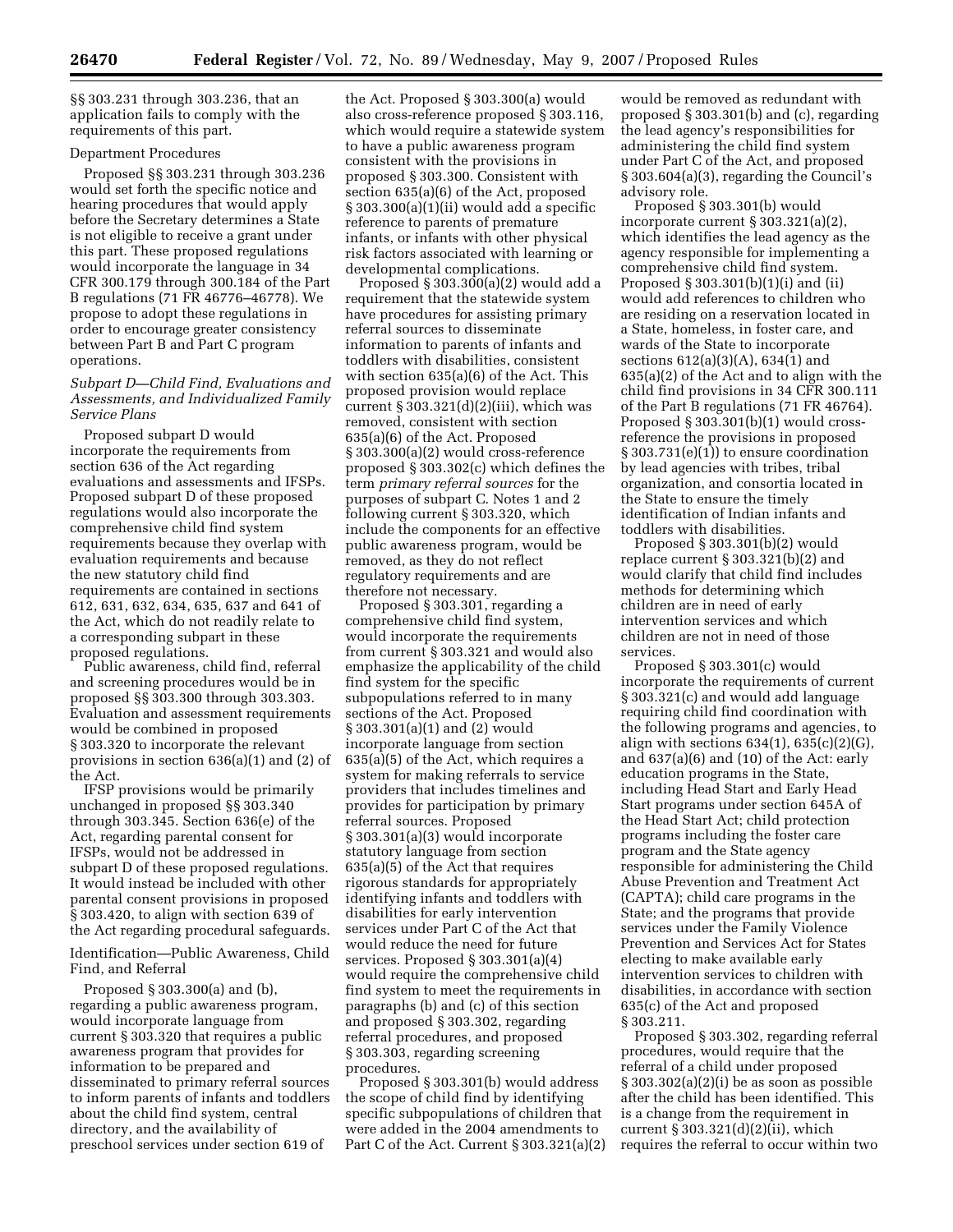working days. The 2004 Amendments require lead agencies to conduct child find for additional subpopulations, which has substantially increased the number of referrals, making the two-day period impractical. A change in referral timeline is needed because we have found that the two-day referral is often not practical when some primary referral sources of these additional subpopulations are working with the lead agency and reviewing all information available about the child in order to determine whether the child may be suspected of having a disability and may need referral for evaluation under Part C of the Act. In addition, the Department has limited ability to enforce such a timeline given that primary referral sources include private physicians and other individuals and entities that are not EIS providers. Recognizing the importance of referring and identifying children potentially eligible for early intervention services as soon as possible, we are seeking comment on the proposed change in proposed § 303.302(a)(2)(i), specifically, regarding whether a different timeframe or approach is more appropriate.

Proposed § 303.302(b), regarding referral of specific at-risk children, would incorporate language from section 637(a)(6) of the Act, which requires States to have policies and procedures for the referral of early intervention services under Part C of the Act for an infant or toddler under the age of three who is involved in a substantiated case of child abuse or neglect; or is identified as affected by illegal substance abuse, or withdrawal symptoms resulting from prenatal drug exposure.

Proposed § 303.302(b)(1) would require the referral of a child under the age of three who is involved in a substantiated case of child abuse or neglect. This provision is consistent with CAPTA, which was amended in June 2003 to require States receiving CAPTA funds to have policies regarding the referral to the Part C program of children under the age of three who were involved in a substantiated case of abuse or neglect. In coordinating with the U.S. Department of Health and Human Services, which administers CAPTA, the Department has confirmed that neither Part C of the Act nor CAPTA requires the referral of a child other than the child who is the subject of a proceeding resulting in substantiation. Therefore, proposed § 303.302(b)(1) would not require a sibling to be referred or screened unless that sibling is a child under the age of three who has been the subject of a substantiation proceeding.

Proposed § 303.302(c) would incorporate the definition of ''primary referral sources'' in current § 303.321(d)(3), but would add to the definition: schools, clinics, public agencies and staff in the child welfare system including child protective service and foster care, homeless family shelters, and domestic violence shelters and agencies for States electing to make services under Part C of the Act available to children after the age of three in accordance with section 635(c)(2)(G) of the Act and proposed § 303.211. This would implement the intent of Congress, as expressed in note 290 of the Conf. Rpt., to ensure that the comprehensive child find system ''includes a broad range of referral sources such as homeless family shelters, clinics and other health service related offices, public schools and officials and staff in the child welfare system.'' The timelines for public agencies to act on referrals in current § 303.321(e) would be replaced by those in proposed § 303.320(e). The Note following current § 303.321 would be removed as it does not reflect a regulatory requirement and is therefore not necessary.

Proposed § 303.303 would clarify the responsibilities of the lead agency regarding when screening may be used once a child is referred for early intervention services under Part C of the Act. These screening provisions would be added because we have determined them to be necessary. Although section 639(a)(4) of the Act has always referenced ''screening,'' the new child find provisions in the Act require lead agencies and primary referral sources to determine how best to efficiently identify, from the increased number of potential referrals, those children experiencing developmental delays or potentially eligible for early intervention services under Part C of the Act. Many States have already adopted screening procedures to accomplish this.

Proposed § 303.303(a)(1) would expressly permit States to have procedures for the screening of a child, when appropriate, to determine if the child is suspected of having a disability, and would clarify that if the State lead agency elects to adopt screening procedures to determine if a child is suspected of having a disability, those screening procedures must meet the requirements of proposed § 303.303. States would not be required to adopt screening procedures, but if States adopt such procedures, those procedures would have to meet the requirements in proposed § 303.303.

Proposed § 303.303(a)(2) would clarify that, if the screening indicates that the child is suspected of having a disability, the lead agency must conduct an evaluation under proposed § 303.320 to determine the eligibility of the child. This provision would be added because, if the lead agency were to conduct a screening that indicated the child is suspected of having a disability, such screening results would provide the lead agency with information that the infant or toddler may be experiencing developmental delays. If the lead agency believes, based on the screening and other available information, that a child is not suspected of having a disability, then proposed § 303.303(a)(3), consistent with current § 303.403, would require the lead agency to provide the parent with notice under proposed § 303.421 that it is declining to conduct an evaluation. The notice requirement in proposed § 303.303(a)(3) would be added because it is the Department's experience that many States were not aware of the need to provide notice under these circumstances.

Proposed § 303.303(a)(4) would require the lead agency to conduct an evaluation if a parent requests an evaluation after the lead agency determines a child is not suspected of having a disability after completing a screening. These proposed regulations provide this clarification because most States that have adopted screening procedures after the June 2003 CAPTA amendments and the IDEA 2004 amendments have found that permitting the parent to request an evaluation is necessary to ensure appropriate identification of eligible children. In addition, the Department's experience indicates that parents often can identify or suspect developmental delays in their children that may not be identified through a screening. Further, research in the early childhood community demonstrates that parents are often in the best position to observe and know their infant's or toddler's developmental status.

Proposed § 303.303(b)(1) would define screening procedures as activities that are carried out by a public agency, EIS provider, or designated primary referral source (except for parents) to identify infants and toddlers suspected of having a disability and in need of early intervention services at the earliest possible age. Proposed § 303.303(b)(2) would clarify that the screening procedures include the administration of appropriate instruments by qualified personnel that can assist in making the identification described in proposed § 303.303(a)(1).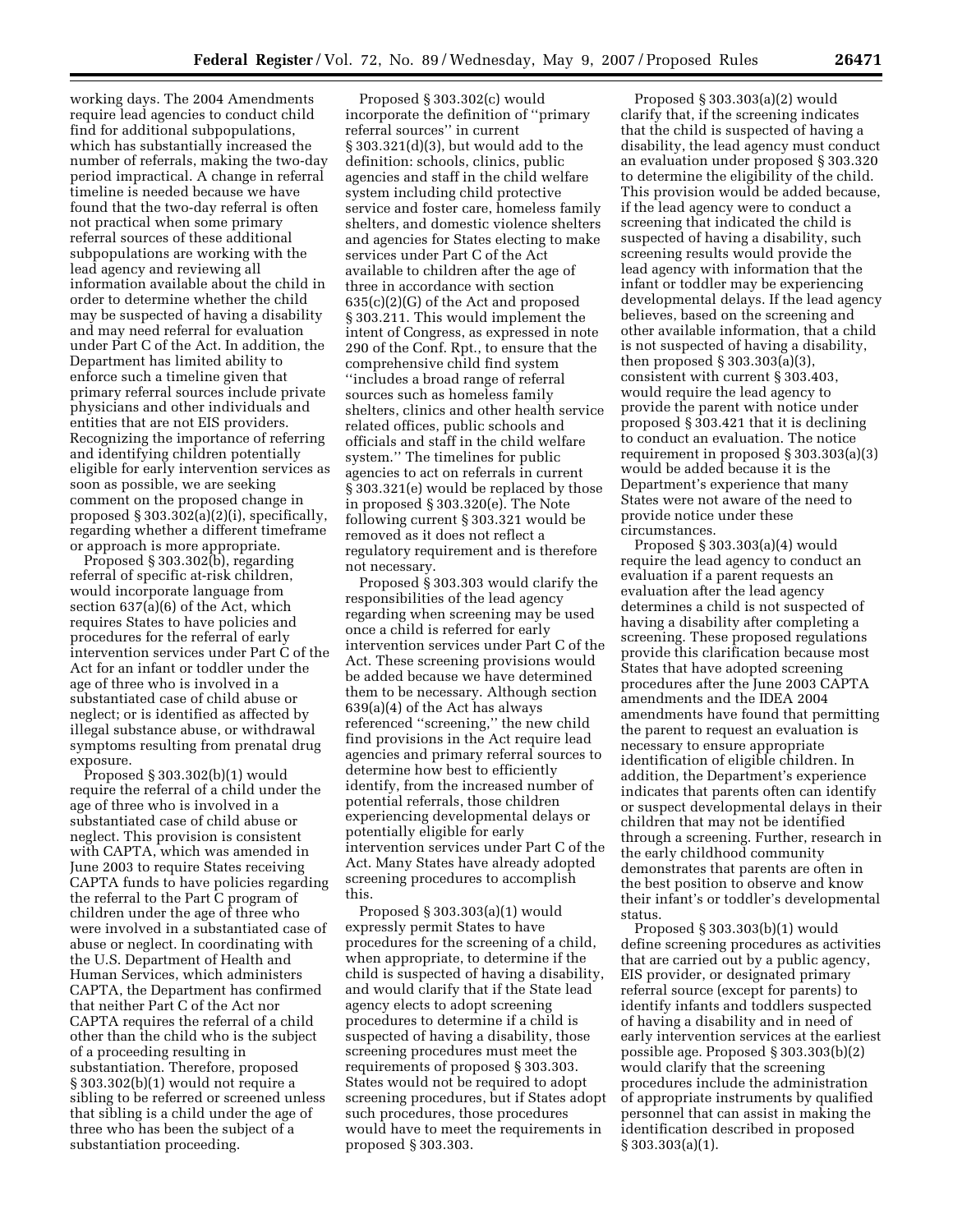Proposed § 303.303(c) would clarify that for every child who is referred to the Part C program or receives a screening, the lead agency is not required to provide an evaluation and assessment of a child, unless the child is suspected of having a disability or the parent requests an evaluation under proposed § 303.303(a)(4). This clarification is consistent with note 303 of the Conf. Rpt., which provides that every child who is referred for early intervention services under Part C of the Act, or who is screened is not required to receive an evaluation unless the child is suspected of having a disability and is not required to receive early intervention services under Part C of the Act unless that child is eligible.

The Department notes that screening has long been part of States' child find and public awareness systems under Part C of the Act. The proposed regulations on screening would not apply to screenings conducted: (1) prior to a child's referral for services under Part C of the Act; (2) when a child's eligibility has already been determined; or (3) to siblings of children in substantiated cases of abuse or neglect.

As part of the child find and public awareness systems, primary referral sources and other community agencies often conduct routine agency screenings of infants and toddlers and other children. The proposed Part C regulations would not apply to screenings that are routinely conducted by primary referral sources and are not used by the lead agency to determine whether a child is suspected of having a disability.

In addition, children already determined to be eligible (such as a child with a diagnosed condition who has medical records that the lead agency can use to establish eligibility) would not need to be screened, because the purpose of screening is to determine whether a child is suspected of having a disability.

Finally, neither Part C of the Act nor CAPTA requires the referral or screening of siblings of a child, other than the child who is the subject of the proceeding resulting in substantiated abuse or neglect or who is identified as affected by illegal substance abuse or withdrawal symptoms resulting from prenatal drug exposure, unless that sibling is under the age of three and has also been the subject of a substantiation proceeding. However, under Part C of the Act, States may establish broader policies to permit or require the referral or screening of these siblings.

Evaluation and Assessment of the Child and Family and Assessment of Service Needs

Proposed § 303.320 would combine the requirements from current §§ 303.300(b), 303.322, and 303.323 and section  $636(a)(1)$  and  $(2)$  of the Act. Proposed § 303.320(a)(1) would require the lead agency to ensure that a timely, comprehensive, and multidisciplinary evaluation and an assessment are performed for each child under three who is referred for an evaluation and is suspected of having a disability. Proposed § 303.320(a)(2)(i) would clarify that an evaluation is the method used to review the assessments of the child and the family to determine a child's initial and continuing eligibility consistent with the definition of *infant or toddler with a disability* in proposed § 303.21. Proposed § 303.320(a)(2)(ii) would clarify that in conducting an evaluation, no single procedure may be used as the sole criterion for determining the child's eligibility for Part C services. Proposed § 303.320(a)(2)(iii) would clarify that the use of a child's medical and other records may be used to establish eligibility (without conducting an assessment of the child and the family) if those records contain information, required under proposed § 303.320, regarding the child's level of functioning in the developmental areas identified in proposed § 303.21(a)(1). The nondiscriminatory procedures in current § 303.323 would be incorporated into proposed § 303.320(a)(3).

Proposed § 303.320(b)(1) would incorporate the procedures for the assessment of a child found in current §§ 303.322(b)(2), 303.322(c)(2), and 303.323(c). Proposed § 303.320(b)(1) would clarify that an assessment of a child means reviewing the child's pertinent records that relate to the child's current health status and medical history and conducting personal observation and assessment of the child to identify the child's unique strengths and needs and present level of developmental functioning. This clarification is necessary because States have not consistently required that the assessment of a child's need for early intervention services be based on personal observation and assessment of the child by qualified personnel. Proposed § 303.320(b)(1) and (2) would clarify that the assessment of the child's unique strengths and needs includes an identification of the child's level of functioning in each of the following developmental areas: Cognitive development; physical development, including vision and hearing;

communication development; social or emotional development; and adaptive development based on objective criteria, which include informed clinical opinion.

Proposed § 303.320(b)(2) would expressly require that the lead agency allow qualified personnel to use their informed clinical opinion to assess a child's present level of functioning in each of the developmental areas identified in proposed § 303.21(a)(1) and to establish a child's eligibility, even when other instruments fail to establish eligibility. This is consistent with the Department's monitoring experience, which has indicated confusion in States that do not expressly allow the use of informed clinical opinion as a separate basis to establish eligibility. This is necessary because instruments may not adequately capture the extent of the developmental delay. Thus, informed clinical opinion may be used to establish a child's eligibility under this part even when other instruments do not establish eligibility. However, under proposed § 303.320(b)(2), informed clinical opinion cannot be used to negate eligibility established through the use of other appropriate assessment instruments.

As provided in the note following current § 303.300, the use of informed clinical opinion in establishing eligibility for early intervention services under Part C of the Act is especially important when standardized instruments are unavailable, unreliable or inappropriate for use in measuring developmental delay (as they often are for children under the age of three) or for evaluating a diagnosed condition such as autism spectrum disorder or pervasive developmental delay. Although the language of the note would be removed by these proposed regulations, the use of informed clinical opinion in establishing eligibility continues to be necessary and would therefore be included in proposed § 303.320(b)(2) as previously discussed.

With respect to the procedures for the assessment of a family, proposed § 303.320(c) would combine the requirements of section 636(a)(2) of the Act and current §§ 303.322(b)(2)(ii) and 303.322(d), and would require that family information be assessed not just through the use of an assessment tool, but through a voluntary personal interview with the family. In addition to the parent, the family assessment can include other family members for the purposes of identifying the child's needs. This proposed language would permit States to avoid unnecessary, time-consuming, and costly evaluations,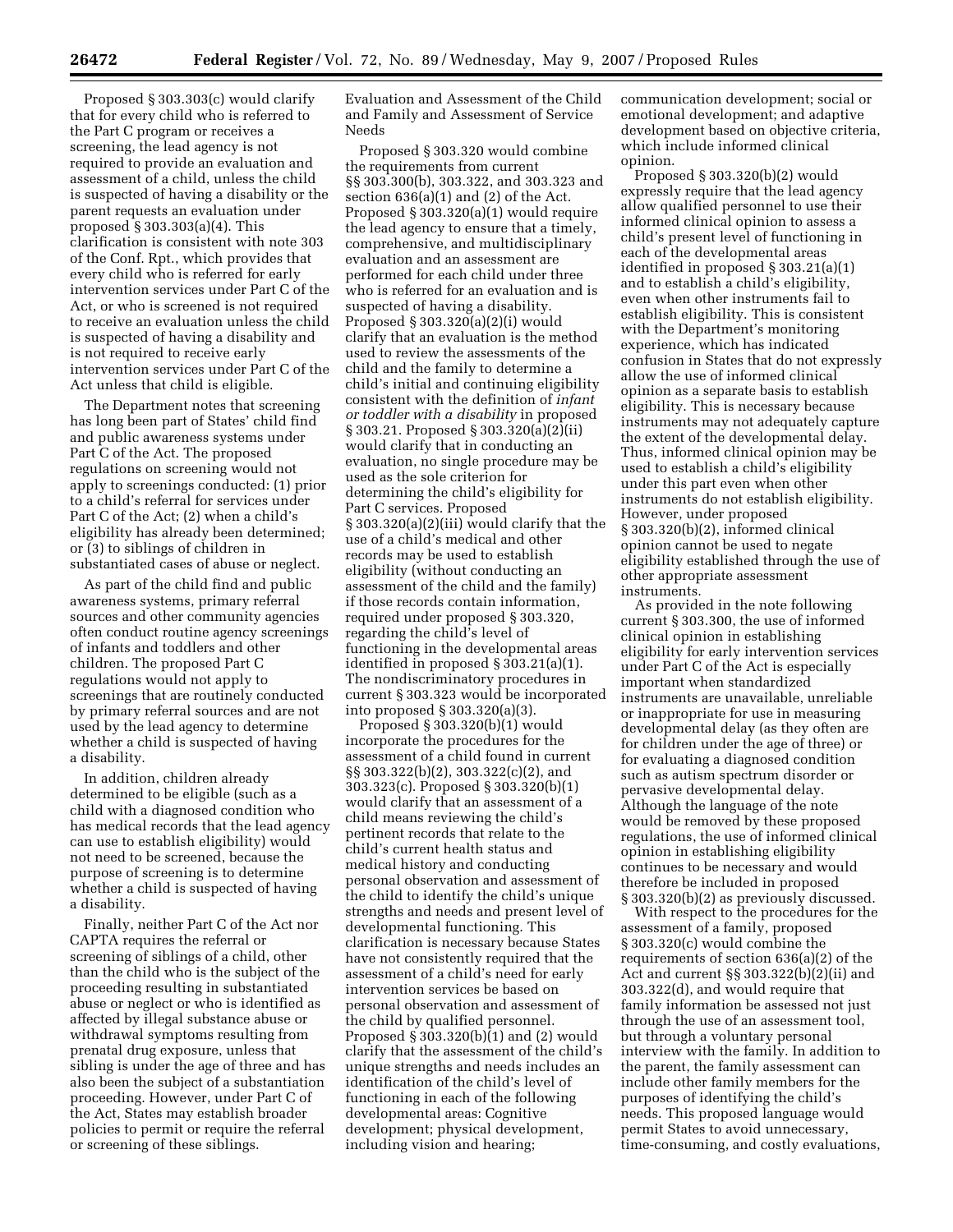if existing records contain reliable information, and establish eligibility for services under Part C of the Act.

Proposed § 303.320(d) would clarify, consistent with section 636(a)(1) of the Act and current § 303.322(c)(3)(iii), that the assessment of service needs must identify the early intervention services needed to meet the unique strengths and needs of each infant or toddler with a disability. The service needs of the family under current § 303.322(d) and sections 635(a)(3) and 636(a)(2) and (d)(2) of the Act have been longstanding requirements, which have clarified that family assessments must be family directed and designed to determine the resources, priorities and concerns of the family and the identification of supports and services to meet the developmental needs of the child. Under proposed § 303.320(d), the assessment of the service needs of each infant or toddler with a disability and that child's family must include a review of the evaluation (including the assessment of the child and family) and available pertinent records and conducting personal observation and assessment of the infant or toddler with a disability in order to identify the early intervention services appropriate to meet the child's unique needs in each of the five developmental areas identified in proposed § 303.320(b)(1).

Current §§ 303.321(a) and 303.321(e)(1) and (2), require that a child's evaluation, assessment, and initial IFSP meeting occur within 45 days from the date the public agency receives the referral. The Department believes this imposes an unnecessary burden on Part C agencies. Because the public agency cannot initiate these actions without parental consent, a refusal or late consent may drastically reduce the time available for the agency to perform evaluations and prepare for the IFSP meeting. Proposed § 303.320(e)(1) would retain the 45-day timeline requirement, but the timeline would start with the date the public agency obtained parental consent for the evaluation, not the date the public agency receives the referral.

This change in how the 45-day timeline is calculated may result in some delays in the evaluation process, since the public agency may be less motivated to obtain timely consent. However, there are situations in which the lead agency is unable to obtain the requisite consent in a timely manner because the parents do not respond. In those cases, the delays in obtaining parental consent affect the State's ability to conduct evaluations, assessments, and the initial IFSP meetings within the 45-day period; potentially increase costs

due to the need to pay overtime to staff; and make the State vulnerable to due process complaints based on its not complying with the 45-day timeline requirement.

The Department believes the change in starting date for the 45 days to when parental consent is obtained would provide a more realistic start time for conducting evaluations, assessments and the initial IFSP meeting and improve the ability of States to manage the development of IFSPs. This proposed change also would eliminate the possibility that States will be penalized for a lack of timeliness in due process complaints in which parents were responsible for delays because they did not provide timely consent or did not respond. The timeline change reflected in proposed § 303.320(e) is consistent with section 636(c) of the Act, which requires that the IFSP be developed within a reasonable time after the assessment is completed.

The Department is seeking comment on whether the proposed change to the starting date for evaluation, assessment, and initial IFSP in proposed § 303.320(e) is reasonable and necessary. Another option to consider is for the starting date to remain the same with an increase in the length of time to complete evaluations, assessments, and holding the initial IFSP meeting.

Individualized Family Service Plans (IFSPs)

The definition of IFSP in current § 303.340 would be incorporated into the definition of IFSP in proposed § 303.20. Proposed § 303.340 would cross-reference the definition in proposed § 303.20 and would require that the IFSP for an infant or toddler with a disability meet the requirements in proposed §§ 303.342 through 303.345.

Proposed § 303.342(a) through (d), regarding procedures for IFSP development, review, and evaluation would be substantively unchanged from current § 303.342(a) through (d), with the cross-references updated. Proposed § 303.342(e) would be substantively unchanged from current § 303.342(e), except that the substantive requirements regarding a parent's ability to consent or decline consent at any time would be addressed in proposed § 303.420. The note following current § 303.342 would be removed as it does not reflect a regulatory requirement and is therefore not necessary.

Proposed § 303.343, regarding IFSP team meetings and periodic reviews, would be substantively unchanged from current § 303.343 except that the title of the section would be changed. IFSP

participants would be referred to as the ''IFSP team'' to align with the reference to a ''multidisciplinary team'' in section 636(a)(3) of the Act. Proposed  $§ 303.343(a)(1)(iv)$  would remove, as unnecessary, language defining which service coordinators must participate in the initial and annual IFSP meetings. The change would be made to alleviate burden on the State to have additional people at the IFSP meeting. In most States, the service coordinator at the time of the IFSP meeting is the service coordinator who is most knowledgeable about the child and family and this service coordinator generally attends the IFSP meeting.

Proposed  $\bar{\S}$  303.344(a), regarding content of an IFSP, would be substantively unchanged from current § 303.344(a), except that proposed § 303.344(a) would clarify that the IFSP content regarding present levels of functioning in each developmental area must be based on the child's evaluation and assessment under proposed § 303.320, to align with section 636(d)(1) of the Act, which requires that the child's present levels of development be based on objective criteria. Accordingly, current § 303.344(a)(2), which refers to professionally acceptable objective criteria, would be removed. Proposed § 303.320 would require that objective criteria be used to determine the infant or toddler's present levels of functioning in the developmental areas identified.

Proposed § 303.344(b) would be substantively unchanged from current § 303.344(b). Proposed § 303.344(c) would incorporate language from section 636(d)(3) of the Act, which requires the IFSP to contain a statement of the ''measurable results or outcomes expected to be achieved for the infant or toddler and the family, including preliteracy and language skills, as developmentally appropriate for the child.'' Because the term ''measurable'' modifies both ''results'' and ''outcomes,'' proposed § 303.344(c) would clarify that the IFSP must contain measurable results or measurable outcomes. In addition to being required by the statute, including pre-literacy and language skills as examples of measurable results or measurable outcomes is consistent with the current practices of most States for including on the IFSP, communication or social and emotional developmental goals. These goals would meet the requisite preliteracy and language skills that are developmentally appropriate for infants and toddlers with disabilities.

Proposed § 303.344(d)(1) would incorporate language from section 636(d)(4) of the Act, which requires that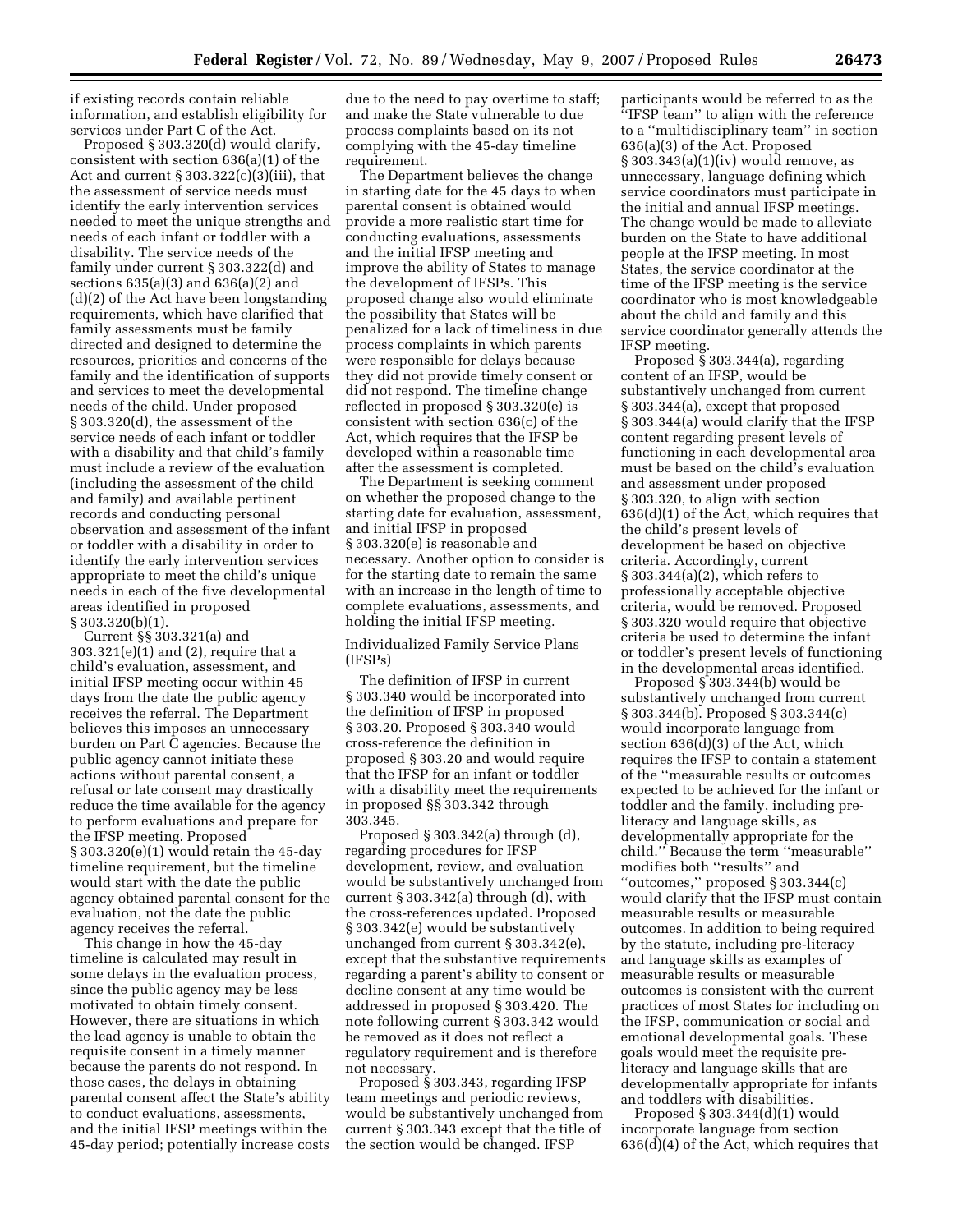specific early intervention services contained in the IFSP be based on peerreviewed research, to the extent practicable. This requirement is not intended to impose any additional recordkeeping or IFSP content burden but rather to ensure that each early intervention service is based on the child's developmental needs and reflects current standards of researchbased practices.

Proposed  $\S 303.344(d)(1)(i)$  would be consistent with section  $636(d)(4)$  and  $(6)$ of the Act, and would require the IFSP to contain a statement of the frequency, intensity, length, duration, and method of delivery of services.

Proposed § 303.344(d)(1)(ii)(A), concerning natural environments, would be amended to align with sections 635(a)(16)(A) and 636(d)(5) of the Act. Proposed § 303.344(d)(1)(ii)(B), regarding the determination of the appropriate setting for providing early intervention services, would align with section  $635(a)(16)(B)$  of the Act.

Proposed  $\S 303.344(d)(1)(ii)(B)$  would specify that if a particular early intervention service cannot be provided satisfactorily in a natural environment, a justification that describes the setting in which the service will be provided and an explanation that supports the decision as to how the setting will assist the infant or toddler achieve the IFSP outcomes is required on the IFSP. This incorporates a longstanding Department policy that a justification for not providing early intervention services in a natural environment should be based on the child's IFSP outcomes. Note 295a of the Conf. Rpt. states ''that there may be instances when a child's Individualized Family Service Plan cannot be implemented satisfactorily in the natural environment. The Conferees intend that in these instances, the child's parents and other members of the individualized family service plan team will together make this determination and then identify the most appropriate setting in which early intervention services can be provided.''

In addition, proposed § 303.344(d)(2) would define the terms *frequency and intensity, method, length,* and *duration*  for purposes of proposed § 303.344(d)(1)(i). Proposed § 303.303(d)(2)(i) regarding the definition of *frequency and intensity*  would be substantively the same as current § 303.344(d)(2)(i) except that proposed § 303.344(d)(2)(iii) would include a definition of *length,* consistent with section 636(d)(6) of the Act. Proposed § 303.303(d)(2)(ii), regarding the definition of *method,* would incorporate current § 303.344(d)(2)(ii). Proposed § 303.344(d)(2)(iv), regarding

the definition of *duration,* would clarify that duration means projecting when a given service will no longer be provided (such as when the child is expected to achieve the results or outcomes in his or her IFSP).

Proposed § 303.344(d)(3), regarding the definition of *location,* would incorporate the language in current § 303.344(d)(3).

Proposed § 303.344(d)(4) would add a new requirement that IFSPs include, for children who are at least three years of age, an educational component that promotes school readiness and incorporates pre-literacy, language, and numeracy skills to align with sections 632(5)(B)(ii) and 635(c) of the Act, and 34 CFR 300.323(b) of the Part B regulations (71 FR 46789), regarding the allowable use of IFSPs under section 619 of the Act.

Proposed § 303.344(e) would remove the requirement in current § 303.344(e)(1)(ii) that the IFSP identify funding sources for the medical and other services not required by Part C of the Act. Current § 303.344(e)(1)(ii) would be removed, as it is overly burdensome to require IFSP teams, including service coordinators, to identify funding for services not required under Part C of the Act, because service coordinators may have limited knowledge about funding for services that are provided by other programs. In addition, proposed § 303.344(e) would incorporate current § 303.344(e)(i) regarding the requirement that other services needed or received by the child or family also be identified on the IFSP. Identifying these other services ensures that the IFSP identifies all of the services available to the child and family, and would avoid duplicative services and enhance coordination among the various agencies and organizations that are providing or may provide such services, and would ensure that Part C funds are not being used to pay for duplicate services. As indicated in Note 3 following current § 303.344, while listing the non-required services in the IFSP does not mean that those services must be provided, their identification is helpful to the child's family, the service coordinator, and EIS providers because the IFSP provides a comprehensive picture of the child's total service needs (including medical and health services), as well as early intervention services (including transition services).

Current  $\S 303.344(e)(2)$  would be removed as unnecessary. The substance of current § 303.344(e)(2) would be included in proposed § 303.16(c)(3), in the definition of *health services.*  Proposed § 303.344(f) would be

substantively unchanged from current § 303.344(f) and would require the IFSP team to include on the IFSP, the projected date for initiation of each service, which date must be as soon as possible after the IFSP meeting, and the anticipated duration of each service.

Current  $\S 303.344(g)(1)$  and  $(3)$  would be retained in proposed § 303.344(g). Proposed  $\S 303.344(g)(1)$  is intended to provide guidance to the State in the identification of the service coordinator on the IFSP. Current § 303.344(g)(2) would be removed, to align proposed § 303.344(g) with section 636(d)(7) of the Act, and to reduce the burden on States. Although the service coordinator must serve as the single point of contact under current § 303.23 and proposed § 303.33(a)(3), there is not a requirement that the service coordinator be the same individual throughout the child's participation in the Part C system. Current § 303.344(g)(3) would be renumbered as proposed  $\S 303.344(g)(2)$ .

Proposed § 303.344(h)(1), regarding the IFSP identifying the programs to which children may transition from services under Part C of the Act, would be substantively unchanged, except that subsections (ii) and (iii) would be added to expressly identify the following additional programs: (1) elementary school or preschool services (for children participating under proposed  $\S 303.211$ ; and  $\S 2$ ) early education, Head Start and Early Head Start or child care programs to incorporate the coordination provisions in section 637(a)(10) of the Act.

Proposed § 303.344(h)(2)(iv) would incorporate the provisions in section 636(a)(3) of the Act to add a reference to transition services and would remain substantively unchanged from current § 303.344(h). The remainder of current § 303.344(h) would be amended and renumbered consistent with section 636 of the Act. The notes following current § 303.344 would be removed, as they do not reflect regulatory requirements, but are explanatory or provide examples, and are therefore not necessary, except for Note 3, which would be incorporated into proposed § 303.344(e).

Proposed § 303.345 would be substantively unchanged from current § 303.345, with cross-references updated. The first part of the note after current § 303.345 regarding the purpose of interim IFSPs would be removed as unnecessary because it provides only one example of when interim IFSPs may be used, namely when a child's eligibility under Part C of the Act is clear (i.e. due to a diagnosed condition such as cerebral palsy). However, interim IFSPs are available whenever an immediate need for an early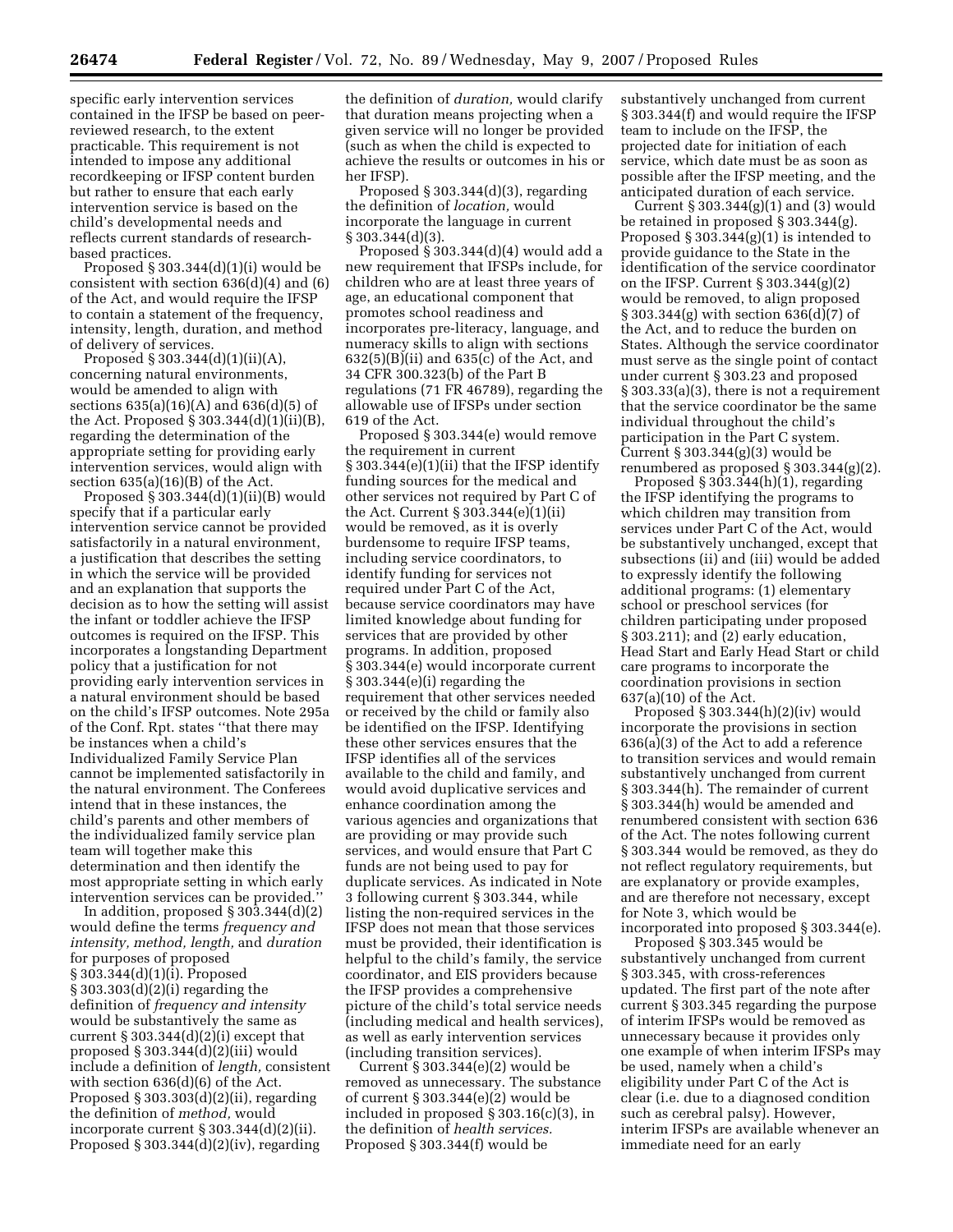intervention service is identified for an infant or toddler with a disability and the other conditions of proposed § 303.345 are met, regardless of how a child is eligible under Part C of the Act. In addition, the second part of this note, regarding the applicability of the 45-day timeline, would be removed, because proposed § 303.345(c) would continue to apply the 45-day timeline for the timely completion of evaluations and assessments, even when an interim IFSP is used.

Proposed § 303.346 would retain current § 303.346, regarding the responsibility and accountability of agencies and persons who have a direct role in the provision of early intervention services. Personnel training and standards in current §§ 303.360 and 303.361 would be moved to subpart B of the proposed regulations in §§ 303.118 and 303.119 to align with section 635 of the Act. The note following current § 303.361, regarding State flexibility to identify specific occupation categories, would be removed as unnecessary, because proposed §§ 303.118 and 303.119 would adequately clarify that State personnel standards would continue to be determined by States.

### *Subpart E—Procedural Safeguards*

Proposed subpart E would incorporate the procedural safeguard provisions from sections 615 and 639 of the Act.

### General

Proposed § 303.400(a) would substantially retain the language in current § 303.400(a), but would identify the major components of procedural safeguard requirements in proposed subpart E, including: confidentiality; parental consent and notice; surrogate parents; mediation; dispute resolution options; and due process hearing procedures under sections 639 and 615 of the Act. Proposed § 303.400(b) would be substantially the same as current § 303.400(b), and would indicate that the lead agency is responsible for ensuring the effective implementation of the safeguards by each EIS provider in the State that is involved in the provision of early intervention services.

The confidentiality provisions in proposed §§ 303.401 through 303.417, would implement sections 617(c) and 639(a)(2) and (4) of the Act and would primarily incorporate the language of the confidentiality protections under 34 CFR 300.610 through 300.627 of the Part B regulations (71 FR 46802–46804), and the Family Educational Rights and Privacy Act (FERPA) in 20 U.S.C. 1232g and its implementing regulations in 34 CFR part 99.

The parental consent, notice, and surrogate parent provisions in proposed §§ 303.420 through 303.422, would implement section 639(a)(3), (5), (6), and (7) of the Act, regarding parental consent, parental notice, and surrogate parent provisions and would replace current §§ 303.403 through 303.406.

The dispute resolution options in proposed §§ 303.430 through 303.439, would implement section 639(a)(1) and (8), and 639(b) of the Act. To make these regulations a freestanding document, the due process hearing procedures for resolving individual child complaints in proposed §§ 303.440 through 303.449 would include language from section 615(b)(6) and (7), (c)(2), (e)(2)(F), (f), (h), (i), (l), and (o) of the Act.

### Confidentiality

Proposed § 303.401 would combine current §§ 303.402 and 303.460 to clarify when the confidentiality provisions in Part C of the Act apply, to mandate very limited disclosure between specific agencies for purposes of child find activities, to make other changes to conform to the Act, and to allow a lead agency to establish procedures that would inform parents of a potential referral and provide an opportunity to object prior to the disclosure. The note following current § 303.460 regarding the confidentiality requirements and the provisions of FERPA, would be removed because the substance of the applicable language is included in proposed §§ 303.401 and 303.402.

Proposed § 303.401(b) would remain substantively unchanged from current § 303.402, except that, instead of referencing the confidentiality provisions from Part B of the Act, proposed § 303.401(b) references proposed §§ 303.402 through 303.417, which would include the language of these requirements as modified to apply to lead agencies and EIS providers under Part C of the Act. Proposed § 303.401(b)(1) would clarify that the Part C confidentiality provisions are consistent with, but broader than, the provisions under FERPA.

Proposed § 303.401(c) would clarify that the Part C confidentiality provisions apply, when the child is referred for early intervention services under Part C of the Act and continue to apply until the time when the lead agency, public agency or EIS provider is no longer required to maintain or maintains such information under applicable Federal and State laws. The proposed provisions would clarify that as long as the lead agency, public agency or EIS provider is required to maintain, or maintains such records

under Part C of the Act, the confidentiality provisions would apply to ensure appropriate privacy of Part C early intervention records.

Proposed § 303.401(d) would be added to incorporate the child find requirements from sections 612(a), 635(a)(6), and 637(a)(9) of the Act and require the very limited disclosure of personally-identifiable information during child find activities. This provision incorporates existing Department policy.

Proposed  $\S 303.401(e)$  would permit States to adopt a policy to require any public agency or EIS provider, prior to the limited disclosure, to inform the parent of the intended disclosure required under proposed §§ 303.401(d) and 303.209(b)(2), and would allow the parent an opportunity to object to the disclosure in writing. Permitting States to adopt this policy would balance the privacy interests of parents of children receiving services under Part C of the Act, with the lead agency's and SEA's responsibilities to identify children potentially eligible for services under IDEA. Consistent with proposed § 303.209, if the State adopted such an ''opt-out'' policy, that policy must be on file with the Secretary as part of the State's application under Part C of the Act.

## Additional Confidentiality Requirements

Proposed §§ 303.402 through 303.417 would be added in order to create freestanding regulations that can be easily used by parents, lead and public agencies, and EIS providers and that would include the confidentiality requirements from 34 CFR 300.610 through 300.627 of the Part B regulations (71 FR 46802–46804) that apply to Part C of the Act under current §§ 303.402 and 303.460. These confidentiality requirements would be amended, where appropriate, to apply to Part C lead agencies and EIS providers to ensure confidentiality of Part C records but would not be substantively changed from the corresponding provisions in the Part B regulations. For example, proposed § 303.405(a), regarding access rights, requires the agency to comply with a request no more than 20 days after a request has been made, whereas the corresponding requirement in 34 CFR 300.613(a) of the Part B regulations (71 FR 46803) requires a response no more than 45 days after the request. The variance in the timelines is to accommodate the 30-day timeline for due process hearings under Part C of the Act, as opposed to the 45-day timeline in Part B of the Act.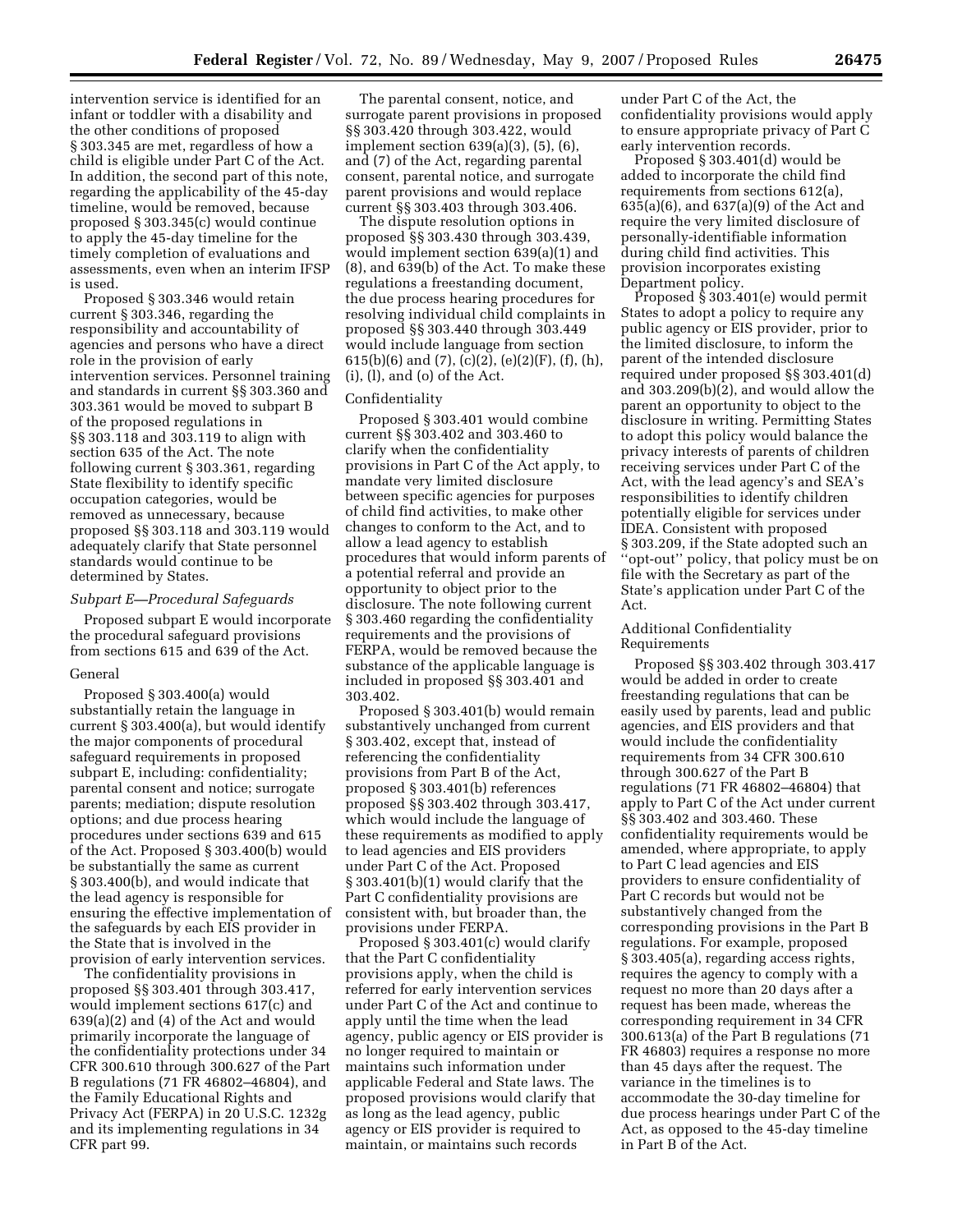In addition, proposed § 303.414(d) would codify an express exception to the general parental consent requirement for release of personally identifiable information in early intervention records to reflect the role of Protection and Advocacy (P&A) systems under the Developmental Disabilities Assistance and Bill of Rights Act of 2000 (DD Act). Under the DD Act, which is administered by the Department of Health and Human Services, a P&A system may need access to early intervention records in specific circumstances.

Proposed § 303.414(d)(1) would crossreference the requirement in section  $143(a)(2)(I)(iii)(III)$  of the DD Act, that authorizes P&A systems under the DD Act to obtain access to contact information (including the name, address and telephone number) of the parent or legal guardian or representative of an infant or toddler with a disability in cases where they have probable cause to believe that such a child is an individual with a developmental disability who has been subject to abuse or neglect. 42 U.S.C.  $15043(a)(2)(I)(iii)$ . Proposed § 303.414(d)(1) would enable the lead agency or participating agency to disclose to the P&A system this contact information that would otherwise be considered personally identifiable information under Part C of the Act when the P&A system expressly requests this information under section  $143(a)(2)(I)(iii)$  of the DD Act.

Proposed § 303.414(d)(2) would expressly also permit the lead agency or participating agency to disclose personally identifiable information in early intervention records in order to provide the P&A system access to the early intervention record of an infant or toddler with a disability when the P&A system requests access under either section  $143(a)(2)(I)(iii)$  or section  $143(a)(2)(J)$  of the DD Act. Under section  $143(a)(2)(I)(iii)$  of the DD Act, the P&A system is authorized to have access where the P&A system has probable cause to believe that an individual with a developmental disability has been subject to abuse or neglect, it has contacted the parents to offer assistance, and the parents have refused to act. Under Section 143(a)(2)(J)(ii) of the DD Act, the P&A system is authorized to have immediate access to the early intervention records of an infant or toddler with a disability who is an individual with a developmental disability without that child's parental consent in a case where a P&A system has probable cause to believe that the health and safety of that individual are in serious and immediate jeopardy.

# Parental Consent and Notice

Proposed § 303.420(a) and (b), regarding parental consent and notice, would be substantively unchanged from current § 303.404 and would add ''and ability to decline service'' in the heading to better align the regulation with section 639(a)(3) of the Act. Proposed § 303.420(a) would specifically indicate that the lead agency must ensure that parental consent is obtained before an evaluation and assessment of a child would be conducted under proposed § 303.320, before the provision of early intervention services, prior to the use of the parent's public or private insurance under proposed § 303.520, and prior to the exchange of personally identifiable information consistent with proposed § 303.401.

The term ''initial'' in current § 303.404(a)(1) would not be included in proposed  $\S 303.420(a)(1)$  in order to clarify, consistent with Part B in section 614(c)(3) of the Act and the practice in the vast majority of Part C State early intervention programs, that parental consent is required not only for the initial evaluation but also for reevaluation of a child under Part C of the Act. Because the Part C parental consent provisions in section 639(a)(3) of the Act are broader (and more appropriate for the parents of infants and toddlers with disabilities) than the consent provisions under Part B in section 614(c) of the Act, the exceptions to requiring the public agency to obtain parental consent in section 614(c)(3) of the Act and 34 CFR 300.300(c) of the Part B regulations (71 FR 46784) do not apply to Part C of the Act.

Proposed § 303.420(b) would be unchanged from current § 303.404(b) regarding the lead agency's responsibilities if the parent does not provide consent.

Proposed § 303.420(c) would be added to include the language of Note 2 following current § 303.404 to clarify that a lead agency may, but is not required to, use the due process hearing procedures to challenge the parent's refusal to consent to an evaluation and assessment of the child. The term ''initial'' in Note 2 would not be incorporated into proposed § 303.420(c) because the lead agency may, but is not required to, use due process hearing procedures to override parental refusal to provide consent for any evaluation, not just the initial evaluation. The substance of Note 1, regarding parental consent, following current § 303.404 would be included where applicable in proposed § 303.420; and the substance of Note 1, regarding personably

identifiable information, would be included in proposed § 303.401(c).

Proposed § 303.420(d) would incorporate the requirements in section 639(a)(3) of the Act and current § 303.405, and clarify the parent's right to accept or decline any early intervention service at any time.

Proposed § 303.421, regarding prior written notice, would be substantively unchanged from current § 303.403 and would incorporate section 639(a)(6) and (7) of the Act. Proposed § 303.421(c) would be substantively unchanged from current § 303.403(c) except that the provisions in current § 303.403(c)(3) would be moved to the definition of *native language* in proposed § 303.25.

# Surrogate Parents

Proposed § 303.422, regarding surrogate parents, would be substantively unchanged from current § 303.406, except proposed §§ 303.422(b)(2), 303.422(c)(2)(i) and 303.422(e), would contain new language. Additionally, we used the statutory word ''locate'' in proposed § 303.422(a)(2), rather than the term ''discover the whereabouts'' used in current § 303.406(a)(2). ''Locate'' as used in proposed § 303.422(a)(2), regarding a lead agency's efforts to locate the child's parent, means that a lead agency makes reasonable efforts to discover the whereabouts of a parent, as defined in proposed § 303.27, before assigning a surrogate parent.

Proposed § 303.422(b)(2) would clarify that in implementing the provisions for determining when a surrogate parent is needed and assigning one for an infant or toddler who is a ward of the State or placed in foster care, the lead agency must consult with the public agency to which care of the infant or toddler has been assigned. This provision would be added due to the potential increase in the number of infant or toddler referrals under CAPTA and from child protective service agencies, recognizing that lead agencies may not have current updated data on families. However, this consulting requirement is not intended to be a burden, and consultation can occur by telephone, e-mail, or other means established by the lead agency and consistent with the interagency confidentiality requirements.

Proposed § 303.422(c)(2)(i) would incorporate the language from section 639(a)(5) of the Act, and would prohibit the assignment of a surrogate parent who is an employee of the lead agency or any other public agency or EIS provider that provides early intervention or other services to the child or any family member of the child.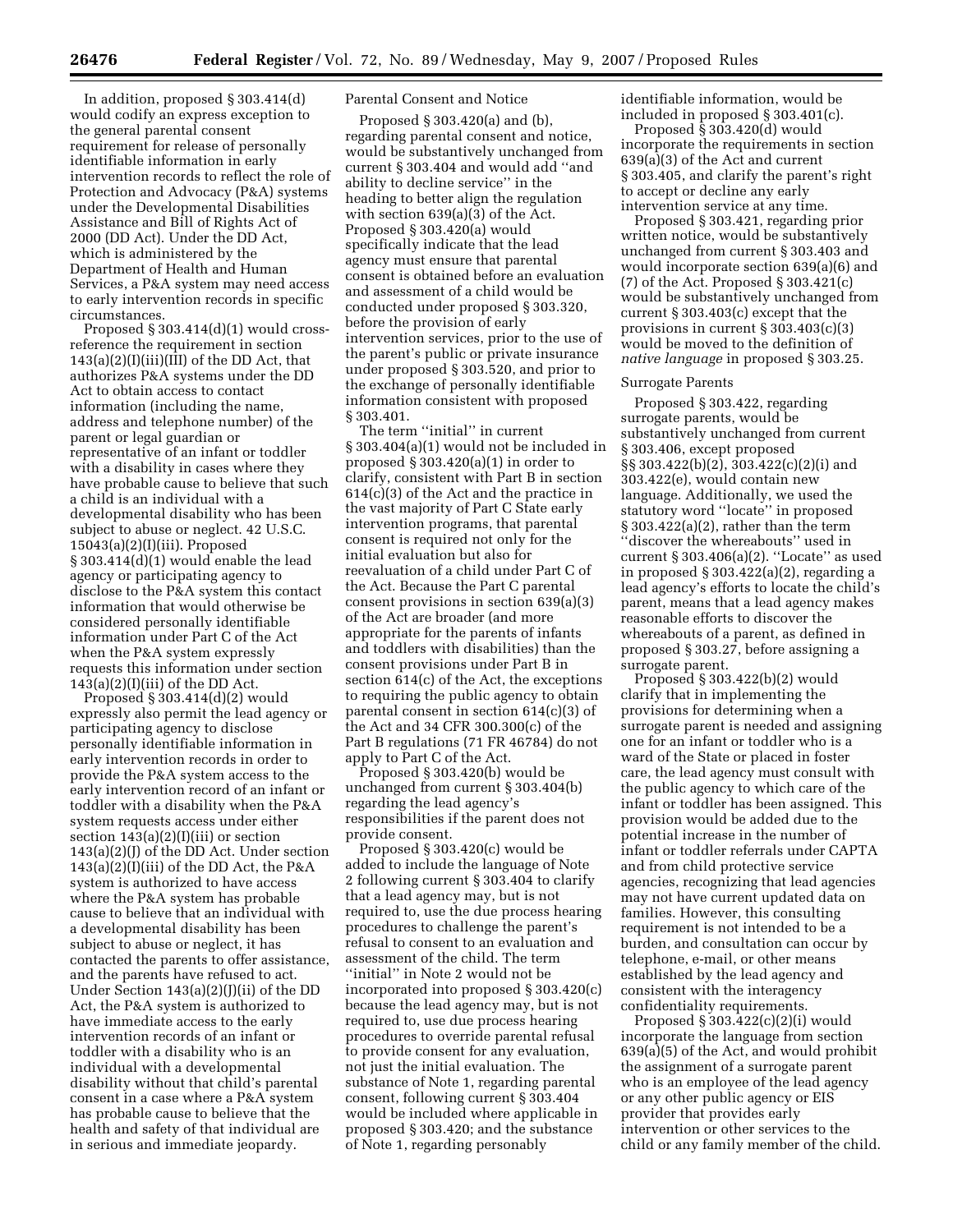Current § 303.406(d)(1) would be removed because it would be redundant with proposed  $\S 303.422(c)(2)(i)$ . Proposed § 303.422(e) would be substantively unchanged from current § 303.406(e), and would clarify that the surrogate parent has the same rights as a parent for all purposes under this part.

## Dispute Resolution Options

Proposed § 303.430(a) would require each State system to make available dispute resolution options under Part C of the Act that would include mediation, due process hearing procedures, and State complaint procedures in current §§ 303.419, 303.420 through 303.425, and 303.510 through 512, respectively.

Proposed § 303.430(b) would clarify that each lead agency must make mediation available as required in proposed § 303.431, and would incorporate language from sections 615(e) and 639(a)(8) of the Act and current § 303.419.

Proposed § 303.430(c) would be aligned with the Part B administrative complaint procedures in 34 CFR 300.151 through 300.153 of the Part B regulations (71 FR 46770–46771) and would continue to require, as set forth in current § 303.510, that each lead agency adopt written State complaint procedures that meet the requirements in proposed §§ 303.432 through 303.434 to resolve any complaints filed by any party regarding any violation of this part.

Proposed § 303.430(d) would continue to allow lead agencies the option of using the Part C due process hearing procedures under proposed §§ 303.435 through 303.439, or the Part B due process hearing procedures under proposed §§ 303.440 through 303.449 (with the option of adopting either a 30 day or 45-day timeline).

Proposed  $\S 303.430(e)(1)$  and  $(2)$ would incorporate the pendency language in section 639(b) of the Act and current § 303.425 regarding the services that must be provided during the pendency of a due process complaint. Proposed § 303.430(e)(1) would further clarify that the child must continue to receive those early intervention services that are identified on the IFSP to which the parent has provided consent and in the settings identified on the IFSP, unless the lead agency and parent otherwise agree.

Proposed § 303.430(e)(3)(i) would clarify that if a child turns three and the child's eligibility under Part B of the Act has not yet been determined in a State that has adopted the option to provide Part C services beyond age three, then the lead agency must continue to

provide Part C services to that child under proposed § 303.211(b)(4). Proposed § 303.430(e)(3)(ii) would clarify that once a child turns three and has been determined ineligible for services under Part B of the Act and proposed § 303.211, Part C pendency does not apply and the lead agency is not required to provide Part C services to that child during the pendency of any due process hearing procedure challenging the determination of ineligibility.

# Mediation

Proposed § 303.431, regarding mediation, would remain substantively unchanged from the current § 303.419 but would include several mediation provisions based on revisions in section 615(e) of the Act, which applies to Part C through section 639(a)(8) of the Act. Each lead agency must ensure that procedures are established and implemented to allow parties to disputes involving any matter under this part, including matters arising prior to the filing of a due process complaint, to resolve disputes through a mediation process, as indicated in proposed § 303.431(a). Proposed § 303.431(b) would include the requirements in current § 303.419(b).

Additionally, proposed § 303.431(b)(5) and (b)(6) would incorporate the requirements in sections 615(e) and 639(a)(8) of the Act and require that if mediation results in resolution of a complaint, the parties must execute a legally binding agreement that describes the resolution of the matter and states that discussions that occurred during mediation shall be confidential and not used as evidence in any subsequent due process hearing or civil proceeding. The proposed regulation would require that the agreement be signed by the parent and a lead agency representative who has authority to bind the agency, and state that the agreement would be enforceable in any State court of competent jurisdiction or in a district court of the United States.

Proposed § 303.431(c) would provide requirements for the impartiality of the mediator consistent with sections 615(e)(2) and 639(a)(8) of the Act. Proposed § 303.431(d), regarding a meeting to encourage mediation, would incorporate the language in current § 303.419(c). Current § 303.419(b)(6), regarding the requirement that parties sign a confidentiality pledge, would be removed to align with section 615(e) of the Act.

# State Complaint Procedures

Proposed § 303.432, regarding the requirement for the lead agency to adopt written State complaint procedures, would be substantively unchanged from current § 303.510 except that the provision in current § 303.510(a)(1)(ii), regarding the option for a local public agency to resolve a complaint, would be removed. This provision would be removed because, under Part C of the Act, (unlike Part B of the Act) virtually all States utilize only the lead agency for the resolution of complaints. In addition, because relatively few State complaints are filed under Part C of the Act eliminating this option would not create any additional burden for States. During Federal fiscal year 2004 the average number of State complaints filed under Part C of the Act was less than 2.0 per State.

Proposed § 303.433, regarding the requirements for minimum State complaint procedures, would remain substantively unchanged from current § 303.512.

Proposed § 303.433(a)(3) would clarify that a lead agency's State complaint procedures must provide the lead agency, public agency, or EIS provider with an opportunity to respond to a complaint filed under proposed § 303.430(c), including, at a minimum, an opportunity for a parent who has filed a complaint and the lead agency, public agency, or EIS provider to voluntarily engage in mediation, consistent with proposed § 303.430(b). Proposed  $\S 303.433(b)(1)(ii)$  regarding time extensions for filing a State complaint, would clarify that it would be permissible to extend the 60-day timeline if the parent (or individual or organization, if mediation is available to the individual or organization under State procedures) and the lead agency, public agency or EIS provider agree to engage in mediation, consistent with proposed § 303.433(a)(3)(ii). Proposed § 303.433(c)(3) would incorporate the provisions in current § 303.512(c)(3).

Proposed § 303.434, regarding filing a complaint, would remain substantively unchanged from current § 303.511 except proposed § 303.434(b)(3) and (4) would require a parent filing a State complaint to provide the lead agency, public agency, or EIS provider with information about the child who is the subject of the complaint, which may allow the lead agency, public agency, or EIS provider to attempt to resolve the complaint at the earliest opportunity. In addition, proposed § 303.434(c) would amend the language in current § 303.511(b) to require that the complaint must allege that a violation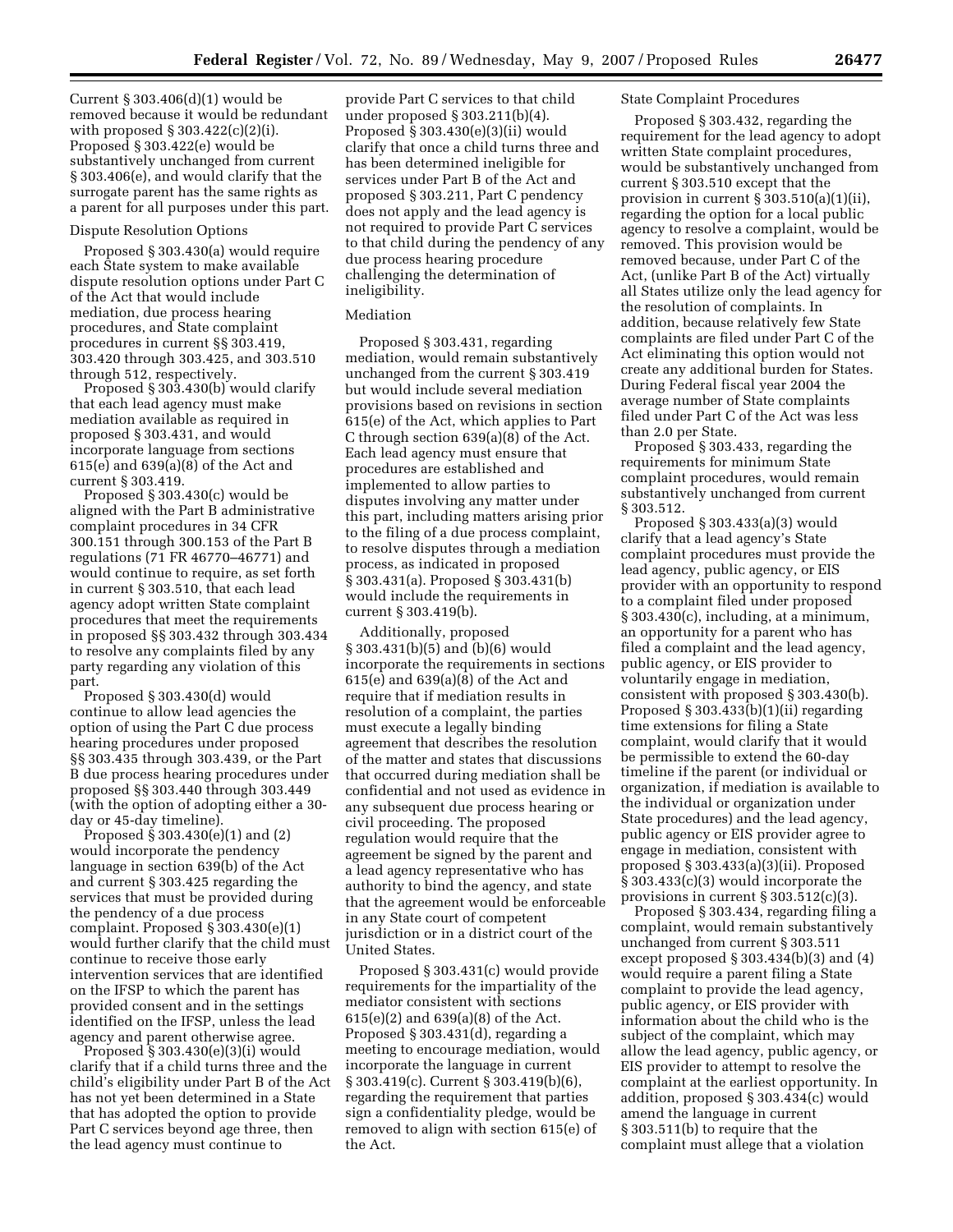occurred not more than one year prior to the date the complaint is received, and would remove references to longer periods for continuing violations to ensure expedited resolution for public agencies and children.

Proposed § 303.434(d) would require that the party filing a complaint forward a copy of the complaint to the public agency or EIS provider serving the child at the same time the party files the complaint with the lead agency. This provision would ensure that the public agency or EIS provider involved has knowledge of the issues, and an opportunity to resolve them directly with the complaining party.

States That Choose To Adopt the Part C Due Process Hearing Procedures Under Section 639 of the Act

Proposed §§ 303.435 through 303.439, regarding due process hearing procedures under Part C of the Act, would remain substantively unchanged from current §§ 303.420 through 303.425, except that the references to ''impartial procedures'' would be replaced with ''due process hearing'' to distinguish these procedures from the State administrative complaint procedures in proposed §§ 303.432 through 303.434 and in proposed § 303.430(c). Note 1 following current § 303.420, regarding the adoption of Part C impartial procedures for resolving individual child complaints, would be removed because it is substantively incorporated into proposed §§ 303.435 through 303.439. Also, the complaint procedures in Note 1 following current § 303.420 would be substantively incorporated into proposed §§ 303.432 through 303.434. Note 2 following current § 303.420, indicating that the administrative procedures developed by a State should be designed to result in speedy resolution of complaints, because an infant's or toddler's development is so rapid that undue delay could be potentially harmful, would not be included in these proposed regulations because the process for the resolution of due process hearing procedures, including timelines, is addressed in proposed §§ 303.435 through 303.449.

Proposed § 303.435, regarding appointment of an impartial due process hearing officer, would remain substantively unchanged from the current § 303.421.

Proposed § 303.436, regarding parental rights in due process hearing procedures, would remain substantively unchanged from the current § 303.422.

Proposed § 303.437, regarding convenience of hearings and timelines, would remain substantively unchanged from the current § 303.423.

Proposed § 303.438, regarding civil actions, would remain substantively unchanged from current § 303.424.

States That Choose To Adopt the Part B Due Process Hearing Procedures Under Section 615 of the Act

Proposed §§ 303.440 through 303.448 would incorporate the due process hearing procedures for resolving individual child complaints under section 615 of the Act and 34 CFR 300.507, 300.508, and 300.510 through 300.516 of the Part B regulations (71 FR 46793–46796), and proposed § 303.449 would align with section 615(e)(2)(F) of the Act. These regulations are included to make these proposed Part C regulations a freestanding document to assist families, EIS providers, and lead agencies in accessing the provisions of the Part B due process hearing procedures under section 615 of the Act, which a Part C lead agency may choose to adopt under proposed § 303.430(d).

The note following current § 303.423 would not be included in the proposed regulations because the procedures for resolving Part B due process complaints under section 615 of the Act would be substantively included in proposed §§ 303.440 through 303.449, except that the portion of the note regarding the State being encouraged (but not required) to accelerate the timeline for the due process hearing because the needs of children in the birth-throughtwo age range change rapidly, would be removed because the process for the resolution of impartial individual child complaints, including timelines, is addressed in proposed §§ 303.440 through 303.449.

Proposed § 303.440(a) would reflect the change in 34 CFR 300.507(a) of the Part B regulations (71 FR 46793), regarding initiating a due process hearing on matters regarding the identification, evaluation, or placement of a child, or the provision of appropriate early intervention services, to specify that a party could ''file a due process complaint,'' as opposed to "initiate," a hearing on these matters.

Proposed § 303.440(a)(2) would reflect the requirement in section 615(b)(6)(B) of the Act concerning the time period for filing a request for a due process hearing after the alleged violation has occurred. Proposed § 303.440(b), consistent with the revision to 34 CFR 300.507(b) of the Part B regulations (71 FR 46793), would include information regarding the responsibility of the lead agency, under certain circumstances, to provide information about available free

or low-cost legal or other relevant services to parents.

Proposed § 303.440(c) would clarify that the lead agency may adopt a 30- or a 45-day timeline, subject to proposed § 303.447(a), for the resolution of due process complaints and must specify in its written policies and procedures under proposed § 303.123 and in its prior written notice under proposed § 303.421, the specific timeline that it has adopted.

Proposed § 303.441 would substantively include language from 34 CFR 300.508 of the Part B regulations (71 FR 46793–46794) regarding due process complaints. Additionally, proposed § 303.441(a), (b), and (c) would incorporate new language from section 615(b)(7) of the Act. Proposed § 303.441 would include language concerning the obligation to provide a due process complaint to the other party, the required content of the complaint notice, and the requirement that a due process hearing may not be held until the party, or the attorney representing the party, files the due process complaint. These changes should help clarify that the complaint and complaint notice would be the same document, which should aid in smooth implementation of these new provisions.

Proposed § 303.441(a)(2) would require the party requesting the hearing to forward a copy of the due process complaint to the lead agency to align with section  $615(b)(7)(A)(i)$  of the Act. Proposed § 303.441(b) would address the contents of the due process complaint and would align with section 615(b)(7)(A)(ii) of the Act. Proposed § 303.441(c), regarding the notice required before a hearing on a due process complaint, would include language from section 615(b)(7)(B) of the Act. Proposed § 303.441(d) and (e) would incorporate the new language from section 615(c)(2) of the Act concerning due process complaint sufficiency and response to a due process complaint. Proposed § 303.441(e) would address the lead agency's or EIS provider's responsibility to send a parent a response to the due process complaint if the lead agency had not sent a prior written notice to the parent regarding the subject matter contained in the parent's due process complaint. Proposed § 303.441(e)(1) would outline what information must be contained in the response.

Proposed § 303.442 would substantively include language from 34 CFR 300.510 of the Part B regulations (71 FR 46794) regarding the resolution process. Additionally, proposed § 303.442(a)(4) would be added to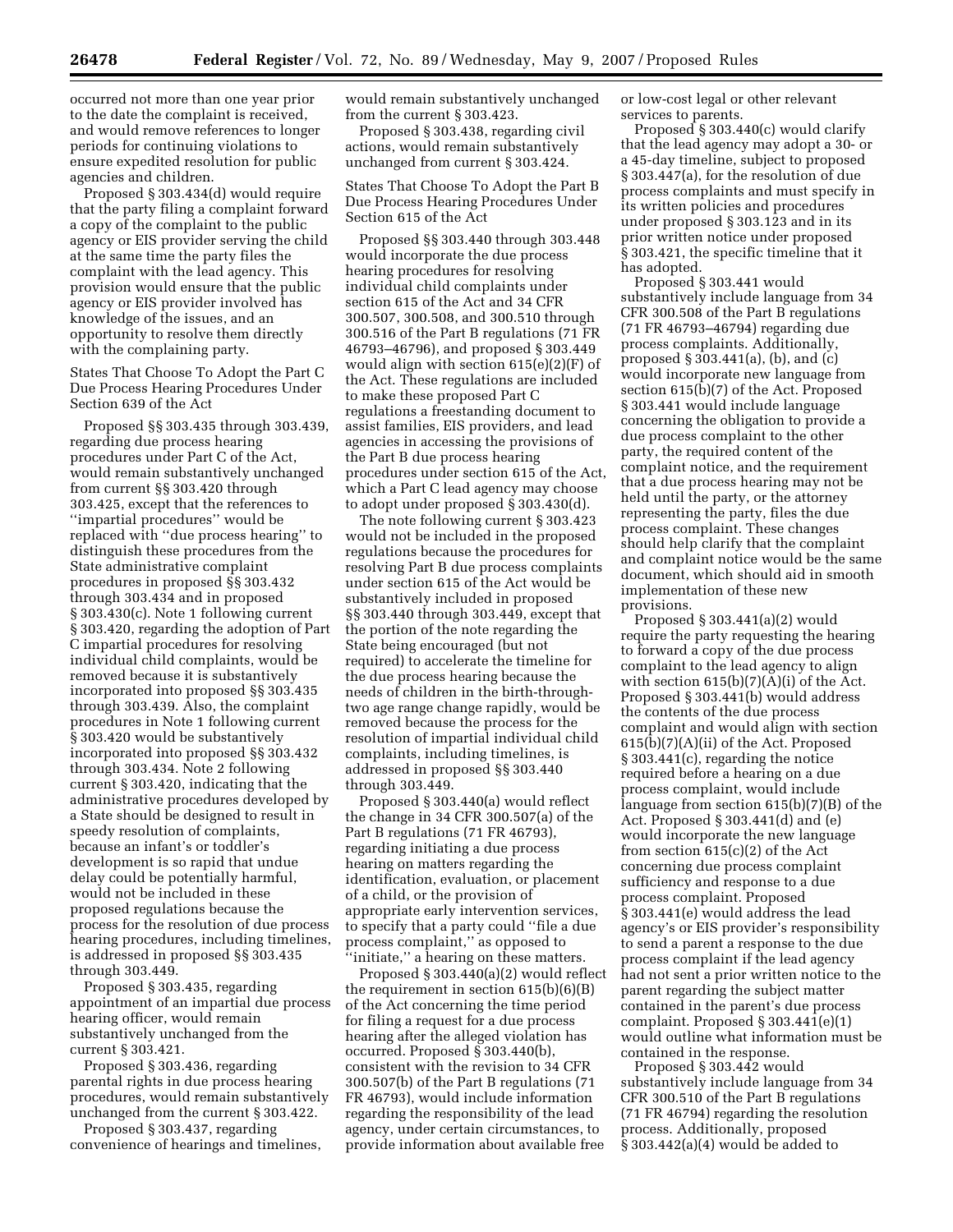include the substance of note 212 of the Conf. Rpt. that the parent and the lead agency must determine the relevant members of the IFSP team to attend the resolution meeting. Proposed § 303.442(b)(2) would clarify that the regulatory timeline for issuing a final due process hearing decision begins at the end of the 30-day resolution period that starts when the due process complaint is received. This provision is based on the language in section 615(f)(1)(B)(ii) of the Act stating that the applicable timelines for a due process hearing commence at the end of this 30 day period. Proposed § 303.442(b)(3) would provide, however, that the resolution process and due process hearing would be delayed until the resolution meeting is held if a parent filing a due process complaint fails to participate in the resolution meeting. Proposed  $\S 303.442(b)(3)$  is based on H. Rep. No. 108–77, p. 114 that provides: ''[If] the parent and the State or lead agency mutually agree that the meeting does not need to occur, the resolution session meeting does not need to take place. However, unless such an agreement is reached, the failure of the party bringing the complaint to participate in the meeting will delay the timeline for convening a due process hearing until the meeting is held.''

Proposed § 303.442(c) would incorporate the requirement from section 615(f)(1)(B) of the Act, regarding the conducting of resolution meetings, unless waived by joint agreement of the parties prior to the opportunity for an impartial due process hearing. Proposed § 303.442(d) includes language from section 615(f)(1)(B)(iii) of the Act regarding the contents of a legally binding written settlement agreement. Proposed § 303.442(e) includes language from section 615(f)(1)(B)(iv) of the Act regarding the ability of a party who executed a settlement agreement to void the agreement within three business days.

Proposed § 303.443 would substantively include language from 34 CFR 300.511 of the Part B regulations (71 FR 46794–46795) regarding impartial due process hearings. Additionally, proposed § 303.443(a) and (b) would incorporate the language from section  $615(f)(1)(A)$  of the Act regarding impartial due process hearings. Proposed § 303.443(b) would include the language from section 615(f)(1)(A) of the Act, and would indicate that the lead agency directly responsible for the early intervention services of the infant or toddler, as determined under State statute, be responsible for conducting the due process hearing. Proposed § 303.443(c)(1) would include the

language regarding qualifications of hearing officers from section 615(f)(3)(A) of the Act. Proposed § 303.443(c) would incorporate the regulatory language in 34 CFR 300.511(c) of the Part B regulations (71 FR 46795) regarding the non-employee status of the hearing officer and the requirement for the public agency to keep a list of hearing officers and their qualifications. Proposed § 303.443(d), (e), and (f) would include the requirements in section 615(f)(3)(B), (C), and (D) of the Act concerning the subject matter of the due process hearings, timelines for requesting hearings and exceptions to the timelines, respectively.

Proposed § 303.444(a), (b), and (c) would incorporate the due process hearing rights addressed in section  $615(f)(2)$  and (h) of the Act and in 34 CFR 300.512 of the Part B regulations (71 FR 46795). In addition, proposed § 303.444(a)(4) and (5) would include the language from section 615(h)(3) and (4) of the Act indicating that parents would have a right to obtain copies of a written, or, at the option of the parents, electronic, verbatim record of the hearing and copies of findings of fact and decisions, and public agencies would remain responsible for ensuring that these rights are effectively implemented. The language in 34 CFR 300.512(c)(3) of the Part B regulations (71 FR 46795) concerning providing the record of the hearing and decision at no cost to the parents is included in proposed  $\S$  303.444(c)(3).

Proposed § 303.445 would substantively include language from 34 CFR 300.513 of the Part B regulations (71 FR 46795) regarding hearing decisions. Proposed § 303.445(a) would include the language in section 615(f)(3)(E) of the Act concerning the nature of hearing officer decisions, including the requirement that decisions be made on substantive grounds, and the standards for when procedural violations can be found to deny appropriate identification, evaluation, placement, or provision of early intervention services, and would clarify that a hearing officer can order an EIS provider to comply with procedural requirements.

Proposed § 303.445(b) would incorporate the construction clause from section 615(f)(3)(F) of the Act. In addition, proposed § 303.445(b) would clarify language in note 225 of the Conf. Rpt., which indicates that the statutory reference to a complaint was intended to address a State-level administrative appeal process, if available in that State.

Proposed § 303.445(c) would incorporate the requirement from

section 615(o) of the Act that nothing prevents a parent from filing a separate due process complaint on an issue separate from the due process complaint that has already been filed. However, note 220 of the Conf. Rpt. states that: ''the Conferees intend to encourage the consolidation of multiple issues into a single complaint where such issues are known at the time of the filing of the initial complaint.''

Proposed § 303.445(d) would include the language from section  $615(h)(4)(A)$ of the Act concerning the availability of hearing decisions to the public. This is also consistent with the requirements of section 617(b) of the Act relating to the confidentiality of data.

Proposed § 303.446, on finality of decision, appeal, and impartial review, and proposed § 303.447, regarding timelines and convenience of hearings and reviews, would substantively include 34 CFR 300.514 and 300.515, respectively, of the Part B regulations (71 FR 46795–46796), with crossreferences updated to include the proposed regulations under Part C of the Act.

Proposed § 303.447(a) also would be revised to start the 45-day timeline from the expiration of the 30-day period for resolution under proposed § 303.442, rather than from the date when the agency receives a due process complaint. This change is based on revised language in section  $615(f)(1)(B)(ii)$  of the Act providing that the timelines for a due process hearing commence at the expiration of the resolution period.

Proposed § 303.448(a) through (e), regarding civil actions, incorporates the language from section 615(i)(2), (i)(3)(A), and (l) of the Act and would substantively include language in 34 CFR 300.516 of the Part B regulations (71 FR 46796). Additionally, the requirement in section 615(i)(2)(B) of the Act is included in proposed § 303.448(b), which provides for a time limit of 90 days from the date of the final State administrative decision to file a civil action, or if the State has an explicit time limitation for bringing a civil action under Part C of the Act, in the time allowed by that State law. Proposed § 303.449 would include language from section 615(e)(2)(F) and (f)(1)(B) of the Act regarding the State's use of other mechanisms to enforce mediation.

## *Subpart F—Use of Funds and Payor of Last Resort*

Proposed subpart F would incorporate provisions in sections 632, 635, 638, and 640 of the Act regarding use of Part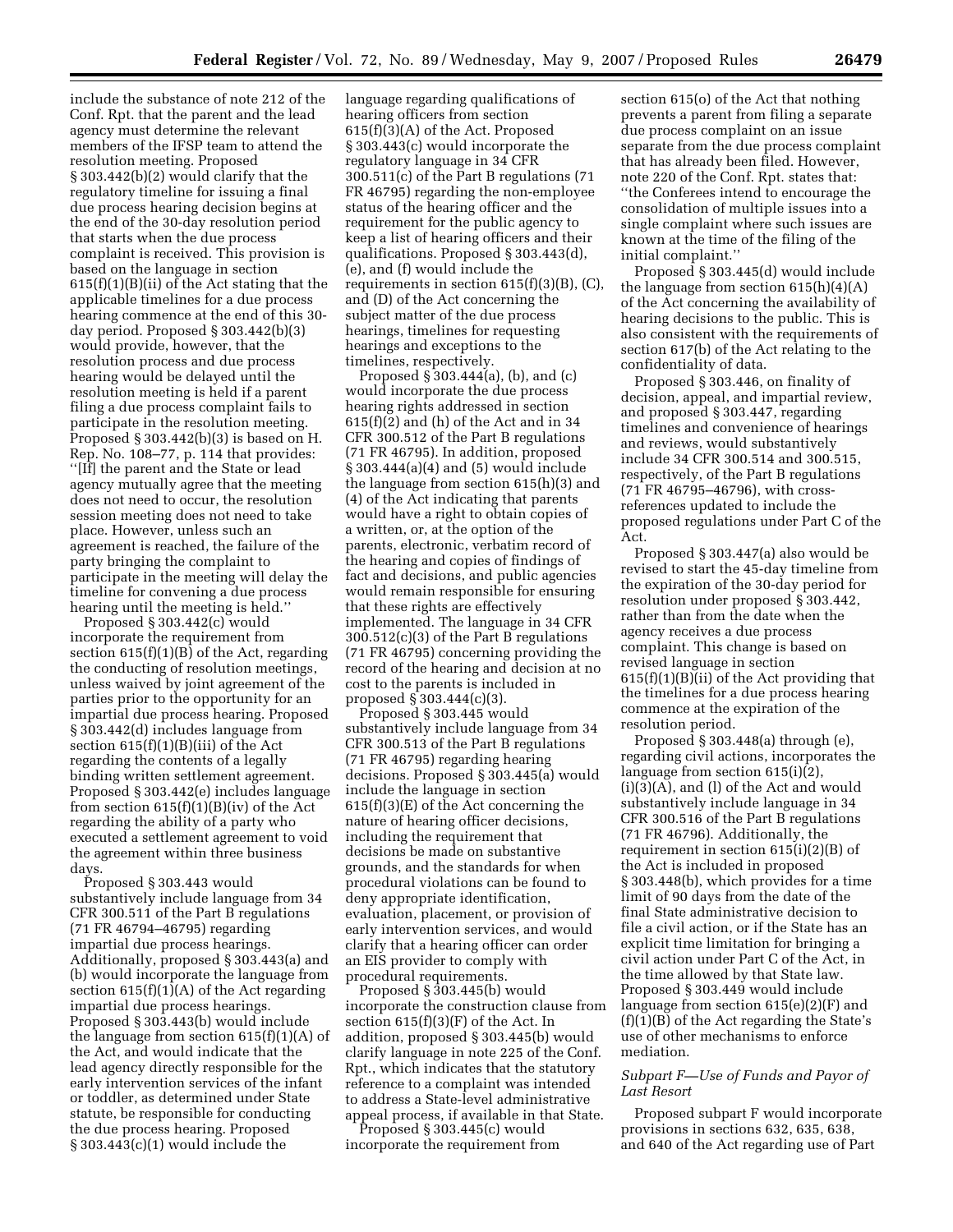C funds, payor of last resort provisions, and system of payments requirements.

### *General*

Proposed § 303.500 would require each statewide system to have written policies and procedures that meet the fiscal and interagency requirements set forth in the system of payments, interagency, use of funds, confidentiality, and payor of last resort provisions in sections 632(4)(B), 635(a)(10), 635(a)(12), 638, 639(a)(2), and 640 of the Act. Proposed § 303.500 would clarify that a State's written policies and procedures must include the identification and coordination of funding resources for, and the provision of, early intervention services under Part C of the Act within the State and would incorporate the requirements in current §§ 303.173 and 303.174 and in sections 634, 635 and 640 of the Act.

### Use of Funds

Proposed § 303.501, regarding permissive use of funds by the lead agency would incorporate the provisions in section 638 of the Act and the provisions in current §§ 303.3 and 303.560, modified to reflect statutory changes. The major substantive change from the current regulations is in proposed § 303.501(d). Proposed § 303.501(d) would incorporate the language from section 638(4) of the Act regarding the permissive use of Part C funds to make early intervention services available to children ages three and older consistent with proposed § 303.211.

## Payor of Last Resort

Proposed § 303.510, regarding payor of last resort requirements, reflects the provisions in section 640(a) and (c) of the Act, and would remain substantially unchanged from the provisions in current § 303.527. Proposed § 303.510(b), regarding interim payments when reimbursement is delayed, would be substantively the same as the language in current § 303.527(b)(2)(i) through (iii) and (b)(3).

Proposed § 303.511, regarding establishing financial responsibility for and methods of ensuring services, would combine many of the provisions in current §§ 303.520 through 303.528 with modifications to reflect the statutory provisions in section 640(b) of the Act. Section 640(b) of the Act provides that a State may meet certain fiscal and interagency coordination requirements regarding provision of services under Part C of the Act by using one of three methods: (1) State law or regulations, (2) interagency or intraagency agreements that identify the

responsibilities of each agency, or (3) other appropriate written methods (once approved by the Secretary). Proposed § 303.511(a)(1) through (3) would identify these three options.

Proposed § 303.511(b) would require, consistent with section 640(b)(1)(A) of the Act and current § 303.523, that each method define the financial responsibility of each agency for paying for early intervention services or other functions authorized under Part C of the Act, including child find and evaluations and assessments, consistent with State law and the requirements of Part C of the Act.

Proposed § 303.511(c)(1) would require, consistent with section  $640(b)(1)(A)(ii)$  of the Act and current §§ 303.523(c) and 303.528, that each method must include procedures for achieving a timely resolution of intraagency and interagency disputes about payments for a given service, or disputes about other matters related to the State's early intervention service program. Those proposed procedures would require a mechanism for resolution of intra-agency disputes within agencies and for the Governor, Governor's designee, or the lead agency to make a final determination for interagency disputes, which determination must be binding upon the agencies involved.

Proposed § 303.511(c)(2) would clarify that the method must permit the agency to resolve its own internal disputes (based on the agency's procedures that are included in the agreement), so long as the agency acts in a timely manner; and include the process that the lead agency will follow in achieving resolution of intra-agency disputes, if a given agency is unable to resolve its own internal disputes in a timely manner.

Proposed § 303.511(c)(3) would incorporate the Note following current § 303.523 regarding interagency dispute resolution to require that if, during the lead agency's resolution of the dispute, the Governor, Governor's designee, or lead agency determines that the assignment of financial responsibility under proposed § 303.511 was inappropriately made, the Governor, Governor's designee or lead agency must reassign the responsibility to the appropriate agency; and the lead agency must make arrangements for reimbursement of any expenditures incurred by the agency originally assigned responsibility.

Proposed  $\S 303.511(d)$ , regarding the delivery of services in a timely manner, would incorporate these requirements from current § 303.525 and require that the methods adopted by the State under

proposed § 303.511 must include a mechanism to ensure that no services that a child is entitled to receive under Part C of the Act are delayed or denied because of disputes between agencies regarding financial or other responsibilities; and must be consistent with the written funding policies adopted by the State under proposed § 303.511.

Proposed § 303.511(e) would require that each method must include any additional components necessary to ensure effective cooperation and coordination among, and the lead agency's general supervision (including monitoring) of, all public agencies and early intervention service providers involved in the State's early intervention service programs.

Use of Insurance, Benefits, Systems of Payment, and Fees

Proposed § 303.520, regarding policies related to use of insurance for payment for services, and proposed § 303.521, regarding a system of payments and fees, would incorporate certain requirements in current §§ 303.520 and 303.521.

Public Insurance and Benefits and Private Insurance

Proposed § 303.520(a) and (b), regarding policies related to use of public insurance or benefits and private insurance for payment for services, would clarify when public insurance or benefits and private insurance may be used to pay for services pursuant to sections 632(4)(B), 635(a)(10), and 640 of the Act.

Proposed § 303.520(a)(1)(i), consistent with sections  $632(4)(B)$  and  $639(a)(2)$  of the Act, would allow a State to access a parent's public insurance or benefits when the parent is already enrolled if the parent provides consent to disclose personally identifiable information in accordance with proposed § 303.414.

Proposed § 303.520(a)(1)(ii) would clarify that a lead agency may use public insurance or benefits, without first obtaining parental consent under proposed §§ 303.7, 303.414, and 303.420(a)(3), for children in foster care when these children are eligible under the State's Medicaid plan. This provision was added because the Act places significant emphasis on finding children in foster care, and it is important to clarify for lead agencies the circumstances under which they may access public insurance or benefits for these children. Moreover, the provisions in existing laws deem virtually all children receiving foster care assistance under section 472 of the Social Security Act to be automatically eligible for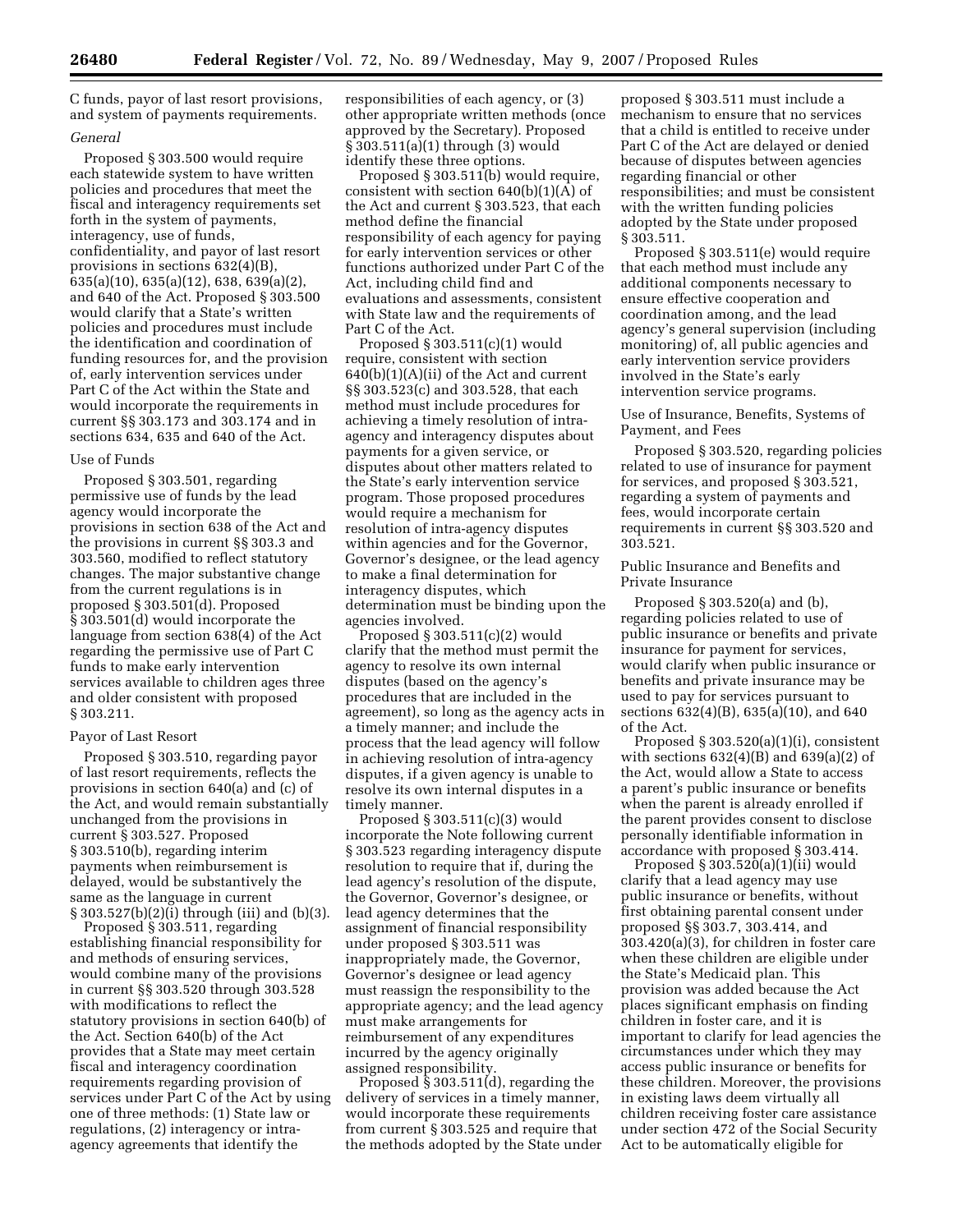Medicaid under Title XIX of the Social Security Act.

Proposed § 303.520(a)(1)(iii) would clarify that a State may access a parent's public insurance or benefits program when the parent is not already enrolled in a public insurance or benefits program if the parent provides consent under proposed §§ 303.7, 303.414, and 303.420(a)(3), to enroll in such a program. This provision would be added to clarify existing confidentiality requirements. This provision also is necessary to ensure parents are aware of the opportunity to enroll, and provide informed consent prior to enrollment, in a public insurance or benefits program because enrollment in a public insurance or benefits program can potentially have significant negative impact on an individual's insurability, credit rating, immigration status, and status under other Federal assistance programs.

Proposed § 303.520(a)(2) would clarify that, if a State requires parents to pay the costs incurred as a result of participating in a public insurance or benefits program (such as co-payments, premiums or deductibles or the required use of private insurance as the primary insurance), these costs must be identified in the State's policies regarding its system of payments under proposed § 303.521.

Proposed § 303.520(a)(3) would clarify that when obtaining parental consent under proposed § 303.520(a), the lead agency must provide parents with a copy of the State's system of payments policies that identify potential costs that the parent may incur while enrolled in a public insurance or benefits program and to ensure that the consent is informed. Proposed § 303.520(a)(3) is being added to ensure that parents would be informed of those costs as part of consenting to the use of public insurance or benefits to pay for early intervention services.

Proposed § 303.520(b)(1)(i) would permit States to use private insurance to pay for early intervention services if the State obtains parental consent as defined in proposed § 303.7 and in accordance with proposed §§ 303.414 and 303.420(a)(3) prior to accessing the parent's private insurance.

Proposed § 303.520(b)(1)(ii) would require that any types of costs (including co-payments, premiums or deductibles) that may be charged to the parent as a result of using the parent's private insurance be identified in the State's system of payments policies under proposed § 303.521. Proposed § 303.520(b)(1)(iii) would require that a copy of this policy be provided to parents when obtaining consent.

Proposed § 303.520(b)(1)(iv) would incorporate requirements in current § 303.520(b)(3) that, if a parent or family is determined unable to pay under the State's definition of inability to pay that is required in proposed § 303.521(a)(3) and does not provide consent under proposed § 303.520(b)(1)(i), the lack of consent may not be used to delay or deny any Part C services to the child or family.

Proposed § 303.520(b)(2) would provide a specific exception to the parental consent requirements in proposed § 303.520(b)(1) for those States that have adopted specific statutes requiring private insurance companies and other entities to provide coverage for Part C early intervention services. This exception would only apply if the State statute ensures that—(1) lifetime coverage caps for the infant or toddler with a disability and parents are not triggered by the use of health insurance benefits to pay for Part C early intervention services; (2) the health insurance coverage of the infant or toddler with a disability and his or her family may not be discontinued due to the use of the health insurance to pay for Part C services; and (3) health insurance premiums and costs for the infant or toddler with a disability or his or her family may not be increased solely due to use of the health insurance to pay for Part C services.

Proposed § 303.520(b)(3) would clarify that if a State has enacted a State statute regarding private health insurance coverage that meets the requirements in proposed § 303.520(b)(2) for early intervention services under Part C of the Act that ensures that the use of private health insurance to pay for Part C services, the State may reestablish, for nonsupplanting purposes, in the next Federal fiscal year following the effective date of the statute, a new baseline of State and local expenditures under proposed § 303.225(b). This provision would be added to ensure that States that enacted protective statutes as part of the State's system of payments to ensure funding for Part C services would be able to factor in the change in funding sources for nonsupplanting purposes under Part C of the Act.

Proposed  $$303.520(c)(1)$  and  $(2)$ , regarding the treatment of public and private insurance proceeds and reimbursements from public benefits under 34 CFR 80.25, would remain substantively unchanged from current § 303.520(d). However, given the Federal interest in ensuring the use of overall Federal funds (including Part C and Medicaid funds) to increase the availability of services to children with

disabilities, the Department seeks comment on whether funds from public benefits (such as Medicaid reimbursements) should continue to be excluded from treatment as program income under 34 CFR 80.25. Specifically, the Department invites comment on the potential estimated cost to States in characterizing these funds as program income (and the concomitant requirement that such funds be used for Part C purposes) as well as the potential estimated benefits to the Federal program and children served under Part C.

Proposed § 303.520(c)(3) would add that if the State spends funds from a State public insurance or benefits program or the State portion of a Federal public benefits program (such as the State portion of Medicaid costs) for services under this part, those funds may, but are not required to, be considered State or local funds under proposed § 303.225(b). This proposed provision would also add however that, if a State has elected to include such funds for purposes of nonsupplanting provisions in proposed § 303.225(b), it must continue to aggregate such amounts for all future years. Proposed § 303.520(c)(4) would add that if the State spends funds from private insurance for services under this part, those funds are considered neither State nor local funds for nonsupplanting purposes under proposed § 303.225.

Proposed § 303.520(d)(1) and (2) would clarify that funds received from a parent or family under a State's system of payments are ''program income'' under 34 CFR 80.25, would not need to be deducted from the total allowable costs charged under Part C of the Act, and must be used for the State's Part C early intervention services program, consistent with 34 CFR 80.25(g)(1) and (2). Proposed § 303.520(d)(3) would clarify that these funds would not be considered either State or local funds for non-supplanting purposes under proposed § 303.225(b).

### System of Payments and Fees

Proposed § 303.521(a), regarding a State's system of payments and fees, would incorporate language from current § 303.521(a) regarding a schedule of sliding fees and would further require States to identify in their system of payments policies: (1) Any cost participation fees (such as co-pays or deductible amounts) required to be paid under Federal, State, local or private insurance or benefits programs for which the infant or toddler with a disability or family is enrolled, that meet the requirements of proposed §§ 303.520 and 303.521; and (2) which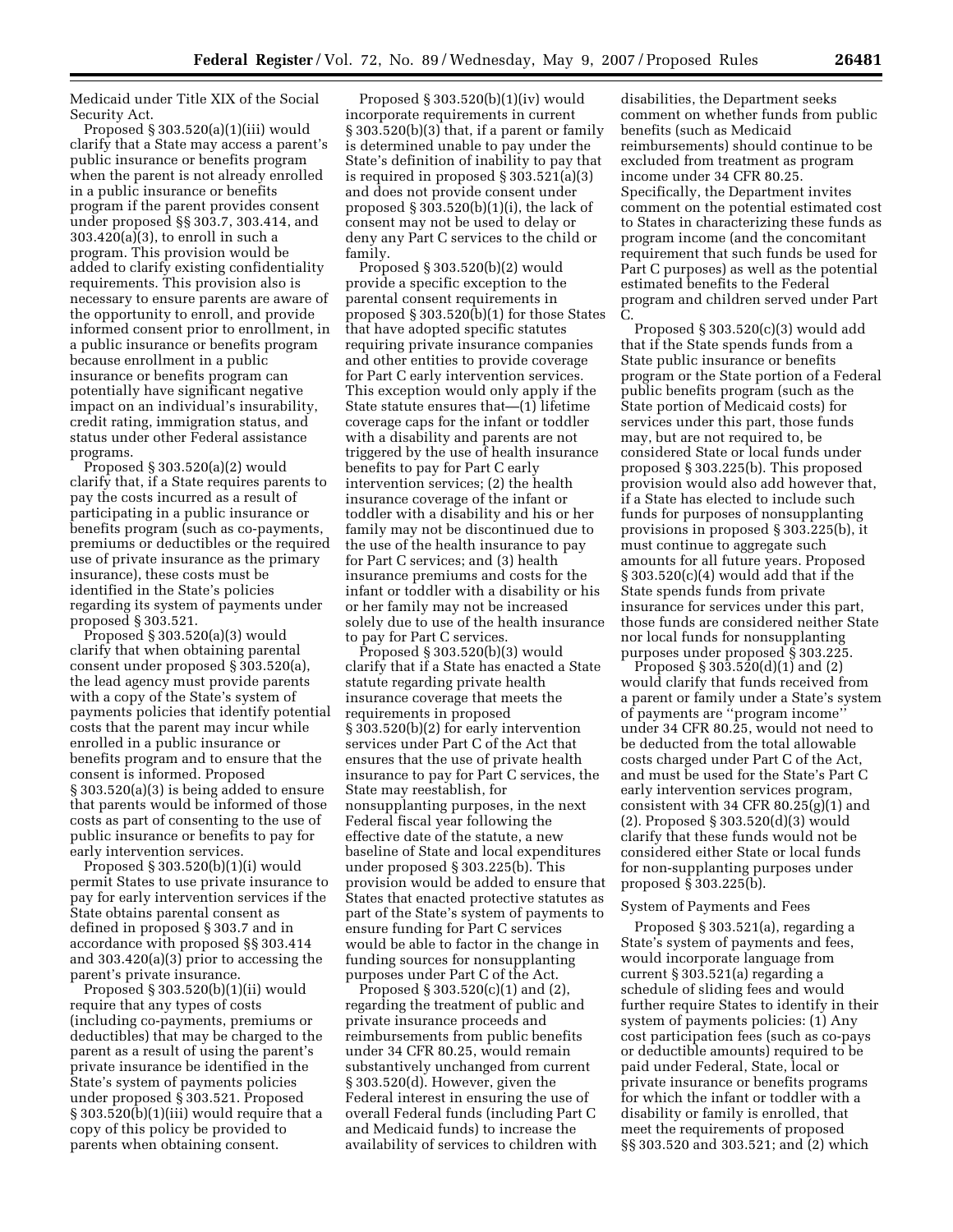functions or services will be subject to the system of payments, including any fees charged to the family as a result of using the family's public or private insurance.

Proposed § 303.521(a)(3) would require a State to include in its system of payments policies the State's definition of inability to pay (including its definition of income and family expenses). Proposed § 303.521(a)(4) would be substantively unchanged from current  $\S 303.520(b)(3)$  except that proposed § 303.521(a)(4)(iii) would require States to assure that families will not be charged more than the actual cost of the services and families with public insurance or benefits or private insurance will not be charged disproportionately more than families who do not have public insurance or benefits or private insurance.

Thus, when read together, under proposed §§ 303.520(b) and 303.521, a Part C lead agency would continue to be able to require parents either to pay the costs of providing early intervention services or to provide their consent for use of their public insurance or benefits or private insurance. Parents would have the option under proposed § 303.520(a) and (b) to allow the State to use their public insurance or benefits or private insurance or to pay the fees established by the State according to any system of payments established by the State under proposed §§ 303.520 and 303.521.

Proposed § 303.521(a)(5) would specify that a State's system of payments policies must include provisions that failure to provide the requisite income information and documentation may result in a charge of a fee and specify the fee that may be charged to the parent. Proposed § 303.521(a)(6) would clarify that the system of payments policies must include provisions that a lead agency may, but is not required to, use Part C funds or other funds to pay for costs or fees to be paid by a parent under proposed §§ 303.521(a)(1) and 303.520(a)(2) (use of public insurance or benefits) or (b)(1)(ii) (use of private insurance). However, for a parent determined unable to pay under proposed § 303.521(a)(4)(ii), proposed § 303.521(a)(6) would clarify that, consistent with current requirements, the lead agency must use Part C funds or other funds to cover the costs for the Part C services provided to the child of the parent.

Proposed § 303.521(b), regarding functions not subject to fees, would remain unchanged from current § 303.521(b). Proposed § 303.521(c) regarding States with FAPE mandates, or that use Part B funds to serve infants or toddlers with disabilities under age three, would incorporate the longstanding requirements in current § 303.521(c) that if a State is required by law to provide FAPE to infants or toddlers with a disability under the age of three, those services that constitute FAPE must be provided at no cost and must comport with the requirements of Parts B and C of the Act.

Specific sections of the Act permit States to use Part B funds for infants or toddlers with a disability under Part C of the Act and do not require the provision of FAPE. These are:

- —Section 611(e)(2)(C)(i), which allows States to use Part B funds for direct and support services (which can include child find for children with disabilities under Part B of the Act);
- —Section 611(e)(1)(D), which allows States to use State administrative setaside funds under section 611 of the Act for Part C administration if the SEA is the lead agency;
- —Section 619(f)(1), which allows States to use Part B section 619 funds for support services (including mediation) for children under three and above five if the services primarily benefit three through five year olds;
- —Section 619(f)(6), which allows Part B section 619 funds to be used to provide service coordination or case management for families receiving services under Part C of the Act; and
- —Sections 611(e)(7) (regarding the ability to use funds available under Part B of the Act in sections 611(e)(1)(A), 619(f)(5), and 643(e) (regarding funds under Part C of the Act), which provisions allow the use of specific Part B and Part C funds for providing Part C services to children in States that elect to serve children under section 635(c) of the Act and proposed § 303.211.

In addition, section 619(a)(2) of the Act provides that Part B section 619 funds can be used to pay for the provision of special education and related services for two year olds who will turn three during the school year. However, these special education and related services (that constitute FAPE for the two-year old) would be required to be provided at no cost to the family, consistent with the requirements of Part B of the Act.

Proposed § 303.521(d)(1) would clarify that family fees collected under a State's system of payments are considered program income under EDGAR, 34 CFR 80.25. Under this provision, a State would be permitted to add these fees to its Part C grant funds

rather than deducting the program income from the State's Part C grant (which the Department has the discretion to authorize under 34 CFR 80.25). Under this provision, any family fees collected must be used by the State for the purposes of the Part C grant. Proposed § 303.521(d)(2) would clarify that, under EDGAR, family fees collected under a State's system of payments would be considered neither State nor local funds under proposed § 303.225(b).

## *Subpart G—State Interagency Coordinating Council*

Proposed subpart G would incorporate the provisions of section 641 of the Act, regarding the State Interagency Coordinating Council (Council), which are in current subpart G.

Proposed § 303.600 would retain the provisions in current § 303.600 regarding the establishment of the Council.

Proposed § 303.601(a)(1)(i) and (ii) would retain the requirements in current § 303.601(a)(1)(i) and (ii) regarding parent membership on the Council. Proposed § 303.601(a)(1)(iii) would incorporate the first paragraph in the note following current § 303.600 to require that, to avoid a potential conflict of interest, a parent member may not be an employee of a public or private agency involved in providing early intervention services. The second paragraph in the note following current § 303.600, suggesting that consideration be given to maintaining an appropriate balance between the urban and rural communities of the State, would be removed as duplicative of proposed § 303.600(b).

Proposed § 303.601(a)(2) through (6) regarding the composition of the Council would reflect the statutory provisions in section 641(b)(1)(A) through (F) of the Act and would remain substantively unchanged from current § 303.601(a)(2) through (6). Proposed § 303.601(a)(7) and (11) through (13) would reflect the provisions in section  $641(b)(1)(G)$  and  $(K)$  through  $(M)$  of the Act, which provide for additional members to be included on the Council. Proposed § 303.601(a)(7) would provide for at least one member to be from the agency responsible for the State Medicaid program in accordance with section 641(b)(1)(G) of the Act. Proposed § 303.601(a)(8) and (9), regarding members from Head Start or Early Head Start and the State agency responsible for child care, would reflect the statutory provisions in section  $641(b)(1)(H)$  and (I) of the Act and would be substantively unchanged from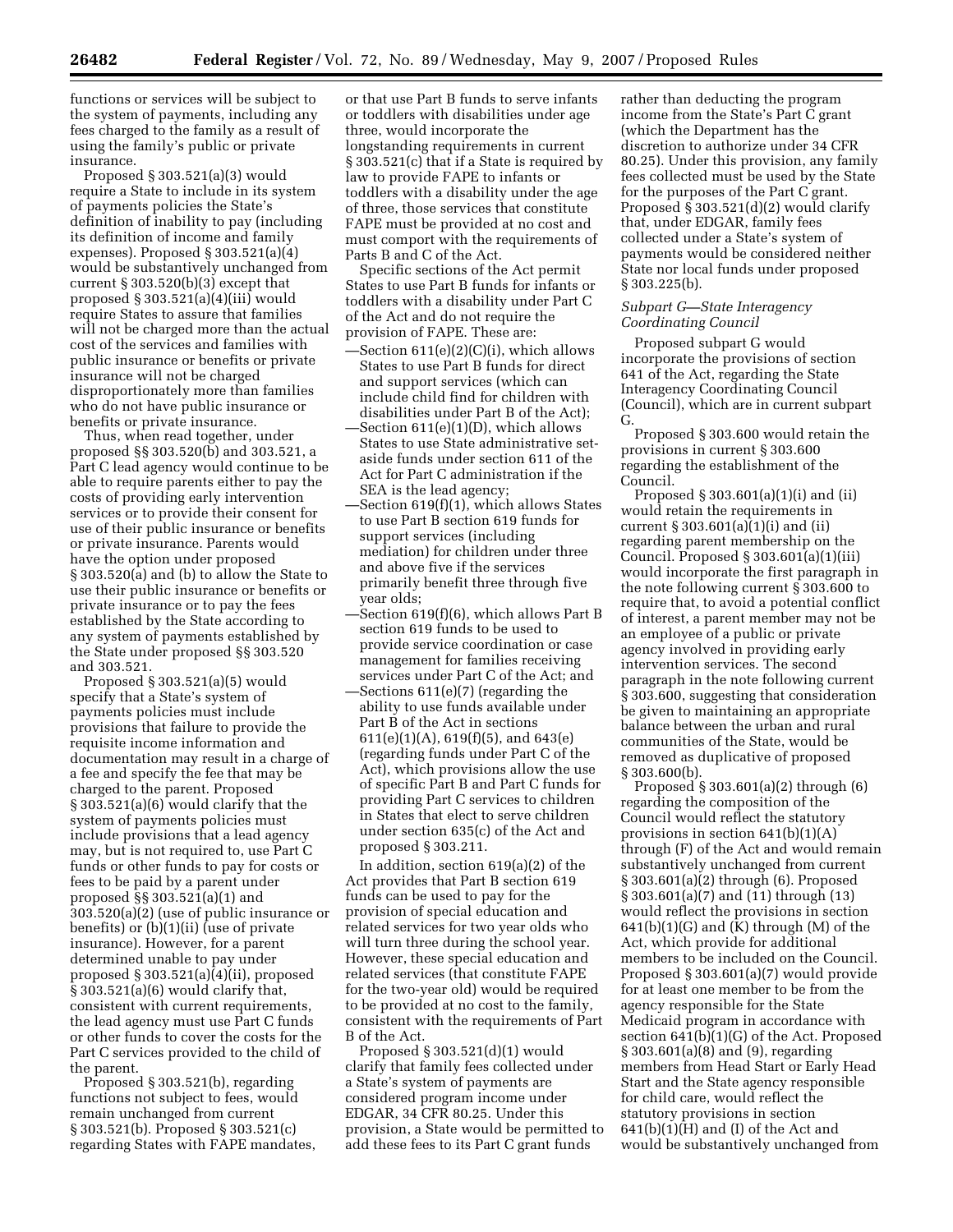current § 303.601(a)(8) and (9). Proposed would incorporate the provisions of § 303.601(a)(10), regarding the member from the agency responsible for the State regulation of health insurance, would remain essentially the same as current  $§ 303.601(a)(7)$  except that ''State governance'' would be replaced with ''State regulation'' to incorporate the language in section  $641(b)(1)(J)$  of the Act. Proposed § 303.601(a)(11) would provide for at least one member to be from the Office of the Coordination of Education of Homeless Children and Youth, consistent with section 641(b)(1)(K) of the Act. Proposed § 303.601(a)(12) would provide for the Council to include a member from the State child welfare agency responsible for foster care, consistent with section 641(b)(1)(L) of the Act and proposed § 303.601(a)(13) would provide that at least one member be from the agency responsible for children's mental health, consistent with section 641(b)(1)(M) of the Act.

Proposed § 303.601(b) would be added to clarify that the Governor may appoint one member to represent more than one agency listed under proposed § 303.601(a)(7) through (a)(13). Proposed §§ 303.601(c) and (d) would retain the provisions in current §§ 303.601(b) and 303.604, respectively, and reflect the requirements of section 641(b)(2) and (f) of the Act, respectively. Proposed § 303.601(d) would also incorporate the language in section 641(f) of the Act that no member may cast a vote on any matter that would provide direct financial benefit to the member or otherwise give the appearance of a conflict of interest under State law.

Proposed § 303.602, regarding Council meetings, would revise current § 303.603 to incorporate minor wording changes in section 641(c) of the Act. Proposed § 303.602(a) would revise current § 303.603(a) to be consistent with the language in section 641(c) of the Act, including clarifying that the Council must meet, at a minimum, on a quarterly basis. Proposed § 303.602(b)(3) would remain substantively unchanged from current § 303.603(c) requiring meetings to have interpreters, as needed, and permitting the use of Part C funds for interpreter services at those meetings.

Proposed § 303.602(b)(1), requiring that Council meetings be announced in advance, would substantively be the same as current § 303.603(b)(1). Additionally, proposed § 303.602(b)(2) is substantively unchanged from current § 303.603(b)(2), requiring that, to the extent appropriate, meetings be open and accessible to the general public.

Proposed § 303.603, regarding how the Council may use Part C funds,

current § 303.602 and the provisions in section 641(d) of the Act. Proposed § 303.603(a) and (b) would retain the provisions in current § 303.602(a)(1) through (5) regarding the use of funds and in current § 303.602(b) regarding the requirement that Council members must serve without compensation from funds available under Part C of the Act, except as provided in proposed § 303.603(a).

Proposed § 303.604 regarding the functions of the Council, would combine and revise current §§ 303.650 through 303.653, consistent with the requirements in section 641(e) of the Act. Proposed § 303.604(a) would retain the provisions in current §§ 303.651 and 303.652 except that proposed § 303.604(a)(3) would remove references to interagency agreements and refer instead to ''methods'' (which can include interagency agreements) as specified in section 640(b)(3) of the Act. Proposed § 303.604(a)(3) also specifically references the proposed regulatory sections that require interagency coordination and collaboration regarding child find, monitoring, transition, financial responsibility, and provision of early intervention services. Proposed § 303.604(a)(4) would retain the provisions of current § 303.652 regarding the Council's function to assist the lead agency in the preparation of applications and amendments to those applications.

Proposed § 303.604(b) would include the language from current § 303.653 that the Council must also advise and assist the lead agency regarding transition of toddlers with disabilities to preschool and other appropriate services.

Proposed § 303.604(c)(1), in accordance with section 641(e)(1)(D) of the Act, would retain the provisions in current § 303.654(a) regarding the Council's responsibility to annually report to the Governor and to the Secretary on the status of early intervention programs operated within the State. Proposed § 303.604(c)(2) would also retain the provision in current § 303.654(b), that each annual report must contain the information required by the Secretary for the year for which the report is made.

Proposed § 303.605(a) would reflect the provisions in current §§ 303.650(b) permitting the Council to advise and assist the lead agency and SEA in the provision of appropriate services for children with disabilities from birth through age five including the transition from services under Part C of the Act to other appropriate services.

Proposed § 303.605(b) would incorporate current language from current § 303.650(c) permitting the Council to advise appropriate agencies in the State with respect to the integration of services for infants and toddlers with disabilities and at-risk infants and toddlers and their families, regardless of whether at-risk infants and toddlers are eligible for early intervention services in the State.

## *Subpart H—Federal Administration and Allocation of Funds*

Proposed subpart H would incorporate provisions from sections 642 and 643 of the Act. Section 642 of the Act provides that the requirements in section 616 of the Act regarding monitoring and enforcement and the requirements in section 618 of the Act regarding data collection are applicable to Part C of the Act.

The requirements in section 616 of the Act would be reflected in proposed §§ 303.700 through 303.708 and the requirements in section 618 of the Act would be reflected in proposed §§ 303.720 through 303.724. The provisions in section 643 of the Act regarding procedures for allocating grant funds to States would be reflected in proposed §§ 303.730 through 303.734.

Monitoring, Technical Assistance, and Enforcement

Proposed §§ 303.700 through 303.708 regarding monitoring and enforcement would incorporate the statutory requirements under section 616 of the Act, which apply to Part C of the Act under section 642 of the Act. The proposed regulatory requirements adopt the statutory language with appropriate modifications to include the provisions of Part C of the Act.

Proposed § 303.700(a) would include the new provisions in section 616(a)(1)(C) of the Act, which sets forth the responsibility of States to monitor, enforce, and annually report on the implementation of the Part C program by EIS programs, as defined in proposed § 303.11. In addition, proposed § 303.700(a) would require the lead agency to make determinations annually about the performance of each EIS program using the categories identified in proposed § 303.703. Also, proposed § 303.700(a) would require the State to report annually on the performance of the State under the State's performance plan as provided in proposed § 303.702.

Proposed § 303.700(b) would reflect the new statutory requirement in section 616(a)(2) of the Act that the primary focus of monitoring is on improving early intervention results and functional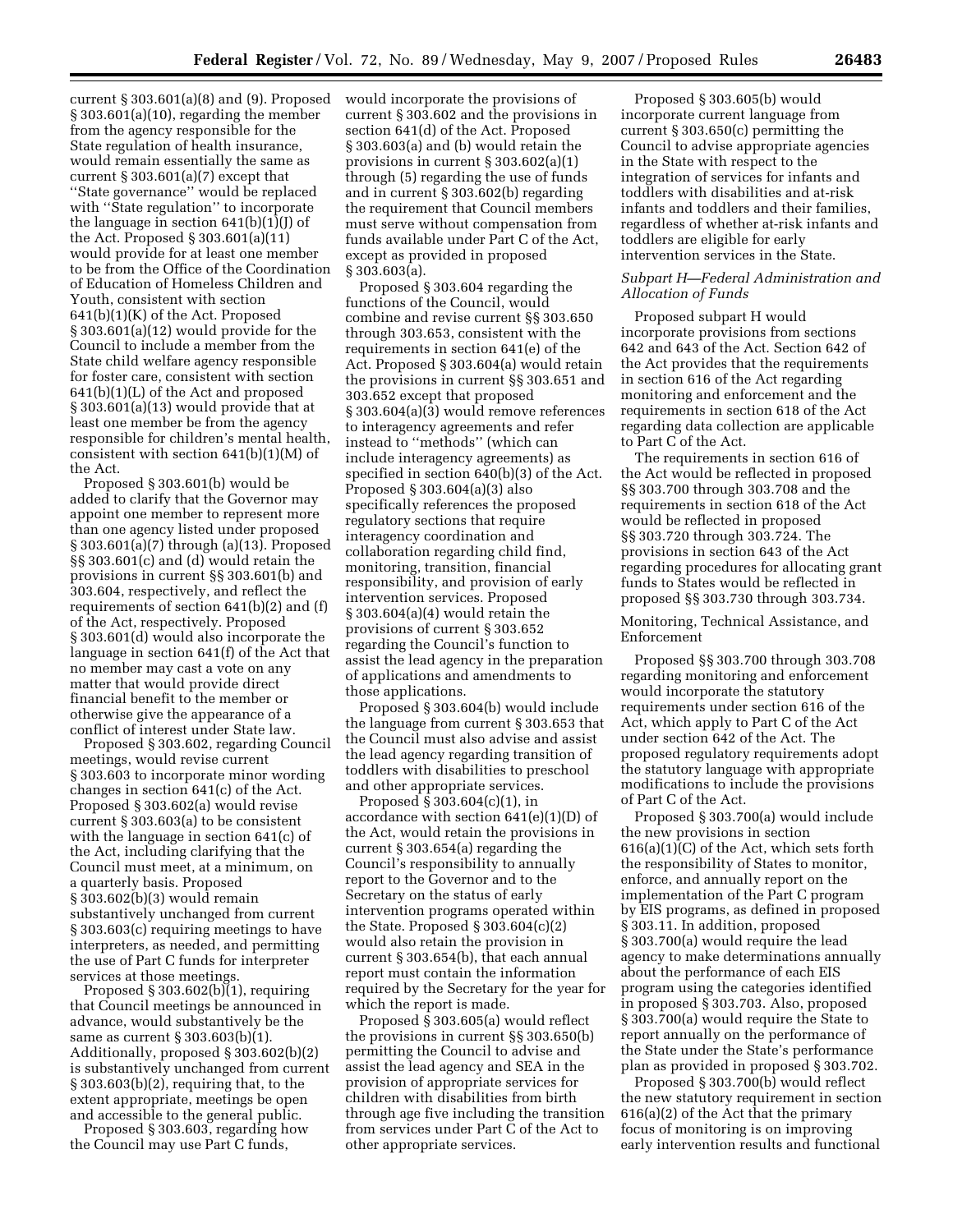outcomes for infants and toddlers with disabilities.

Proposed § 303.700(c) would reflect new requirements in section 616(a)(3) of the Act that States measure performance in monitoring priority areas using quantifiable indicators and such qualitative indicators as are needed to adequately measure performance. Proposed § 303.700(c) would clarify that these indicators are established by the Secretary in the context of informing States of the requirements under the State's performance plan.

Proposed § 303.700(d) lists the priority areas States must monitor under Part C of the Act. These areas are early intervention services in natural environments and State exercise of general supervision.

Proposed § 303.700(e) would clarify that the State, in exercising its monitoring responsibilities under proposed § 303.700(d), must ensure that when it identifies noncompliance with the requirements of Part C of the Act by EIS programs and EIS providers, the noncompliance is corrected as soon as possible and in no case later than one year after the State's identification. The language in this section would align with the addition of the language in proposed § 303.120(a)(2)(iv).

We propose to add § 303.700(e) because, based on our monitoring activities, we have determined that correction of noncompliance does not always occur in a timely manner. Proposed § 303.700(e) would clarify expectations regarding the timely correction of noncompliance. It is important to correct noncompliance in a timely manner to ensure that infants and toddlers with disabilities and their families receive appropriate early intervention services. Correction of noncompliance means that the State required the EIS program or EIS provider to revise any noncompliant policies, procedures and/or practices and the State has verified through follow-up review of data, other documentation and/or interviews that the noncompliant policies, procedures and/or practices have been revised and the noncompliance has been corrected. We believe that one year is a reasonable amount of time for the LEA to correct noncompliant policies, procedures and/ or practices and for the State to verify the correction.

Proposed § 303.701 would reflect new statutory language in section 616(b) of the Act requiring States to have a performance plan that evaluates their efforts to implement the requirements and purposes of Part C of the Act and describes how the State will improve implementation. Under proposed

§ 303.701(a) the plan must establish measurable and rigorous targets for the indicators established by the Secretary under the priority areas described in proposed  $\bar{\S}$  303.700(d). Consistent with the new statutory language, proposed § 303.701(b) would require States to review their performance plans at least once every six years and submit any amendments to the Secretary.

Proposed § 303.701(c)(1) would require, consistent with section 616(b) of the Act, that each State collect valid and reliable information on all the indicators in the performance plan to include in the State's annual report to the Secretary. Proposed § 303.701(c)(2) would clarify that States may use, if the Secretary permits it for a particular indicator, the option to collect data through State monitoring or sampling. Proposed § 303.701(c)(2) would further clarify that, if the State collects data for a particular indicator through State monitoring or sampling, the State must collect and report data on those indicators for each EIS program at least once during the six-year period of the State performance plan. The use of monitoring or sampling data, if valid and reliable, can be an effective means of data collection, reducing burden on State lead agencies, while providing meaningful information on the performance of EIS programs. Proposed § 303.702(b)(1)(ii) also would align with 34 CFR 300.602(b)(1)(ii) of the Part B regulations (71 FR 46801).

Proposed § 303.701(c)(3) would also incorporate the statutory requirements from section 616(b)(2)(B)(ii) of the Act regarding data collection and specify that nothing in the Act or the regulations authorizes the development of a nationwide database of personally identifiable information on individuals involved in studies or other data collections.

Proposed § 303.702(a) would reflect the statutory language in section 616(b)(2)(C) of the Act requiring States to use the targets established in their performance plans and the priority areas in proposed § 303.700(d) to analyze the performance of each EIS program in the State. Under proposed § 303.702(b), which would largely incorporate the language in section 616(b)(2)(C) of the Act, States would be required to report annually to the public on the performance of each EIS program in the State on the targets in the State performance plan and make the State performance plan available to the public. Notes 253 through 258 of the Conf. Rpt. explain that the expectation is that the State performance plans, indicators and targets are to be developed with broad stakeholder input

and public dissemination. To ensure that EIS program performance reports are disseminated in a timely manner, proposed  $\S 303.702(b)(1)(i)(A)$  would require that EIS program performance be reported to the public no later than 60 days following the State's submission of its annual performance report to the Secretary and would prescribe the minimal methods for that public dissemination.

Proposed § 303.702(b)(1)(i)(B) would include the statutory requirements from section 616(b)(2)(C) of the Act that a State make its performance plan publicly available. In addition, to ensure that the State's annual performance reports and the reports on the performance of each EIS program in the State are widely disseminated, proposed  $§ 303.702(b)(1)(i)(B)$  would require that States make these reports available through public means, including posting the reports on the Web site of the lead agency and distributing them to the media and to EIS programs.

Proposed  $\S 303.702(b)(1)(ii)$  would add that, if the State, in meeting the requirements of proposed § 303.702(b)(1)(i), collects performance data through State monitoring or sampling, the State must include the most recently available performance data on each EIS program and the date the data were obtained in its report on the performance of EIS programs.

Proposed § 303.702(b)(2) would reflect the language in section 616(b)(2)(C) of the Act requiring each State to report annually to the Secretary on the performance of the State under its performance plan. Under proposed § 303.702(b)(3), however, the State would not be required to report to the public or the Secretary any information on performance that would disclose personally identifiable information about individual children or any data if the available data are insufficient to yield statistically reliable information.

Proposed § 303.703(a) and (b)(1) would reflect new language in section 616(d) of the Act requiring the Secretary to review annually the State's annual performance report and, based on information in the annual performance report, or information obtained through monitoring visits or other public information, determine if the State: (1) meets the requirements and purposes of Part C of the Act, (2) needs assistance in implementing the requirements of Part C of the Act, (3) needs intervention in implementing the requirements of Part C of the Act, or (4) needs substantial intervention in implementing the requirements of Part C of the Act.

Proposed § 303.703(b)(2) would reflect the language from section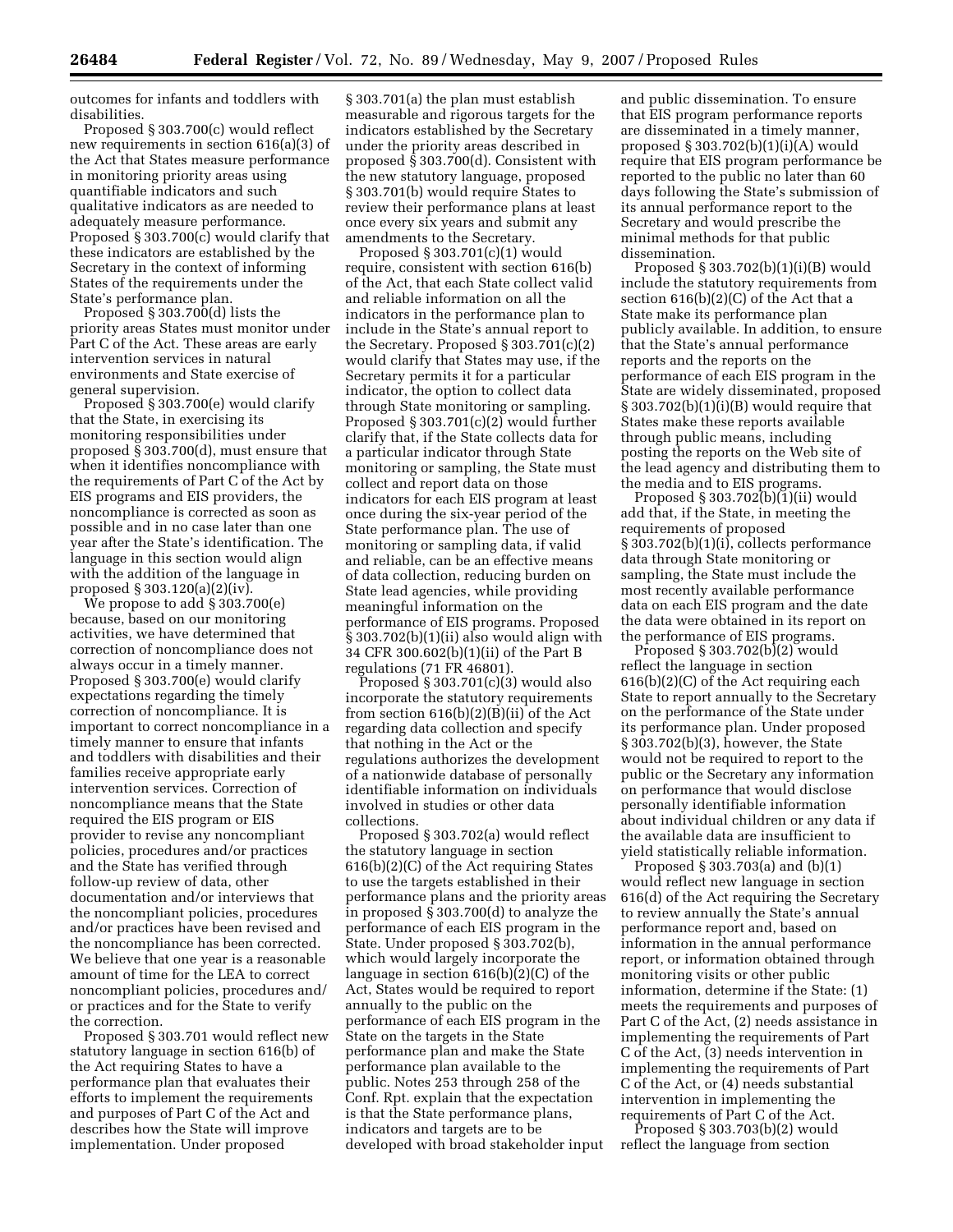616(d)(2)(B) of the Act that provides States with notice and an opportunity for a hearing for determinations under proposed § 303.703(b)(1)(iii) and (b)(1)(iv). Proposed § 303.703(b)(2)(ii) would clarify that the hearing would consist of an opportunity to meet with the Assistant Secretary for the Special Education and Rehabilitative Services to demonstrate why the Department should not make the determination. We propose this provision to meet the hearing requirement because the Department has determined that this type of hearing would provide the appropriate amount of process due a State prior to one of these determinations. Should specific enforcement action subsequently be contemplated, as provided for in section 616(e) of the Act, other hearing procedures may be applicable, as provided for in proposed §§ 303.705, 303.231 through 303.236, and in the General Education Provisions Act as amended, 20 U.S.C. 1221 *et seq.* (GEPA).

Proposed § 303.704, regarding enforcement, would reflect new requirements in section 616(e) of the Act that set forth the various actions the Secretary may take with respect to each State's level of compliance as determined by the Secretary's review of the State's annual performance report under proposed § 303.703. Thus, proposed § 303.704 would identify, consistent with section 616(e) of the Act, the specific enforcement actions that the Secretary may take if the Secretary determines that a State needs assistance, needs intervention, or needs substantial intervention.

For example, if it is determined that a State needs substantial intervention, the Secretary would take one or more of the actions described in proposed § 303.704(c), including recovering funds under section 452 of GEPA, withholding in whole or in part any further payments to the State under Part C of the Act, referring the case to the Office of Inspector General at the Department, or referring the matter for appropriate enforcement action, which may include referral to the Department of Justice.

Under proposed § 303.704(d), the Secretary would be required to report to appropriate congressional committees within 30 days of taking an enforcement action against a State under proposed § 303.704, including in the report a description of the specific action that was taken, and the reasons why it was taken.

Proposed § 303.705(a) would reflect the language in section 616(e)(4)(A) of the Act regarding reasonable notice and the opportunity for a hearing prior to withholding of any Part C funds.

Proposed § 303.705(b) would reflect new language from section 616(e)(4)(B) of the Act that, pending the outcome of any hearing to withhold payments, the Secretary may do one or both of the following: Suspend payments to a recipient or suspend the recipient's authority to obligate funds under Part C of the Act provided that the recipient has been given reasonable notice and an opportunity to show cause why future payments or the authority to obligate Part C funds should not be suspended. Proposed § 303.705(c) regarding the nature of withholding actions would reflect the language in section 616(e)(6) of the Act.

Proposed § 303.706 reflects the language in section 616(e)(7) of the Act. Whenever a State receives notice that the Secretary is proposing to take or is taking an enforcement action pursuant to proposed § 303.704, the State must, by means of a public notice, take such measures as may be necessary to bring the pendency of an action pursuant to section 616(e) of the Act and proposed § 303.704 to the attention of the public within the State, including posting such notice on the Web site of the lead agency and distributing the notice to the media and to the EIS programs.

Consistent with the statutory provisions in section 616(g) of the Act, proposed § 303.707 would provide that nothing in subpart H restricts the Secretary from utilizing any authority under GEPA and EDGAR to monitor and enforce the requirements under Part C of the Act. Proposed § 303.708 would be added to clarify that States have the flexibility to use other mechanisms to bring about compliance, just as section 616(g) of the Act and proposed § 303.707 recognize that the Department needs the flexibility to use the authority in GEPA and EDGAR to monitor and enforce the Act in addition to the enforcement program described in section 616(e) of the Act.

### Reports—Program Information

Proposed §§ 303.720 through 303.724 regarding data collection by States would incorporate the applicable statutory requirements under section 618 of the Act, which apply to Part C through section 642 of the Act. These statutory requirements were substantively unchanged by the 2004 amendments to the Act except for the requirement that data reported under Part C of the Act be disaggregated by gender and the requirement that States electing under proposed § 303.211 to make early intervention services available to children ages three and older, report data on those children.

Proposed § 303.720(a) would reflect the statutory provisions in section 618(a) of the Act that require each State to report data each year to the Secretary and to the public. Proposed § 303.720(b) would state that the data be submitted in the manner prescribed by the Secretary.

Proposed § 303.721(a) would specify that lead agencies must count the number of infants and toddlers with disabilities receiving early intervention services on any date between October 1 and December 1 of each year and include in this count any children reported to them by tribes, tribal organization, and consortia under proposed § 303.731(e)(1)). Current practices require the infant and toddler count to occur on December 1. The proposed provision would broaden the window for States and would be consistent with the Part B regulations in 34 CFR 300.641(a) (71 FR 46804). Proposed § 303.721(a)(1), (2), and (3) would reflect data collection and reporting requirements described in section 618(a) of the Act.

Proposed § 303.721(b) would reflect the statutory provisions in section 635(c)(3) of the Act. These provisions require that if a State adopts the option under section 635(c) of the Act and proposed § 303.211 to make early intervention services available to children ages three through five, the State must report data on the number and percentage of children with disabilities who are eligible to receive services under section 619 of the Act but whose parents choose to continue to receive early intervention services.

Proposed § 303.721(c) would reflect the statutory provisions in section  $618(a)(1)(F)$  and  $(H)$  of the Act. This provision would require the State to report the number of due process complaints filed under section 615 of the Act, the number of hearings conducted and the number of mediations held and the number of settlement agreements reached through such mediations.

Proposed § 303.722(a) would reflect the new provisions in section 618(b)(1) of the Act requiring each State to report data in a manner that does not result in disclosure of personally identifiable information.

Proposed § 303.722(b) regarding sampling, reflects the language in section 618(b)(2) of the Act.

Proposed § 303.723 regarding certification of the annual report of infants and toddlers served, would require that an authorized official of the lead agency certify the accuracy of the data being submitted. This requirement is to ensure that data submitted to the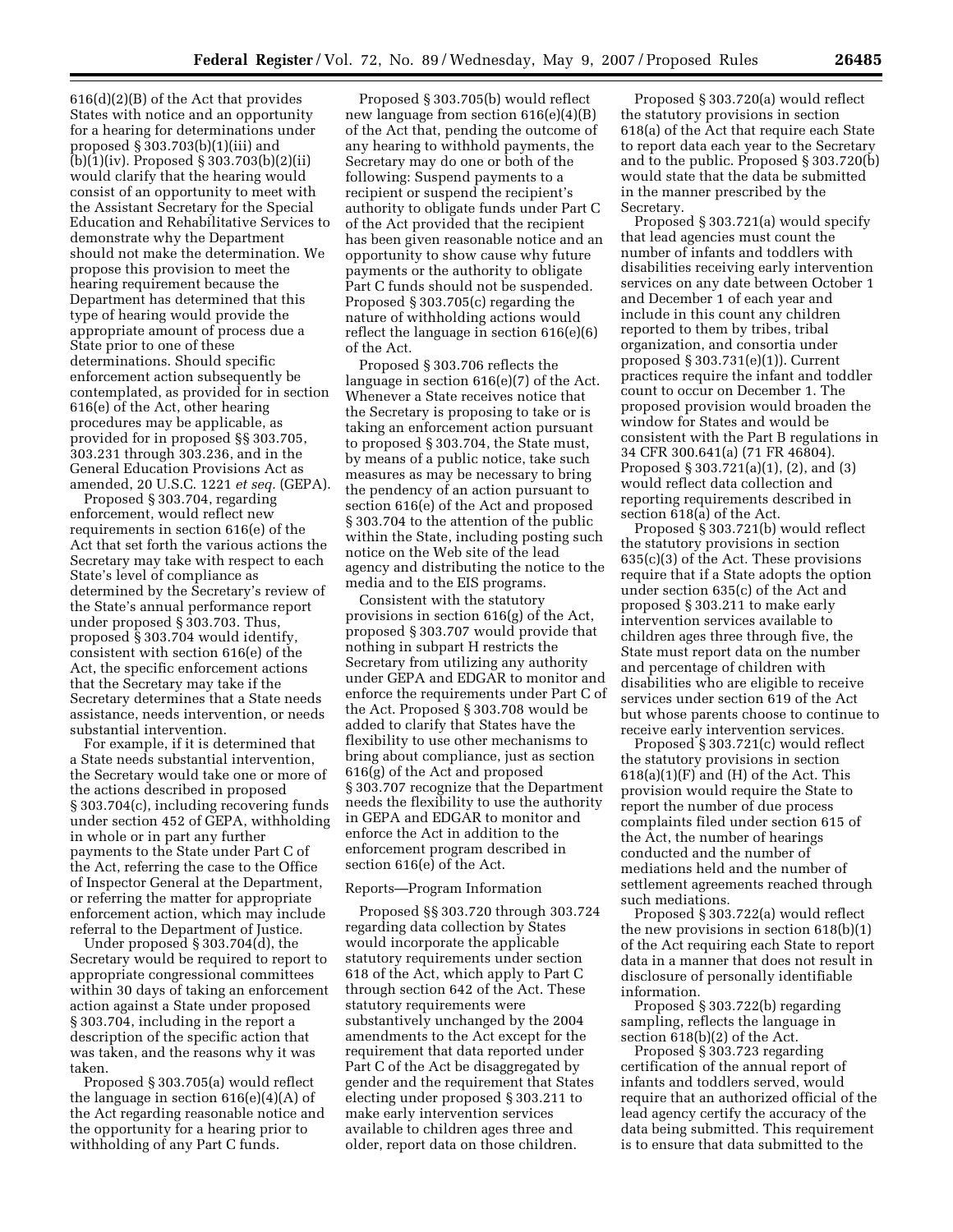Secretary are an accurate representation of the infants and toddlers with disabilities in the State.

Proposed § 303.724, regarding other responsibilities of the lead agency related to the annual report of infants and toddlers served, would provide more detail to the provision in current § 303.540(a)(1)(i) that requires the lead agency to include a process for collecting data from various agencies and service providers. To ensure the collection of accurate data in a timely manner, proposed § 303.724 would provide specific steps and procedures for lead agencies to follow in collecting the data to be reported to the Secretary.

## Allocation of Funds

Proposed §§ 303.730 through 303.734 would incorporate the provisions in section 643 of the Act regarding allocation of funds under Part C of the Act to States, outlying areas and the Secretary of the Interior. Proposed § 303.730 regarding reservation of funds for the outlying areas would remain substantively unchanged from current § 303.204 except for minor changes to the language in order to conform to section 643(a) of the Act.

Proposed § 303.731 would implement section 643(b)(1) of the Act regarding allocation of funds under Part C of the Act to the Secretary of the Interior. Proposed § 303.731(a) would retain the provisions regarding payment and distribution of funds to tribes and tribal organizations in current §§ 303.180(a), 303.180(b) and 303.203.

Proposed § 303.731(b) would be added to incorporate the provision in section 643(b)(2) of the Act requiring the Secretary of the Interior to distribute amounts to each tribe, tribal organization, or consortium based on the number of infants and toddlers residing on the reservation divided by the total of those children served by all tribes, tribal organizations, or consortia.

Proposed § 303.731(c) would be added to incorporate the provision in section 643(b)(3) of the Act, which clarifies that, in order to receive payment under this section, the tribe, tribal organization, or consortium must submit to the Secretary of the Interior information to determine the amounts to be distributed.

Proposed § 303.731(d) would be added to incorporate section 643(b)(4) of the Act and would state the required and permissible uses of funds under this section.

Proposed § 303.731(e)(1) and (2) would be added to incorporate the provision in section 643(b)(5) of the Act regarding the requirement to submit a biennial report to the Secretary of the

Interior in order to be eligible to receive funds. Proposed § 303.731(e)(1) would require that to be eligible to receive a payment under proposed § 303.731(b), a tribe, tribal organization, or consortium must make a biennial report to the Secretary of the Interior of activities undertaken under proposed § 303.731, including the number of contracts and cooperative agreements entered into, the number of infants and toddlers contacted and receiving services for each year, and the estimated number of infants and toddlers needing services during the two years following the year in which the report is made. This report would require tribes, tribal organization and consortia to include an assurance that the tribe, tribal organization, or consortium has provided the lead agency in the State child find information (including the names and dates of birth and parent contact information) for infants or toddlers with disabilities who are included in the report in order to meet the child find coordination and child count requirements in sections 618 and 643 of the Act.

Proposed § 303.731(e)(2) would require the Secretary of the Interior to provide the Secretary with a summary of that information on a biennial basis, including confirmation that each tribe, tribal organization, or consortium has provided to it the assurance required under proposed § 303.731(e)(1), along with such other information required of the Secretary of the Interior under Part B or C of the Act. In addition proposed § 303.731(e)(2) would clarify, consistent with section 643(b)(5) of the Act, that the Secretary may require any additional information from the Secretary of the Interior.

Proposed § 303.731(e)(3), regarding reports to the Secretary on payments disbursed under this section, would retain the language in current § 303.180(c).

Proposed § 303.731(f) would mirror section 643(b)(6) of the Act, and would clarify that Part C funds may not be used by the Secretary of the Interior for administrative purposes or the provision of technical assistance.

Proposed § 303.732, regarding the allotment and distribution of funds to the States under this part, generally would retain the language in current §§ 303.200 and 303.202 but would also incorporate additional provisions from section 643(c) of the Act, and track the organization of the Act. Proposed § 303.732(a) would be the same as current § 303.200(a). Proposed § 303.732(b) also would retain the minimum allocation provision in current § 303.202, but would revise

current language to clarify that no State may receive less than 0.5 percent of the aggregate amount available under this section or \$500,000, whichever is greater.

Proposed § 303.732(c) would incorporate provisions in section  $643(c)(3)(A)$  and (B) of the Act regarding the ratable reduction of allotments to States. Proposed § 303.732(d) would retain the definitions of *aggregate amount*, *infants and toddlers*, and *State*  in current § 303.200(b).

Proposed § 303.733, regarding reallotment of funds if a State elects not to receive its allotment reflects the provisions in section 643(d) of the Act and would retain the provisions in current § 303.201.

Proposed § 303.734 would reflect new statutory provisions from section 643(e) of the Act regarding the allocation of Part C funds for incentive grants for States electing to implement the provisions of section 635(c) of the Act and proposed § 303.211 to make Part C services available to children ages three through five. This clarifies that when the appropriations under Part C of the Act exceed \$460,000,000, fifteen percent of the amount that exceeds \$460,000,000 must be available for allocation under section 643(e) of the Act and proposed § 303.734 for States that elect to serve children under section 635(c) of the Act and proposed § 303.211.

## **Executive Order 12866**

#### *1. Potential Costs and Benefits*

Under Executive Order 12866, we have assessed the potential costs and benefits of this regulatory action. The potential costs associated with the proposed regulations are those resulting from statutory requirements and those we have determined as necessary for administering this program effectively and efficiently. In assessing the potential costs and benefits—both quantitative and qualitative—of this regulatory action, we have determined that the benefits would justify the costs.

We have also determined that this regulatory action would not unduly interfere with State, local, private, and tribal governments in the exercise of their governmental functions.

Following is an analysis of the costs and benefits of the most significant changes in the regulations implementing Part C of the Act governing the Early Intervention Program for Infants and Toddlers with Disabilities. In conducting this analysis, the Department examined the extent to which changes made by these proposed regulations add to, or reduce the costs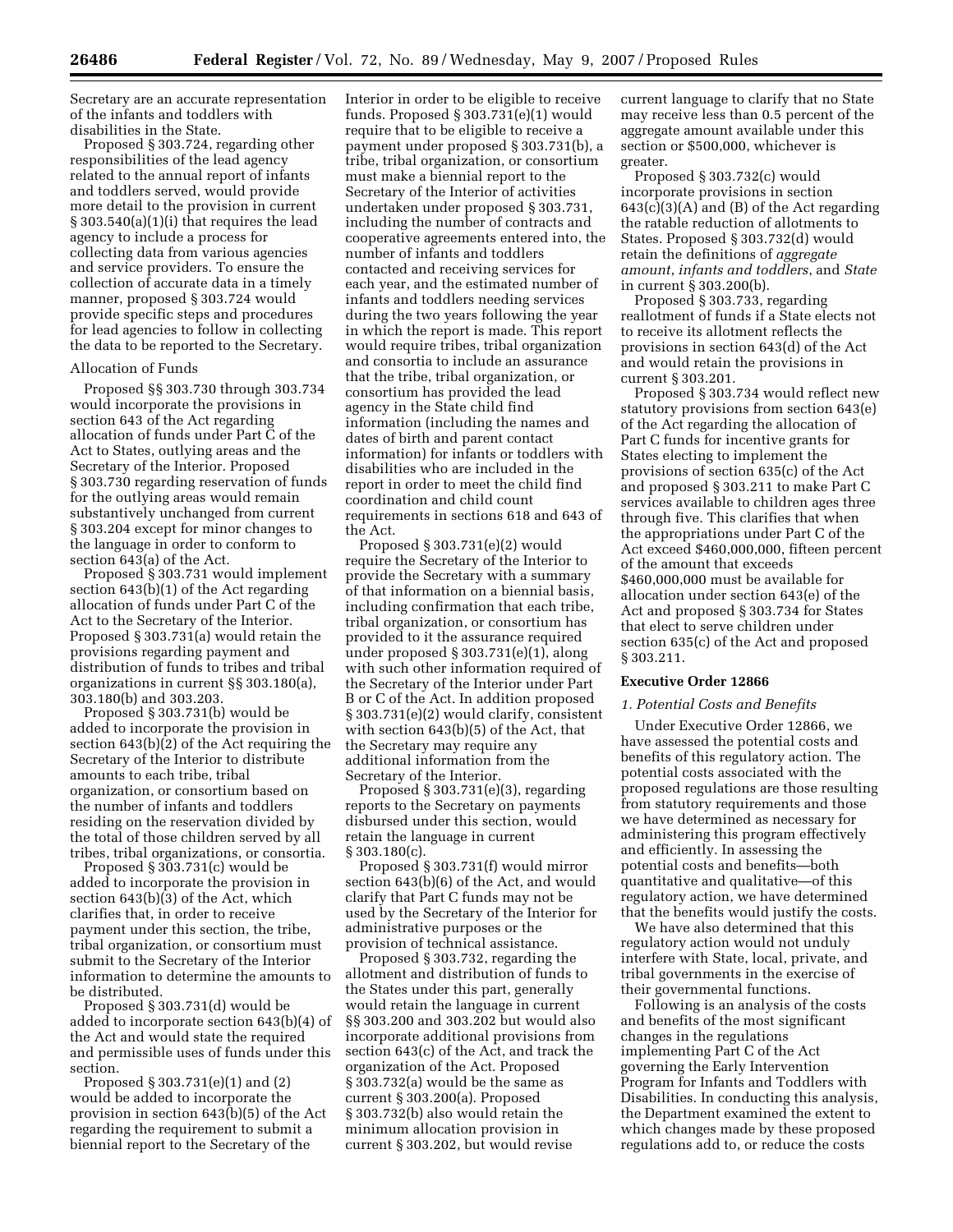for, State lead agencies and others as compared to the costs of implementing the Part C program under the current regulations. Variation in practice from State to State makes it difficult to predict the effect of these changes. However, based on the following analysis, the Secretary has concluded that the changes reflected in the proposed regulations will not impose significant net costs on the States.

## *Section 303.211—State Option To Make Part C Services Available to Children Ages Three and Older*

Proposed § 303.211, which would incorporate the provisions of section 635(c) of the Act, would allow States to continue to serve children with disabilities ages 3 through 5 under Part C of the Act if those children previously received services under Part C of the Act and would otherwise be eligible for services under section 619 of the Act. Making these services available under Part C of the Act would be a State option, and if the State chooses not to serve children with disabilities ages 3 through 5 under Part C of the Act or to discontinue offering this option, it would still be required to make services to these children available through existing Part B programs.

If a State elects to exercise the option to serve 3 through 5 year olds under Part C of the Act, the lead agency would be responsible for the costs of providing the direct Part C services to children whose families elect to continue services under Part C. In addition, we believe that the State's Part C lead agency could incur some transition costs in implementing this option. For example, if the Part C lead agency is not the SEA, it would need to develop the capacity to serve older children. The intensity and type of services and settings needed for 3 through 5 year olds may be different from children ages birth through 2 and would need to include an educational component. The Part C lead agency may also have to establish relationships with different providers or, at the very least, amend agreements or contracts with existing providers.

Educational agencies responsible for providing services under Part B of the Act would serve fewer children ages 3 through 5 if the State elects to provide services under Part C to children ages 3 through 5, and families elect to continue services under Part C of the Act. A reduction in the number of children to be served under Part B of the Act would result in both administrative and direct service cost savings for the educational agencies responsible for serving these children. However, the State would still

be required to maintain its Section 619 preschool system to serve children with disabilities who are 3 through 5 years old. The Part C extension only applies to children who are already receiving services under Part C of the Act and wish to continue, not to children newly entering the system. In addition, parents can choose between Part C or B services.

We have very little information on the number of States that may choose to exercise the voluntary Part C option and the additional costs of implementing this option for States that elect to do so. We are requesting comments from the public on these costs and will address this issue in the final regulations. Specifically, we are interested in information related to the following: Initial costs related to establishing or enhancing the infrastructure in the Part C lead agencies necessary to serve children ages 3 through 5; differences in the costs of providing the services required by IDEA to children with disabilities ages 3 through 5 under Part C of the Act versus Part B of the Act; the benefits to parents and children of receiving continued services under Part C of the Act rather than under Part B of the Act; the extent to which States expect families to choose continuation of Part C services beyond age 2; the extent to which States may choose to exercise the option of serving children with disabilities ages 3 through 5 under Part C of the Act; and possible sources of funding for providing Part C services to these children.

## *Sections 303.300 Through 303.303— Public Awareness, Comprehensive Child Find System, Referrals, and Screening*

Proposed §§ 303.300 through 303.303 would combine the child find and public awareness requirements from section  $635(a)(5)$  and  $(a)(6)$  of the Act and incorporate the Act's increased emphasis on specific subpopulations of infants and toddlers with disabilities who may potentially be eligible for and need early intervention services under Part C of the Act. Proposed § 303.301 would require States, consistent with the Act, to identify, locate, and evaluate all eligible infants and toddlers with disabilities, including children who are covered by CAPTA, homeless, in foster care, or wards of the State. The proposed regulations would require the State to have referral procedures to be used by specified primary referral sources and would require such procedures to provide for the referral of certain children covered by CAPTA. This change is consistent with the CAPTA provision that became effective in June 2003, which requires that States receiving CAPTA funds adopt policies

providing for the referral to the Part C program of children under the age of 3 who are involved in a substantiated case of child abuse or neglect.

The proposed regulations would also add a requirement for a public awareness program about the availability of early intervention services and specifically require the dissemination of such information to parents with premature infants or infants with other physical risk factors associated with learning or developmental complications.

Since States have been required under the Act to conduct child find activities to identify all infants and toddlers with disabilities since the program began in 1989, and the CAPTA requirements have been in place since June 2003, we are not estimating any increase in costs as a result of these changes. Part C lead agencies should already have the infrastructure needed to meet all of the IDEA child find requirements, including those added relating to children covered by CAPTA and those who are homeless, in foster care, or wards of the State.

In addition, proposed § 303.303 would allow the lead agency to use screening to determine whether a child is suspected of having a disability. The use of screening as a vehicle to identify children potentially eligible for Part C services may reduce the number of evaluations and assessments that would otherwise need to be conducted and, thus, reduce potential evaluation and assessment costs for the State. Proposed § 303.303 also would allow State lead agencies to determine how primary referral sources would work with the lead agencies to administer screenings.

# *Sections 303.320(e)(1) and 303.342(a)— Timelines*

Current §§ 303.321(e)(2), 303.322(e)(1), and 303.342(a) require that a child's evaluation, assessment, and initial IFSP meeting occur within 45 days from the date the public agency receives the referral. Proposed § 303.320(e)(1) would retain the 45-day timeline requirement, but the timeline would not begin until the public agency has obtained parental consent for the evaluation, thereby increasing the amount of time available to the agency for completing these actions.

Allowing the agency additional time to complete a child's evaluation, assessment, and initial IFSP meeting could reduce costs associated with trying to meet the 45-day deadline, such as paying overtime to staff, while improving the ability of States to manage the workflow of their service coordinators. In addition, lack of compliance with the 45-day timeline in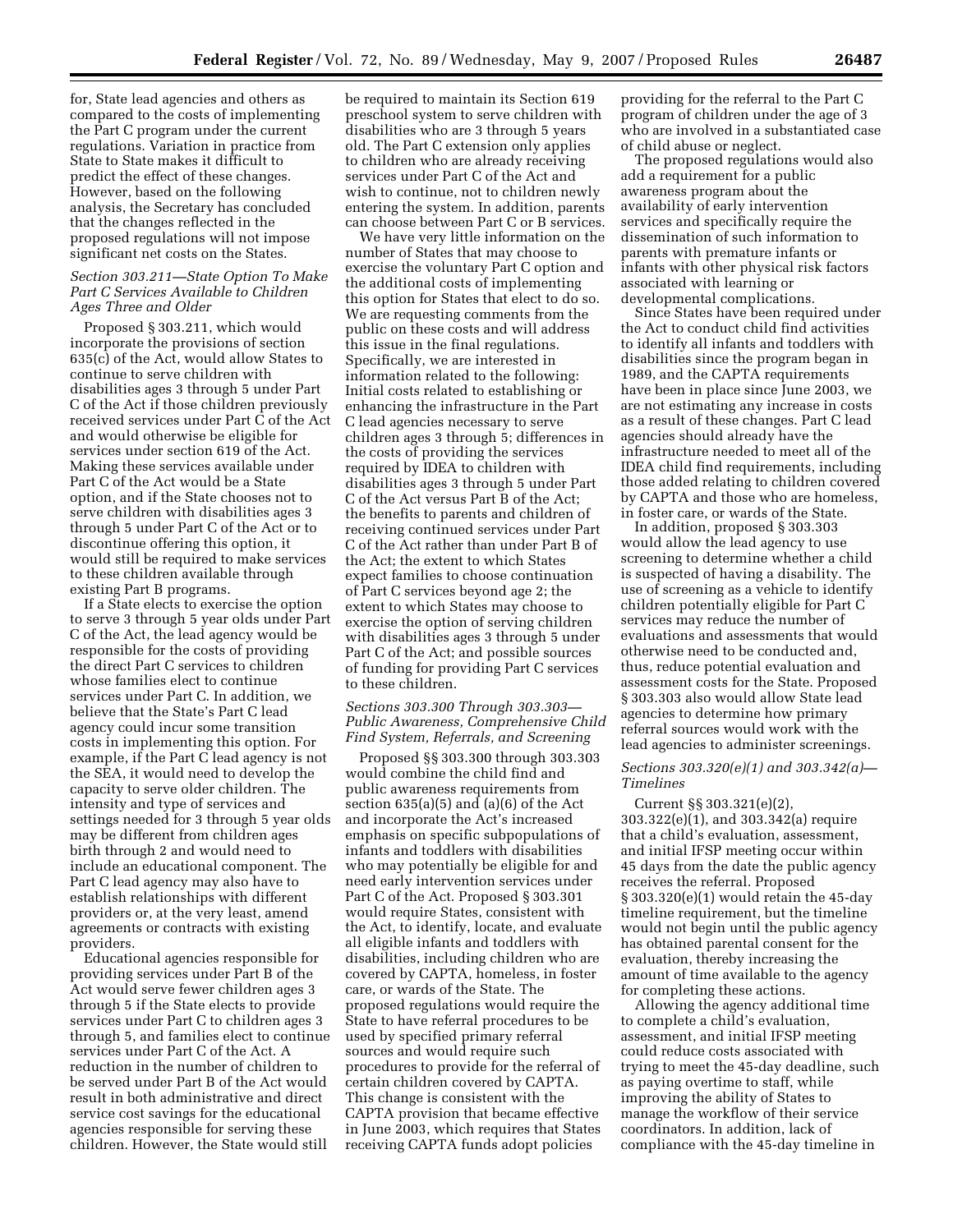current §§ 303.321(e)(2), 303.322(e)(1), and 303.342(a) resulted in nine States having either special conditions or compliance agreements attached to their Part C grants during fiscal year 2006. To the extent that any of the findings of noncompliance with the 45-day timeline requirement involved cases where the parents did not provide consent or provide consent in a timely manner, the change would assist States to avoid future findings of noncompliance with the IDEA. This change could also reduce the number of complaints related to missed deadlines; however, any savings associated with the resolution of due process complaints are likely to be negligible since there are few requests for due process hearings filed under Part C—only 22 in fiscal year 2003 and 186 in fiscal year 2004'and a missed deadline is not likely to be the sole or primary basis for a complaint.

Since the 45-day deadline would no longer encompass the period between the referral and obtaining parental consent for the initial evaluation, the agencies could take more time in contacting parents for their consent to evaluate the child, particularly in cases where the parents are not aware of the initial referral, and, thereby, delay the evaluation process. While undue delays could be harmful to the child, we have no basis for assuming that agencies will take more time than is needed to contact the parents for consent, based on our experience under the Part B regulations. In most cases, parents will be aware of the referral and will readily provide their consent if they want the child to be evaluated.

## *Section 303.344(e)—Content of the IFSP*

The current regulations in § 303.344(e) require service coordinators to identify on the IFSP those medical and other services that the child needs, but are not required by Part C of the Act, and the funding sources to be used in paying for those services, or the steps that will be taken to secure those services through public or private sources. Proposed § 303.344(e)(2) would retain the requirements for service coordinators to identify on the IFSP medical and other services that the child needs, but are not required by Part C of the Act, and the steps that will be taken to secure those services through public or private sources. However, service coordinators would no longer be required to identify and coordinate funding sources for these services.

Eliminating the requirement that IFSPs identify the funding sources for services not required by Part C of the Act will reduce the burden on service

coordinators and will save IFSP teams, including the service coordinator, time during meetings and time preparing the IFSP. The requirement to identify funding for other services is overly burdensome, given that there may be many other services that infants and toddlers with disabilities and their families receive (e.g., foster care, services through individualized safe plans of care, and medical and other services), and service coordinators have limited knowledge about, and ability to coordinate funding for, these services.

While we do not have any data on the number of hours service coordinators spend on this activity, we do know that many children served under Part C of the Act have significant health care needs and that it could take several hours or more to identify and coordinate funding for medical services needed by these children. For purposes of this analysis, we assume that service coordinators spend, on average, a minimum of two hours per year per child identifying and coordinating funding for services not required by IDEA and describing it in the IFSP. Based on an analysis of salaries for early intervention service coordinators employed by public and private agencies and organizations for 7 States 1 and Bureau of Labor Statistics data for fringe benefits costs for health care and social assistance personnel,<sup>2</sup> we estimate average compensation for service coordinators to be approximately \$22 per hour. Pursuant to section 637(b)(4) of the Act, each State submits an annual count to the Department of the number of children with disabilities ages birth through 2 served in the State. An analysis of trends in the annual count and in census data for this age range indicates that the States will serve approximately 313,100 children under Part C of the Act in fiscal year 2007. Based on these estimates, we expect savings of approximately \$14 million from this change.

# *Section 303.520(a)—Policies Related to Use of Public Insurance and Benefits for Payment for Services*

This proposed section would clarify when a State may access funds from a parent's public insurance or public benefits program. Under proposed § 303.520(a), States would be able to access public insurance or benefits to pay for Part C services—(1) If the parent or child is already enrolled in a public insurance or benefits program and the parent provides consent as defined under proposed § 303.7 and provided for under proposed § 303.414; (2) if the child is in foster care and automatically eligible under the State's Medicaid plan; or (3) if the parent agrees to enroll in a public insurance or benefits program and consents to allow the State to use the public insurance or benefit. Proposed § 303.414 would require consent prior to disclosure of personally identifiable information, which consent requirement is reflected in current §§ 303.402 and 303.460.

The National Early Intervention Longitudinal Study (NEILS) indicates that approximately 44 percent of the families participating in the Part C program participate in a governmentassisted health insurance or public benefits program such as Medicaid or the State Children's Health Insurance Program (SCHIP) (*http://www.sri.com/ neils*). In addition, the FY 2002 Part C IDEA Annual Performance Reports (APRs) required to be submitted by States to the Department on March 31, 2004 indicated that Federal Medicaid funds represent an average of 23.7 percent of the State's overall Part C early intervention program budget for the 27 States for which Medicaid dollars were reported on a disaggregated basis. Given this information, we believe that it is important for the regulations to be clear about when and how States may access a parent's public insurance or benefits.

The current regulations do not specify the circumstances under which a State may access a parent's public insurance or benefits to obtain reimbursement for Part C services. Some States automatically access reimbursements from public insurance or benefit programs if the parents are enrolled in these programs. Proposed § 303.520(a)(1)(i) would clarify that States may use a parent's public insurance or benefits, if the parent is already enrolled, but only when the parent provides consent. The Department believes that most parents will provide the requisite consent if requested. There may be some costs to obtaining consent; however, they are likely to be minimal because the

<sup>1</sup>Estimate based on an analysis of average salaries for early intervention service coordinators using information from State job postings and an analysis of average early intervention specialist salaries conducted by the PayScale Corporation that looked at median salaries for early interventionists employed by non-profit organizations, school districts, private companies, State and local governments, and colleges and universities.

<sup>2</sup>Table 4, State and local government, by occupational and industry group, last modified March 29, 2007, *http://www.bls.gov/news.release/ ecec.t04.htm.*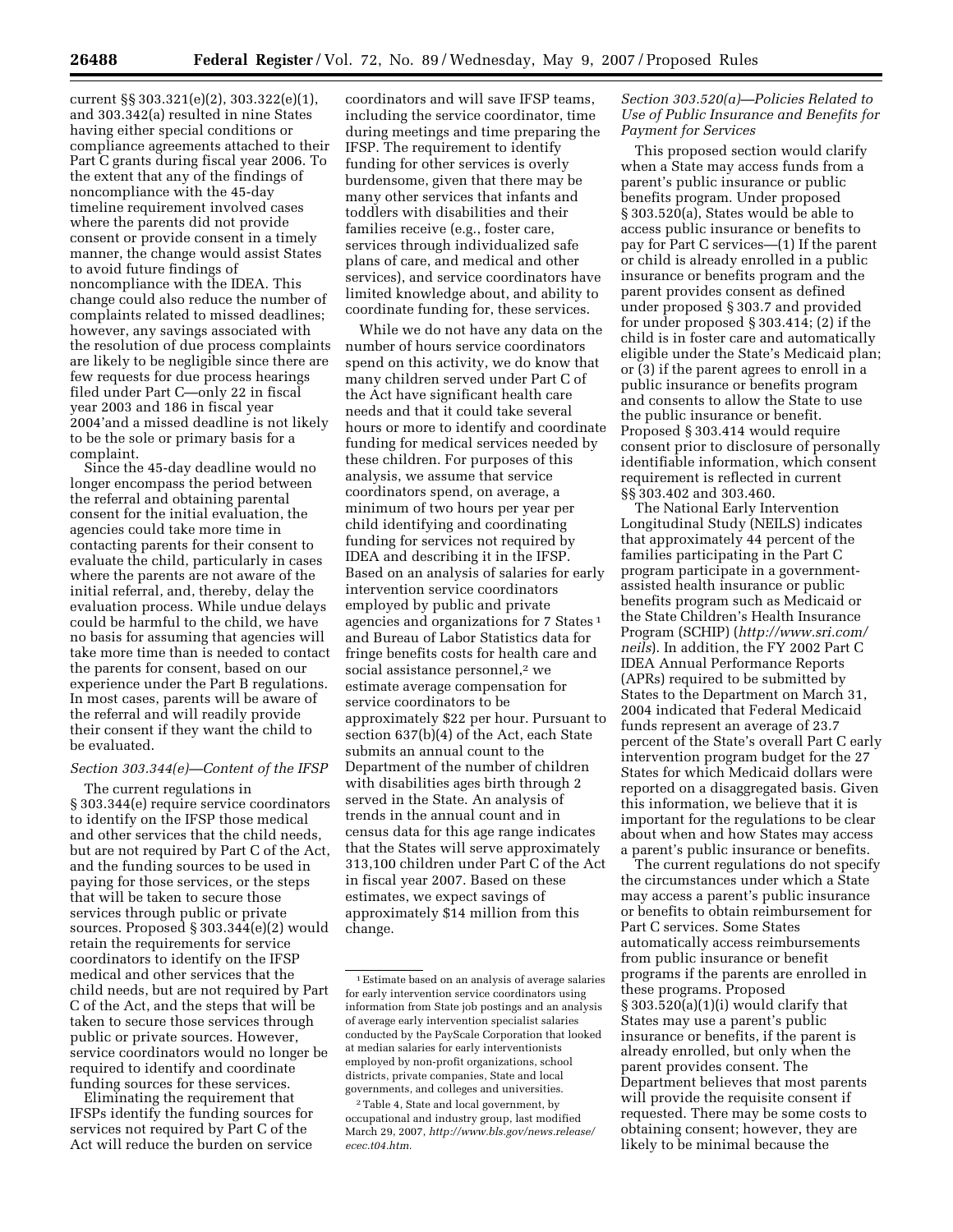requests are likely to be made during the Part C of the Act and/or permit the Part already existing intake process, at which time the parents could be asked to sign any consent forms needed by the State. There would also be some loss of revenue to States if parents enrolled in public insurance or benefit programs refuse to provide consent. In this regard, the Department believes that any increased cost to States that may result from this requirement is outweighed by the benefits of protecting the privacy and autonomy of the family and minimizing the potential negative impact on a family's credit rating, immigration status, insurability, and status under other programs.

Proposed  $\S 303.520(a)(1)(ii)$  would provide that a State may use the public benefits available to a child served under Part C if the child is in foster care and eligible to participate in the public insurance or benefits program. Children in foster care may be automatically eligible for Medicaid under the State's Medicaid plan and section 472 of the Social Security Act. This proposed provision, which would clarify that States would not need to obtain parental consent prior to accessing the public insurance or benefits available to these children, would facilitate State access to public insurance or benefits for these children and would eliminate some costs associated with obtaining consent for the release of personally identifiable information.

Proposed  $\S 303.520(a)(1)(iii)$  covers circumstances where the parent is not currently enrolled in a public insurance or benefits program. The proposed provision would provide that the State would be required to obtain parent consent to enroll, and, therefore, would not be able to require a parent to enroll in a public insurance or benefits program as a requirement of receiving services. We expect this clarification to have a very limited effect because very few States require eligible families to apply for public insurance or benefits in order to receive Part C services. Data from a survey of the States conducted by the IDEA Infants and Toddlers Coordinators Association (ITCA) indicate that only two of the 21 States that responded reported that they require families to apply for existing third party resources such as Medicaid, SCHIP, and the Children's Special Health Care Needs program. (*http:// www.ideainfanttoddler.org*). A review of applications submitted by States indicates that fewer than 5 States currently have systems of payments on file with the Department that have express policies requiring parents to enroll in public insurance or benefits as a condition of receiving services under

C lead agency to expressly access a parent's public insurance or benefits without parental consent.

Moreover, we believe that most parents will agree to enroll voluntarily since it is generally to the family's advantage to obtain health insurance for all family members.

To the extent that there may be an increased cost to States that currently require parents to enroll in public insurance or benefits programs due to a potential loss of revenue, this potential cost is outweighed by the benefits of protecting the privacy and autonomy of the family (including minimizing any potential negative impact that use of public insurance or benefits may have on the family). Enrollment in public insurance or benefits programs may negatively affect a parent's immigration status and ability to borrow, or have other legal and financial repercussions. A parent's decision to enroll in public insurance or benefit programs also may be affected by religious concerns, the perceived stigma of public insurance or benefits, and considerations related to family finances.

Since we do not have data on the number or percentage of eligible families participating in the Part C program that refuse to enroll in public insurance or benefits programs or the participation rates in States that require eligible families to enroll in public insurance or benefits programs, we invite commenters to provide this information. We request that commenters identify any relevant research or evidence, if available.

# *Section 303.520(b)—Policies Related to Use of Private Insurance for Payment for Services*

Under proposed § 303.520(b), the State would not be able to access a parent's private insurance to pay for Part C services unless the parent provides informed consent to do so. Proposed § 303.520(b)(2) would provide that the parental consent requirement does not apply if the State has enacted a statute regarding private health insurance coverage for early intervention services under Part C of the Act that provides specific protections. These protections must include ensuring that the use of health insurance to pay for Part C services cannot: (1) Count towards the lifetime coverage caps for the child or family, (2) negatively impact the availability of health insurance for the child and family, (3) result in the discontinuation of health insurance coverage, or (4) be the basis for increasing the child's or family's premiums. We are aware of a

few States that have enacted such statutes. These few States are the only States that use private insurance such that it accounts for ten percent or more of their State's Part C budgets. By adopting specific State statutes that provide parental protections to the parent, these States would be exempt from the proposed parent consent requirements.

Under current regulations, Part C services must be provided free of charge unless the State has established a system of payments. In addition, under current §§ 303.402 and 303.460, the lead agency must obtain consent prior to disclosing personally identifiable information. Because the proposed regulations would not represent a significant change from current requirements relating to consent, the proposed changes should not result in increased costs for a State. In addition, we expect the proposed provision in § 303.520(b)(2) to have a limited effect because private insurance funds represent a very limited proportion of States' Part C budgets. Twenty-six States reported in either their fiscal year 2001 or 2002 Part C APRs that they receive funding from private insurance or family fees. For 21 of the 26 jurisdictions reporting income from private insurance or family fees, which could be paid, with parental consent, by private insurance, the average percentage of the State's overall Part C budget that represented funds from private insurance or family fees was 4.9 percent.

Any loss of revenue to States from not being able to access private insurance without the consent of the parents would be offset by the major consequences that use of private insurance might have for families, including jeopardizing eligibility for private insurance policies and lifetime caps on benefits or causing increases in premiums or discontinuation of insurance. In addition, the proposed regulations provide flexibility to both States and parents. States have the flexibility either to establish a system of payments under proposed § 303.521 to recoup the costs of providing early intervention services or to obtain parental consent for use of private insurance. Parents have the option to allow the State to use their private insurance or to pay the fees established by the State according to a system of payments established under § 303.521.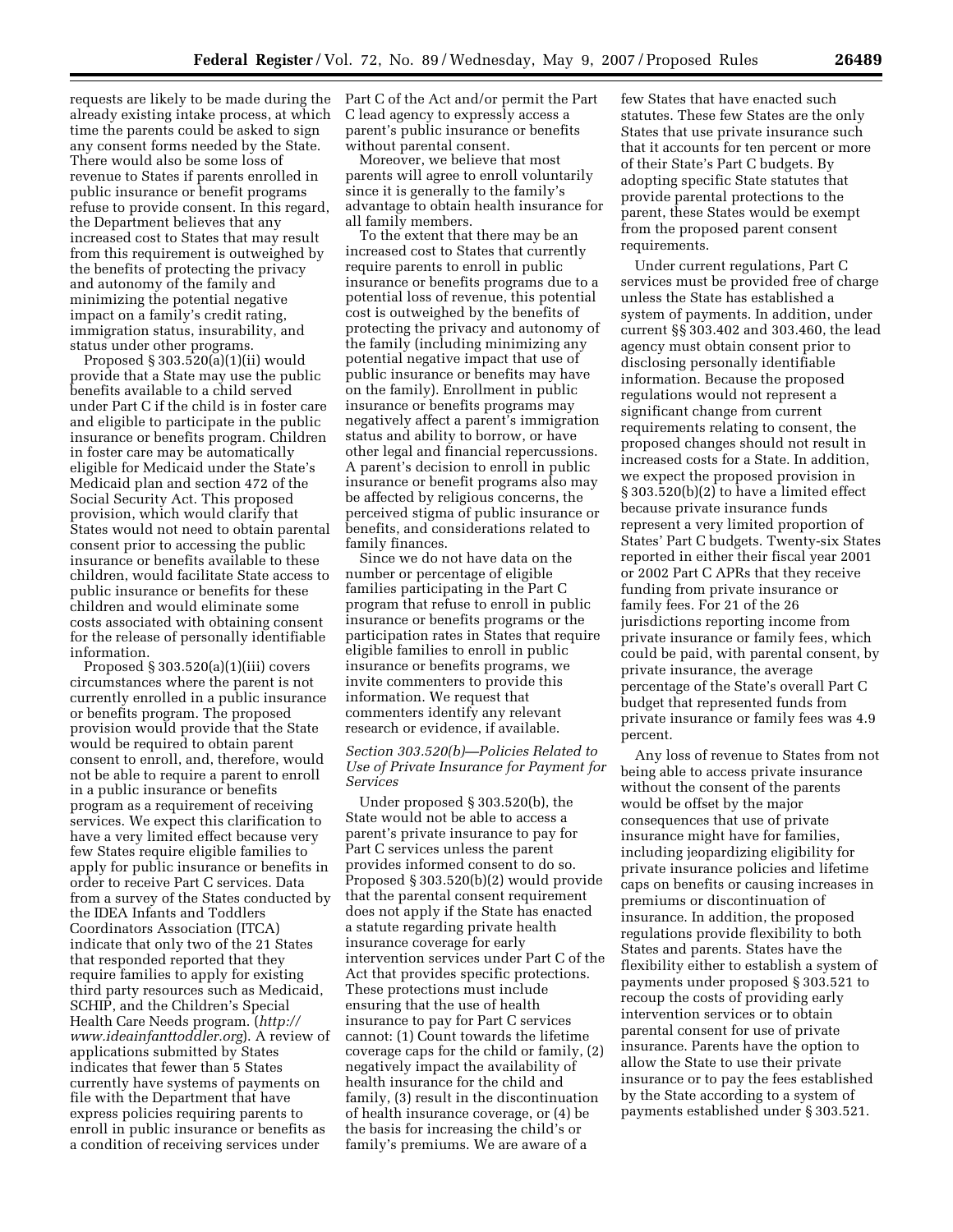# *Section 303.521(c)—States With FAPE Mandates or That Use Part B Funds To Provide Services to Infants and Toddlers With Disabilities*

This proposed provision would incorporate longstanding policy and requirements under Part B of the Act that, if a State is required under State law to provide FAPE for, or uses Part B funds under section 611 of the Act to pay for, services for infants and toddlers with disabilities or a subset of children with disabilities under the age of three, the State must ensure that those services that constitute FAPE are provided at no cost. For example, if a State has established a system of payments, but has a law extending FAPE down to birth for a particular disability group such as individuals who are blind, the State cannot charge for any services that are part of FAPE for that child or family. Because the proposed change clarifies existing requirements and practice, this change is not expected to result in any change in costs for State agencies or families.

# *2. Clarity of the Regulations*

Executive Order 12866 and the Presidential Memorandum on ''Plain Language in Government Writing'' require each agency to write regulations that are easy to understand.

The Secretary invites comments on how to make these proposed regulations easier to understand, including answers to questions such as the following:

• Are the requirements in the proposed regulations clearly stated?

• Do the proposed regulations contain technical terms or other wording that interferes with their clarity?

• Does the format of the proposed regulations (use of headings, paragraphing, etc.) aid or reduce their clarity?

• Would the proposed regulations be easier to understand if we divided them into more (but shorter) sections? (A ''section'' is preceded by the symbol ''§'' and a number heading; for example, § 303.209 Transition.)

• Could the description of the proposed regulations in the **SUPPLEMENTARY INFORMATION** section of this preamble be more helpful in making the proposed regulations easier to understand? If so, how?

• What else could we do to make the proposed regulations easier to understand?

Send any comments that concern how the Department could make these proposed regulations easier to understand to the person listed in the **ADDRESSES** section of the preamble.

## **Regulatory Flexibility Act Certification**

The Secretary certifies that these proposed regulations would not have a significant economic impact on a substantial number of small entities. These proposed regulations would govern only States in their implementation of the Part C early intervention program and States are not considered small entities under the Regulatory Flexibility Act of 1980, as amended. In addition, because Part C does not authorize subgrants no small entities would be directly affected by these proposed regulations. The small entities that would be indirectly affected are local entities that enter into contracts with the State to provide Part C early intervention services. However, the proposed regulations would not have a significant economic impact on these small entities because the proposed regulations would not impose excessive regulatory burdens or require unnecessary Federal supervision. The proposed regulations would impose minimal requirements, concerning the potential referral of additional children to the Part C program as well as the issue of use of insurance and systems of payments to ensure the proper expenditure of program funds.

### **Paperwork Reduction Act of 1995**

These proposed regulations contain information collection provisions that are subject to review by OMB under the Paperwork Reduction Act of 1995 (44 U.S.C. 3501–3520). A description of these five information collections is given below with an estimate of the annual recordkeeping burden. Included in the estimate is the time for reviewing instructions, searching existing data sources, gathering and maintaining the data needed, and completing and reviewing each collection of information.

The proposed regulations include five information collection requirements associated with the following provisions: Proposed §§ 303.21(c)(2), 303.100 through 303.126, 303.200 through 303.227, 303.300, 303.320(e)(2), 303.342(e), 303.431 through 303.449, 303.520(a)(3) and 303.520(b)(1)(iii), 303.701 and 303.702 and 303.720 through 303.724. Under the Paperwork Reduction Act of 1995 (44 U.S.C. 3507(d)), the Department has submitted a copy of these sections to OMB for its review. The Department recognizes that information collection requests requiring aggregate data on race and ethnicity do not reflect the 1997 OMB Standards for Data on Race and Ethnicity. The Department anticipates

providing guidance to implement those standards in forthcoming collections.

Interested persons are requested to send comments regarding the information collections to the Department of Education within 60 days after publication of these proposed regulations. This comment period does not affect the deadline for public comments associated with these proposed regulations.

Collection of Information: IDEA Part C State Performance Plan (SPP) and Annual Performance Report (APR), (Information Collection 1820–0578) for proposed §§ 303.124 and 303.701 and 303.702.

Each statewide system must include a system for compiling and timely reporting accurate data. Each State must have in place, a performance plan that evaluates the State's efforts to implement the requirements and purposes of Part C of the Act and describes how the State will improve implementation. Each State also must report annually to the public on the performance of each EIS provider in the State on the targets in the State's performance plan, and the State must report annually to the Secretary on the performance of the State under the State's performance plan.

Under 44 CFR 1320.11, we requested that OMB review information collection 1820–0578. The 60-day **Federal Register**  notice was published on August 10, 2006, the 30-day **Federal Register** notice was published on October 18, 2006, and the information collection was approved by OMB on December 12, 2006, with the understanding that the Department would submit this collection for OMB review in conjunction with this NPRM.

Annual reporting and recordkeeping burden for this collection of information is estimated to be 150 hours annually for each of 56 respondents. The total annual burden to States for this information collection is estimated to be 8,400 hours. Of the total 150 hours, it is estimated that 80 hours will be spent planning the report, 40 hours will be spent writing the report, and 30 hours will be spent typing and compiling the report. The Council reviews, provides comments on, and certifies the lead agency's report, and either agrees or disagrees with the report. The estimated annual burden for the Council is 2 hours to review, certify, and add comments to each report, as needed.

Collection of information: Annual State Application under Part C of the Individuals with Disabilities Education Act, as amended. (Information Collection 1820–0550) §§ 303.100 through 303.126 and §§ 303.200 through 303.227. Under proposed § 303.101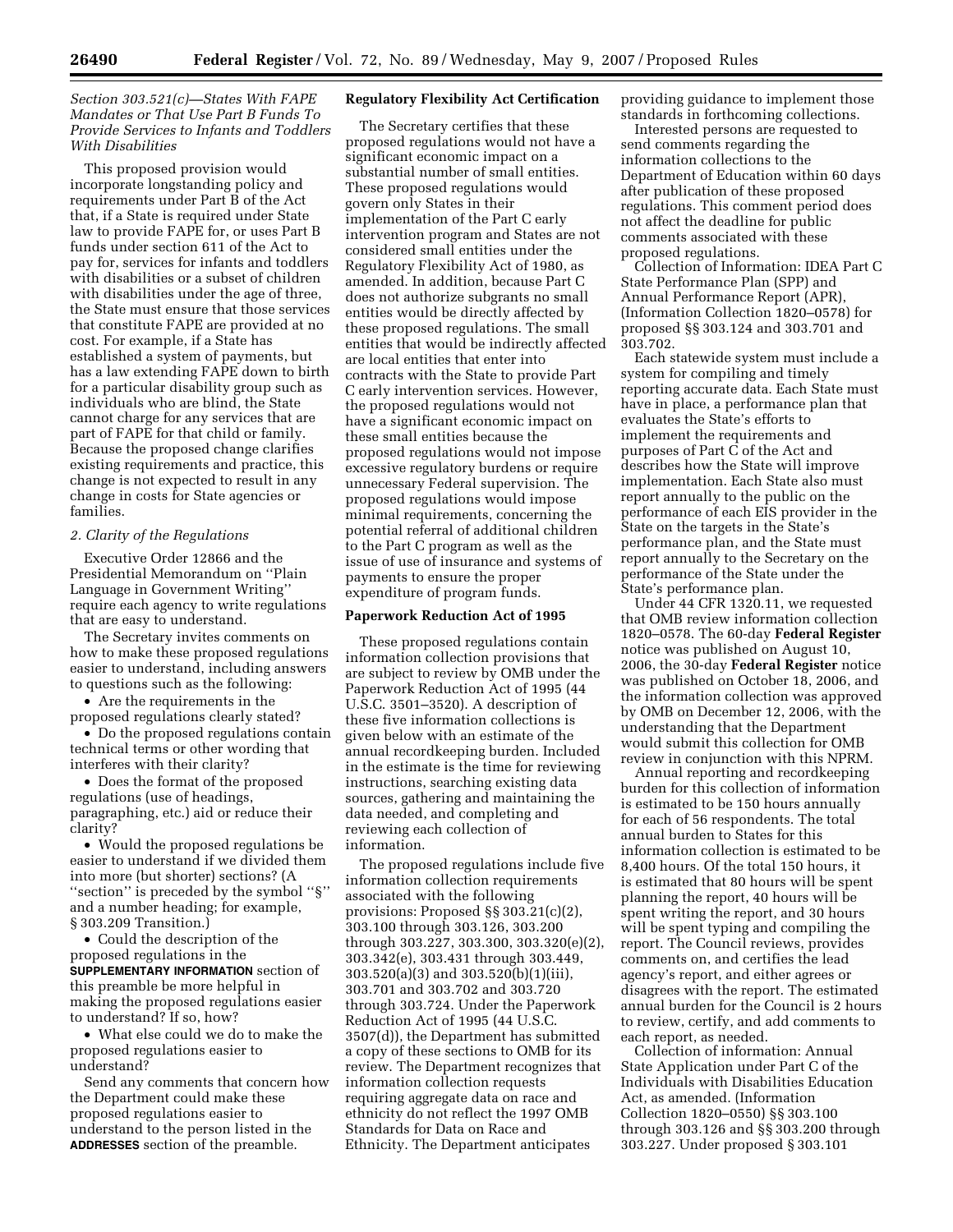States would be required to submit a statement that they have submitted the new and/or revised State policies, procedures, methods, and descriptions that meet all requirements found under Part C of the Act. Information Collection 1820–0550 has been revised to reflect these proposed regulations.

Under 44 CFR 1320.11, we requested that OMB review Information Collection 1820–0550. The 60-day **Federal Register**  notice was published on August 10, 2006, the 30-day **Federal Register** notice was published on October 18, 2006, and the information collection was approved by OMB on December 12, 2006, with the understanding that the Department would submit this collection for OMB review in conjunction with this NPRM.

There are 56 respondents who are required to submit the Part C Annual State Application if they seek to receive Federal Part C funds. The annual data burden for this collection is estimated to average 10 hours per respondent for 56 respondents. Thus, the annual total burden estimate for this information collection is 560 hours.

Collection of Information: Report of Infants and Toddlers Receiving Early Intervention Services in Accordance with Part C; Report of Program Settings Where Early Intervention Services are Provided to Infants and Toddlers with Disabilities and Their Families in Accordance with Part C of the Act: Report on Infants and Toddlers Exiting Part C (Information Collection 1820– 0557) was approved by OMB on November 21, 2006 for proposed §§ 303.124 and 303.720 through 303.724. Each lead agency that receives assistance under Part C of the Act must provide data each year to the Secretary and the public on infants and toddlers with disabilities. There are 56 respondents who are required to provide Part C data on infants and toddlers with disabilities. There are three Tables found in this collection. The estimated burden for this collection is 101 hours per State agency or 5,656 hours total.

Collection of Information: (Information Collection 1820–0678) Report of Dispute Resolution Under Part C of the Individuals with Disabilities Education Act Complaints, Mediations, and Due Process Hearings was approved by OMB on November 22, 2006 for proposed §§ 303.431 through 303.449. Under the Act the Secretary obtains data on the dispute resolution processes described in section 615 of the Act. Each State must report the number of

due process complaints, number of hearings conducted and the number of mediations held and the number of settlement agreements reached through such mediations. This collection will replace Attachment 1 of the Part C Annual Performance Report (OMB number 1820–0578) beginning with the data collection for the FFY 2005 (2005– 2006) period. The data collection form provides instructions and information for States for submitting their dispute resolution data.

There are 56 respondents who are required to submit data regarding the Part C dispute resolution process. The total burden for all States was calculated by multiplying the average number of hours by 56. For lead agencies, the estimated average burden is 60 hours per lead agency, representing a total burden estimate of 3,360 hours. The required number of hours needed to produce these data is expected to decline as systems are expanded to collect all required data elements, personnel are trained on reporting these data, and edits are implemented to automate data cleaning.

Collection of Information: (Information Collection 1820–NEW) State and EIS Recordkeeping, Reporting, and Third Party Disclosure Requirements under Part C. Proposed §§ 303.21(c)(2), 303.211(b)(1), 303.224(b), 303.300, 303.320(e)(2), 303.430, 303.431(b)(2)(i), 303.432 through 303.434, 303.440(b), 303.342(e), 303.443(c)(3), 303.520(a)(3) and (b)(1)(iii), and 303.724(c) and (e). The Act requires State lead agencies and EIS providers to gather, maintain, report, and disclose various information and data, but the Act does not require this information and data to be submitted to the Department. For the purpose of clarity and efficiency, we have combined these separate collections of information into one collection that reflects all the recordkeeping, reporting, and disclosure activities that must be completed by the State or EIS provider, which do not require reporting to the Department.

Each State lead agency must develop a public awareness program. State lead agencies are also required to keep records to verify the proper disbursement of funds. States must develop procedures to document circumstances when it is impossible to complete the evaluation and assessment of an infant or toddler with a disability within the 45-day timeline.

State lead agencies must also maintain documentation to verify the accuracy of their child count data. The proposed regulations also require the State lead agency to obtain certification from each EIS provider regarding the accuracy of the EIS provider's child count.

Each State lead agency must have on file a list of mediators and the State complaint procedures. If the State lead agency adopts Part B due process hearing procedures, then the public agencies must have on file a list of hearing officers and low-cost legal services information.

Annual reporting and recordkeeping burden for this collection of information is estimated to be approximately 112 hours for 56 respondents (State lead agencies) for a total of 6,272 hours.

With respect to EIS providers, the proposed regulations require that EIS providers make the following disclosures to parents:

1. Written notification of their rights and responsibilities in determining whether their child will continue to receive services under Part C of the Act or participate in preschool programs under section 619 of the Act.

2. If a State decides to make EI services available to children ages three and older, annual notice that contains a description of the rights of parents to elect to receive services under § 303.211 or services under Part B of the Act and an explanation of the differences between these services.

3. A copy of the system of payments policies that identify potential costs that parents may incur while enrolled in a public insurance program or private insurance program.

The proposed regulations also require that EIS providers obtain informed consent from parents prior to the provision of EI services.

Annual reporting and recordkeeping burden for this collection of information is estimated to be approximately 17,392 hours. This burden was calculated by multiplying the number of children (298,150) served by the estimated amount of time to carry out these activities (3 to 4 minutes).

Consistent with the discussion above, the following chart describes the sections of the proposed regulations involving information collections, the information being collected, and the collections the Department will submit to the Office of Management and Budget for approval and public comment under the Paperwork Reduction Act.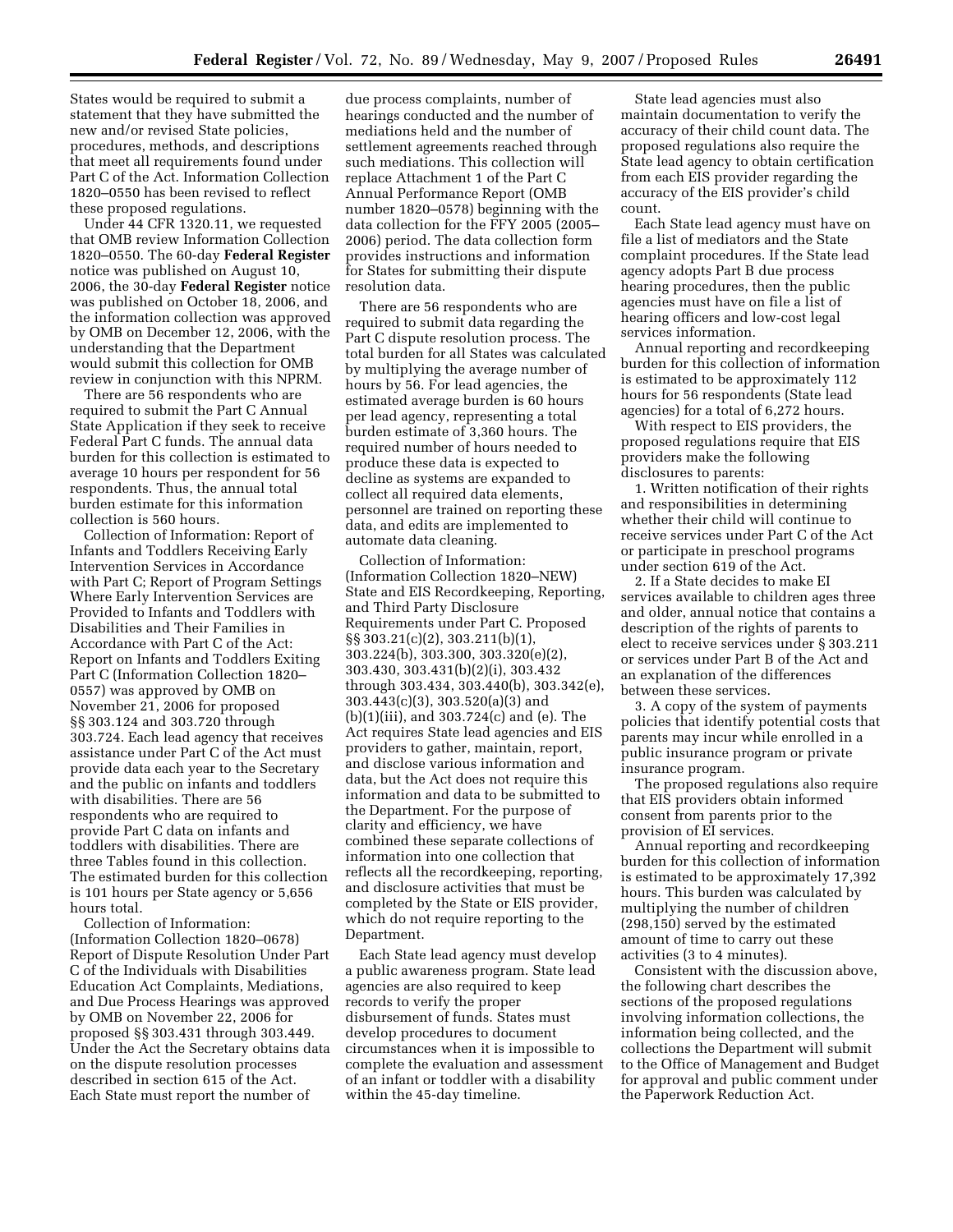$\equiv$ 

| Regulatory section                             | Collection information                                                                                                                                                                                                                                                                                                                    | Collection                                                                                                                                                                                                                                           |
|------------------------------------------------|-------------------------------------------------------------------------------------------------------------------------------------------------------------------------------------------------------------------------------------------------------------------------------------------------------------------------------------------|------------------------------------------------------------------------------------------------------------------------------------------------------------------------------------------------------------------------------------------------------|
|                                                | <b>Third Party Disclosure</b>                                                                                                                                                                                                                                                                                                             |                                                                                                                                                                                                                                                      |
|                                                | Requires that parents receive a written notifica-<br>tion of their rights and responsibilities in deter-<br>mining whether their child will continue to re-<br>ceive services under Part C or participate in<br>preschool programs under section 619 of the                                                                               | Information collection 1820-NEW "State and EIS<br>Recordkeeping, Reporting, and Third Party<br>Disclosure Requirements."                                                                                                                             |
|                                                | Act.<br>Requires that if a State adopts this policy, par-<br>ents are provided an annual notice that con-<br>tains a description of the rights of parents to<br>elect toreceive services pursuant to §303.211<br>or under Part B and an explanation of the dif-<br>ferences between services provided under<br>§303.211 and under Part B. | Information collection 1820–NEW "State and EIS<br>Recordkeeping, Reporting, and Third Party<br>Disclosure Requirements."                                                                                                                             |
|                                                | Requires the lead agency to develop a public<br>awareness program.                                                                                                                                                                                                                                                                        | Information collection 1820-NEW "State and EIS<br>Recordkeeping, Reporting, and Third Party<br>Disclosure Requirements."                                                                                                                             |
| $\S 303.520(a)(3)$ and $\S 303.520(b)(1)(iii)$ | Requires the State to provide parents with a<br>copy of the State's system of payments poli-<br>cies that identify potential costs that the parent<br>may incur while enrolled in a public insurance<br>program or private insurance program.                                                                                             | Information collection 1820-NEW "State and EIS<br>Recordkeeping, Reporting, and Third Party<br>Disclosure Requirements."                                                                                                                             |
|                                                | <b>Recordkeeping Requirements</b>                                                                                                                                                                                                                                                                                                         |                                                                                                                                                                                                                                                      |
|                                                | Requires the State to keep records and afford<br>access as the Secretary may find necessary to<br>compliance,<br>correctness<br>and<br>ensure<br>verification of reports, and proper disburse-<br>ment of funds.                                                                                                                          | Information collection 1820–NEW "State and EIS<br>Recordkeeping, Reporting, and Third Party<br>Disclosure Requirements."                                                                                                                             |
|                                                | Requires the State to develop procedures to<br>document circumstances when it is impossible<br>to complete the evaluation and assessment<br>within the 45-day timeline.                                                                                                                                                                   | Information collection 1820-NEW "State and EIS<br>Recordkeeping, Reporting, and Third Party<br>Disclosure Requirements."                                                                                                                             |
|                                                | Requires the lead agency to maintain docu-<br>mentation to enable the State and the Sec-<br>retary to audit the accuracy of the child count<br>data.                                                                                                                                                                                      | Information collection 1820-NEW "State and EIS<br>Recordkeeping, Reporting, and Third Party<br>Disclosure Requirements."                                                                                                                             |
|                                                | <b>Other Information Collection Requirements</b>                                                                                                                                                                                                                                                                                          |                                                                                                                                                                                                                                                      |
|                                                | Requires that informed consent be obtained from<br>the parents prior to the provision of El serv-<br>ices, as described in the IFSP.<br>Requires the lead agency to obtain certification<br>from each EIS provider that is unduplicated<br>and accurate regarding their count of children                                                 | Information collection 1820-NEW "State and EIS<br>Recordkeeping, Reporting, and Third Party<br>Disclosure Requirements."<br>Information collection 1820-NEW "State and EIS<br>Recordkeeping, Reporting, and Third Party<br>Disclosure Requirements." |
|                                                | served.<br>Requires the State to develop written procedures<br>for the timely administrative resolution of com-                                                                                                                                                                                                                           | Information collection 1820–NEW "State and EIS<br>Recordkeeping, Reporting, and Third Party                                                                                                                                                          |
|                                                | plaints.<br>Requires the State to maintain a list of qualified<br>mediators.                                                                                                                                                                                                                                                              | Disclosure Requirements."<br>Information collection 1820-NEW "State and EIS<br>Recordkeeping, Reporting, and Third Party<br>Disclosure Requirements."                                                                                                |
| §§ 303.432 through 303.434                     | Requires the State to develop procedures for re-<br>solving complaints, including the minimum<br>State complaint procedures and the proce-<br>dures for filing a complaint.                                                                                                                                                               | Information collection 1820–NEW "State and EIS<br>Recordkeeping, Reporting, and Third Party<br>Disclosure Requirements."                                                                                                                             |
|                                                | Requires the lead agency to inform parents of<br>any free or low-cost legal and other relevant<br>services available.                                                                                                                                                                                                                     | Information collection 1820–NEW "State and EIS<br>Recordkeeping, Reporting, and Third Party<br>Disclosure Requirements."                                                                                                                             |
|                                                | Requires the State to maintain a list of hearing<br>officers.                                                                                                                                                                                                                                                                             | Information collection 1820–NEW "State and EIS<br>Recordkeeping, Reporting, and Third Party<br>Disclosure Requirements."                                                                                                                             |
|                                                | Requires the State to develop a statewide sys-<br>tem for compiling and reporting timely and ac-<br>curate data.                                                                                                                                                                                                                          | Information collection 1820-0557 "Report on In-<br>fants and Toddlers Exiting Part C."                                                                                                                                                               |
| §§ 303.720 through 303.724                     | Requires the State to annually report to the Sec-<br>retary and the public on the information re-<br>quired by section 618 of the Act. Requires the<br>annual reporting of children served, protection<br>of identifiable data and certification of the re-<br>port.                                                                      | Information collection 1820-0557 "Report on In-<br>fants and Toddlers Exiting Part C."                                                                                                                                                               |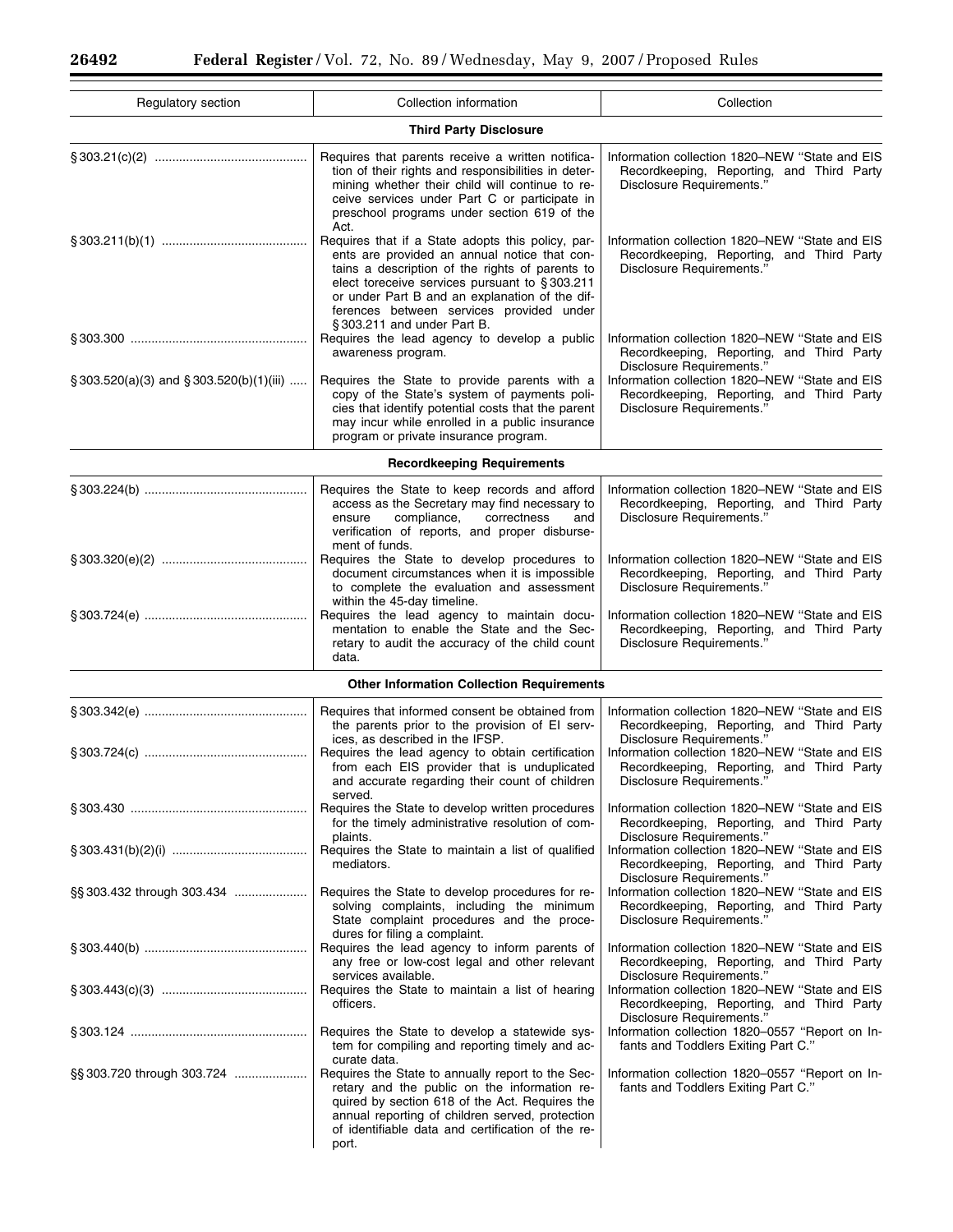| Regulatory section | Collection information                                                                                                                                                                                                                                                                                                                                                 | Collection                                                                                                                               |
|--------------------|------------------------------------------------------------------------------------------------------------------------------------------------------------------------------------------------------------------------------------------------------------------------------------------------------------------------------------------------------------------------|------------------------------------------------------------------------------------------------------------------------------------------|
|                    | Eligibility requirements for a grant and require-<br>ments for a statewide system for implementing<br>Part C.                                                                                                                                                                                                                                                          | Information collection 1820–0550 "Annual State<br>Application under Part C of the IDEA."                                                 |
|                    | Requirements for each State application and re-<br>quired assurances.                                                                                                                                                                                                                                                                                                  | Information collection 1820–0550 "Annual State<br>Application under Part C of the IDEA."                                                 |
|                    | Requirements for a statewide system that in-<br>cludes a system for compiling and reporting<br>timely and accurate data.                                                                                                                                                                                                                                               | Information collection 1820–0578 "IDEA Part C<br>State Performance Plan (SPP) and Annual<br>Performance Report (APR)."                   |
|                    | Requirements for data collection to report annu-<br>ally to the Secretary on the indicators estab-<br>lished by the Secretary for the State Perform-<br>ance Plan.                                                                                                                                                                                                     | Information collection 1820–0578 "IDEA Part C<br>State Performance Plan (SPP) and Annual<br>Performance Report (APR)."                   |
|                    | Requirements to report annually to the public on<br>the performance of each EIS program in the<br>State on the targets in the State's performance<br>plan; and the requirements to make the<br>State's performance plan, annual performance<br>report and reports on the performance of each<br>EIS program available through public means.                            | Information collection 1820–0578 "IDEA Part C<br>State Performance Plan (SPP) and Annual<br>Performance Report (APR)."                   |
|                    | Requires the State to annually report to the Sec-<br>retary and the public on information required<br>by section 618 of the Act. Requires the annual<br>reporting of the number of due process com-<br>plaints, the number of hearings conducted,<br>and the number of mediations held, and the<br>number of settlement agreements reached<br>through such mediations. | Information collection 1820-0678 "Report of Dis-<br>pute Resolution under Part C of the Individuals<br>with Disabilities Education Act." |

If you want to comment on the proposed information collection requirements, please send your comments to the Office of Information and Regulatory Affairs, OMB, Attention: Desk Officer for U.S. Department of Education. Send these comments by email to *OIRA*\_*DOCKET@omb.eop.gov* or by fax to (202) 395–6974. Commenters need only submit comments via one submission medium. You may also send a copy of these comments to the Department contact named in the **ADDRESSES** section of this preamble.

We consider your comments on these proposed collections of information in—

• Deciding whether the proposed collections are necessary for the proper performance of our functions, including whether the information will have practical use;

• Evaluating the accuracy of our estimate of the burden of the proposed collections, including the validity of our methodology and assumptions;

• Enhancing the quality, usefulness, and clarity of the information we collect; and

• Minimizing the burden on those who must respond. This includes exploring the use of appropriate automated, electronic, mechanical, or other technological collection techniques or other forms of information technology; e.g., permitting electronic submission of responses.

OMB is required to make a decision concerning the collections of information contained in these proposed regulations between 30 and 60

days after publication of this document in the **Federal Register**. Therefore, to ensure that OMB gives your comments full consideration, it is important that OMB receives the comments within 30 days of publication. This does not affect the deadline for your comments to us on the proposed regulations.

Requests for copies of the submission for OMB review may be accessed from *http//edicsweb.ed.gov* by selecting the ''Browse Pending Collections'' link. When you access the information collection, click on ''Download Attachments'' to view. Written requests for information should be addressed to U.S. Department of Education, 400 Maryland Avenue, SW., Potomac Center, 9th Floor, Washington, DC 20202–4700. Request may also be electronically mailed to the Internet address *OCIO-RIMG@ed.gov* or faxed to (202) 245–6621.

If you want to comment on the information collection requirements, please send your comments to Alexa Posny, U.S. Department of Education, 400 Maryland Avenue, SW., Potomac Center Plaza, room 4109, Washington, DC 20202–2641.

#### **Intergovernmental Review**

This program is subject to the requirements of Executive Order 12372 and the regulations in 34 CFR part 79. One of the objectives of the Executive order is to foster an intergovernmental partnership and a strengthened federalism by relying on processes developed by State and local

governments for coordination and review of proposed Federal financial assistance.

This document provides early notification of the Department's specific plans and actions for this program.

#### **Assessment of Educational Impact**

The Secretary particularly requests comments on whether the proposed regulations would require transmission of information that any other agency or authority of the United States gathers or makes available.

#### **Electronic Access to this Document**

You may view this document, as well as all other Department of Education documents published in the **Federal Register**, in text or Adobe Portable Document Format (PDF) at the following site: *http://www.ed.gov/news/ fedregister*.

To use PDF you must have Adobe Acrobat Reader, which is available free at this site. If you have questions about using PDF, call the U.S. Government Printing Office (GPO) toll free at 1–800– 293–4922; or in the Washington, DC area at (202) 512–1530.

**Note:** The official version of this document is the document published in the **Federal Register**. Free internet access to the official edition of the **Federal Register** and the Code of Federal Regulations is available on GPO Access at: *http://www.gpoaccess.gov/nara/ index.html*.

(Catalog of Federal Domestic Assistance Number 84.181)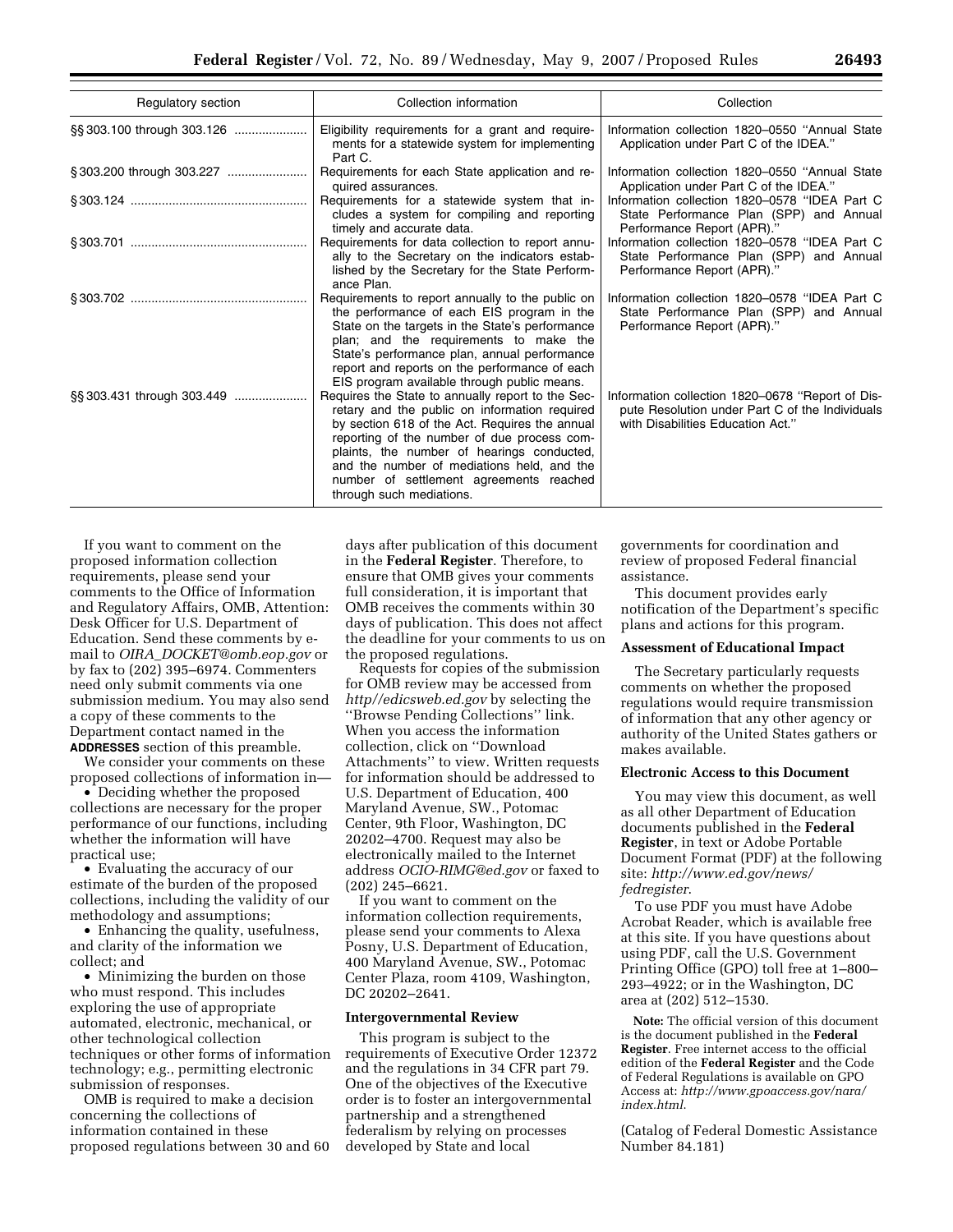۳

۰

# REDESIGNATION TABLE SHOWING EACH CURRENT REGULATORY SECTION IN 34 CFR PART 303 AND THE CORRESPONDING SECTION IN THIS NPRM<sup>3</sup>

| A. Current regulatory section number                                                                            | <b>B.</b> Corresponding<br>section in NPRM                                                                                                                                              |
|-----------------------------------------------------------------------------------------------------------------|-----------------------------------------------------------------------------------------------------------------------------------------------------------------------------------------|
| <b>Subpart A-General</b>                                                                                        |                                                                                                                                                                                         |
| Purpose of the early intervention program for infants and toddlers with disabilities<br>303.1<br>303.2<br>303.4 | 303.1.<br>303.2.<br>$03.501(a)$ –(e).<br>Removed.<br>303.3.                                                                                                                             |
| Definitions:<br>303.6<br>303.7<br>303.8<br>303.9<br>303.11<br>303.15<br>303.16                                  | Removed.<br>303.4.<br>303.6.<br>303.8.<br>303.9.<br>303.10.<br>303.11.<br>303.13.<br>$303.13(d)$ .<br>303.16.<br>Removed.<br>303.20<br>303.18.<br>303.21.<br>$303.21(a)(2)$ .<br>303.5. |
| 303.17<br>303.18<br>303.19<br>303.20<br>303.21<br>303.22                                                        | 303.24.<br>303.26.<br>303.27.<br>Removed.<br>303.30.<br>303.31.                                                                                                                         |
| 303.23                                                                                                          | 303.33.<br>Removed.<br>$303.33(c)$ .<br>303.34.<br>303.3.                                                                                                                               |

# Subpart B-Eligibility and Requirements for a Statewide System

| General Requirements:           |                                                                                        |                            |
|---------------------------------|----------------------------------------------------------------------------------------|----------------------------|
|                                 |                                                                                        | 303.100, 303.101, 303.228. |
|                                 | 303.101 How the Secretary disapproves a State's application or statement of assurances | 303.230.                   |
| <b>Public Participation:</b>    |                                                                                        |                            |
|                                 |                                                                                        | 303.208.                   |
| 303.111                         |                                                                                        | $303.208(a)$ .             |
| 303.112                         |                                                                                        | $303.208(a)$ .             |
| 303.113                         |                                                                                        | 303.208.                   |
| <b>Statement of Assurances:</b> |                                                                                        |                            |
| 303.120                         |                                                                                        | 303.220.                   |
| 303.121                         |                                                                                        | 303.224.                   |
| 303.122                         |                                                                                        | 303.223.                   |
| 303.123                         |                                                                                        | $303.225(a)$ .             |
| 303.124                         |                                                                                        | 303.225(b).                |
| 303.125                         |                                                                                        | 303.226.                   |
| 303.126                         |                                                                                        | 303.222.                   |
| 303.127                         |                                                                                        |                            |
| 303.128                         |                                                                                        | 303.227.                   |
|                                 | General Requirements for a State Application:                                          |                            |
|                                 |                                                                                        | 303.101 and 303.203(a).    |
| 303.141                         |                                                                                        | 303.125.                   |
| 303.142                         |                                                                                        | 303.201.                   |
| 303.143                         |                                                                                        |                            |
| 303.144                         |                                                                                        | 303.221.                   |
| 303.145                         |                                                                                        | 303.205                    |
| 303.146                         |                                                                                        |                            |
| 303.147                         |                                                                                        | 303.207.                   |
| 303.148                         |                                                                                        |                            |
|                                 |                                                                                        | 303.209.                   |
|                                 | Components of a Statewide System—Application Requirements:                             |                            |
|                                 |                                                                                        |                            |
|                                 |                                                                                        |                            |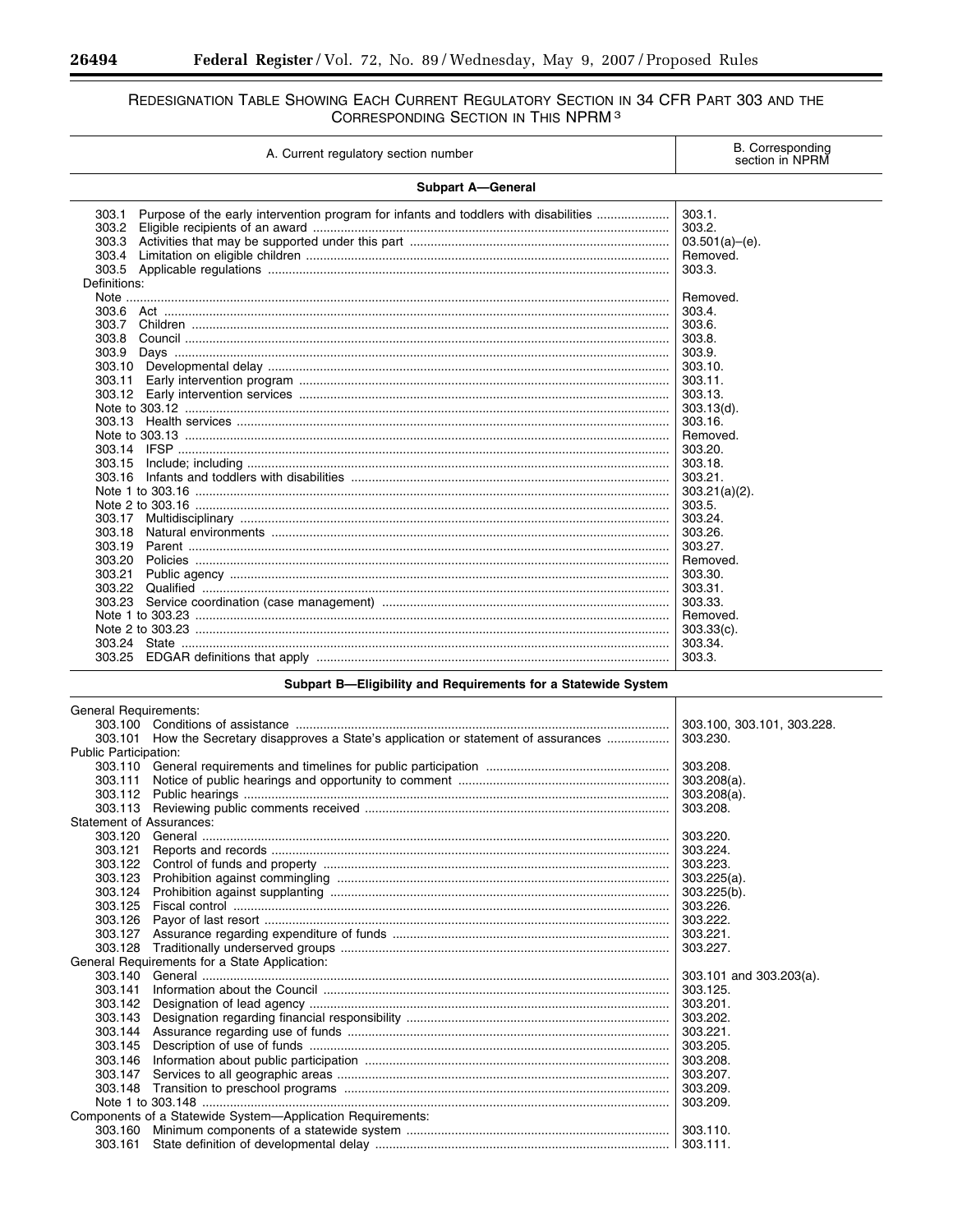# REDESIGNATION TABLE SHOWING EACH CURRENT REGULATORY SECTION IN 34 CFR PART 303 AND THE CORRESPONDING SECTION IN THIS NPRM 3—Continued

| A. Current regulatory section number                                                         | <b>B.</b> Corresponding<br>section in NPRM |  |
|----------------------------------------------------------------------------------------------|--------------------------------------------|--|
| 303.162                                                                                      | 303.117.                                   |  |
| 303.164                                                                                      | 303.116.                                   |  |
| 303.165                                                                                      | 303.115.                                   |  |
| 303.166                                                                                      | 303.113.                                   |  |
| 303.167                                                                                      | 303.114.                                   |  |
| 303.168                                                                                      | 303.118.                                   |  |
| 303.169                                                                                      | 303.119.                                   |  |
| 303.170                                                                                      | 303.123.                                   |  |
| 303.171                                                                                      | 303.120.                                   |  |
| 303.172                                                                                      | $303.430(c)$ .                             |  |
| 303.173                                                                                      | 303.511.                                   |  |
| 303.174                                                                                      | 303.120(e) and (f) 303.511.                |  |
| 303.175                                                                                      | 303.121.                                   |  |
| 303.176                                                                                      | 303.124.                                   |  |
| Participation by the Secretary of the Interior:                                              |                                            |  |
| 303.180 Payments to the Secretary of the Interior for Indian tribes and tribal organizations | 303.731.                                   |  |
| <b>Subpart C-Procedures for Making Grants to States</b>                                      |                                            |  |
| 303.200                                                                                      | 303.732.                                   |  |
| 303.201                                                                                      | 303.733.                                   |  |
| 303.202                                                                                      | 303.732(b).                                |  |
| 303.203                                                                                      | 303.731.                                   |  |
| 303.204                                                                                      | 303.730.                                   |  |
| Program and Service Components of a Statewide System of Early Intervention Services:         |                                            |  |
|                                                                                              | $303.111$ ,<br>$303.203(c)$ ,<br>303.204,  |  |
|                                                                                              | $303.205(c)$ , and $303.320(b)(1)$ .       |  |
|                                                                                              | 303.320(b)(2).                             |  |
|                                                                                              | Removed.                                   |  |
|                                                                                              | 303.117.                                   |  |
| Identification and Evaluation:                                                               |                                            |  |
|                                                                                              | 303.116, 303.300.                          |  |
| 303.321                                                                                      | 303.301, 303.302.                          |  |
| 303.322                                                                                      | 303.320.                                   |  |
|                                                                                              | $303.320(a)(3)$ .                          |  |
| Individualized Family Service Plans (IFSPs):                                                 |                                            |  |
| 303.340                                                                                      | 303.340.                                   |  |
| 303.342                                                                                      | 303.342.                                   |  |
| 303.343                                                                                      | 303.343.                                   |  |
| 303.344                                                                                      | 303.344.                                   |  |
| 303.345                                                                                      | 303.345.                                   |  |
|                                                                                              | 303.346.                                   |  |
| Personnel Training and Standards:                                                            |                                            |  |
|                                                                                              |                                            |  |
|                                                                                              |                                            |  |

|  | Subpart E-Procedural Safeguards |  |
|--|---------------------------------|--|
|--|---------------------------------|--|

Т

| General:         |                                                                                  |                                  |
|------------------|----------------------------------------------------------------------------------|----------------------------------|
| 303.400          |                                                                                  | 303.400.                         |
| 303.401          | Definitions of consent, native language, and personally identifiable information | 303.24, 303.25, 303.29, 303.401, |
|                  |                                                                                  | 303.420, and 303.421.            |
|                  |                                                                                  | 303.401.                         |
| 303.403          |                                                                                  | 303.421.                         |
|                  |                                                                                  | 303.420.                         |
|                  |                                                                                  | 303.401                          |
|                  |                                                                                  | $303.420(c)$ .                   |
|                  |                                                                                  | 303.420(d).                      |
|                  |                                                                                  | 303.422.                         |
|                  | Mediation and Due Process Hearing Procedures for Parents and Children:           |                                  |
|                  |                                                                                  | 303.430(b); 303.431.             |
|                  |                                                                                  |                                  |
|                  |                                                                                  | 303.435-303.439.                 |
|                  |                                                                                  | 303.435-303.439                  |
| 303.421          |                                                                                  | 303.435.                         |
|                  |                                                                                  |                                  |
|                  |                                                                                  |                                  |
| 303.424          |                                                                                  | 303.438                          |
|                  |                                                                                  |                                  |
| Confidentiality: |                                                                                  |                                  |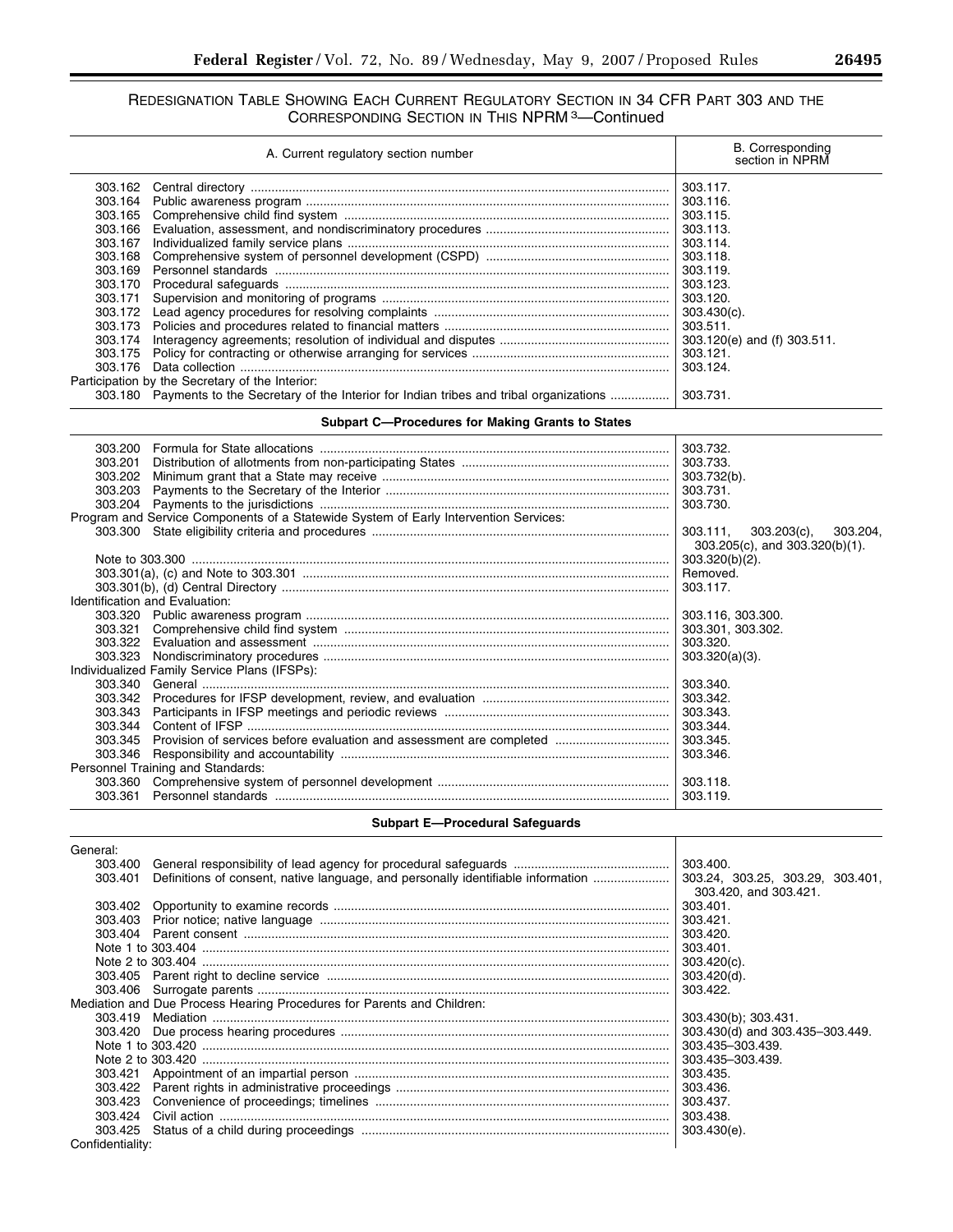# REDESIGNATION TABLE SHOWING EACH CURRENT REGULATORY SECTION IN 34 CFR PART 303 AND THE CORRESPONDING SECTION IN THIS NPRM 3—Continued

| A. Current regulatory section number   |                                                       | <b>B.</b> Corresponding<br>section in NPRM |
|----------------------------------------|-------------------------------------------------------|--------------------------------------------|
| 303.460                                |                                                       | 303.401-303.417.                           |
|                                        | <b>Subpart F-State Administration</b>                 |                                            |
| General:                               |                                                       |                                            |
| 303.500                                |                                                       |                                            |
| 303.501                                |                                                       | 303.120.                                   |
|                                        | Lead Agency Procedures for Resolving Complaints:      |                                            |
|                                        |                                                       | 303.432.                                   |
| 303.511                                |                                                       |                                            |
| 303.512                                |                                                       |                                            |
|                                        | Policies and Procedures Related to Financial Matters: |                                            |
| 303.520                                |                                                       | 303.511.                                   |
| 303.521                                |                                                       | 303.521.                                   |
| 303.522                                |                                                       |                                            |
| 303.523                                |                                                       |                                            |
| 303.524                                |                                                       |                                            |
| 303.525                                |                                                       |                                            |
| 303.526                                |                                                       | 303.121.                                   |
| 303.527                                |                                                       | 303.510.                                   |
| 303.528                                |                                                       | 303.122, 303.510(b).                       |
| <b>Reporting Requirements:</b>         |                                                       |                                            |
|                                        |                                                       | 303.124.                                   |
| Use of funds for State Administration: |                                                       |                                            |
|                                        |                                                       | 303.501.                                   |

# **Subpart G—State Interagency Coordination Council**

| General:                  |                     |
|---------------------------|---------------------|
|                           | 303.600.            |
|                           | 303.601(a)(1)(iii). |
|                           | Removed.            |
|                           | 303.601.            |
|                           | 303.603.            |
|                           | 303.602.            |
|                           | 303.601(d).         |
| Functions of the Council: |                     |
| 303.650                   | 303.605.            |
| 303.651                   |                     |
|                           | $303.604(a)$ .      |
| 303.653                   | $303.604(a)$ .      |
| 303.654                   | 303.604(c)          |

3See explanation at the end of this table.

*Explanation of Table:* The purpose of this table is to help readers find where a given section number in the current regulations (column A of Table) is located in this NPRM, as shown under column B. In general, the table *does not*  include any new requirements added by Pub. L. 108–446, or any proposed new regulations that would be added. In the Table, if a specific section of the current regulations would be removed by the NPRM (e.g., ''Early intervention program'' under current § 303.11), it would be shown as ''Removed'' under column B.

# **List of Subjects in 34 CFR Part 303**

Education of individuals with disabilities, Grant programs education, Infants and toddlers, Reporting and recordkeeping requirements.

Dated: April 27, 2007.

# **Margaret Spellings,**

*Secretary of Education.* 

For the reasons discussed in this preamble, the Secretary proposes to amend Title 34 of the Code of Federal Regulations by revising part 303 as follows:

# **PART 303—EARLY INTERVENTION PROGRAM FOR INFANTS AND TODDLERS WITH DISABILITIES**

#### **Subpart A—General**

# **Purpose and Applicable Regulations**  Sec.

- 303.1 Purpose of the early intervention program for infants and toddlers with disabilities.
- 303.2 Eligible recipients of an award.
- 303.3 Applicable regulations.

# **Definitions Used in This Part**

- - 303.4 Act. At-risk infant or toddler.
	-
- 303.6 Child. 303.7 Consent.
- Council.<br>Day.
- 303.9
- 303.10 Developmental delay.<br>303.11 Early intervention serve
- 303.11 Early intervention service program.
- 303.12 Early intervention service provider.
- Early intervention services.
- 303.14 Elementary school.<br>303.15 Free appropriate pu
- 303.15 Free appropriate public education.
- Health services.
- 303.17 Homeless children.
- 303.18 Include; including.<br>303.19 Indian: Indian tribe
- Indian: Indian tribe.
- 303.20 Individualized family service plan.
- Infant or toddler with a disability.
- 303.22 Lead agency.
- 303.23 Local educational agency.
- Multidisciplinary.
- 303.25 Native language.
- Natural environments.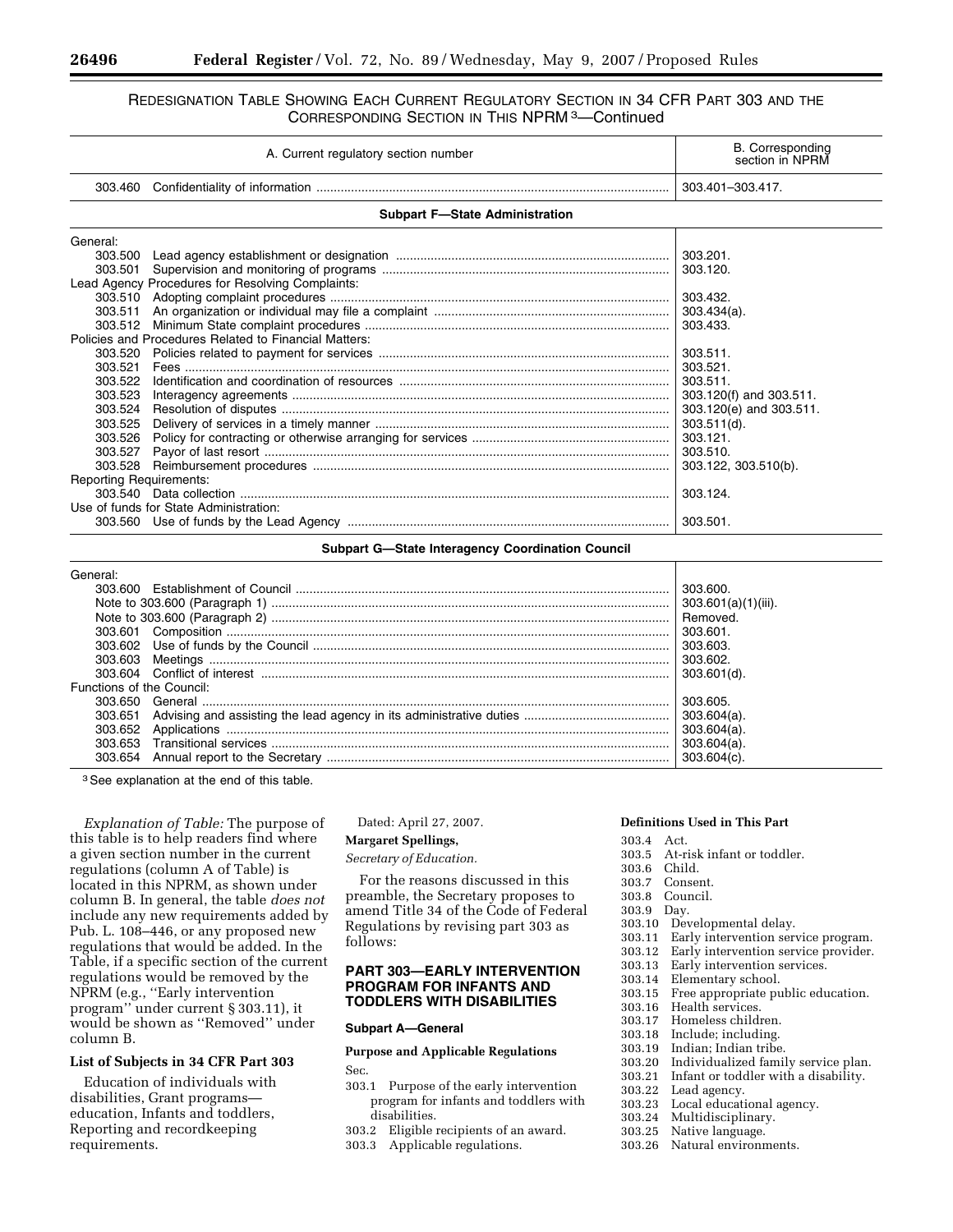- 303.27 Parent.
- 303.28 Parent training and information center.
- 303.29 Personally identifiable.
- 303.30 Public agency.
- 303.31 Qualified personnel.
- 303.32 Secretary.
- 303.33 Service coordination services (case management).
- 303.34 State.
- 
- 303.35 State educational agency.<br>303.36 Ward of the State. Ward of the State.
- **Subpart B—State Eligibility for a Grant and Requirements for a Statewide System**

#### **General Authority and Eligibility**

- 303.100 General authority.
- 303.101 State eligibility—requirements for a grant under this part.

# **State Conformity with Part C of the Act and Abrogation of State Sovereign Immunity**

- 303.102 State conformity with Part C of the Act.
- 303.103 Abrogation of State sovereign immunity.

#### **Equipment and Construction**

303.104 Acquisition of equipment and construction or alteration of facilities.

#### **Positive Efforts To Employ and Advance Qualified Individuals with Disabilities**

303.105 Positive efforts to employ and advance qualified individuals with disabilities.

#### **Minimum Components of a Statewide System**

- 303.110 Minimum components of a statewide system.
- 303.111 State definition of developmental delay.
- 303.112 Availability of early intervention services.
- 303.113 Evaluation, assessment, and nondiscriminatory procedures.
- 303.114 Individualized family service plans (IFSPs).
- 303.115 Comprehensive child find system.
- Public awareness program.
- 303.117 Central directory.
- 303.118 Comprehensive system of personnel development (CSPD).
- 303.119 Personnel standards.
- 303.120 Lead agency role in supervision, monitoring, funding, interagency coordination, and other responsibilities.
- 303.121 Policy for contracting or otherwise
- arranging for services.<br>303.122 Reimbursement Reimbursement procedures.
- 303.123 Procedural safeguards.
- 303.124 Data collection.<br>303.125 State interagenc
- State interagency coordinating council.
- 303.126 Early intervention services in natural environments.

# **Subpart C—State Application and Assurances**

#### **General**

303.200 State application and assurances.

# **Application Requirements**

303.201 Designation of lead agency.

- 303.202 Certification regarding financial responsibility.
- 303.203 Statewide system and description of services.
- 303.204 Application's definition of at-risk infants and toddlers and description of services.
- 303.205 Description of use of funds.
- 303.206 Referral policies for specific children.
- 303.207 Availability of resources.
- 303.208 Public participation policies and procedures.
- 303.209 Transition to preschool and other programs.
- 303.210 Coordination with Head Start and Early Head Start, early education, and child care programs.
- 303.211 State option to make services under this part available to children ages three and older.
- 303.212 Additional information and assurances.

#### **Assurances**

- 303.220 Assurances satisfactory to the Secretary.
- 303.221 Expenditure of funds.
- 303.222 Payor of last resort.
- Control of funds and property.
- 303.224 Reports and records.
- Prohibition against commingling and supplanting; indirect costs.
- 303.226 Fiscal control.
- 303.227 Traditionally underserved groups.

#### **Subsequent Applications and Modifications, Eligibility Determinations, and Standard of Disapproval**

- 303.228 Subsequent State application and modifications of application.
- 303.229 Determination by the Secretary that a State is eligible.
- 303.230 Standard for disapproval of an application.

#### **Department Procedures**

- 303.231 Notice and hearing before determining that a State is not eligible.
- 303.232 Hearing Official or Panel.
- Hearing procedures.
- 303.234 Initial decision; final decision.
- 303.235 Filing requirements.
- 303.236 Judicial review.

# **Subpart D—Child Find, Evaluations and Assessments, and Individualized Family Service Plans**

## **Identification—Public Awareness, Child Find, and Referral**

- 303.300 Public awareness program information for parents.
- 303.301 Comprehensive child find system. 303.302 Referral procedures.
- 303.303 Screening procedures.
- 

#### **Evaluation and Assessment of the Child and Family and Assessment of Service Needs**

303.320 Evaluation and assessment of the child and family and assessment of service needs.

# **Individualized Family Service Plans (IFSPs)**

#### 303.340 Individualized family service

plans—general. 303.341 [Reserved]

- 303.342 Procedures for IFSP development, review, and evaluation.
- 303.343 IFSP team meetings and periodic reviews.
- 303.344 Content of an IFSP.
- 303.345 Provision of services before evaluations and assessments are completed.
- 303.346 Responsibility and accountability.

#### **Subpart E—Procedural Safeguards General**

303.400 General responsibility of lead agency for procedural safeguards.

#### **Confidentiality**

303.401 Confidentiality and opportunity to examine records.

#### **Additional Confidentiality Requirements**

303.407 Records on more than one child. 303.408 List of types and locations of

303.411 Opportunity for a hearing. 303.412 Result of hearing. 303.413 Hearing procedures.

303.416 Destruction of information.

303.420 Parental consent and ability to

303.421 Prior written notice and procedural

303.430 State dispute resolution options.

303.432 Adoption of State complaint

**States That Choose To Adopt the Part C Due Process Hearing Procedures Under Section** 

303.435 Appointment of an impartial due

**States That Choose To Adopt the Part B Due Process Hearing Procedures Under Section** 

303.440 Filing a due process complaint. 303.441 Due process complaint. 303.442 Resolution process.

303.437 Convenience of hearings and

303.433 Minimum State complaint

process hearing officer. 303.436 Parental rights in due process

hearing proceedings.

Amendment of records at parent's

Consent prior to disclosure or use.

303.402 Confidentiality.

303.406 Record of access.

information. 303.409 Fees.

303.415 Safeguards.

303.417 Enforcement. **Parental Consent and Notice** 

decline service.

safeguards notice.

303.422 Surrogate parents. **Dispute Resolution Options** 

**Surrogate Parents** 

303.431 Mediation. **State Complaint Procedures** 

procedures.

procedures. 303.434 Filing a complaint.

**639 of the Act** 

timelines. 303.438 Civil action.

**615 of the Act** 

**Mediation** 

request.

303.403 Definitions. 303.404 Notice to parents. 303.405 Access rights.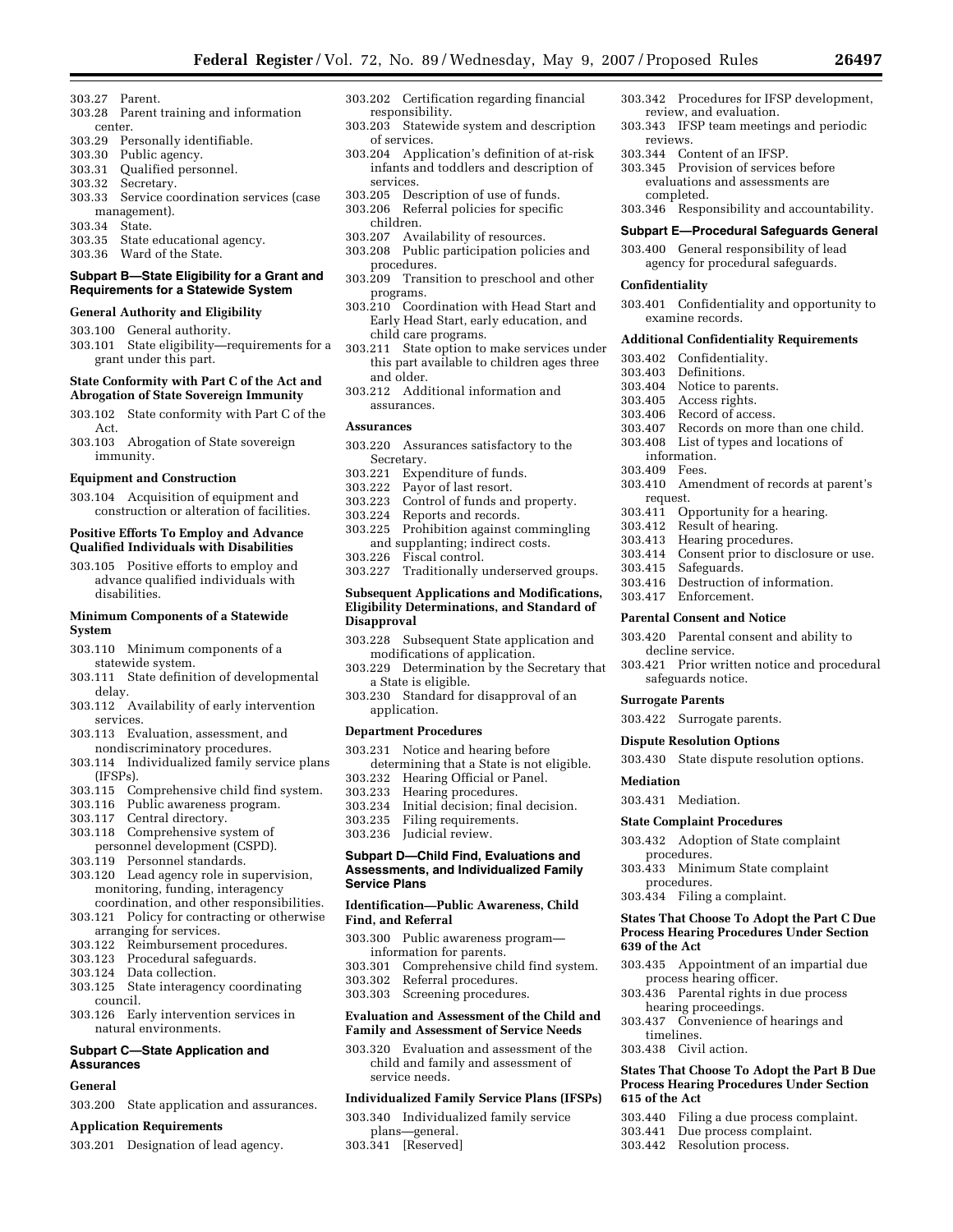- 303.443 Impartial due process hearing.
- 303.444 Hearing rights.
- 303.445 Hearing decisions. Finality of decision; appeal;
- impartial review.
- 303.447 Timelines and convenience of hearings and reviews.
- 303.448 Civil action.

303.449 State enforcement mechanisms.

# **Subpart F—Use of Funds and Payor of Last Resort**

## **General**

303.500 Use of funds and payor of last resort.

## **Use of Funds**

303.501 Permissive use of funds by the lead agency.

#### **Payor of Last Resort**

- 303.510 Payor of last resort.
- 303.511 Establishing financial responsibility for, and methods of, ensuring services.

## **Use of Insurance, Benefits, Systems of Payments, and Fees**

- 303.520 Policies related to use of public insurance or benefits and private insurance for payment for services.
- 303.521 System of payments and fees.

#### **Subpart G—State Interagency Coordinating Council**

- 303.600 Establishment of Council.
- 303.601 Composition.
- 303.602 Meetings.
- 303.603 Use of funds by the Council.
- 303.604 Functions of the Council—required duties.
- 303.605 Authorized activities by the Council.

#### **Subpart H—Federal Administration and Allocation of Funds Monitoring, Technical Assistance, and Enforcement**

- 303.700 State monitoring and enforcement. State performance plans and data
- collection.<br>303.702 State
- State use of targets and reporting. 303.703 Secretary's review and
- determination regarding State performance. 303.704 Enforcement.
- 
- 303.705 Withholding funds.<br>303.706 Public attention. Public attention.
- 303.707 Rule of construction.
- 303.708 State enforcement.

# **Reports—Program Information**

- 303.720 Data requirements—general. 303.721 Annual report of children served report requirement.
- 303.722 Data reporting.
- 303.723 Annual report of children served certification.
- 303.724 Annual report of children served other responsibilities of the lead agency.

#### **Allocation of Funds**

- 303.730 Formula for State allocations.
- 303.731 Payments to Indians.
- 303.732 State allotments.
- Reallotment of funds.
- 303.734 Reservation for State incentive grants.

**Authority:** 20 U.S.C. 1431 through 1445, unless otherwise noted.

#### **Subpart A—General**

**Purpose and Applicable Regulations** 

#### **§ 303.1 Purpose of the early intervention program for infants and toddlers with disabilities.**

The purpose of this part is to provide financial assistance to States to—

(a) Develop and implement a statewide, comprehensive, coordinated, multidisciplinary, interagency system that provides early intervention services for infants and toddlers with disabilities and their families;

(b) Facilitate the coordination of payment for early intervention services from Federal, State, local, and private sources (including public and private insurance coverage);

(c) Enhance State capacity to provide quality early intervention services and expand and improve existing early intervention services being provided to infants and toddlers with disabilities and their families;

(d) Enhance the capacity of State and local agencies and service providers to identify, evaluate, and meet the needs of all children, including historically underrepresented populations, particularly minority, low-income, inner-city, and rural children, and infants and toddlers in foster care; and

(e) Encourage States to expand opportunities for children under three years of age who would be at risk of having substantial developmental delay if they did not receive early intervention services.

(Authority: 20 U.S.C. 1400(d)(2), 1431(a)(5), 1435(b))

#### **§ 303.2 Eligible recipients of an award.**

Eligible recipients include the 50 States, the Commonwealth of Puerto Rico, the District of Columbia, the Secretary of the Interior, and the following jurisdictions: Guam, American Samoa, the United States Virgin Islands, and the Commonwealth of the Northern Mariana Islands.

(Authority: 20 U.S.C. 1401(31), 1434)

#### **§ 303.3 Applicable regulations.**

(a) The following regulations apply to this part:

(1) The regulations in this part 303; and

(2) The Education Department General Administrative Regulations (EDGAR), including 34 CFR parts 76 (except for § 76.103), 77, 79, 80, 81, 82, 84, 85, and 86.

(b) In applying the regulations cited in paragraph (a)(2) of this section, any

reference to State educational agency means the lead agency under this part. (Authority: 20 U.S.C. 1221e–3)

#### **Definitions Used in This Part**

#### **§ 303.4 Act.**

*Act* means the Individuals with Disabilities Education Act, as amended.

(Authority: 20 U.S.C. 1400(a))

# **§ 303.5 At-risk infant or toddler.**

*At-risk infant or toddler* means an individual under three years of age who would be at risk of experiencing a substantial developmental delay if early intervention services were not provided to the individual. At the State's discretion, *at-risk infant or toddler* may include an infant or toddler who is at risk of experiencing developmental delays because of biological and environmental factors that can be identified such as low birth weight, respiratory distress as a newborn, lack of oxygen, brain hemorrhage, infection, nutritional deprivation, and a history of abuse or neglect, being directly affected by illegal substance abuse or withdrawal symptoms resulting from prenatal drug exposure.

(Authority: 20 U.S.C. 1432(1) and 1437(a)(6))

# **§ 303.6 Child.**

*Child* means an individual under the age of six and may include an infant or toddler with a disability, as that term is defined in § 303.21.

(Authority: 20 U.S.C. 1432(5))

# **§ 303.7 Consent.**

Consent means that—

(a) The parent has been fully informed of all information relevant to the activity for which consent is sought, in the parent's native language, or other mode of communication;

(b) The parent understands and agrees in writing to the carrying out of the activity for which the parent's consent is sought, and the consent describes that activity and lists the records (if any) that will be released and to whom; and

(c)(1) The parent understands that the granting of consent is voluntary on the part of the parent and may be revoked at anytime.

(2) If a parent revokes consent, that revocation is not retroactive (i.e., it does not apply to an action that has occurred before the consent was revoked).

(Authority: 20 U.S.C. 1439)

# **§ 303.8 Council.**

*Council* means the State Interagency Coordinating Council that meets the requirements of subpart G of this part. (Authority: 20 U.S.C. 1432(2))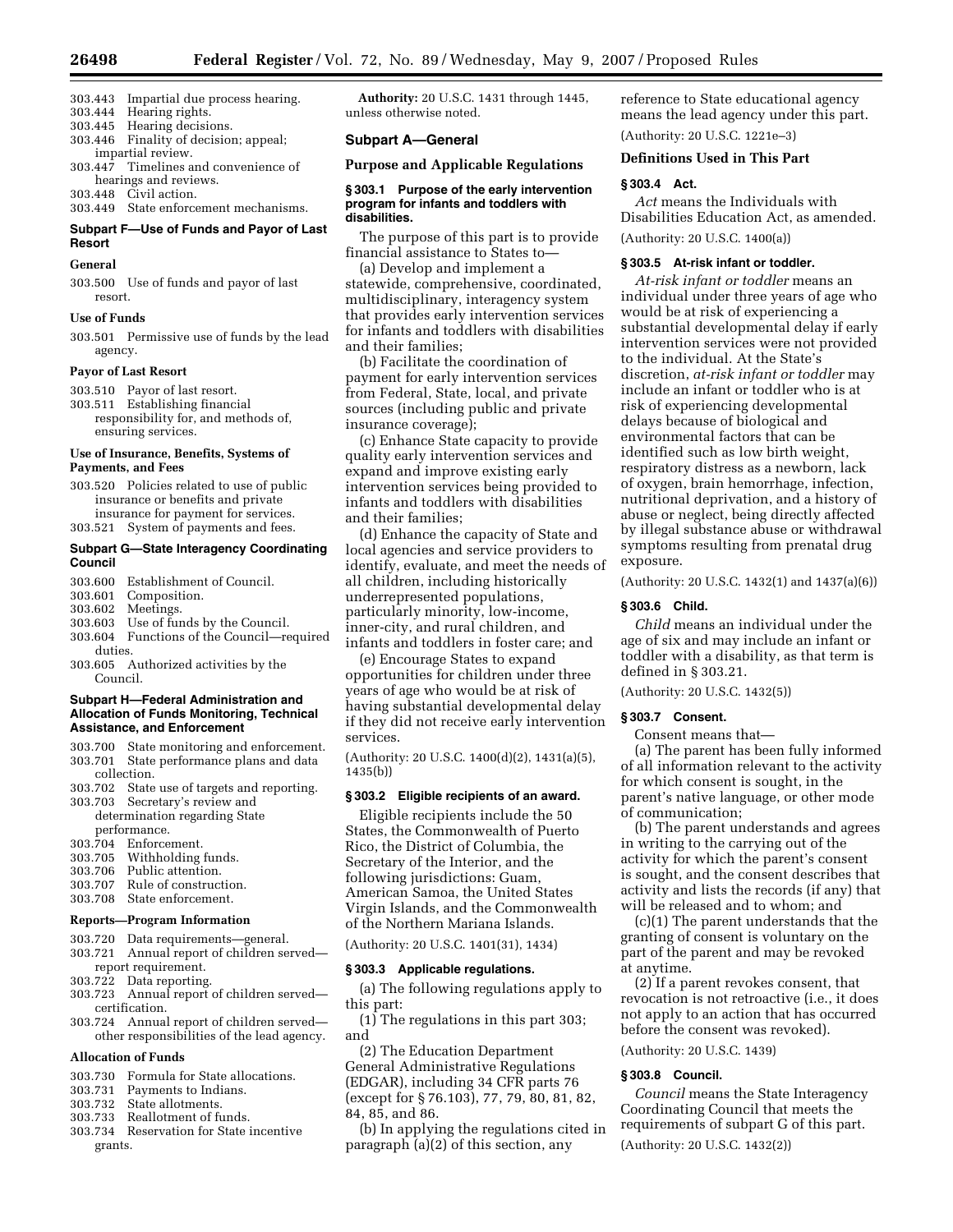# **§ 303.9 Day.**

*Day* means calendar day, unless otherwise indicated.

(Authority: 20 U.S.C. 1221e–3)

# **§ 303.10 Developmental delay.**

*Developmental delay*, when used with respect to a child residing in a State, has the meaning given that term by the State under § 303.111.

(Authority: 20 U.S.C. 1432(3))

#### **§ 303.11 Early intervention service program.**

*Early intervention service program* or *EIS program* means an entity designated by the lead agency for reporting under §§ 303.700 through 303.702.

(Authority: 20 U.S.C. 1416, 1431–1444)

#### **§ 303.12 Early intervention service provider.**

(a) *Early intervention service provider*  or *EIS provider* means an entity (whether public, private, or nonprofit) or an individual that provides early intervention services under Part C of the Act, whether or not the entity or individual receives Federal funds under Part C of the Act, and may include, where appropriate, the lead agency and a public agency responsible for providing early intervention services to infants and toddlers with disabilities in the State under Part C of the Act.

(b) An EIS provider is responsible for—

(1) Participating in the multidisciplinary team's assessment of an infant or toddler with a disability and a family-directed assessment of the resources, priorities, and concerns of the infant's or toddler's family, as related to the needs of the infant or toddler, in the development of integrated goals and outcomes for the individualized family service plan (IFSP);

(2) Providing early intervention services in accordance with the IFSP of the infant or toddler with a disability; and

(3) Consulting with and training parents and others regarding the provision of the early intervention services described in the IFSP of the infant or toddler with a disability.

(Authority: 20 U.S.C. 1431–1444)

# **§ 303.13 Early intervention services.**

(a) *General. Early intervention services* means developmental services that—

(1) Are provided under public supervision;

(2) Are selected in collaboration with the parents;

(3) Are provided at no cost, except, subject to §§ 303.520 and 303.521,

where Federal or State law provides for a system of payments by families, including a schedule of sliding fees;

(4) Are designed to meet the developmental needs of an infant or toddler with a disability and as requested by the family, the needs of the family to assist appropriately in the infant's or toddler's development, as identified by the individualized family service plan team, in any one or more of the following areas, including—

(i) Physical development;

(ii) Cognitive development;

(iii) Communication development; (iv) Social or emotional development; or

(v) Adaptive development;

(5) Meet the standards of the State in which the services are provided, including the requirements of Part C of the Act;

(6) Include services identified under paragraph (b) of this section;

(7) Are provided by qualified personnel (as that term is defined in § 303.31), including the types of personnel listed in paragraph (c) of this section;

(8) To the maximum extent appropriate, are provided in natural environments, as defined in § 303.26 and consistent with § 303.126; and

(9) Are provided in conformity with an individualized family service plan adopted in accordance with section 636 of the Act and § 303.20.

(b) *Types of early intervention services.* Subject to paragraph (d) of this section, early intervention services include the following services defined in this paragraph:

(1) *Assistive technology devices and services* are defined as follows:

(i) *Assistive technology device* means any item, piece of equipment, or product system, whether acquired commercially off the shelf, modified, or customized, that is used to increase, maintain, or improve the functional capabilities of an infant or toddler with a disability. The term does not include a medical device that is surgically implanted, including cochlear implants, or the optimization (*e.g.*, mapping) or the maintenance or replacement of that device.

(ii) *Assistive technology service* means any service that directly assists an infant or toddler with a disability in the selection, acquisition, or use of an assistive technology device. The term includes—

(A) The evaluation of the needs of an infant or toddler with a disability, including a functional evaluation of the infant or toddler with a disability in the child's customary environment;

(B) Purchasing, leasing, or otherwise providing for the acquisition of assistive technology devices by infants or toddlers with disabilities;

(C) Selecting, designing, fitting, customizing, adapting, applying, maintaining, repairing, or replacing assistive technology devices;

(D) Coordinating and using other therapies, interventions, or services with assistive technology devices, such as those associated with existing education and rehabilitation plans and programs;

(E) Training or technical assistance for an infant or toddler with a disability or, if appropriate, that child's family; and

(F) Training or technical assistance for professionals (including individuals providing education or rehabilitation services) or other individuals who provide services to, or are otherwise substantially involved in the major life functions of, infants and toddlers with disabilities.

(2) *Audiology services* includes—

(i) Identification of children with auditory impairment, using at risk criteria and appropriate audiologic screening techniques;

(ii) Determination of the range, nature, and degree of hearing loss and communication functions, by use of audiological evaluation procedures;

(iii) Referral for medical and other services necessary for the habilitation or rehabilitation of an infant or toddler with a disability who has an auditory impairment;

(iv) Provision of auditory training, aural rehabilitation, speech reading and listening devices, orientation and training, and other services;

(v) Provision of services for prevention of hearing loss; and

(vi) Determination of the child's need for individual amplification, including selecting, fitting, and dispensing appropriate listening and vibrotactile devices, and evaluating the effectiveness of those devices.

(3) *Family training, counseling, and home visits* means services provided, as appropriate, by social workers, psychologists, and other qualified personnel to assist the family of an infant or toddler with a disability in understanding the special needs of the child and enhancing the child's development.

(4) *Health services* has the meaning given the term in § 303.16.

(5) *Medical services* means services provided by a licensed physician for diagnostic or evaluation purposes to determine a child's developmental status and need for early intervention services.

(6) *Occupational therapy* includes services to address the functional needs of an infant or toddler with a disability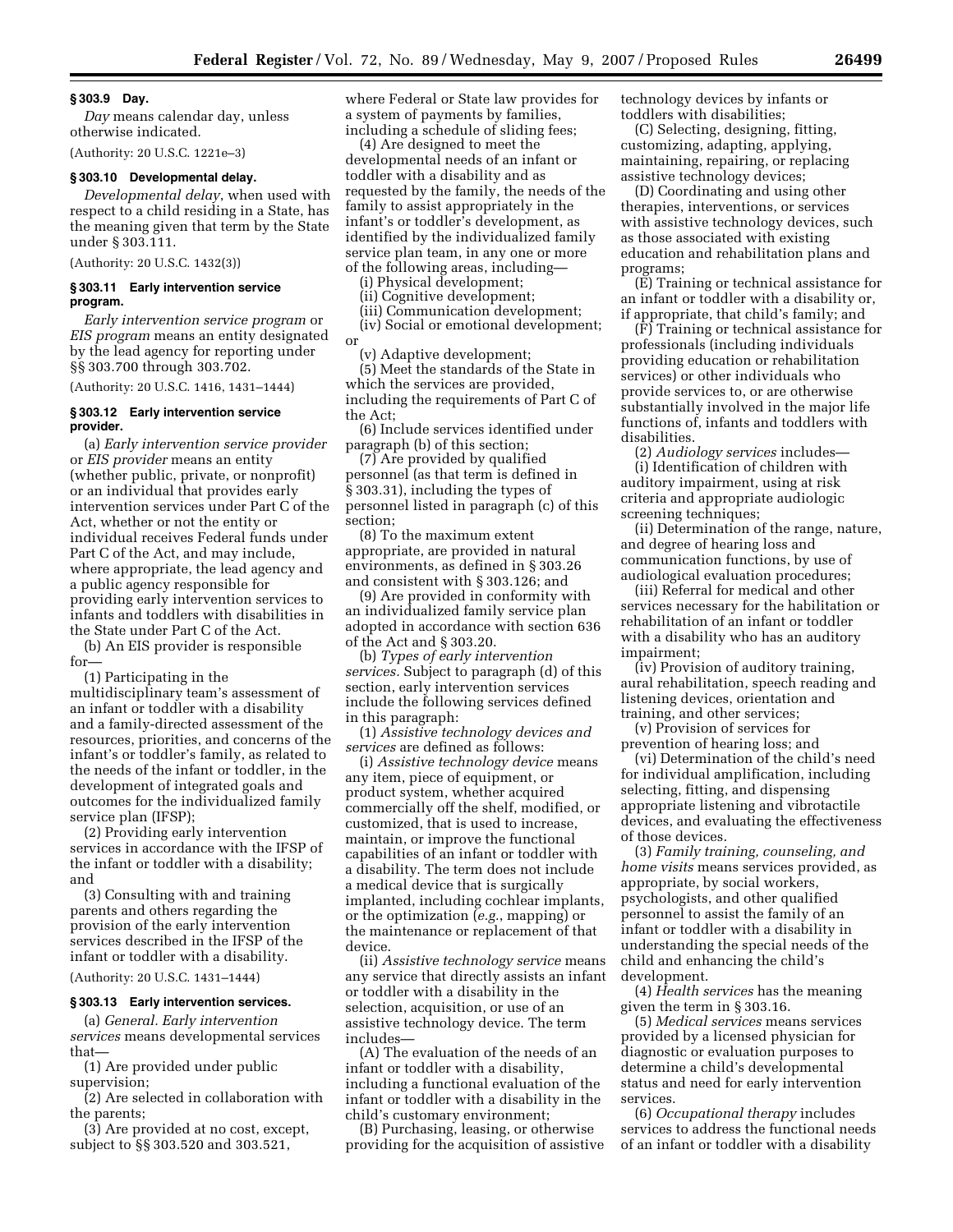related to adaptive development, adaptive behavior and play, and sensory, motor, and postural development. These services are designed to improve the child's functional ability to perform tasks in home, school, and community settings, and include—

(i) Identification, assessment, and intervention;

(ii) Adaptation of the environment, and selection, design, and fabrication of assistive and orthotic devices to facilitate development and promote the acquisition of functional skills; and

(iii) Prevention or minimization of the impact of initial or future impairment, delay in development, or loss of functional ability.

(7) *Physical therapy* includes services to address the promotion of sensorimotor function through enhancement of musculoskeletal status, neurobehavioral organization, perceptual and motor development, cardiopulmonary status, and effective environmental adaptation. These services include—

(i) Screening, evaluation, and assessment of children to identify movement dysfunction;

(ii) Obtaining, interpreting, and integrating information appropriate to program planning to prevent, alleviate, or compensate for movement dysfunction and related functional problems; and

(iii) Providing individual and group services or treatment to prevent, alleviate, or compensate for, movement dysfunction and related functional problems.

(8) *Psychological services* includes— (i) Administering psychological and developmental tests and other

assessment procedures;

(ii) Interpreting assessment results; (iii) Obtaining, integrating, and interpreting information about child behavior and child and family conditions related to learning, mental health, and development; and

(iv) Planning and managing a program of psychological services, including psychological counseling for children and parents, family counseling, consultation on child development, parent training, and education programs.

(9) *Service coordination services* has the meaning given the term in § 303.33.

(10) *Social work services* includes—

(i) Making home visits to evaluate a child's living conditions and patterns of parent-child interaction;

(ii) Preparing a social or emotional developmental assessment of the infant or toddler within the family context;

(iii) Providing individual and familygroup counseling with parents and other family members, and appropriate social skill-building activities with the infant or toddler and parents;

(iv) Working with those problems in the living situation (home, community, and any center where early intervention services are provided) of an infant or toddler with a disability and the family of that child that affect the child's maximum utilization of early intervention services; and

(v) Identifying, mobilizing, and coordinating community resources and services to enable the infant or toddler with a disability and the family to receive maximum benefit from early intervention services.

(11) *Special instruction* includes—

(i) The design of learning environments and activities that promote the infant's or toddler's acquisition of skills in a variety of developmental areas, including cognitive processes and social interaction;

(ii) Curriculum planning, including the planned interaction of personnel, materials, and time and space, that leads to achieving the outcomes in the individualized family service plan for the infant or toddler with a disability;

(iii) Providing families with information, skills, and support related to enhancing the skill development of the child; and

(iv) Working with the infant or toddler with a disability to enhance the child's development.

(12) *Speech-language pathology services* includes—

(i) Identification of children with communication or language disorders and delays in development of communication skills, including the diagnosis and appraisal of specific disorders and delays in those skills;

(ii) Referral for medical or other professional services necessary for the habilitation or rehabilitation of children with communicative or language disorders and delays in development of communication skills;

(iii) Provision of services for the habilitation, rehabilitation, or prevention of communicative or language disorders and delays in development of communication skills; and

(iv) Provision of sign language, cued language, and auditory/oral language services, which, as used with respect to infants and toddlers with disabilities who are hearing impaired, includes services to the infant or toddler with a disability and the family to teach sign language, cued language, and auditory/ oral language, as well as to provide oral transliteration services, sign language, and cued language interpreting services.

(13) *Transportation and related costs*  includes the cost of travel (e.g., mileage, or travel by common carrier or other means) and other costs (e.g., tolls and parking expenses) that are necessary to enable an infant or toddler with a disability and the child's family to receive early intervention services.

(14) *Vision services* means—

(i) Evaluation and assessment of visual functioning, including the diagnosis and appraisal of specific visual disorders, delays, and abilities;

(ii) Referral for medical or other professional services necessary for the habilitation or rehabilitation of visual functioning disorders, or both; and

(iii) Communication skills training, orientation and mobility training for all environments, visual training, independent living skills training, and additional training necessary to activate visual motor abilities.

(c) *Qualified personnel.* The following are the types of qualified personnel who provide early intervention services under this part:

(1) Audiologists.

(2) Family therapists.

(3) Nurses.

(4) Occupational therapists.

(5) Orientation and mobility

specialists.

(6) Pediatricians and other physicians for diagnostic and evaluation purposes.

(7) Physical therapists.

(8) Psychologists.

(9) Registered dieticians.

(10) Social workers.

(11) Special educators, including teachers of children with hearing impairments (including deafness) and teachers of children with visual impairments (including blindness).

(12) Speech and language pathologists.

(13) Vision specialists, including ophthalmologists and optometrists.

(d) *Other services.* The services and personnel identified and defined in paragraphs (b) and (c) of this section do not comprise exhaustive lists of the types of services that may constitute early intervention services or the types of qualified personnel that may provide early intervention services. Nothing in this section prohibits the identification on the IFSP of another type of service as an early intervention service provided that the service meets the criteria identified in paragraph (a) of this section or of another type of personnel that may provide early intervention services in accordance with this part, provided such personnel meet the requirements in § 303.31.

(Authority: 20 U.S.C. 1432(4))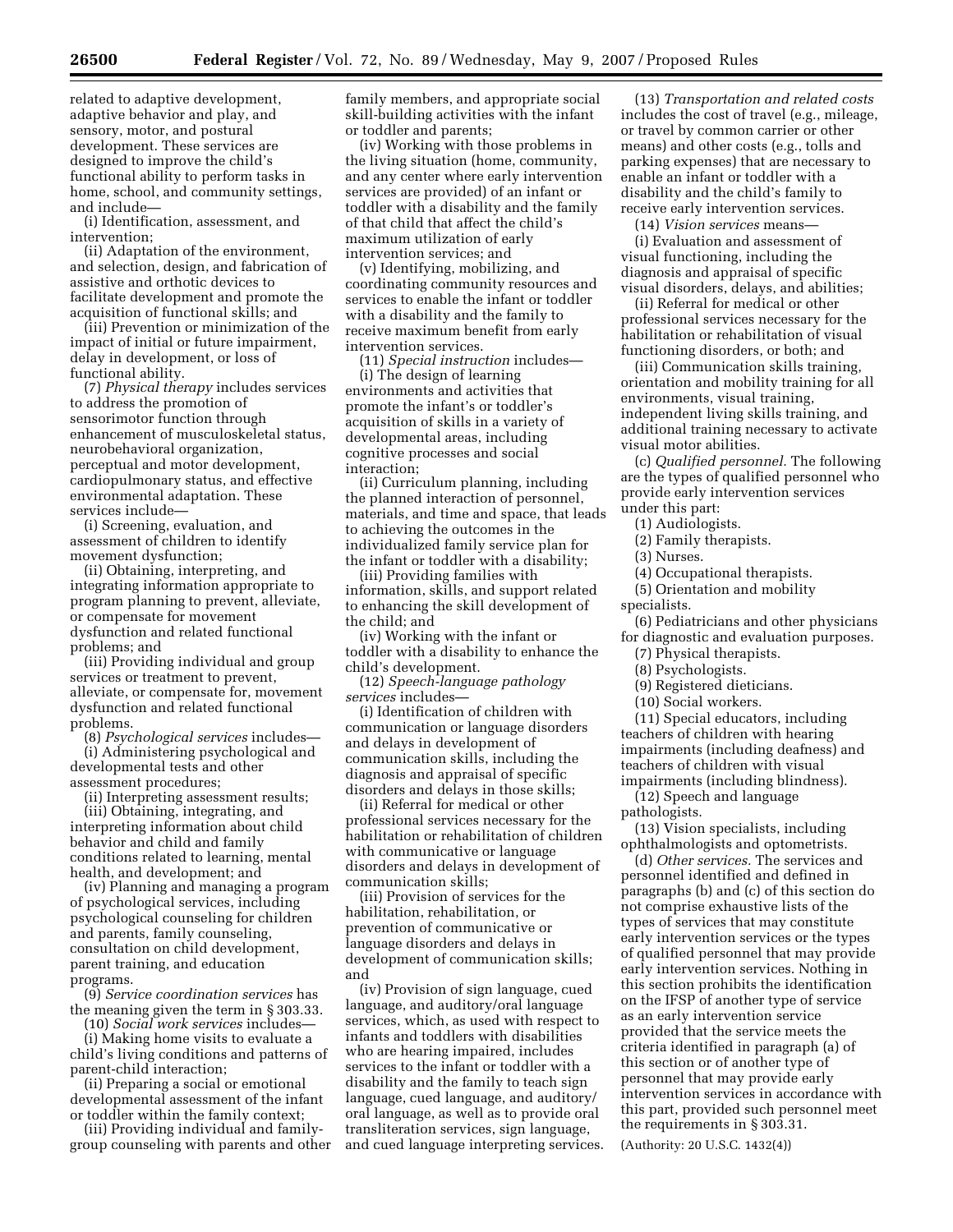#### **§ 303.14 Elementary school.**

*Elementary school* means a nonprofit institutional day or residential school, including a public elementary charter school that provides elementary education, as determined under State law.

(Authority: 20 U.S.C. 1401(6))

# **§ 303.15 Free appropriate public education.**

*Free appropriate public education* or *FAPE* means special education and related services that—

(a) Are provided at public expense, under public supervision and direction, and without charge;

(b) Meet the standards of the State educational agency (SEA), including the requirements of Part B of the Act;

(c) Include an appropriate preschool, elementary school, or secondary school education in the State involved; and

(d) Are provided in conformity with an individualized education program (IEP) that meets the requirements of 34 CFR 300.320 through 300.324.

(Authority: 20 U.S.C. 1401(9))

# **§ 303.16 Health services.**

(a) *Health services* means services necessary to enable a child to benefit from the other early intervention services under this part during the time that the child is eligible to receive other early intervention services.

(b) The term includes—

(1) Such services as clean intermittent catheterization, tracheostomy care, tube feeding, the changing of dressings or colostomy collection bags, and other health services; and

(2) Consultation by physicians with other service providers concerning the special health care needs of infants and toddlers with disabilities that will need to be addressed in the course of providing other early intervention services.

(c) The term does not include—

(1) Services that are—

(i) Surgical in nature (such as cleft palate surgery, surgery for club foot, or the shunting of hydrocephalus);

(ii) Purely medical in nature (such as hospitalization for management of congenital heart ailments, or the prescribing of medicine or drugs for any purpose); or

(iii) Related to the implementation, optimization (e.g., mapping), maintenance, or replacement of a medical device that is surgically implanted, including cochlear implants.

(A) Nothing in this part limits the right of an infant or toddler with a disability with a surgically implanted device (e.g. cochlear implant) to receive the early intervention services that are identified on the child's IFSP as being needed to meet the child's developmental outcomes.

(B) Nothing in this part prevents the EIS provider from routinely checking that either the hearing aid or the external components of a surgically implanted device (e.g., cochlear implant) of an infant or toddler with a disability are functioning properly.

(2) Devices (such as heart monitors, respirators and oxygen, and gastrointestinal feeding tubes and pumps) necessary to control or treat a medical condition.

(3) Medical-health services (such as immunizations and regular ''well-baby'' care) that are routinely recommended for all children.

(Authority: 20 U.S.C. 1432(4))

#### **§ 303.17 Homeless children.**

*Homeless children* means children under the age of three years who meet the definition given the term *homeless children and youths* in section 725 (42 U.S.C. 11434a) of the McKinney-Vento Homeless Assistance Act, as amended, 42 U.S.C. 11431 *et seq.* 

(Authority: 20 U.S.C. 1401(11))

# **§ 303.18 Include; including.**

*Include; including* means that the items named are not all of the possible items that are covered, whether like or unlike the ones named.

(Authority: 20 U.S.C. 1221e–3)

#### **§ 303.19 Indian; Indian tribe.**

(a) *Indian* means an individual who is a member of an Indian tribe.

(b) *Indian tribe* means any Federal or State Indian tribe, band, rancheria, pueblo, colony, or community, including any Alaska Native village or regional village corporation (as defined in or established under the Alaska Native Claims Settlement Act, 43 U.S.C. 1601 *et seq.*).

(c) Nothing in this definition is intended to indicate that the Secretary of the Interior is required to provide services or funding to a State Indian Tribe that is not listed in the **Federal Register** list of Indian entities recognized as eligible to receive services from the United States, published pursuant to section 104 of the Federally Recognized Indian Tribe List Act of 1994, 25 U.S.C. 479a–1.

(Authority: 20 U.S.C. 1401(12)–(13))

# **§ 303.20 Individualized family service plan.**

*Individualized family service plan* or *IFSP* means a written plan for providing early intervention services to an infant or toddler with a disability under this

part and the infant's or toddler's family that—

(a) Is based on the evaluation and assessment described in § 303.320;

(b) Includes the content specified in § 303.344;

(c) Is implemented as soon as possible once parental consent to early intervention services on the IFSP is obtained (consistent with § 303.420); and

(d) Is developed in accordance with the IFSP procedures in §§ 303.342, 303.343, and 303.345.

(Authority: 20 U.S.C. 1401(15), 1435(a)(4), 1436)

# **§ 303.21 Infant or toddler with a disability.**

(a) *Infant or toddler with a disability*  means an individual under three years of age who needs early intervention services because the individual—

(1) Is experiencing a developmental delay, as measured by appropriate diagnostic instruments and procedures, in one or more of the following areas:

(i) Cognitive development.

(ii) Physical development, including vision and hearing.

(iii) Communication development.

(iv) Social or emotional development.

(v) Adaptive development; or

(2) Has a diagnosed physical or

mental condition that— (i) Has a high probability of resulting

in developmental delay; and (ii) Includes conditions such as chromosomal abnormalities; genetic or congenital disorders; severe sensory impairments; inborn errors of metabolism; disorders reflecting disturbance of the development of the nervous system; congenital infections; and disorders secondary to exposure to

toxic substances, including fetal alcohol syndrome. (b) *Infant or toddler with a disability*  also may include, at a State's discretion, an at-risk infant or toddler (as defined

in  $\S 303.5$ 

(c) *Infant or toddler with a disability*  also may include, at a State's discretion, a child with a disability who is eligible for services under section 619 of the Act and who previously received services under this part until the child enters, or is eligible under State law to enter, kindergarten or elementary school, as appropriate, provided that any programs under this part serving the child must include—

(1) An educational component that promotes school readiness and incorporates pre-literacy, language, and numeracy skills; and

(2) A written notification to parents of their rights and responsibilities in determining whether their child will continue to receive services under this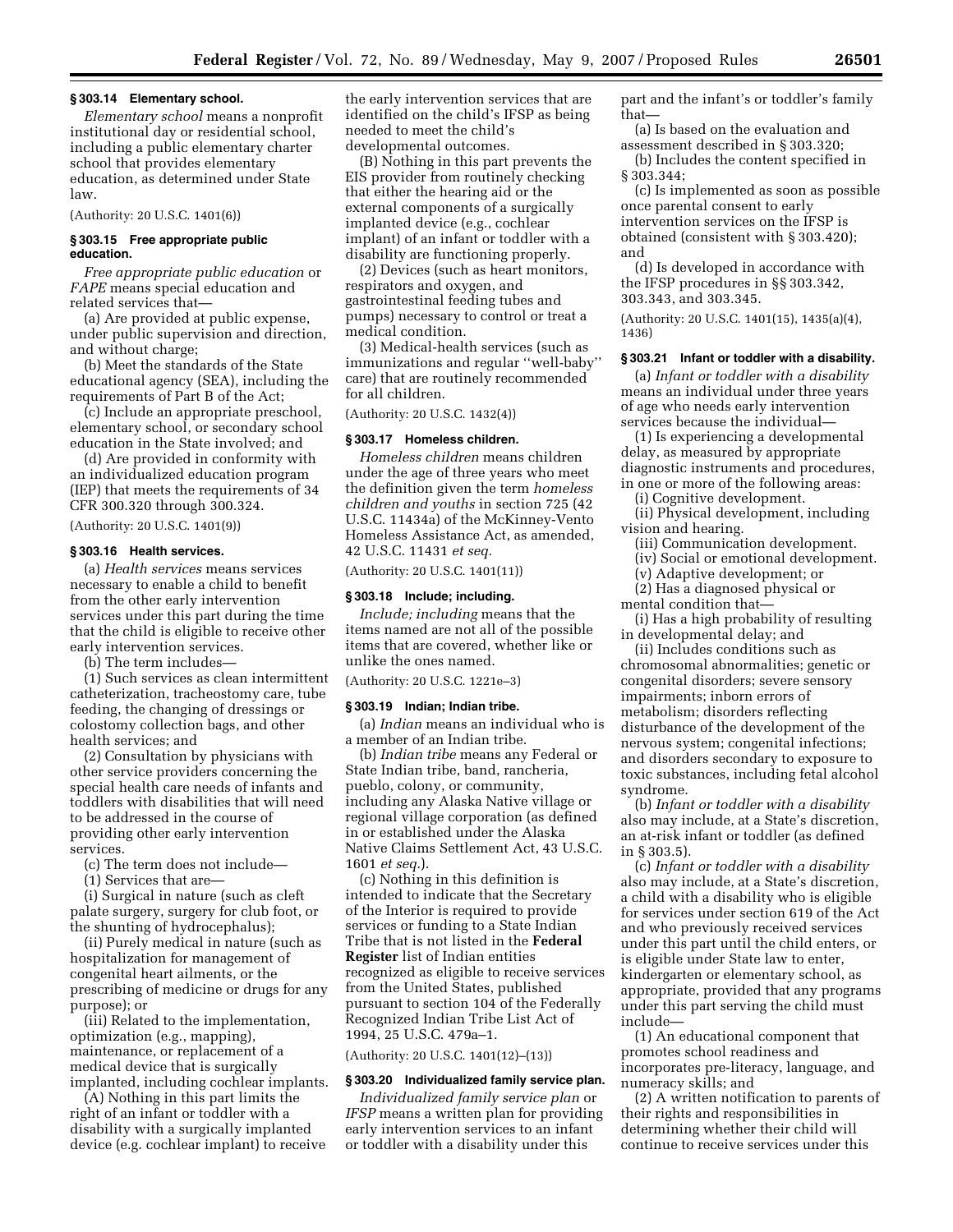part or participate in preschool programs under section 619 of the Act. (Authority: 20 U.S.C. 1401(16), 1432(5))

## **§ 303.22 Lead agency.**

*Lead agency* means the agency designated by the State's Governor under section 635(a)(10) of the Act and § 303.120 that receives funds under section 643 of the Act to administer the State's responsibilities under Part C of the Act.

(Authority: 20 U.S.C. 1435(a)(10))

# **§ 303.23 Local educational agency.**

(a) *General. Local educational agency*  or *LEA* means a public board of education or other public authority legally constituted within a State for either administrative control or direction of, or to perform a service function for, public elementary schools or secondary schools in a city, county, township, school district, or other political subdivision of a State, or for a combination of school districts or counties as are recognized in a State as an administrative agency for its public elementary schools or secondary schools.

(b) *Educational service agencies and other public institutions or agencies.*  The term includes the following:

(1) *Educational service agency,*  defined as a regional public multiservice agency—

(i) Authorized by State law to develop, manage, and provide services or programs to LEAs; and

(ii) Recognized as an administrative agency for purposes of the provision of special education and related services provided within public elementary schools and secondary schools of the State.

(2) Any other public institution or agency having administrative control and direction of a public elementary school or secondary school, including a public charter school that is established as an LEA under State law.

(3) Entities that meet the definition of *intermediate educational unit* or *IEU* in section 602(23) of the Act, as in effect prior to June 4, 1997. Under that definition an *intermediate educational unit* or *IEU* means any public authority other than an LEA that—

(i) Is under the general supervision of a State educational agency;

(ii) Is established by State law for the purpose of providing free appropriate public education on a regional basis; and

(iii) Provides special education and related services to children with disabilities within the State.

(c) *BIA funded schools.* The term includes an elementary school or

secondary school funded by the Bureau of Indian Affairs, and not subject to the jurisdiction of any SEA other than the Bureau of Indian Affairs, but only to the extent that the inclusion makes the school eligible for programs for which specific eligibility is not provided to the school in another provision of law and the school does not have a student population that is smaller than the student population of the LEA receiving assistance under the Act with the smallest student population.

(Authority: 20 U.S.C. 1401(5), 1401(19))

# **§ 303.24 Multidisciplinary.**

*Multidisciplinary,* with respect to evaluation and assessment of a child, an IFSP team, or IFSP development under subpart D of this part, means the involvement of two or more individuals from separate disciplines or professions or one individual who is qualified in more than one discipline or profession.

(Authority: 20 U.S.C. 1221e–3, 1435(a)(3), 1436(a)(1), 1436(a)(3))

# **§ 303.25 Native language.**

(a) *Native language,* when used with respect to an individual who is limited English proficient, means the following:

(1) The language or mode of communication normally used by that individual, or, in the case of a child, the language or mode of communication normally used by the parents of the child, except as provided in paragraph (a)(2) of this section.

(2) In all direct contact with a child (including evaluation of the child), the language or mode of communication normally used by the child in the home or learning environment.

(b) For an individual with deafness or blindness, or for an individual with no written language, the term *native language* means the mode of communication that is normally used by the individual (such as sign language, Braille, or oral communication).

(Authority: 20 U.S.C. 1401(20))

## **§ 303.26 Natural environments.**

*Natural environments* means settings that are natural or normal for an infant or toddler without a disability, may include the home, and must be consistent with the provisions of § 303.126.

(Authority: 20 U.S.C. 1435, 1436)

#### **§ 303.27 Parent.**

(a) *Parent* means—

(1) A biological or adoptive parent of a child;

(2) A foster parent, unless State law, regulations, or contractual obligations with a State or local entity prohibit a foster parent from acting as a parent;

(3) A guardian generally authorized to act as the child's parent, or authorized to make early intervention, educational, health or developmental decisions for the child (but not the State if the child is a ward of the State);

(4) An individual acting in the place of a biological or adoptive parent (including a grandparent, stepparent, or other relative) with whom the child lives, or an individual who is legally responsible for the child's welfare; or

(5) A surrogate parent who has been appointed in accordance with § 303.422 or section 639(a)(5) of the Act.

(b)(1) Except as provided in paragraph (b)(2) of this section, the biological or adoptive parent, when attempting to act as the parent under this part and when more than one party is qualified under paragraph (a) of this section to act as a parent, must be presumed to be the parent for purposes of this section unless the biological or adoptive parent does not have legal authority to make health, educational or early intervention services decisions for the child.

(2) If a judicial decree or order identifies a specific person or persons under paragraphs  $(a)(1)$  through  $(a)(4)$  of this section to act as the ''parent'' of a child or to make health, educational, or early intervention service decisions on behalf of a child, then the person or persons must be determined to be the ''parent'' for purposes of Part C of the Act, except that an EIS provider or public agency that provides early intervention or other services to a child or any family member of that child may not act as the parent.

(Authority: 20 U.S.C. 1401(23), 1439(a)(5))

#### **§ 303.28 Parent training and information center.**

*Parent training and information center* means a center assisted under section 671 or 672 of the Act. (Authority: 20 U.S.C. 1401(25))

# **§ 303.29 Personally identifiable.**

*Personally identifiable* means information that contains—

(a) The name of the child, the child's parent, or other family member;

(b) The address of the child or child's family;

(c) A personal identifier, such as the child's or parent's social security number or student number; or

(d) A list of personal characteristics or other information that would make the child's or parent's identity easily traceable.

(Authority: 20 U.S.C. 1415, 1439)

## **§ 303.30 Public agency.**

*Public agency* includes the lead agency and any other agency or political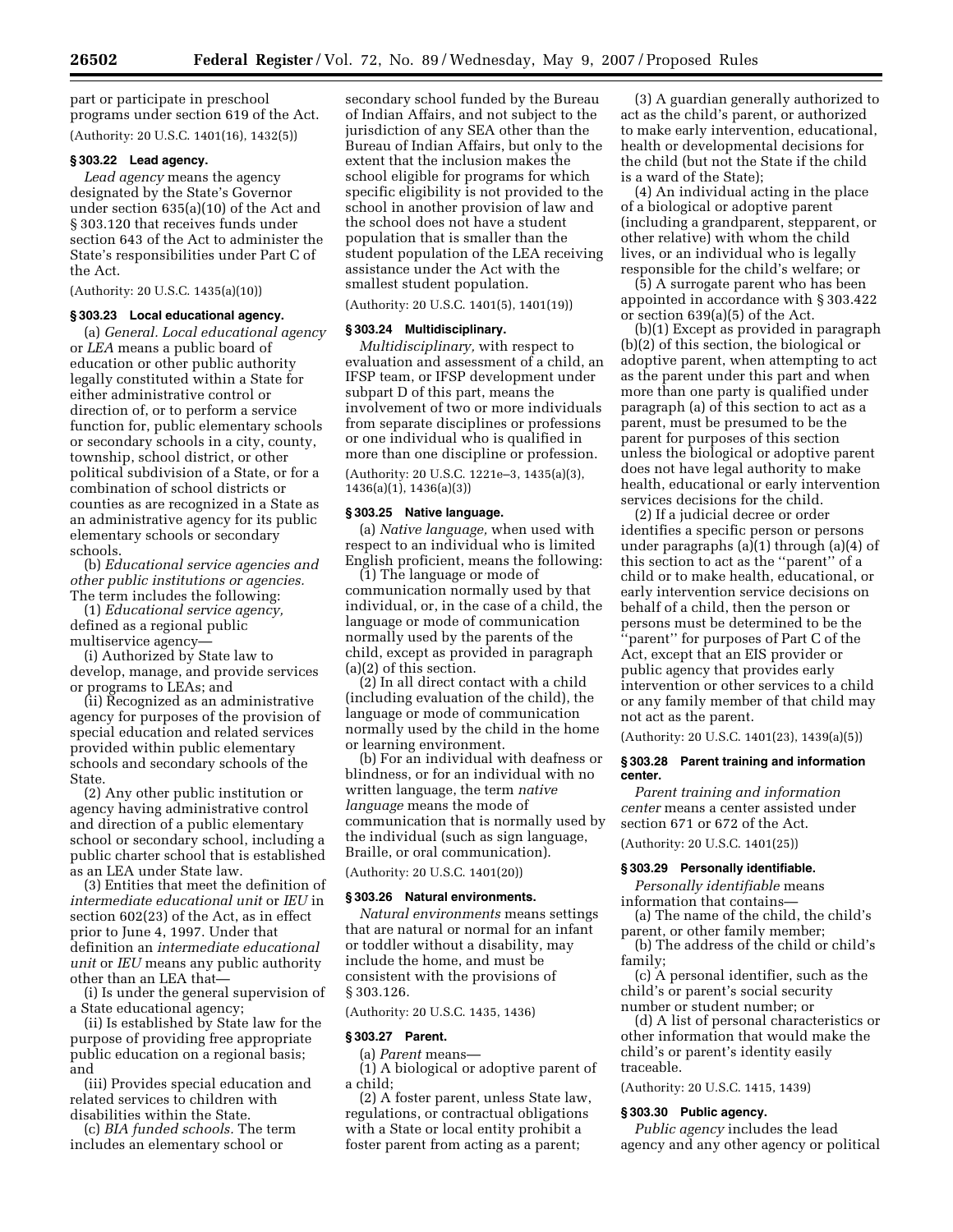subdivision of the State that is responsible for providing early intervention services to infants and toddlers with disabilities under this part and their families.

(Authority: 20 U.S.C. 1435(a)(10))

### **§ 303.31 Qualified personnel.**

*Qualified personnel* means personnel who have met State approved or recognized certification, licensing, registration, or other comparable requirements that apply to the area in which the individuals are providing early intervention services.

(Authority: 20 U.S.C. 1432(4))

#### **§ 303.32 Secretary.**

*Secretary* means the Secretary of Education.

(Authority: 20 U.S.C. 1401(28))

## **§ 303.33 Service coordination services (case management).**

(a) *Service coordination services*  means services provided by a service coordinator to assist and enable an infant or toddler with a disability and the child's family to receive the rights, procedural safeguards, and services that are authorized to be provided under Part C of the Act, including—

(1) Coordinating all services required under this part across agency lines;

(2) Assisting parents of infants and toddlers with disabilities in gaining access to and coordinating the provision of the early intervention services and coordinating other services identified in the IFSP under § 303.344(e) that are needed or are being provided to the infant or toddler with a disability and that child's family; and

(3) Serving as the single point of contact for carrying out the activities described in paragraph (b) of this section.

(b) The term includes—

(1) Coordinating the performance of evaluations and assessments;

(2) Facilitating and participating in the development, review, and evaluation of IFSPs;

(3) Assisting families in identifying available EIS providers;

(4) Coordinating and monitoring the delivery of services required under this part;

(5) Informing families of their rights and procedural safeguards, as set forth in subpart E of this part and related resources;

(6) Coordinating the funding sources for services required under this part; and

(7) Facilitating the development of a transition plan to preschool, school, or other services, if appropriate.

(c) The lead agency's or an EIS provider's use of the term *service coordination* or *service coordination services* does not preclude characterization of the services as case management or any other service that is covered by another payor of last resort (including Medicaid), for purposes of claims in compliance with the requirements of proposed § 303.501 (Payor of last resort).

(Authority: 20 U.S.C. 1432(4), 1435(a)(4), 1436(d)(7))

#### **§ 303.34 State.**

Except as provided in § 303.732(d)(3) (regarding State allotments under this part), *State* means each of the 50 States, the Commonwealth of Puerto Rico, the District of Columbia, and the jurisdictions of Guam, American Samoa, the United States Virgin Islands, and the Commonwealth of the Northern Mariana Islands.

(Authority: 20 U.S.C. 1401(31))

## **§ 303.35 State educational agency.**

(a) *State educational agency* or *SEA*  means the State board of education or other agency or officer primarily responsible for the State supervision of public elementary schools and secondary schools, or, if there is no such officer or agency, an officer or agency designated by the Governor or by State law.

(b) The term includes the agency that receives funds under sections 611 and 619 of the Act to administer the State's responsibilities under Part B of the Act.

(Authority: 20 U.S.C. 1401(32))

#### **§ 303.36 Ward of the State.**

(a) *General.* Subject to paragraph (b) of this section, *ward of the State* means a child who, as determined by the State where the child resides, is—

(1) A foster child;

(2) A ward of the State; or

(3) In the custody of a public child welfare agency.

(b) *Exception. Ward of the State* does not include a foster child who has a foster parent who meets the definition of a *parent* in § 303.27.

(Authority: 20 U.S.C. 1401(36))

# **Subpart B—State Eligibility for a Grant and Requirements for a Statewide System**

#### **General Authority and Eligibility**

#### **§ 303.100 General authority.**

The Secretary, in accordance with Part C of the Act, makes grants to States (from their allotments under section 643 of the Act) to assist each State to maintain and implement a statewide,

comprehensive, coordinated, multidisciplinary, interagency system to provide early intervention services for infants and toddlers with disabilities and their families.

(Authority: 20 U.S.C. 1433)

#### **§ 303.101 State eligibility—requirements for a grant under this part.**

In order to be eligible for a grant under Part C of the Act for any fiscal year, a State must meet the following conditions:

(a) *Assurances regarding early intervention services and a statewide system.* The State must provide assurances to the Secretary that—

(1) The State has adopted a policy that appropriate early intervention services are available to all infants and toddlers with disabilities in the State and their families, including—

(i) Indian infants and toddlers with disabilities and their families residing on a reservation geographically located in the State;

(ii) Infants and toddlers with disabilities who are homeless children and their families; and

(iii) Infants and toddlers with disabilities who are wards of the State; and

(2) The State has in effect a statewide system of early intervention services that meets the requirements of section 635 of the Act, including, at a minimum, the components required in §§ 303.111 through 303.126.

(b) *State application and assurances.*  The State must provide information and assurances to the Secretary, in accordance with subpart C of this part, including—

(1) Information that shows that the State meets the State application requirements in §§ 303.200 through 303.212; and

(2) Assurances that the State also meets the requirements in §§ 303.221 through 303.227.

(Authority: 20 U.S.C. 1434, 1435, 1437)

#### **State Conformity With Part C of the Act and Abrogation of State Sovereign Immunity**

#### **§ 303.102 State conformity with Part C of the Act.**

Each State that receives funds under Part C of the Act must ensure that any State rules, regulations, and policies relating to this part conform to the purposes and requirements of this part. (Authority: 20 U.S.C. 1407(a)(1))

# **§ 303.103 Abrogation of State sovereign**

under the 11th amendment of the

**immunity.**  (a) *General.* A State is not immune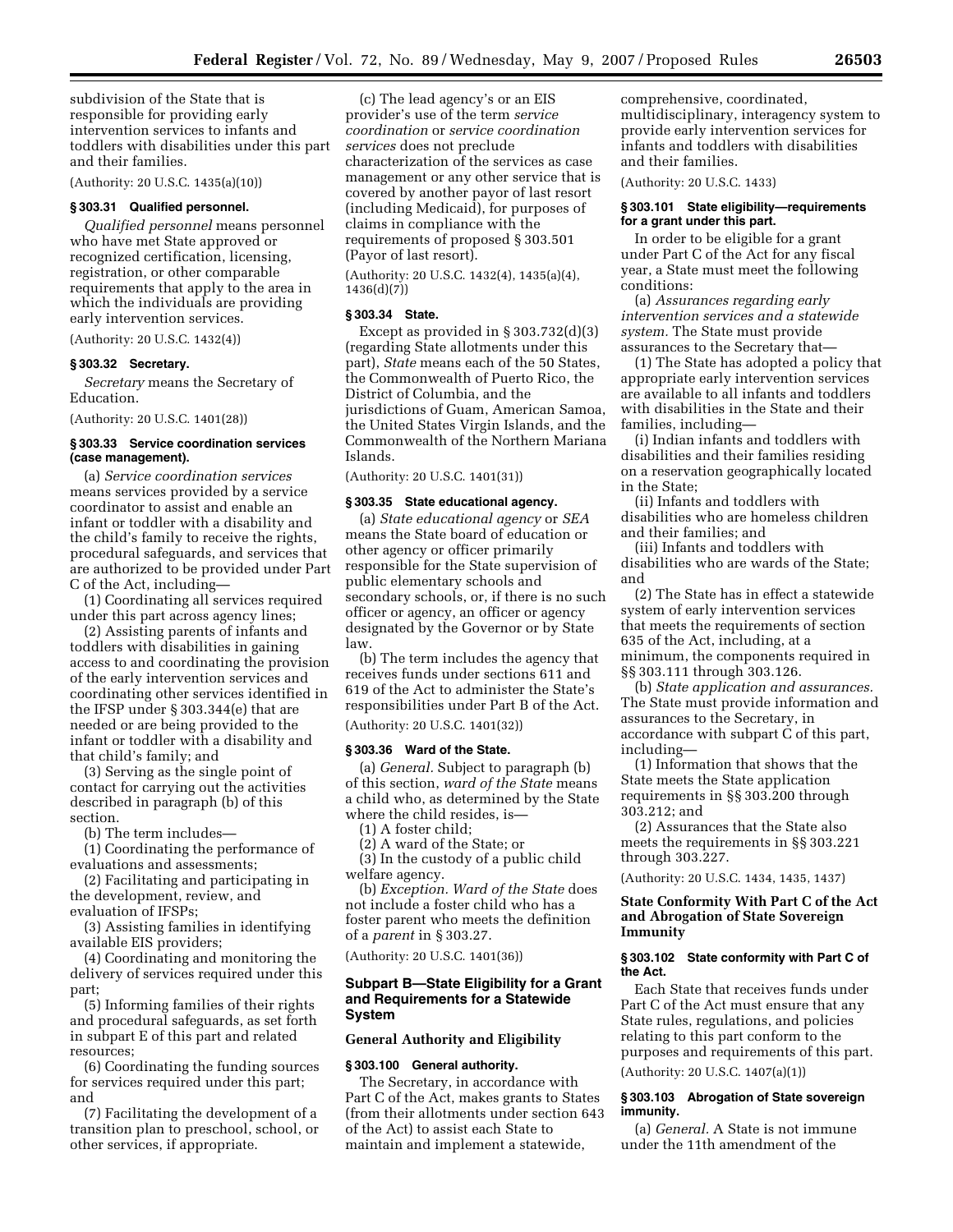Constitution of the United States from suit in Federal court for a violation of Part C of the Act.

(b) *Remedies.* In a suit against a State for a violation of Part C of the Act, remedies (including remedies both at law and in equity) are available for such a violation to the same extent as those remedies are available for such a violation in the suit against any public entity other than a State.

(c) *Effective date.* Paragraphs (a) and (b) of this section apply with respect to violations that occur in whole or part after October 30, 1990, the date of enactment of the Education of the Handicapped Act Amendments of 1990.

(Authority: 20 U.S.C. 1403)

# **Equipment and Construction**

## **§ 303.104 Acquisition of equipment and construction or alteration of facilities.**

(a) *General.* If the Secretary determines that a program authorized under Part C of the Act will be improved by permitting program funds to be used to acquire appropriate equipment, or to construct new facilities or alter existing facilities, the Secretary may allow the use of those funds for those purposes.

(b) *Compliance with certain regulations.* Any construction of new facilities or alteration of existing facilities under paragraph (a) of this section must comply with the requirements of—

(1) Appendix A of part 36 of title 28, Code of Federal Regulations (commonly known as the ''Americans with Disabilities Accessibility Guidelines for Buildings and Facilities''); or

(2) Appendix A of subpart 101–19.6 of title 41, Code of Federal Regulations (commonly known as the ''Uniform Federal Accessibility Standards'').

(Authority: 20 U.S.C. 1404)

# **Positive Efforts to Employ and Advance Qualified Individuals with Disabilities**

#### **§ 303.105 Positive efforts to employ and advance qualified individuals with disabilities.**

Each recipient of assistance under Part C of the Act must make positive efforts to employ and advance in employment, qualified individuals with disabilities in programs assisted under Part C of the Act.

(Authority: 20 U.S.C. 1405)

# **Minimum Components of a Statewide System**

#### **§ 303.110 Minimum components of a statewide system.**

Each statewide system (system) must include, at a minimum, the components described in §§ 303.111 through 303.126.

(Authority: 20 U.S.C. 1435(a))

#### **§ 303.111 State definition of developmental delay.**

Each system must include the State's rigorous definition of *developmental delay*, consistent with §§ 303.10 and 303.203(c), that will be used by the State in carrying out programs under Part C of the Act in order to appropriately identify infants and toddlers with disabilities who are in need of services under Part C of the Act. The definition must—

(a) Describe, for each of the areas listed in § 303.18(a)(1), the evaluation and assessment procedures, consistent with § 303.320, that will be used to measure a child's development; and

(b) Specify the level of developmental delay in functioning or other comparable criteria that constitute a developmental delay in one or more of the developmental areas identified in § 303.21(a)(1).

(Authority: 20 U.S.C. 1435(a)(1))

#### **§ 303.112 Availability of early intervention services.**

Each system must include a State policy that is in effect and that ensures that appropriate early intervention services are based on scientifically based research, to the extent practicable, and are available to all infants and toddlers with disabilities and their families, including—

(a) Indian infants and toddlers with disabilities and their families residing on a reservation geographically located in the State; and

(b) Infants and toddlers with disabilities who are homeless children and their families.

(Authority: 20 U.S.C. 1435(a)(2))

#### **§ 303.113 Evaluation, assessment, and nondiscriminatory procedures.**

(a) Subject to paragraph (b) of this section, each system must ensure the performance of—

(1) A timely, comprehensive, multidisciplinary evaluation of the functioning of each infant or toddler with a disability in the State; and

(2) A family-directed identification of the needs of the family of the infant or toddler, to assist appropriately in the development of the infant or toddler.

(b) The evaluation and familydirected identification required in paragraph (a) of this section must meet the requirements of § 303.320.

(Authority: 20 U.S.C. 1435(a)(3))

# **§ 303.114 Individualized family service plans (IFSPs).**

Each system must include, for each infant or toddler with a disability in the State, an IFSP that meets the requirements of §§ 303.340 through 303.345, including service coordination services in accordance with the IFSP.

(Authority: 20 U.S.C. 1435(a)(4))

#### **§ 303.115 Comprehensive child find system.**

Each system must include a comprehensive child find system that meets the requirements in §§ 303.301 through 303.303.

(Authority: 20 U.S.C. 1435(a)(5))

#### **§ 303.116 Public awareness program.**

Each system must include a public awareness program that—

(a) Focuses on early identification of infants and toddlers with disabilities; and

(b) Provides information to parents of infants and toddlers through primary referral sources in accordance with § 303.300.

(Authority: 20 U.S.C. 1435(a)(6))

#### **§ 303.117 Central directory.**

Each system must include a central directory that is accessible to the general public (i.e., through the lead agency's Web site and other appropriate means) and includes accurate, up-to-date information about—

(a) Public and private early intervention services, resources, and experts available in the State;

(b) Professional and other groups (including parent support and training and information centers, such as those funded under the Act) that provide assistance to infants and toddlers with disabilities eligible under Part C of the Act and their families; and

(c) Research and demonstration projects being conducted in the State relating to infants and toddlers with disabilities.

(Authority: 20 U.S.C. 1435(a)(7))

### **§ 303.118 Comprehensive system of personnel development (CSPD).**

Each system must include a comprehensive system of personnel development, including the training of paraprofessionals and the training of primary referral sources with respect to the basic components of early intervention services available in the State, that—

(a) Must include—

(1) Implementing innovative strategies and activities for the recruitment and retention of EIS providers;

(2) Promoting the preparation of EIS providers who are fully and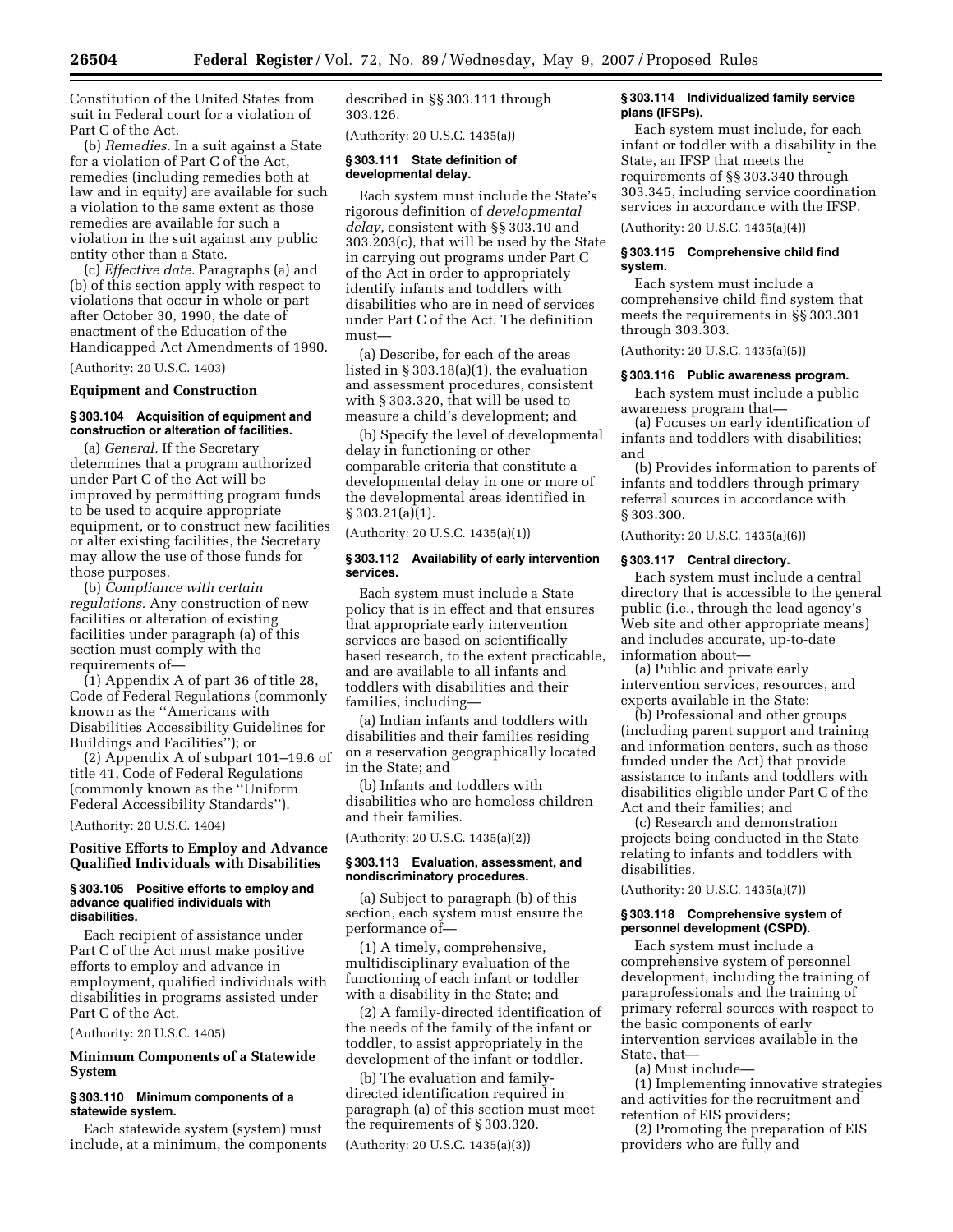appropriately qualified to provide early intervention services under this part; and

(3) Training personnel to coordinate transition services for infants and toddlers with disabilities who are transitioning from an early intervention services program under Part C of the Act to a preschool program under section 619 of the Act, Head Start, Early Head Start, an elementary school program under Part B of the Act or another appropriate program; and

(b) May include—

(1) Training personnel to work in rural and inner-city areas;

(2) Training personnel in the emotional and social development of young children; and

(3) Training personnel to support families in participating fully in the development and implementation of the child's IFSP.

(Authority: 20 U.S.C. 1435(a)(8))

#### **§ 303.119 Personnel standards.**

(a) *General.* Each system must include policies and procedures relating to the establishment and maintenance of qualification standards to ensure that personnel necessary to carry out the purposes of this part are appropriately and adequately prepared and trained.

(b) *Qualification standards.* The policies and procedures required in paragraph (a) of this section must provide for the establishment and maintenance of qualification standards that are consistent with any Stateapproved or State-recognized certification, licensing, registration, or other comparable requirements that apply to the profession, discipline, or area in which personnel are providing early intervention services.

(c) *Use of paraprofessionals and assistants.* Nothing in Part C of the Act may be construed to prohibit the use of paraprofessionals and assistants who are appropriately trained and supervised in accordance with State law, regulation, or written policy, to assist in the provision of early intervention services under Part C of the Act to infants and toddlers with disabilities.

(d) *Policy to address shortage of personnel.* A State may adopt a policy that includes making ongoing good-faith efforts to recruit and hire appropriately and adequately trained personnel to provide early intervention services to infants and toddlers with disabilities, including, in a geographic area of the State where there is a shortage of such personnel, the most qualified individuals available who are making satisfactory progress toward completing applicable course work necessary to

meet the standards described in paragraphs (a) and (b) of this section. (Authority: 20 U.S.C. 1435(a)(9), 1435(b))

#### **§ 303.120 Lead agency role in supervision, monitoring, funding, interagency coordination, and other responsibilities.**

Each system must include a single line of responsibility in a lead agency designated or established by the Governor that is responsible for the following:

(a)(1) The general administration and supervision of programs and activities receiving assistance under Part C of the Act; and

(2) The monitoring of programs and activities used by the State to carry out Part C of the Act (whether or not the programs or activities are receiving assistance under Part C of the Act), to ensure that the State complies with Part C of the Act, including—

(i) Monitoring agencies, institutions, and organizations used by the State to carry out Part C of the Act;

(ii) Enforcing any obligations imposed on those agencies under Part C of the Act and these regulations;

(iii) Providing technical assistance, if necessary, to those agencies, institutions, and organizations;

(iv) Correcting any noncompliance identified through monitoring as soon as possible and in no case later than one year after the lead agency's identification of the noncompliance; and

(v) Conducting the activities in paragraphs (a)(2)(i) through (a)(2)(iv) of this section, consistent with §§ 303.700 through 303.707, and any other activities required by the State under those sections.

(b) The identification and coordination of all available resources for early intervention services within the State, including those from Federal, State, local, and private sources, consistent with subpart F of this part.

(c) The assignment of financial responsibility in accordance with subpart F of this part.

(d) The development of procedures in accordance with subpart F of these regulations to ensure that early intervention services are provided to infants and toddlers with disabilities and their families under Part C of the Act in a timely manner, pending the resolution of any disputes among public agencies or service providers.

(e) The resolution of intra- and interagency disputes in accordance with subpart F of this part.

(f) The entry into formal interagency agreements or other written methods of establishing financial responsibility, consistent with § 303.511, that define

the financial responsibility of each agency for paying for early intervention services (consistent with State law) and procedures for resolving disputes and that include all additional components necessary to ensure meaningful cooperation and coordination as set forth in subpart F of this part.

(Authority: 20 U.S.C. 1416, 1435(a)(10), 1442)

#### **§ 303.121 Policy for contracting or otherwise arranging for services.**

Each system must include a policy pertaining to the contracting or making of other arrangements with public or private individual or agency service providers to provide early intervention services in the State, consistent with the provisions of Part C of the Act, including the contents of the application, and the conditions of the contract or other arrangements. The policy must—

(a) Include a requirement that all early intervention services must meet State standards and be consistent with the provisions of this part; and

(b) Be consistent with The Education Department General Administrative Regulations in 34 CFR part 80. (Authority: 20 U.S.C. 1435(a)(11))

# **§ 303.122 Reimbursement procedures.**

Each system must include procedures for securing the timely reimbursement of funds used under Part C of the Act, in accordance with subpart F of this part.

(Authority: 20 U.S.C. 1435(a)(12), 1440(a))

#### **§ 303.123 Procedural safeguards.**

Each system must include procedural safeguards that meet the requirements of subpart E of this part.

(Authority: 20 U.S.C. 1435(a)(13), 1439)

#### **§ 303.124 Data collection.**

(a) Each statewide system must include a system for compiling and reporting timely and accurate data that meets the requirements of paragraph (b) of this section and §§ 303.700 through 303.702 and 303.720 through 303.724.

(b) The data system required in paragraph (a) of this section must include a description of the process that the State uses, or will use, to compile data on infants or toddlers with disabilities receiving early intervention services under this part, including a description of the State's sampling methods, if sampling is used, for reporting the data required by the Secretary under sections 616 and 618 of the Act and §§ 303.700 through 303.707 and 303.720 through 303.724.

(Authority: 20 U.S.C. 1416, 1418(a)–(c), 1435(a)(14), 1442)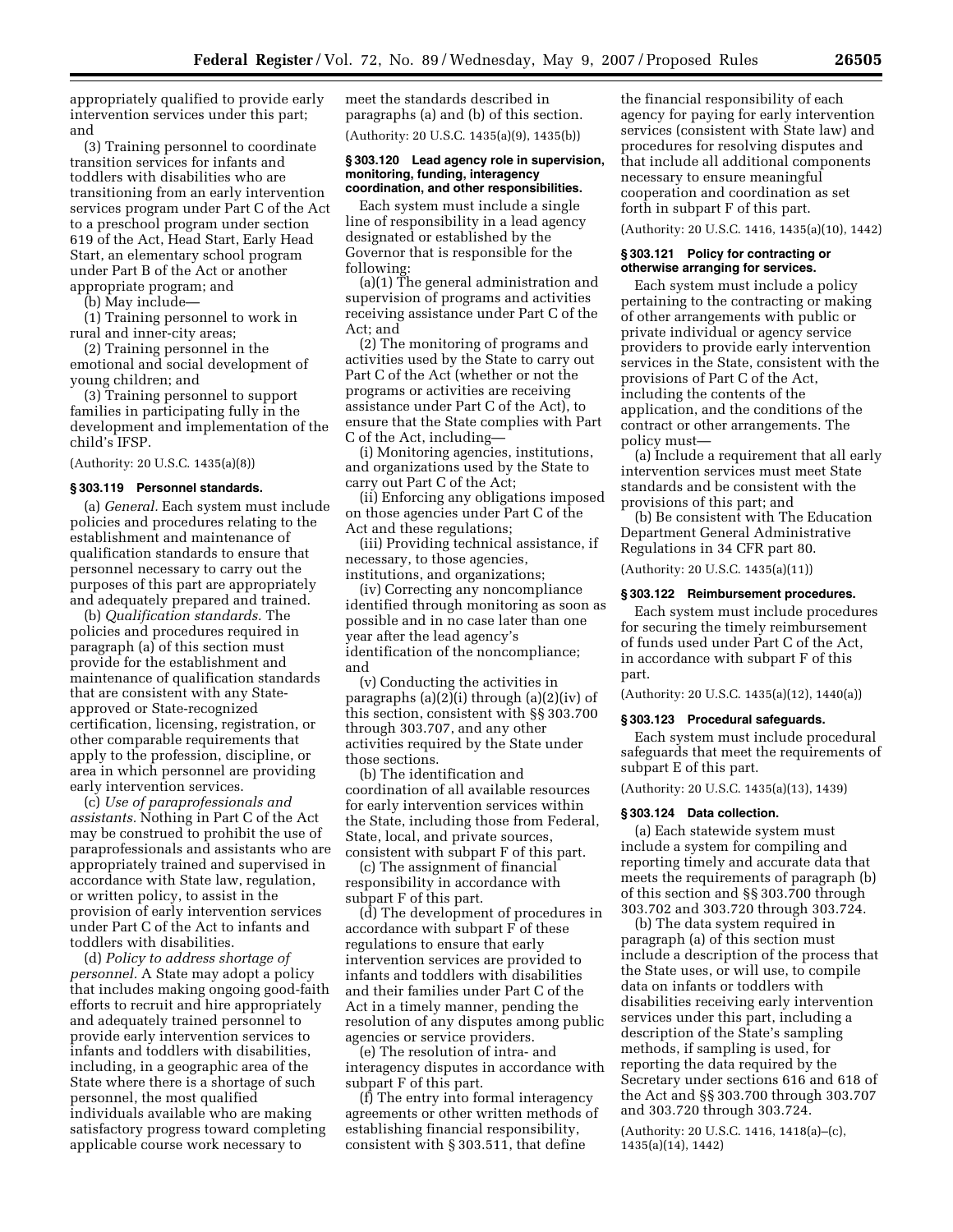#### **§ 303.125 State interagency coordinating council.**

Each system must include a State Interagency Coordinating Council (Council) that meets the requirements of subpart G of this part.

(Authority: 20 U.S.C. 1435(a)(15))

### **§ 303.126 Early intervention services in natural environments.**

Each system must include policies and procedures to ensure, consistent with §§ 303.13(a)(8) (early intervention services), 303.26 (natural environments), and  $303.344\text{(d)}(1)\text{(ii)}$ (content of an IFSP), that early intervention services for infants and toddlers with disabilities are provided—

(a) To the maximum extent appropriate, in natural environments; and

(b) In settings other than the natural environment that are most appropriate, as determined by the parent and the IFSP team, only when early intervention services cannot be provided satisfactorily in a natural environment.

(Authority: 20 U.S.C. 1435(a)(16))

# **Subpart C—State Application and Assurances**

#### **General**

#### **§ 303.200 State application and assurances.**

Each application must contain— (a) The specific State application requirements (including certifications, descriptions, methods, and policies and procedures) required in §§ 303.201 through 303.212; and

(b) The assurances required in §§ 303.220 through 303.227.

(Authority: 20 U.S.C. 1437)

# **Application Requirements**

# **§ 303.201 Designation of lead agency.**

Each application must include a designation of the lead agency in the State that will be responsible for the administration of funds provided under this part.

(Authority: 20 U.S.C. 1437(a)(1))

# **§ 303.202 Certification regarding financial responsibility.**

Each application must include a certification to the Secretary that the arrangements to establish financial responsibility for the provision of Part C services among appropriate public agencies under § 303.511 and the lead agency's contracts with EIS providers regarding financial responsibility for the provision of Part C services both meet the requirements in subpart F of this part (§§ 303.500 through 303.521) and

are current as of the date of submission of the certification.

(Authority: 20 U.S.C. 1437(a)(2))

#### **§ 303.203 Statewide system and description of services.**

#### **Each application must include—**

(a) A description of services to be provided under this part to infants and toddlers with disabilities and their families through the State's system;

(b) The State's policies and procedures regarding the identification and coordination of all available resources within the State from Federal, State, local, and private sources (including any system of payments regarding the use of public insurance or benefits, private insurance, or family costs or fees) as required under subpart F of this part; and

(c) The State's rigorous definition of developmental delay as required under §§ 303.10 and 303.111.

(Authority: 20 U.S.C. 1432(3), 1432(4)(B), 1432(4)(C), 1435(a)(1), 1435(a)(10)(B), 1437(a)(3)(A) and (B), 1440)

#### **§ 303.204 Application's definition of at-risk infants and toddlers and description of services.**

If the State provides services under this part to at-risk infants and toddlers through the statewide system, the application must include—

(a) The State's definition of at-risk infants and toddlers with disabilities who are eligible in the State for services under Part C of the Act (consistent with §§ 303.5 and 303.21(b)); and

(b) A description of the early intervention services provided under this part to at-risk infants and toddlers with disabilities who meet the State's definition described in paragraph (a) of this section.

(Authority: 20 U.S.C. 1437(a)(4))

#### **§ 303.205 Description of use of funds.**

(a) *General*. Each State application must include a description of the uses for funds under this part for the fiscal year or years covered by the application. The description must be presented separately for the lead agency and the Council, and include the information required in paragraphs (b) through (e) of this section.

(b) *State administration funds including administrative positions*. For lead agencies other than State educational agencies (SEAs), each application must include the total—

(1) Amount of funds retained by the lead agency for administration purposes, including the amount in paragraph (b)(2) of this section; and

(2) Number of full-time equivalent administrative positions to be used to implement Part C of the Act, and the total amount of salaries (including benefits) for those positions.

(c) *Maintenance and implementation activities*. Each application must include a description of the nature and scope of each major activity to be carried out under this part, consistent with § 303.501, and the approximate amount of funds to be spent for each activity.

(d) *Direct services*. Each application must include a description of any direct services that the State expects to provide to infants and toddlers with disabilities and their families with funds under this part, consistent with § 303.501, and the approximate amount of funds under this part to be used for the provision of each direct service.

(e) *Activities by other agencies*. If other agencies are to receive funds under this part, the application must include—

(1) The name of each agency expected to receive funds;

(2) The approximate amount of funds each agency will receive; and

(3) A summary of the purposes for which the funds will be used.

(Authority: 20 U.S.C. 1435(a)(10)(B), 1435(a)(10)(F), 1437(a)(3), 1437(a)(5))

#### **§ 303.206 Referral policies for specific children.**

Each application must include the State's policies and procedures that require the referral for early intervention services under this part of specific children under the age of three, as described in § 303.302(b).

(Authority: 20 U.S.C. 1437(a)(6))

#### **§ 303.207 Availability of resources.**

Each application must include a description of the procedure used by the State to ensure that resources are made available under this part for all geographic areas within the State.

(Authority: 20 U.S.C. 1437(a)(7))

# **§ 303.208 Public participation policies and procedures.**

(a) Each application must include a description of the State's policies and procedures that ensure that—

(1) Before adopting any new or revised policies and procedures needed to comply with Part C of the Act (including any amendments to those policies and procedures), the lead agency holds public hearings, gives adequate notice of the hearings, and provides an opportunity for comment by the general public, including individuals with disabilities and parents of infants and toddlers with disabilities;

(2) Before submitting a State application under this part (including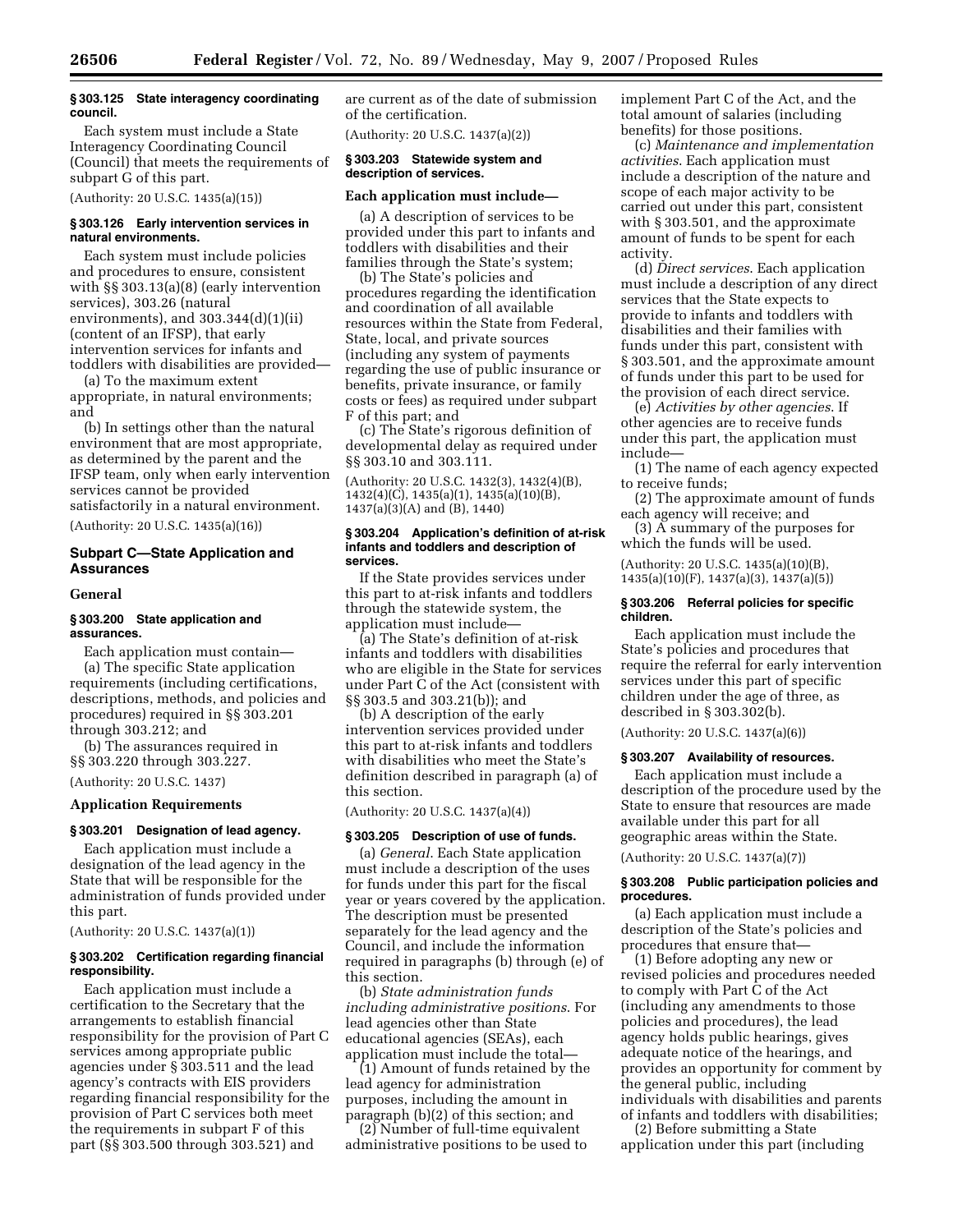any policies, procedures, descriptions, methods, certifications and assurances required in subparts B and C of this part), the State—

(i) Complies with the public participation requirements in paragraph (a) of this section; and

(ii) Publishes each proposed

application, policy or procedure to— (A) Ensure circulation throughout the State, at least 60 days before the date on which the application, policy or procedure is submitted to the Secretary; and

(B) Provide an opportunity for public comment for at least 30 days during that 60-day period.

(b) Before implementing any policies, procedures, and methods that are subject to the public participation requirements in this section and required to be submitted to the Secretary under subparts B and C of this part, the State must have approval by the Secretary.

(Authority: 20 U.S.C. 1437(a)(8))

#### **§ 303.209 Transition to preschool and other programs.**

(a) *Application requirements*. Each State must include the following in its application:

(1) A description of the policies and procedures it will use to ensure a smooth transition for toddlers with disabilities and their families—

(i) From receiving early intervention services under this part (including toddlers receiving services under § 303.211) to preschool, school, or other appropriate services; or

(ii) To exit the program.

(2) A description of how the State will meet each of the requirements in paragraphs (b) through (d) of this section.

(3)(i)(A) If the lead agency is not the SEA, an interagency agreement between the lead agency and the SEA; or

(B) If the lead agency is the SEA, an intra-agency agreement between the program within that agency that administers Part C of the Act and the program within the agency that administers section 619 of the Act.

(ii) To ensure a seamless transition between services under this part and under Part B of the Act, an interagency agreement under paragraph (a)(3)(i)(A) of this section or an intra-agency agreement under paragraph (a)(3)(i)(B) of this section must include provisions for how the lead agency and the SEA will meet the requirements of § 303.209(b) through (d) and § 303.344(h), and 34 CFR 300.124, 300.321(f) and 300.323(b).

(4) Any policy the lead agency has adopted under § 303.401(e).

(b) *Family involvement and notification of the LEA*. The State lead agency must ensure that—

(1) Each family of a toddler with a disability who is served under this part will be included in the transition plan required under this section and § 303.344(h);

(2)(i) Except as provided in paragraph (b)(3) of this section, at least nine months before the third birthday of the toddler with a disability, the lead agency will notify the LEA for the area in which the toddler resides—or, if appropriate, the SEA—that the toddler on his or her third birthday will reach the age of eligibility for preschool or school services under Part B of the Act, as determined in accordance with State law; or

(ii) Except as provided in paragraph (b)(3) of this section, if the lead agency determines within the nine-month period before the third birthday of a toddler with a disability the initial eligibility of the toddler for early intervention services under Part C of the Act, the lead agency, as soon as possible after determining the child's eligibility, will notify the LEA for the area in which the toddler with a disability resides—or, if appropriate, the SEA—that the toddler on his or her third birthday will reach the age of eligibility for preschool or school services under Part B of the Act, as determined in accordance with State law; and

(3) If the State has adopted, under § 303.401(e), a policy permitting a parent to object to disclosure of personally identifiable information, the notification requirement in paragraphs (b)(2)(i) and (ii) of this section must be consistent with this policy.

(c) *Conference to discuss services*. The State lead agency must ensure the following:

(1) If a toddler with a disability may be eligible for preschool services or other services under Part B of the Act, the lead agency, with the approval of the family of the toddler, will convene a conference among the lead agency, the family, and the LEA not fewer than 90 days—and, at the discretion of all of the parties, not more than nine months—before the toddler's third birthday to discuss any services the toddler may receive under Part B of the Act.

(2) If a toddler with a disability may not be eligible for preschool or other services under Part B of the Act, the lead agency, with the approval of the family of the toddler, will make reasonable efforts to convene a conference among the lead agency, the family, and providers of other appropriate services for this toddler to

discuss appropriate services that the toddler may receive.

(d) *Program options and transition plan*. The State lead agency must ensure that—

(1) It will review the program options for the toddler with a disability for the period from the toddler's third birthday through the remainder of the school year;

(2) It will establish a transition plan not fewer than 90 days—and, at the discretion of all of the parties, not more than nine months—before the toddler's third birthday; and

(3) The plan will include, consistent with  $\S 303.344(h)$ , as appropriate-

(i) Steps for the toddler with a disability and his or her family to exit from the program; and

(ii) Any transition services needed by that toddler and his or her family.

(Authority: 20 U.S.C. 1437(a)(9))

#### **§ 303.210 Coordination with Head Start and Early Head Start, early education, and child care programs.**

Each application must contain a description of State efforts to promote collaboration among Head Start and Early Head Start programs under the Head Start Act (42 U.S.C. 9801 *et seq.*), early education and child care programs, and services under this part.

(Authority: 20 U.S.C. 1437(a)(10))

#### **§ 303.211 State option to make services under this part available to children ages three and older.**

(a) *General.* (1) Subject to paragraphs (a)(2) and (b) of this section, a State may elect to include in its application for a grant under this part a State policy, developed and implemented jointly by the lead agency and the SEA, under which parents of children with disabilities who are eligible for services under section 619 of the Act and who previously received early intervention services under this part, may choose the continuation of early intervention services under this part for their children ages three and older until the children enter, or are eligible under State law to enter, kindergarten or elementary school.

(2) A State that adopts the policy described in paragraph (a)(1) of this section may determine whether it applies to children with disabilities ages three through five inclusive, or to one of the following three subsets of that age range:

(i) From age three until the beginning of the school year following the child's third birthday.

(ii) From age three until the beginning of the school year following the child's fourth birthday.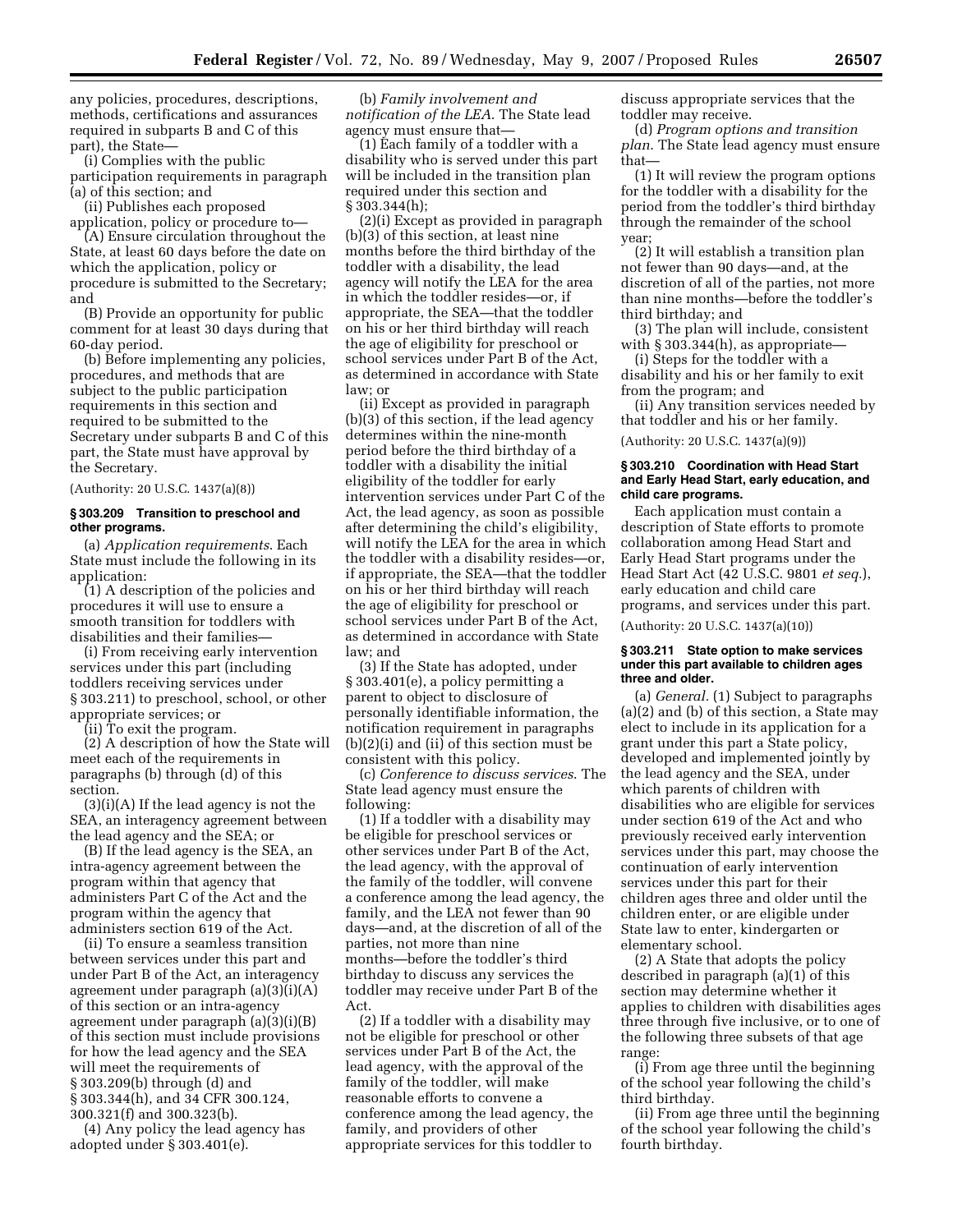(iii) From age three until the beginning of the school year following the child's fifth birthday.

(b) *Requirements*. If a State's application for a grant under this part includes the State policy described in paragraph (a) of this section, the system must ensure the following:

(1) Parents of children with disabilities served pursuant to this section are provided annual notice that contains—

(i) A description of the rights of the parents to elect to receive services pursuant to this section or under Part B of the Act; and

(ii) An explanation of the differences between services provided pursuant to this section and services provided under Part B of the Act, including—

(A) The types of services and the locations at which the services are provided;

(B) The procedural safeguards that apply; and

(C) Possible costs (including the costs or fees to be charged to families as described in §§ 303.520 and 303.521), if any, to parents of children eligible under this part.

(2) Consistent with § 303.344(d), services provided pursuant to this section will include an educational component that promotes school readiness and incorporates preliteracy, language, and numeracy skills.

(3) The State policy will not affect the right of any child served pursuant to this section to receive FAPE (as that term is defined at § 303.15) under Part B of the Act instead of early intervention services under Part C of the Act.

(4) Subject to § 303.430(e), all early intervention services outlined in the child's IFSP under § 303.344 will be continued while any eligibility determination is being made for services under this section.

(5) Informed consent must be obtained from the parents of any child to be served under this section, where practicable, before the child reaches three years of age, as to whether the parents intend to choose the continuation of early intervention services pursuant to this section for their child.

(6) The transition timeline requirements under § 303.209(c)(1) and (d)(2) do not apply with respect to a child who is receiving services under this section until not fewer than 90 days—and, at the discretion of all of the parties, not more than nine months before the time the child is expected to no longer receive services under this section.

(7) In States that adopt the option to make services under this part available to children ages three and older, there will be a referral to the Part C system, dependent upon parental consent, of a child under the age of three who directly experiences a substantiated case of trauma due to exposure to family violence (as defined in section 320 of the Family Violence Prevention and Services Act, 42 U.S.C. 10401 *et seq.*).

(c) *Reporting requirement.* If a State includes in its application a State policy described in paragraph (a) of this section, the State must submit to the Secretary, in the State's report under § 303.124, the number and percentage of children with disabilities who are eligible for services under section 619 of the Act but whose parents choose for their children to continue to receive early intervention services under this part.

(d) *Available funds.* The State policy described in paragraph (a) of this section must describe the funds (including an identification as Federal, State, or local funds) that will be used to ensure that the option described in paragraph (a) of this section is available to eligible children and families who provide the consent described in paragraph (b)(5) of this section, including fees (if any) to be charged to families as described in §§ 303.520 and 303.521.

(e) *Rules of construction.* (1) If a statewide system includes a State policy described in paragraph (a) of this section, a State that provides services in accordance with this section to a child with a disability who is eligible for services under section 619 of the Act will not be required to provide the child FAPE under Part B of the Act for the period of time in which the child is receiving services under this part.

(2) Nothing in this section may be construed to require a provider of services under this part to provide a child served under this part with FAPE. (Authority: 20 U.S.C. 1435(c), 1437(a)(11))

# **§ 303.212 Additional information and**

# **assurances.**

Each application must contain other information and assurances as the Secretary may reasonably require.

(Authority: 20 U.S.C. 1437(a)(11))

#### **Assurances**

# **§ 303.220 Assurances satisfactory to the Secretary.**

Each application must contain assurances satisfactory to the Secretary that the State has met the requirements of §§ 303.221 through 303.227.

(Authority: 20 U.S.C. 1437(b))

# **§ 303.221 Expenditure of funds.**

The State must ensure that Federal funds made available to the State under section 643 of the Act will be expended in accordance with the provisions of this part, including § 303.501.

(Authority: 20 U.S.C. 1437(b)(1))

#### **§ 303.222 Payor of last resort.**

The State must ensure that it will comply with the requirements in §§ 303.501 through 303.521 in subpart F of this part.

(Authority: 20 U.S.C. 1437(b)(2))

#### **§ 303.223 Control of funds and property.**

The State must ensure that-(a) The control of funds provided under this part, and title to property acquired with those funds, will be in a public agency for the uses and purposes provided in this part; and

(b) A public agency will administer the funds and property.

(Authority: 20 U.S.C. 1437(b)(3))

# **§ 303.224 Reports and records.**

The State must ensure that it will— (a) Make reports in the form and containing the information that the Secretary may require; and

(b) Keep records and afford access to those records as the Secretary may find necessary to ensure compliance with the requirements of this part, the correctness and verification of reports, and the proper disbursement of funds provided under this part.

(Authority: 20 U.S.C. 1437(b)(4))

# **§ 303.225 Prohibition against commingling and supplanting; indirect costs.**

(a) *Prohibition against commingling.*  (1) The State must ensure that funds made available under this part will not be commingled with State funds.

(2) *Commingle* means depositing or recording funds in a general account without the ability to identify each specific source of funds for any expenditure.

(b) *Requirement to supplement and not supplant State funds.* (1)(i) The State must ensure that Federal funds made available under this part will be used to supplement and increase the level of State and local funds expended for infants and toddlers with disabilities and their families and in no case to supplant those State and local funds.

(ii) To meet the requirement in paragraph (b)(1)(i) of this section, the total amount of State and local funds budgeted for expenditures in the current fiscal year for early intervention services for infants and toddlers with disabilities and their families must be at least equal to the total amount of State and local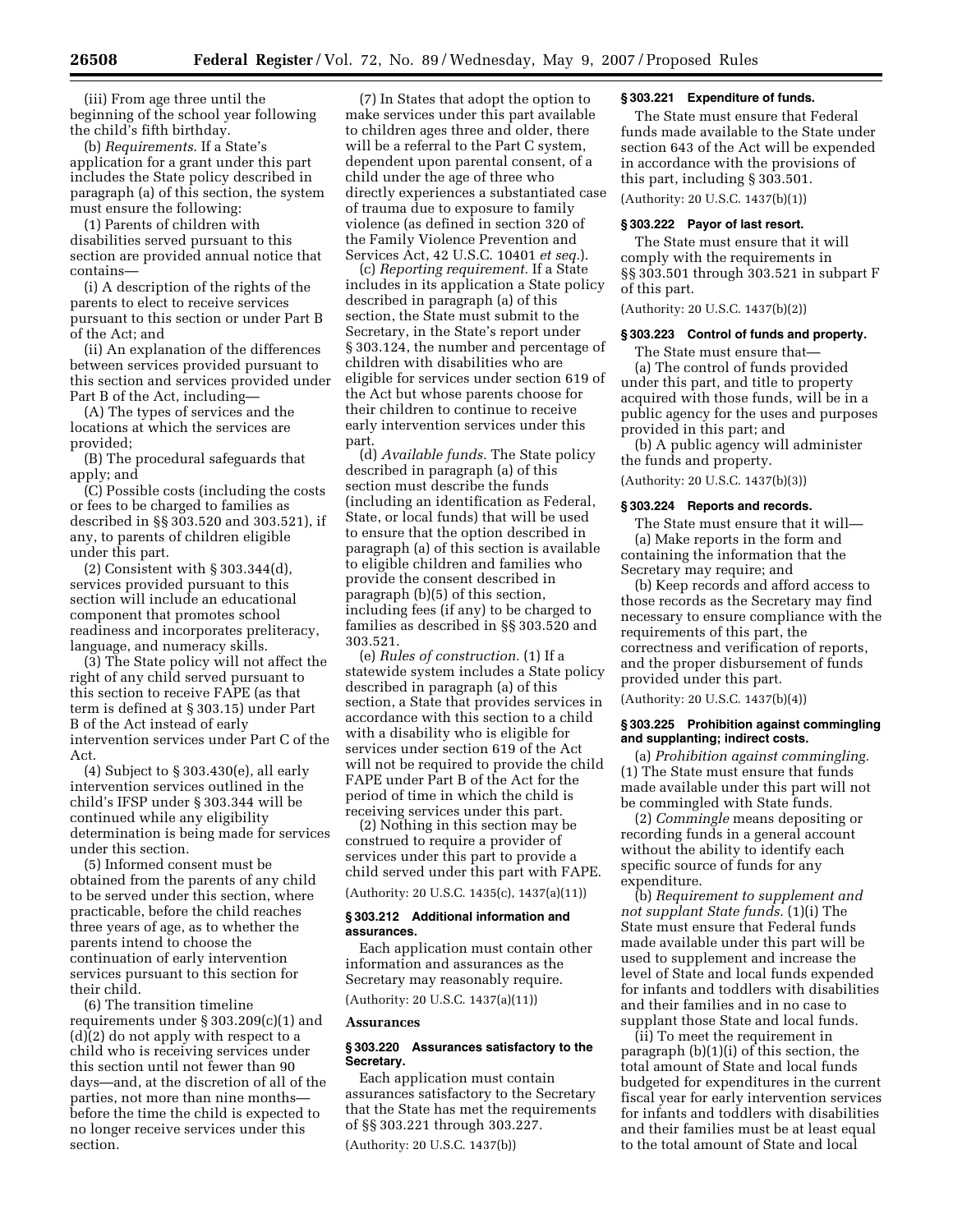funds actually expended for early intervention services for these infants and toddlers and their families in the most recent preceding fiscal year for which the information is available.

(2) The State may reduce the level of expenditures under Part C of the Act below the level of those expenditures for the preceding fiscal year if the reduction is attributable to any of the following:

(i) A decrease in the number of infants and toddlers who are eligible to receive early intervention services under this part.

(ii) The termination of costly expenditures for long-term purchases, such as the acquisition of equipment and the construction of facilities.

(iii) The voluntary departure, by retirement or otherwise, or departure for just cause, of personnel under Part C of the Act.

(iv) The termination of the obligation of the lead agency, consistent with this part, to make available early intervention services to a particular infant or toddler with a disability that are exceptionally costly, as determined by the lead agency, because the infant or toddler—

(A) Has left the State;

(B) Has reached the age at which the obligation of the lead agency to make available early intervention services has terminated; or

(C) No longer needs early intervention services.

(c) *Requirement regarding indirect costs.* (1) Except as provided in paragraph (c)(2) of this section, a lead agency under this part may not charge indirect costs to its Part C grant.

(2) If approved by the lead agency's cognizant Federal agency or by the Secretary, the lead agency must charge indirect costs through either—

(i) A restricted indirect cost rate that meets the requirements in 34 CFR 76.560 through 76.569; or

(ii) A cost allocation plan that meets the non-supplanting requirements in paragraph (b) of this section and 34 CFR part 76 of EDGAR.

(3) In charging indirect costs under paragraphs (c)(2)(i) and (ii) of this section, the lead agency may not charge rent, occupancy, or space maintenance costs directly to the Part C grant, unless those costs are specifically approved in advance by the Secretary.

(Authority: 20 U.S.C. 1437(b)(5))

#### **§ 303.226 Fiscal control.**

The State must ensure that fiscal control and fund accounting procedures will be adopted as may be necessary to ensure proper disbursement of, and

accounting for, Federal funds paid under this part.

(Authority: 20 U.S.C. 1437(b)(6))

#### **§ 303.227 Traditionally underserved groups.**

The State must ensure that policies and practices have been adopted to ensure—

(a) That traditionally underserved groups, including minority, low-income, homeless, and rural families and children with disabilities who are wards of the State, are meaningfully involved in the planning and implementation of all the requirements of this part; and

(b) That these families have access to culturally competent services within their local geographical areas.

(Authority: 20 U.S.C. 1437(b)(7))

# **Subsequent Applications and Modifications, Eligibility Determinations, and Standard of Disapproval**

## **§ 303.228 Subsequent State application and modifications of application.**

(a) *Subsequent State application.* If a State has on file with the Secretary a policy, procedure, method, or assurance that demonstrates that the State meets an application requirement in this part, including any policy, procedure, or method filed under this part (as in effect before the date of enactment of the Act, December 3, 2004), the Secretary considers the State to have met that requirement for purposes of receiving a grant under this part.

(b) *Modification of application.* An application submitted by a State that meets the requirements of this part remains in effect until the State submits to the Secretary such modifications as the State determines necessary. The provisions of this section apply to a modification of an application to the same extent and in the same manner as this paragraph applies to the original application.

(c) *Modifications required by the Secretary.* The Secretary may require a State to modify its application under this part to the extent necessary to ensure the State's compliance with this part if—

(1) An amendment is made to the Act, or to a Federal regulation issued under the Act;

(2) A new interpretation of the Act is made by a Federal court or the State's highest court; or

(3) An official finding of noncompliance with Federal law or regulations is made with respect to the State.

(Authority: 20 U.S.C. 1437(d)–(f))

#### **§ 303.229 Determination by the Secretary that a State is eligible.**

If the Secretary determines that a State is eligible to receive a grant under Part C of the Act, the Secretary notifies the State of that determination.

(Authority: 20 U.S.C. 1437)

# **§ 303.230 Standard for disapproval of an application.**

The Secretary does not disapprove an application under this part unless the Secretary determines, after notice and opportunity for a hearing in accordance with the procedures in §§ 303.231 through 303.236, that the application fails to comply with the requirements of this part.

(Authority: 20 U.S.C. 1437(c))

#### **Department Procedures**

## **§ 303.231 Notice and hearing before determining that a State is not eligible.**

(a) *General.* (1) The Secretary does not make a final determination that a State is not eligible to receive a grant under Part C of the Act until providing the State—

(i) With reasonable notice; and

(ii) With an opportunity for a hearing. (2) In implementing paragraph

(a)(1)(i) of this section, the Secretary sends a written notice to the lead agency by certified mail with a return receipt requested.

(b) *Content of notice.* In the written notice described in paragraph (a)(2) of this section, the Secretary—

(1) States the basis on which the Secretary proposes to make a final determination that the State is not eligible;

(2) May describe possible options for resolving the issues;

(3) Advises the lead agency that it may request a hearing and that the request for a hearing must be made not later than 30 days after it receives the notice of the proposed final determination that the State is not eligible; and

(4) Provides the lead agency with information about the hearing procedures that will be followed. (Authority: 20 U.S.C. 1437(c))

# **§ 303.232 Hearing Official or Panel.**

(a) If the lead agency requests a hearing, the Secretary designates one or more individuals, either from the Department or elsewhere, not responsible for or connected with the administration of this program, to conduct a hearing.

(b) If more than one individual is designated, the Secretary designates one of those individuals as the Chief Hearing Official of the Hearing Panel. If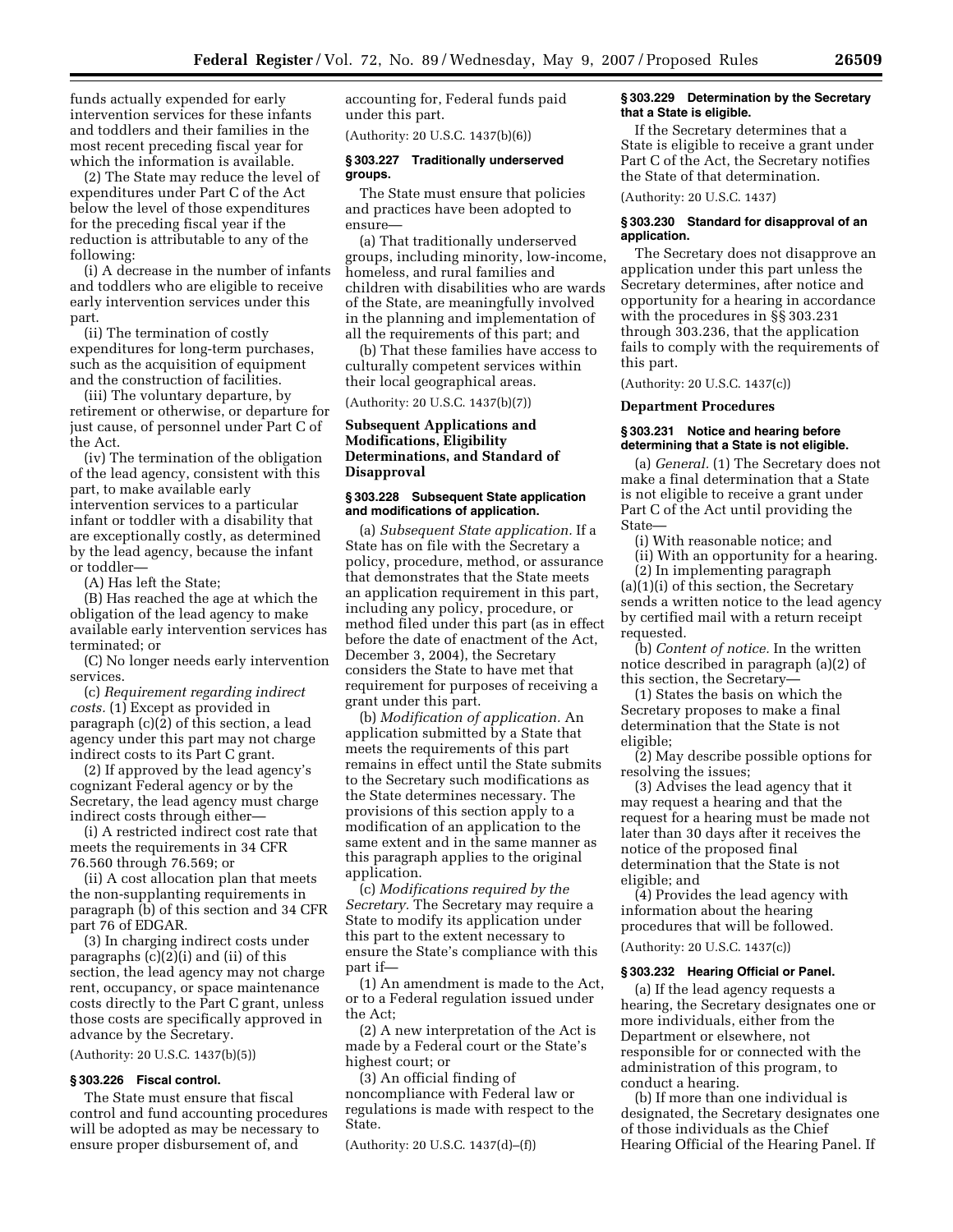one individual is designated, that individual is the Hearing Official.

(Authority: 20 U.S.C. 1437(c))

# **§ 303.233 Hearing procedures.**

(a) As used in §§ 303.231 through 303.236 the term party or parties means any of the following:

(1) A lead agency that requests a hearing regarding the proposed disapproval of the State's eligibility under this part.

(2) The Department official who administers the program of financial assistance under this part.

(3) A person, group, or agency with an interest in and having relevant information about the case that has applied for and been granted leave to intervene by the Hearing Official or Hearing Panel.

(b) Within 15 days after receiving a request for a hearing, the Secretary designates a Hearing Official or Hearing Panel and notifies the parties.

(c) The Hearing Official or Hearing Panel may regulate the course of proceedings and the conduct of the parties during the proceedings. The Hearing Official or Panel takes all steps necessary to conduct a fair and impartial proceeding, to avoid delay, and to maintain order, including the following:

(1) The Hearing Official or Hearing Panel may hold conferences or other types of appropriate proceedings to clarify, simplify, or define the issues or to consider other matters that may aid in the disposition of the case.

(2) The Hearing Official or Hearing Panel may schedule a prehearing conference with the Hearing Official or Hearing Panel and the parties.

(3) Any party may request the Hearing Official or Hearing Panel to schedule a prehearing or other conference. The Hearing Official or Hearing Panel decides whether a conference is necessary and notifies all parties.

(4) At a prehearing or other conference, the Hearing Official or Hearing Panel and the parties may consider subjects such as—

(i) Narrowing and clarifying issues; (ii) Assisting the parties in reaching

agreements and stipulations; (iii) Clarifying the positions of the

parties; (iv) Determining whether an

evidentiary hearing or oral argument should be held; and

(v) Setting dates for—

(A) The exchange of written documents;

(B) The receipt of comments from the parties on the need for oral argument or an evidentiary hearing;

(C) Further proceedings before the Hearing Official or Hearing Panel

(including an evidentiary hearing or oral argument, if either is scheduled);

(D) Requesting the names of witnesses each party wishes to present at an evidentiary hearing and estimation of time for each presentation; and

(E) Completion of the review and the initial decision of the Hearing Official or Hearing Panel.

(5) A prehearing or other conference held under paragraph (c)(4) of this section may be conducted by telephone conference call.

(6) At a prehearing or other conference, the parties must be prepared to discuss the subjects listed in paragraph (c)(4) of this section.

(7) Following a prehearing or other conference the Hearing Official or Hearing Panel may issue a written statement describing the issues raised, the action taken, and the stipulations and agreements reached by the parties.

(d) The Hearing Official or Hearing Panel may require parties to state their positions and to provide all or part of their evidence in writing.

(e) The Hearing Official or Hearing Panel may require parties to present testimony through affidavits and to conduct cross-examination through interrogatories.

(f) The Hearing Official or Hearing Panel may direct the parties to exchange relevant documents or information and lists of witnesses, and to send copies to the Hearing Official or Hearing Panel.

(g) The Hearing Official or Hearing Panel may receive, rule on, exclude, or limit evidence at any stage of the proceedings.

(h) The Hearing Official or Hearing Panel may rule on motions and other issues at any stage of the proceedings.

(i) The Hearing Official or Hearing Panel may examine witnesses.

(j) The Hearing Official or Hearing Panel may set reasonable time limits for submission of written documents.

(k) The Hearing Official or Hearing Panel may refuse to consider documents or other submissions if they are not submitted in a timely manner unless good cause is shown.

(l) The Hearing Official or Hearing Panel may interpret applicable statutes and regulations but may not waive them or rule on their validity.

(m)(1) The parties must present their positions through briefs and the submission of other documents and may request an oral argument or evidentiary hearing. The Hearing Official or Hearing Panel must determine whether an oral argument or an evidentiary hearing is needed to clarify the positions of the parties.

(2) The Hearing Official or Hearing Panel gives each party an opportunity to be represented by counsel.

(n) If the Hearing Official or Hearing Panel determines that an evidentiary hearing would materially assist the resolution of the matter, the Hearing Official or Hearing Panel gives each party, in addition to the opportunity to be represented by counsel—

(1) An opportunity to present witnesses on the party's behalf; and

(2) An opportunity to cross-examine witnesses either orally or with written questions.

(o) The Hearing Official or Hearing Panel accepts any evidence that it finds is relevant and material to the proceedings and is not unduly repetitious.

(p)(1) The Hearing Official or Hearing Panel—

(i) Arranges for the preparation of a transcript of each hearing;

(ii) Retains the original transcript as part of the record of the hearing; and

(iii) Provides one copy of the transcript to each party.

(2) Additional copies of the transcript are available on request and with payment of the reproduction fee.

(q) Each party must file with the Hearing Official or Hearing Panel all written motions, briefs, and other documents and must at the same time provide a copy to the other parties to the proceedings.

(Authority: 20 U.S.C. 1437(c))

## **§ 303.234 Initial decision; final decision.**

(a) The Hearing Official or Hearing Panel prepares an initial written decision that addresses each of the points in the notice sent by the Secretary to the lead agency under § 303.231, including any amendments to or further clarification of the issues under § 303.233(c).

(b) The initial decision of a Hearing Panel is made by a majority of Hearing Panel members.

(c) The Hearing Official or Hearing Panel mails, by certified mail with return receipt requested, a copy of the initial decision to each party (or to the party's counsel) and to the Secretary, with a notice stating that each party has an opportunity to submit written comments regarding the decision to the Secretary.

(d) Each party may file comments and recommendations on the initial decision with the Hearing Official or Hearing Panel within 15 days of the date the party receives the Panel's decision.

(e) The Hearing Official or Hearing Panel sends a copy of a party's initial comments and recommendations to the other parties by certified mail with return receipt requested. Each party may file responsive comments and recommendations with the Hearing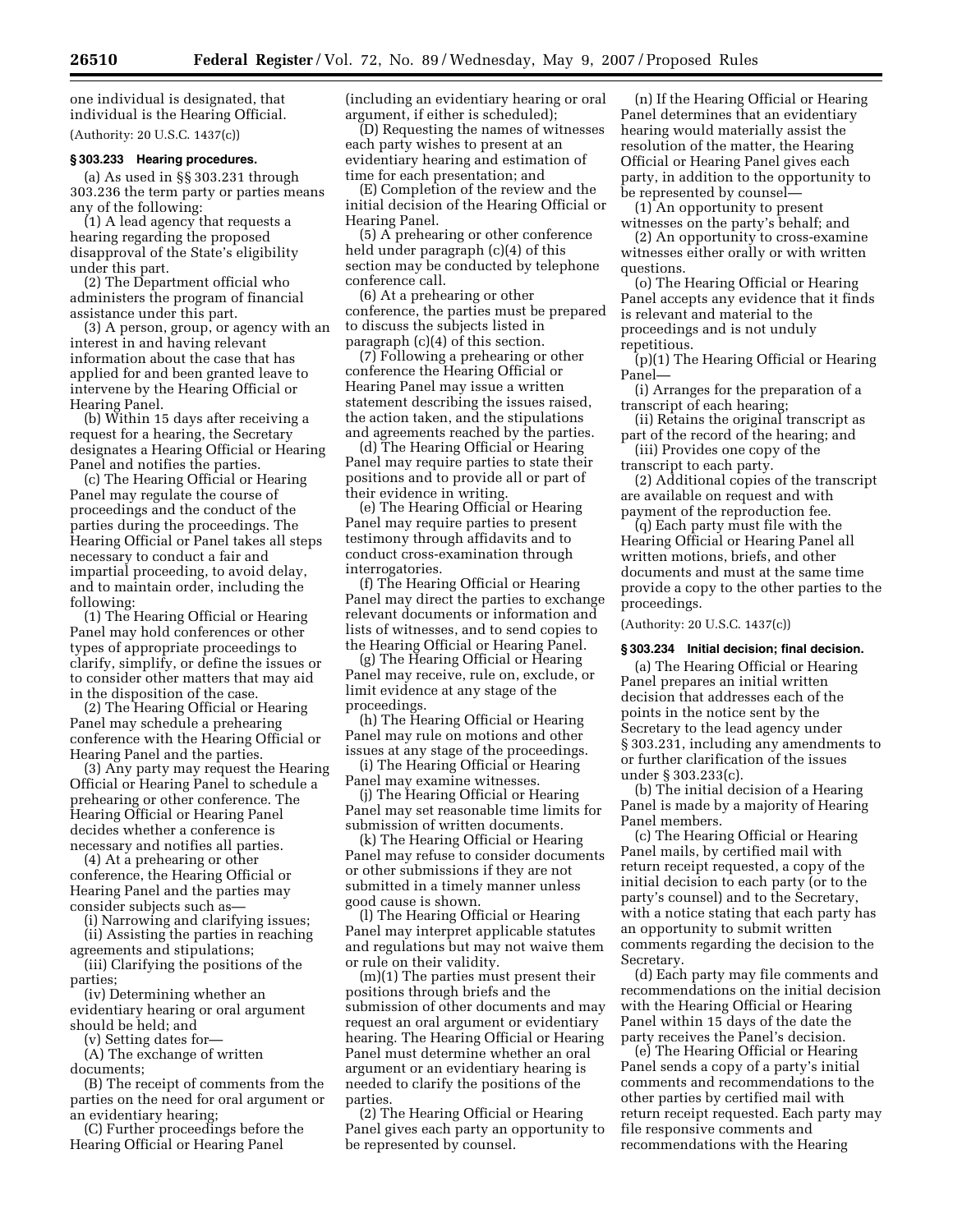Official or Hearing Panel within seven days of the date the party receives the initial comments and recommendations.

(f) The Hearing Official or Hearing Panel forwards the parties' initial and responsive comments on the initial decision to the Secretary who reviews the initial decision and issues a final decision.

(g) The initial decision of the Hearing Official or Hearing Panel becomes the final decision of the Secretary unless, within 25 days after the end of the time for receipt of written comments, the Secretary informs the Hearing Official or Hearing Panel and the parties to a hearing in writing that the decision is being further reviewed for possible modification.

(h) The Secretary rejects or modifies the initial decision of the Hearing Official or Hearing Panel if the Secretary finds that it is clearly erroneous.

(i) The Secretary conducts the review based on the initial decision, the written record, the transcript of the Hearing Official's or Hearing Panel's proceedings, and written comments.

(j) The Secretary may remand the matter to the Hearing Official or Hearing Panel for further proceedings.

(k) Unless the Secretary remands the matter as provided in paragraph (j) of this section, the Secretary issues the final decision, with any necessary modifications, within 30 days after notifying the Hearing Official or Hearing Panel that the initial decision is being further reviewed.

(Authority: 20 U.S.C. 1437(c))

#### **§ 303.235 Filing requirements.**

(a) Any written submission by a party under §§ 303.230 through 303.236 must be filed with the Secretary by handdelivery, by mail, or by facsimile transmission. The Secretary discourages the use of facsimile transmission for documents longer than five pages.

(b) The filing date under paragraph (a) of this section is the date the document is—

- (1) Hand-delivered;
- (2) Mailed; or
- (3) Sent by facsimile transmission.

(c) A party filing by facsimile transmission is responsible for confirming that a complete and legible copy of the document was received by the Department.

(d) If a document is filed by facsimile transmission, the Secretary, the Hearing Official, or the Panel, as applicable, may require the filing of a follow-up hard copy by hand-delivery or by mail within a reasonable period of time.

(e) If agreed upon by the parties, service of a document may be made upon the other party by facsimile transmission.

(Authority: 20 U.S.C. 1437(c))

#### **§ 303.236 Judicial review.**

If a State is dissatisfied with the Secretary's final decision with respect to the eligibility of the State under Part C of the Act, the State may, not later than 60 days after notice of that decision, file with the United States Court of Appeals for the circuit in which that State is located a petition for review of that decision. A copy of the petition must be transmitted by the clerk of the court to the Secretary. The Secretary then files in the court the record of the proceedings upon which the Secretary's action was based, as provided in 28 U.S.C. 2112.

(Authority: 20 U.S.C. 1437(c))

# **Subpart D—Child Find, Evaluations and Assessments, and Individualized Family Service Plans**

**Identification—Public Awareness, Child Find, and Referral** 

#### **§ 303.300 Public awareness program information for parents.**

(a) *Preparation and dissemination.* In accordance with § 303.116, each system must include a public awareness program that provides for—

(1)(i) The lead agency's preparation of information on the availability of early intervention services under this part, and other services, as described in paragraph (b) of this section; and

(ii) Dissemination to all primary referral sources (especially hospitals and physicians) of the information to be given to parents of infants and toddlers, including especially parents with premature infants, or infants with other physical risk factors associated with learning or developmental complications; and

(2) Procedures for assisting the primary referral sources described in § 303.302(c) in disseminating the information to parents of infants and toddlers with disabilities.

(b) *Information to be provided*. The information required in paragraph (a) of this section must include—

(1) A description of the availability of early intervention services under this part;

(2) A description of the child find system and how to refer a child for an evaluation or early intervention services;

(3) The central directory; and (4) For parents with toddlers with disabilities who are nearing transition age (e.g. starting at least nine months prior to the child's third birthday), a description of the availability of services under section 619 of the Act.

(Authority: 20 U.S.C. 1435(a)(6), 1437(a)(9))

#### **§ 303.301 Comprehensive child find system.**

(a) *General*. Each system must include a comprehensive child find system that—

(1) Is consistent with Part B of the Act (see 34 CFR § 300.115);

(2) Includes a system for making referrals to public agencies under this part that—

(i) Includes timelines; and

(ii) Provides for participation by the primary referral sources described in § 303.302(c);

(3) Ensures rigorous standards for appropriately identifying infants and toddlers with disabilities for services under this part that will reduce the need for future services; and

(4) Meets the requirements in paragraphs (b) and (c) of this section and §§ 303.302 and 303.303.

(b) *Scope of child find*. The lead agency, as part of the child find system, must ensure that—

(1) All infants and toddlers with disabilities in the State who are eligible for services under this part are identified, located, and evaluated, including—

(i) Indian infants and toddlers with disabilities residing on a reservation geographically located in the State (including coordination, as necessary, with tribes, tribal organization, and consortia to identify the information provided by them to the lead agency under § 303.731(e)(1)); and

(ii) Infants and toddlers with disabilities who are homeless, in foster care, and wards of the State; and

(2) An effective method is developed and implemented to determine which children are in need of early intervention services, and which children are not in need of those services.

(c) *Coordination*. (1) The lead agency, with the assistance of the Council, as defined in § 303.8, must ensure that the child find system under this part—

(i) Is coordinated with all other major efforts to locate and identify children conducted by other State agencies responsible for administering the various education, health, and social service programs relevant to this part, including Indian tribes that receive payments under this part, and other Indian tribes, as appropriate; and

(ii) Is coordinated with the efforts of the—(A) Program authorized under Part B of the Act;

(B) Maternal and Child Health program under Title V of the Social Security Act (42 U.S.C. 701(a));

(C) Early Periodic Screening, Diagnosis and Treatment (EPSDT) under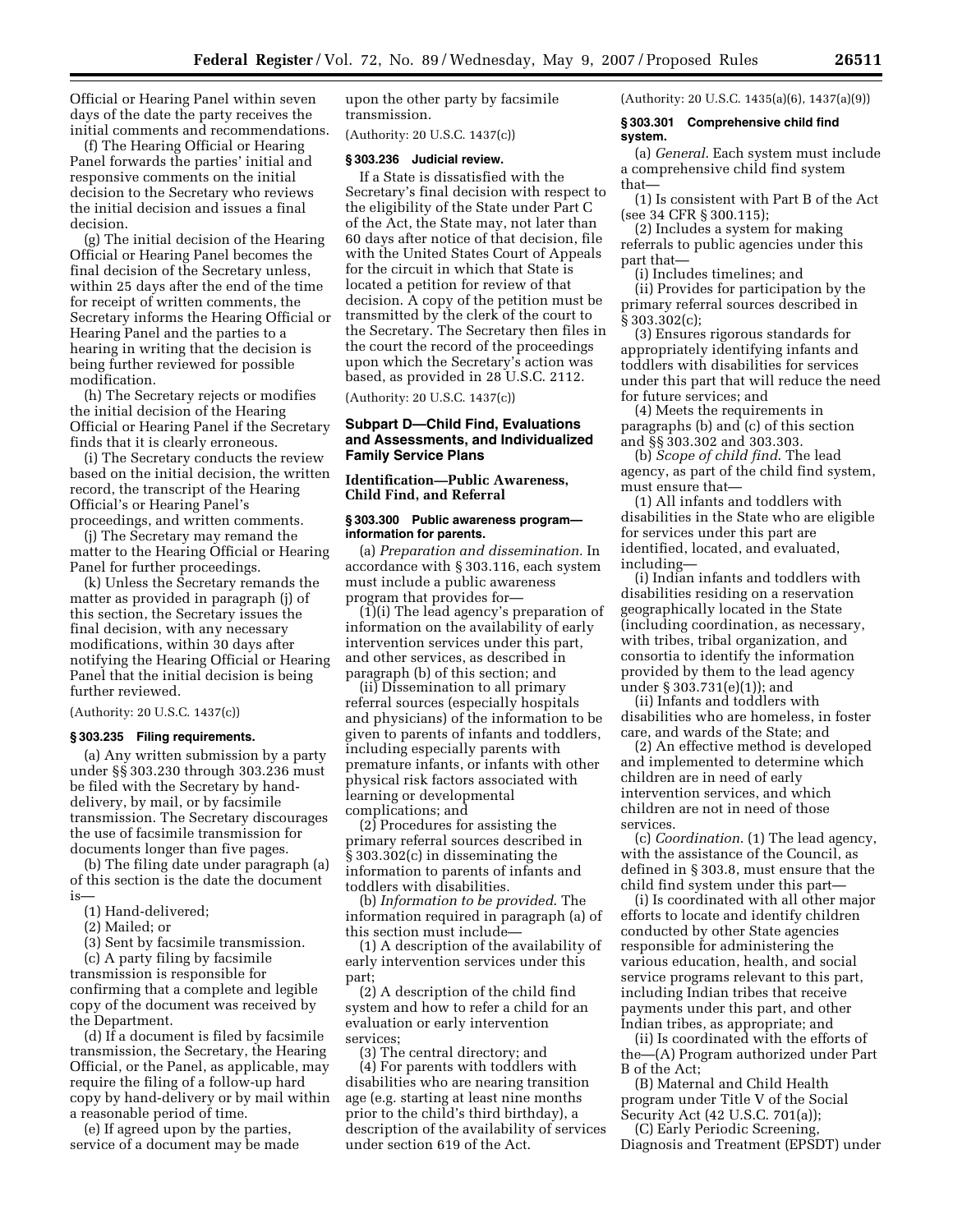Title XIX of the Social Security Act (42 U.S.C. 1396(a)(43) and 1396(a)(4)(B)); (D) Programs under the

Developmental Disabilities Assistance and Bill of Rights Act of 2000 (42 U.S.C. 15001 *et seq.*);

(E) Head Start Act (including Early Head Start programs under section 645A of the Head Start Act) (42 U.S.C. 9801 *et seq.*);

(F) Supplemental Security Income program under Title XVI of the Social Security Act (42 U.S.C. 1381);

(G) Child protection programs, including programs administered by, and services provided through, the foster care agency and the State agency responsible for administering the Child Abuse Prevention and Treatment Act (CAPTA) (42 U.S.C. 5106(a));

(H) Child care programs in the State; and

(I) The programs that provide services under the Family Violence Prevention and Services Act (42 U.S.C. 10401 *et seq.*) (for States electing to make available services under this part to children with disabilities after the age of three in accordance with section 635(c)(2)(G) of the Act and § 303.211.

(2) The lead agency, with the advice and assistance of the Council, must take steps to ensure that—

(i) There will not be unnecessary duplication of effort by the various agencies involved in the State's child find system under this part; and

(ii) The State will make use of the resources available through each early intervention service provider in the State to implement the child find system in an effective manner.

(Authority: 20 U.S.C. 1412(a)(3)(A), 1431, 1434(1), 1435(a)(2), 1435(a)(5), 1435(c)(2)(G), 1437(a)(6), 1437(a)(10) and 1441)

## **§ 303.302 Referral procedures.**

(a) *General*. (1) The child find system described in § 303.301 must include procedures for use by primary referral sources for referring a child to the Part C system for—

(i) Evaluation and assessment, in accordance with § 303.320; and

(ii) As appropriate, the provision of early intervention services, in accordance with §§ 303.342 through 303.345.

(2) The procedures required in paragraph (a)(1) of this section must—

(i) Provide for referring a child as soon as possible after the child has been identified; and

(ii) Include procedures that meet the requirements in paragraphs (b) and (c) of this section.

(b) *Referral of specific at-risk children.* The procedures required in paragraph (a) of this section must

provide for requiring the referral of a child under the age of three who—

(1) Is involved in a substantiated case of abuse or neglect; or

(2) Is identified as affected by illegal substance abuse, or withdrawal symptoms resulting from prenatal drug exposure.

(c) *Primary referral sources.* As used in this subpart, *primary referral sources*  include—

(1) Hospitals, including prenatal and postnatal care facilities;

(2) Physicians;

(3) Parents, including parents of infants and toddlers;

(4) Day care programs;

(5) LEAs and schools;

(6) Public health facilities;

(7) Other social service agencies;

(8) Other clinics and health care providers;

(9) Public agencies and staff in the child welfare system including child protective service and foster care;

(10) Homeless family shelters; and (11) Domestic violence shelters and agencies (for States electing to make services available under this part to children after the age of three in accordance with section 635(c)(2)(G) of the Act and § 303.211).

(Authority: 20 U.S.C. 1412(a)(3)(A), 1431, 1434(1), 1435(a)(2), 1435(a)(5), 1435(a)(6), 1435(c)(2)(G), 1437(a)(6), 1437(a)(10), 1441)

#### **§ 303.303 Screening procedures.**

(a) *General.* (1) The child find system described in § 303.301 may include procedures for the screening of children who have been referred to Part C, when appropriate, to determine whether they are suspected of having a disability under this part. If the State lead agency elects to adopt screening procedures to determine if a child is suspected of having a disability, those procedures must meet the requirements of this section.

(2) If the screening carried out under paragraph (a) of this section or other available information indicates that the child is suspected of having a disability, the child must be evaluated under § 303.320.

(3) If the lead agency believes, based on screening and other available information, that the child is not suspected of having a disability, the lead agency must ensure that notice is provided to the parent under § 303.421.

(4) If, under paragraph (a)(3) of this section, the lead agency determines that the child is not suspected of having a disability, but the parent of the child requests an evaluation, the child must be evaluated under § 303.320.

(b) *Definition of screening procedures. Screening procedures*—

(1) Means activities under paragraph (a)(1) of this section that are carried out by a public agency, early intervention service provider, or designated primary referral source (except for parents) to identify infants and toddlers suspected of having a disability and in need of early intervention services at the earliest possible age; and

(2) Includes the administration of appropriate instruments by qualified personnel that can assist in making the identification described in paragraph (a)(1) of this section.

(c) *Condition for evaluation or services.* For every child who is referred to the Part C program or screened in accordance with paragraph (a) of this section, the lead agency is not required to—

(1) Provide an evaluation and assessment of the child under § 303.320 unless the child is suspected of having a disability or the parent requests an evaluation under paragraph (a)(4) of this section; or

(2) Provide early intervention services under this part unless a determination is made, after the evaluation and assessment conducted under § 303.320, that the child meets the definition of *infant or toddler with a disability* under § 303.21.

(Authority: 20 U.S.C. 1434(1), 1435(a)(2),  $1435(a)(5)$  and  $(a)(6)$ ,  $1435(c)(2)(G)$ , 1437(a)(6), 1439(a)(6))

# **Evaluation and Assessment of the Child and Family and Assessment of Service Needs**

#### **§ 303.320 Evaluation and assessment of the child and family and assessment of service needs.**

(a) *General.* (1) Each lead agency must ensure, for each child under the age of three who is referred for evaluation or services under this part and suspected of having a disability, the performance of—

(i) A timely, comprehensive, multidisciplinary evaluation of the child;

(ii) An assessment of the child; (iii) An assessment of the family as described in paragraph (c) of this section, if the parent and family concur; and

(iv) An assessment of service needs, as described in paragraph (d) of this section, if the child is determined to meet the definition of an *infant or toddler with a disability* in § 303.21.

(2)(i) An evaluation is the method used to review the assessments of the child and the family to determine a child's initial and continuing eligibility under this part, consistent with the definition of *infant or toddler with a disability* in § 303.21.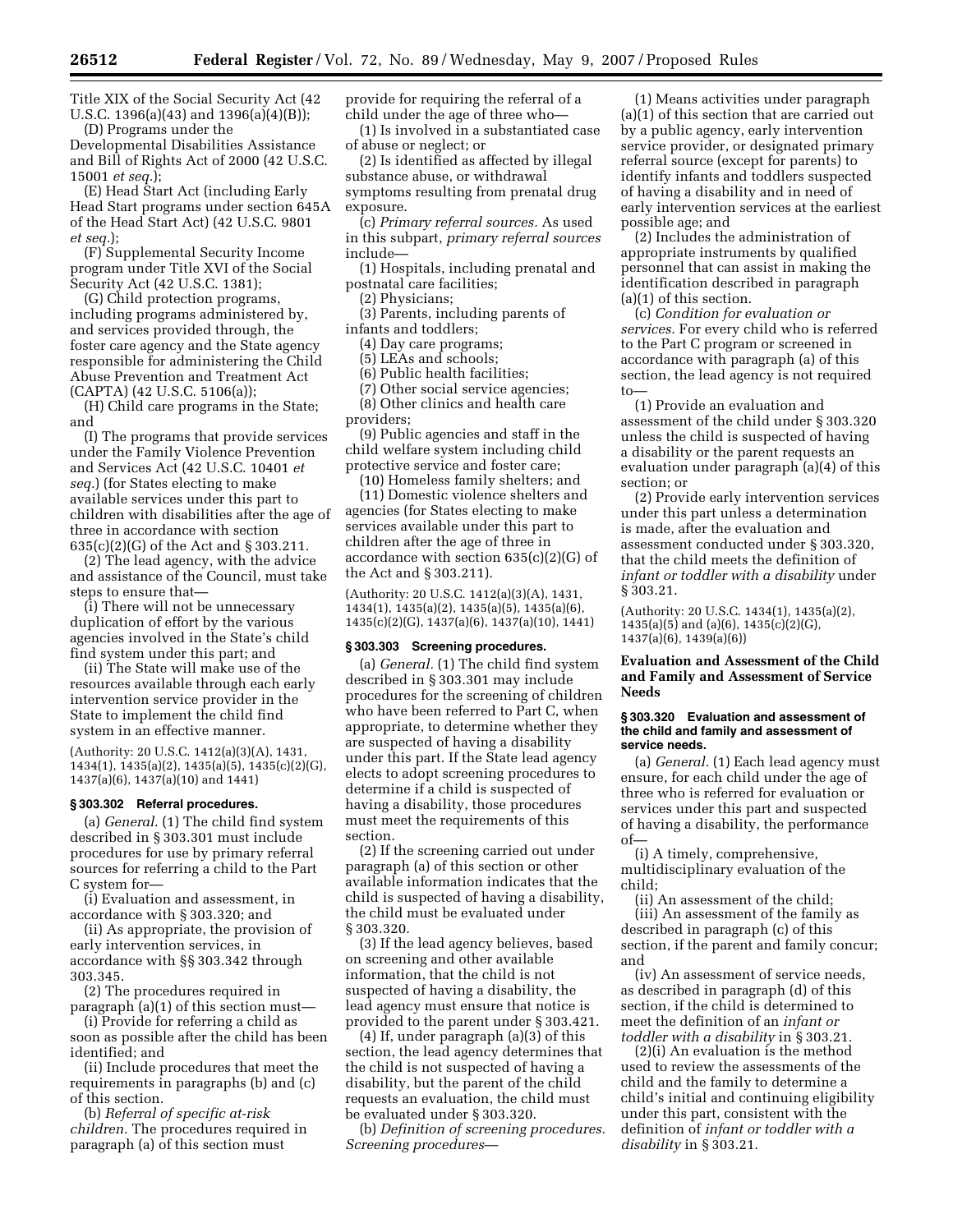(ii) In conducting an evaluation, no single procedure may be used as the sole criterion for determining a child's eligibility under this part.

(iii) A child's medical and other records may be used to establish eligibility (without conducting an assessment of the child and the family) if those records contain information required under this section regarding the child's level of functioning in the developmental areas identified in § 303.21(a)(1).

(3) All evaluations and assessments of the child and family must be conducted by qualified personnel, in a nondiscriminatory manner, in the child's or family's native language (as appropriate), and selected and administered so as not to be racially or culturally discriminatory.

(b) *Procedures for assessment of the child*—(1) *Assessment of the child*  means reviewing available pertinent records that relate to the child's current health status and medical history and conducting personal observation and assessment of the child in order to identify the child's unique strengths and needs, including an identification of the child's level of functioning in each of the following developmental areas: cognitive development; physical development, including vision and hearing; communication development; social or emotional development; and adaptive development based on objective criteria, which must include informed clinical opinion.

(2) Qualified personnel must use their informed clinical opinion to assess a child's present level of functioning in each of the developmental areas identified in § 303.21(a)(1) and the lead agency must ensure that informed clinical opinion may be used by qualified personnel to establish a child's eligibility under this part even when other instruments do not establish eligibility, but informed clinical opinion may not negate the results of assessment instruments used under paragraph (b)(1) of this section to establish eligibility.

(c) *Procedures for assessment of the family. Assessment of the family* means identification of the family's resources, priorities, and concerns, and the supports and services necessary to enhance the family's capacity to meet the developmental needs of the family's infant or toddler with a disability, as determined not just through the use of an assessment tool, but through a voluntary personal interview with the family.

(d) *Assessment of service needs.* If the child meets the definition of *infant or toddler with a disability* in § 303.21, an assessment of the service needs of the

infant or toddler with a disability and the child's family must include a review of the evaluation (including the assessment of the child and family) and available pertinent records and conducting personal observation and assessment of the infant or toddler with a disability in order to identify the early intervention services appropriate to meet the child's unique needs in each of the developmental areas identified in paragraph (b)(1) of this section.

(e) *Timelines.* (1)(i) Except as provided in paragraph (e)(2) of this section, the evaluation of the child (including any assessments of the child and family) and assessment of service needs, as well as the initial IFSP meeting, must be completed within 45 days from the date the lead agency obtains parental consent to conduct an evaluation of the child.

(ii) Lead agencies must ensure that parental consent to conduct an evaluation under § 303.420(a) is obtained as soon as possible once a child is referred for evaluation under this part.

(2) The lead agency must develop procedures to ensure that in the event of exceptional circumstances that make it impossible to complete the evaluation (including any assessments of the child and family) and assessment of service needs within 45 days (e.g., if a child is ill) from receiving parental consent, public agencies will—

(i) Document those circumstances; and

(ii) Develop and implement an interim IFSP, to the extent appropriate and consistent with § 303.345.

(Authority: 20 U.S.C. 1435(a)(3), 1435(a)(5), 1436(a)(1)–(2), 1436(c), 1436(d)(1)–(2))

# **Individualized Family Service Plans (IFSPs)**

#### **§ 303.340 Individualized family service plans—general.**

Each lead agency must ensure, for each infant or toddler with a disability, the development, review, and implementation of an individualized family service plan or IFSP that—

(a) Is consistent with the definition of that term in § 303.20; and

(b) Meets the requirements in §§ 303.342 through 303.345 of this subpart.

(Authority: 20 U.S.C. 1435(a)(4), 1436)

#### **§ 303.341 [Reserved]**

#### **§ 303.342 Procedures for IFSP development, review, and evaluation.**

(a) *Meeting to develop initial IFSPtimelines.* For a child who has been evaluated for the first time and determined to be eligible under this

part, a meeting to develop the initial IFSP must be conducted within the 45 day time period in § 303.320(e).

(b) *Periodic review.* (1) A review of the IFSP for a child and the child's family must be conducted every six months, or more frequently if conditions warrant, or if the family requests such a review. The purpose of the periodic review is to determine—

(i) The degree to which progress toward achieving the outcomes is being made; and

(ii) Whether modification or revision of the outcomes or services is necessary.

(2) The review may be carried out by a meeting or by another means that is acceptable to the parents and other participants.

(c) *Annual meeting to evaluate the IFSP.* A meeting must be conducted on at least an annual basis to evaluate the IFSP for a child and the child's family, and, as appropriate, to revise its provisions. The results of any current evaluations conducted under § 303.320, and other information available from the assessment of service needs must be used in determining what services are needed and will be provided.

(d) *Accessibility and convenience of meetings.* (1) IFSP meetings must be conducted—

(i) In settings and at times that are convenient to families; and

(ii) In the native language of the family or other mode of communication used by the family, unless it is clearly not feasible to do so.

(2) Meeting arrangements must be made with, and written notice provided to, the family and other participants early enough before the meeting date to ensure that they will be able to attend.

(e) *Parental consent.* The contents of the IFSP must be fully explained to the parents and informed consent must be obtained prior to the provision of early intervention services described in the IFSP. The early intervention services for which parental consent is obtained must be provided.

(Authority: 20 U.S.C. 1436)

## **§ 303.343 IFSP team meetings and periodic reviews.**

(a) *Initial and annual IFSP team meetings.* (1) Each initial meeting and each annual IFSP team meeting to evaluate the IFSP must include the following participants:

(i) The parent or parents of the child.

(ii) Other family members, as

requested by the parent, if feasible to do so.

(iii) An advocate or person outside of the family, if the parent requests that the person participate.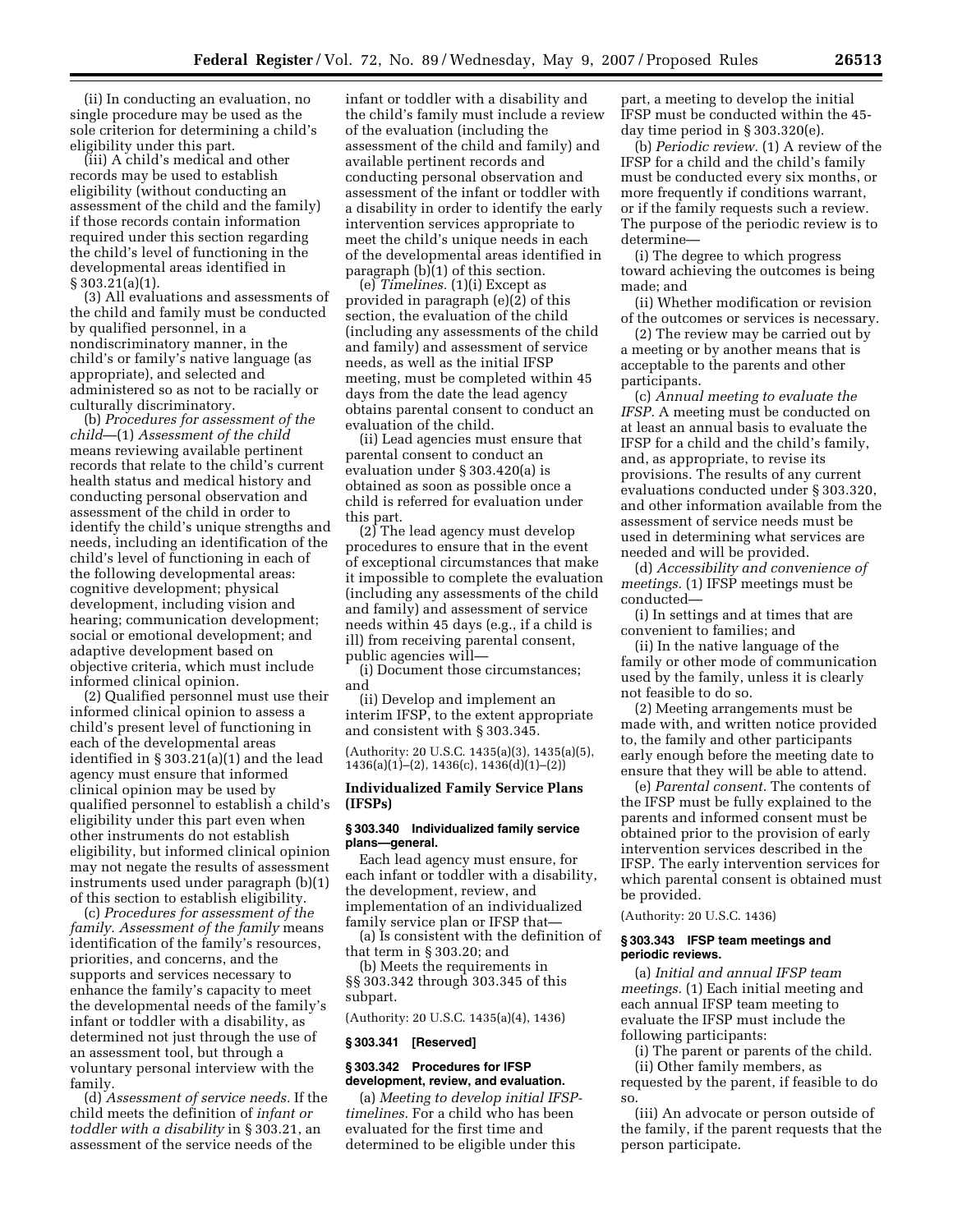(iv) The service coordinator designated by the public agency to be responsible for implementation of the IFSP.

(v) A person or persons directly involved in conducting the evaluations and assessments in § 303.320.

(vi) As appropriate, persons who will be providing services under this part to the child or family.

(2) If a person listed in paragraph  $(a)(1)(v)$  of this section is unable to attend a meeting, arrangements must be made for the person's involvement through other means, including one of the following:

(i) Participating in a telephone conference call.

(ii) Having a knowledgeable authorized representative attend the meeting.

(iii) Making pertinent records available at the meeting.

(b) *Periodic review.* Each periodic review must provide for the participation of persons in paragraphs  $(a)(1)(i)$  through  $(a)(1)(iv)$  of this section. If conditions warrant, provisions must be made for the participation of other representatives identified in paragraph (a) of this section.

(Authority: 20 U.S.C. 1436(b))

# **§ 303.344 Content of an IFSP.**

(a) *Information about the child's status.* The IFSP must include a statement of the child's present levels of physical development (including vision, hearing, and health status), cognitive development, communication development, social or emotional development, and adaptive development based on the information from the child's evaluation and assessments conducted under § 303.320.

(b) *Family information.* With the concurrence of the family, the IFSP must include a statement of the family's resources, priorities, and concerns related to enhancing the development of the child as identified through the assessment of the family under  $§ 303.320(c).$ 

(c) *Results or outcomes.* The IFSP must include a statement of the measurable results or measurable outcomes expected to be achieved for the child (including pre-literacy and language skills, as developmentally appropriate for the child) and family, and the criteria, procedures, and timeliness used to determine—

(1) The degree to which progress toward achieving the results or outcomes is being made; and

(2) Whether modifications or revisions of the results, outcomes or services are necessary.

(d) *Early intervention services.* (1) The IFSP must include a statement of the specific early intervention services, based on peer-reviewed research (to the extent practicable), that are necessary to meet the unique needs of the child and the family to achieve the results or outcomes identified in paragraph (c) of this section, including—

(i) The length, duration, frequency, intensity, and method of delivering the services;

(ii)(A) The natural environment setting in which early intervention services will be provided (subject to paragraph  $(d)(1)(ii)(B)$  of this section), including, if applicable, a justification of the extent, if any, to which an early intervention service will not be provided in a natural environment.

(B) The determination of the appropriate setting for providing early intervention services to an infant or toddler with a disability, including any justification for not providing a particular early intervention service in the natural environment for that child and service, must be—

(*1*) Made by the IFSP team (which includes the parent and other team members);

(*2*) Consistent with the provisions in §§ 303.13(a)(8), 303.25, and 303.126; and

(*3*) Based on the child's outcomes that are identified by the IFSP team in paragraph (c)).

(iii) The location of the services; and (iv) The payment arrangements, if any.

(2) As used in paragraph  $(d)(1)(i)$  of this section—

(i) *Frequency and intensity* mean the number of days or sessions that a service will be provided, and whether the service is provided on an individual or group basis;

(ii) *Method* means how a service is provided;

(iii) *Length* means the length of time the service is provided during each session of that service (such as an hour or other specified time period); and

(iv) *Duration* means projecting when a given service will no longer be provided (such as when the child is expected to achieve the results or outcomes in his or her IFSP).

(3) As used in paragraph (d)(1)(iii) of this section, *location* means the actual place or places where a service will be provided.

(4) For children who are at least three years of age, the IFSP must include an educational component that promotes school readiness and incorporates preliteracy, language, and numeracy skills.

(e) *Other services.* To the extent appropriate, the IFSP also must—

(1) Identify medical and other services that the child or family needs or is receiving through other sources, but that are neither required nor funded under this part; and

 $(2)$  If those services are not currently being provided, include a description of the steps the service coordinator or family may take to assist the child and family in securing those other services.

(f) *Dates and duration of services.* The IFSP must include—

(1) The projected date for the initiation of each service in paragraph (d)(1) of this section, which date must be as soon as possible after the IFSP meetings described in § 303.342; and

(2) The anticipated duration of each service.

(g) *Service coordinator.* (1) The IFSP must include the name of the service coordinator from the profession most immediately relevant to the child's or family's needs (or who is otherwise qualified to carry out all applicable responsibilities under this part), who will be responsible for the implementation of the early intervention services identified in a child's IFSP, including transition services, and coordination with other agencies and persons.

(2) In meeting the requirements in paragraph (g)(1) of this section, the term 'profession'' includes "service coordination.''

(h) *Transition from Part C services.* (1) The IFSP must include the steps to be taken to support the transition of the child, in accordance with § 303.209, to—

(i) Preschool services under Part B of the Act, to the extent that those services are appropriate;

(ii) Elementary school or preschool services (for children participating under § 303.211);

(iii) Early education, Head Start and Early Head Start or child care programs; or

(iv) Other appropriate services.

(2) The steps required in paragraph (h)(1) of this section must include—

(i) Discussions with, and training of, parents, as appropriate, regarding future placements and other matters related to the child's transition;

(ii) Procedures to prepare the child for changes in service delivery, including steps to help the child adjust to, and function in, a new setting;

(iii) The transmission of child find information about the child to the LEA or other relevant agency, in accordance with § 303.209(b) and, with parental consent, transmission of additional information to the LEA to ensure continuity of services, including evaluation and assessment information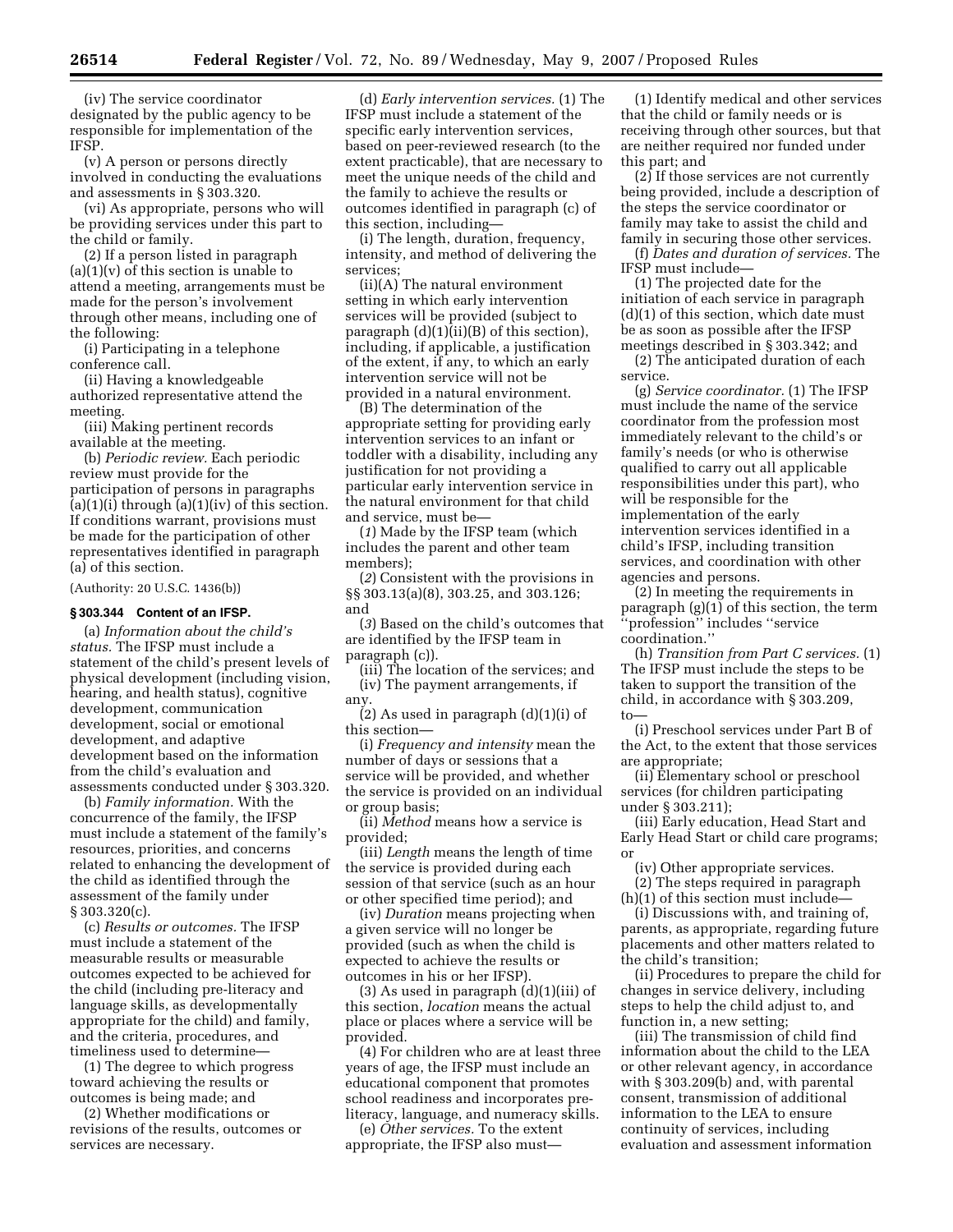required in § 303.320 and copies of IFSPs that have been developed and implemented in accordance with §§ 303.340 through 303.345; and

(iv) Identification of transition services and other activities that the IFSP team determines are necessary to support the transition of the child.

(Authority: 20 U.S.C. 1435(a)(10)(B), 1435(a)(16), 1436(d), 1437(a)(9)–(10), 1440)

## **§ 303.345 Provision of services before evaluations and assessments are completed.**

Early intervention services for an eligible child and the child's family may commence before the completion of the evaluation (including the assessment of the child and family) and assessment of service needs in § 303.320, if the following conditions are met:

(a) Parental consent is obtained. (b) An interim IFSP is developed that includes—

(1) The name of the service coordinator who will be responsible, consistent with § 303.344(g), for implementation of the interim IFSP and coordination with other agencies and persons; and

(2) The early intervention services that have been determined to be needed immediately by the child and the child's family.

(c) Evaluations and assessments are completed within the 45-day timeline in § 303.320(e).

(Authority: 20 U.S.C. 1436(c))

# **§ 303.346 Responsibility and accountability.**

Each agency or person who has a direct role in the provision of early intervention services is responsible for making a good faith effort to assist each eligible child in achieving the outcomes in the child's IFSP. However, Part C of the Act does not require that any agency or person be held accountable if an eligible child does not achieve the growth projected in the child's IFSP.

(Authority: 20 U.S.C. 1436)

#### **Subpart E—Procedural Safeguards**

# **General**

# **§ 303.400 General responsibility of lead agency for procedural safeguards.**

Each lead agency must—

(a) Establish or adopt the procedural safeguards that meet the requirements of this subpart, including the provisions on confidentiality, parental consent and notice, surrogate parents, and dispute resolution; and

(b) Ensure the effective implementation of the safeguards by each EIS provider in the State that is

involved in the provision of early intervention services under this part. (Authority: 20 U.S.C. 1439(a))

# **Confidentiality**

#### **§ 303.401 Confidentiality and opportunity to examine records.**

(a) *General.* Each State must ensure that the parent of a child referred under this part is afforded the right to confidentiality of personally identifiable information, including the right to written notice of, and written consent to, the exchange of that information among agencies, consistent with Federal and State laws.

(b) *Confidentiality procedures.* Each State must have procedures in effect to ensure that—

(1) EIS providers comply with the Part C confidentiality procedures in §§ 303.402 through 303.417 (which contain confidentiality provisions that are consistent with, but broader than those under, the Family Educational Rights and Privacy Act (FERPA) in 20 U.S.C. 1232g and its regulations in 34 CFR part 99, and include additional Part C requirements); and

(2) The parents of infants or toddlers who are referred to, or receive services under, this part are afforded the opportunity to inspect and review all Part C records about the child and the child's family that are collected, maintained, or used under this part, including records related to evaluations and assessments, screening, eligibility determinations, development and implementation of IFSPs, provision of early intervention services, individual complaints involving the child, or any part of the child's early intervention record under this part.

(c) *Applicability and timeframe of procedures.* The confidentiality procedures described in paragraph (b) of this section apply to the personally identifiable information of a child and the child's family that—

(1) Is contained in early intervention records collected, used, or maintained under this part by the lead agency or an EIS provider; and

(2) Applies from the point in time when the child is referred for early intervention services under this part until the later of when the lead agency or EIS provider is no longer required to maintain or maintains that information under applicable Federal and State laws.

(d) *Disclosure of information.* (1) Subject to paragraph (e) of this section and § 303.209(b)(3), the lead agency must disclose to the LEA where the child resides or to the SEA, in accordance with § 303.209(b)(2), the

following limited information that would otherwise be determined to be personally identifiable information under the Act:

(i) A child's name.

(ii) A child's date of birth.

(iii) Parent contact information (including parents' names, addresses, and telephone numbers).

(2) The information described in paragraph (d)(1) of this section is needed to enable the lead agency, as well as LEAs and SEAs under Part B of the Act, to identify all children potentially eligible for services under this part and Part B of the Act.

(e) *Option to inform a parent about intended disclosure.* (1) A State lead agency, through its policies and procedures, may require public agencies and EIS providers, prior to making the limited disclosure described in paragraph (d)(1) of this section, to inform the parent of the intended disclosure and allow the parent a specified time period to object to the disclosure in writing.

 $(2)$  If a parent (in  $\alpha$  State that has adopted the policy described in paragraph (e)(1) of this section) objects during the time period provided by the State, the lead agency is not permitted to make such a disclosure under paragraph (d) of this section and  $\S 303.209(b)(2)$ .

(Authority: 20 U.S.C. 1412(a)(9), 1417(c), 1435(a)(5), 1439(a)(6), 1437(a)(9), 1439(a)(2), 1439(a)(4), 1442)

# **Additional Confidentiality Requirements**

## **§ 303.402 Confidentiality.**

The Secretary takes appropriate action, in accordance with section 444 of GEPA, to ensure the protection of the confidentiality of any personally identifiable data, information, and records collected, maintained or used by the Secretary and by lead agencies and EIS providers pursuant to Part C of the Act, and consistent with §§ 303.403 through 303.417.

(Authority: 20 U.S.C. 1417(c), 1435(a)(5), 1439(a)(2), 1442)

#### **§ 303.403 Definitions.**

The following definitions apply to §§ 303.402 through 303.417:

(a) *Destruction* means physical destruction of the record or ensuring that personal identifiers are removed from a record so that the record is no longer personally identifiable under § 303.29.

(b) *Education records* includes all early intervention records required to be collected, maintained, or used under Part C of the Act and the regulations in this part.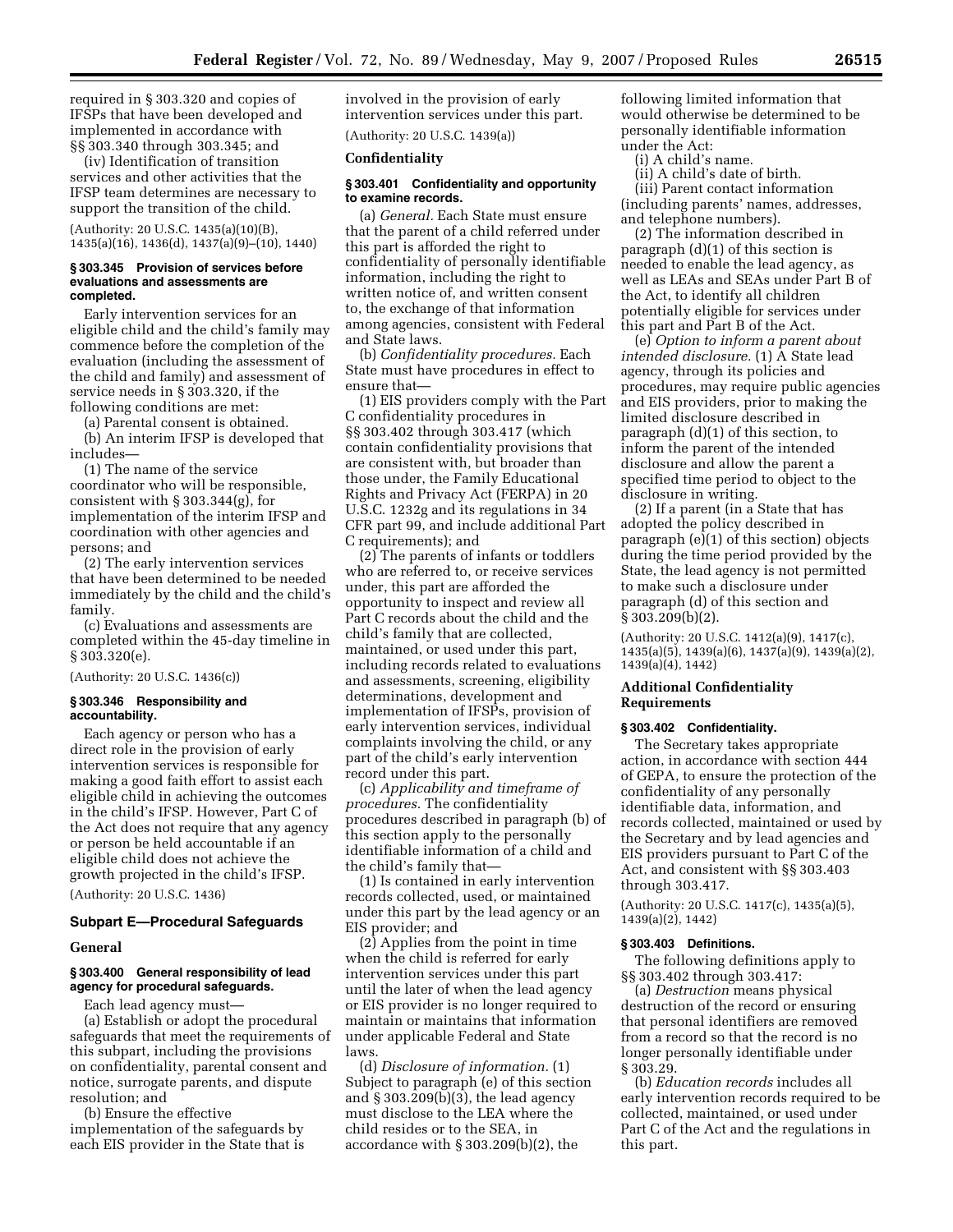(c) *Participating agency* means any individual, agency, or institution that collects, maintains, or uses personally identifiable information and includes the lead agency and EIS providers.

(Authority: 20 U.S.C. 1221e–3, 1417(c), 1435(a)(5), 1439(a)(2), 1442)

### **§ 303.404 Notice to parents.**

The lead agency must give notice that is adequate to fully inform parents about the requirements of § 303.402, including—

(a) A description of the children on whom personally identifiable information is maintained, the types of information sought, the methods the State intends to use in gathering the information (including the sources from whom information is gathered), and the uses to be made of the information;

(b) A summary of the policies and procedures that participating agencies must follow regarding storage, disclosure to third parties, retention, and destruction of personally identifiable information; and

(c) A description of all of the rights of parents and children regarding this information, including the rights under the Part C confidentiality provisions in §§ 303.401 through 303.417.

(Authority: 20 U.S.C. 1417(c), 1435(a)(5), 1439(a)(2), 1442)

# **§ 303.405 Access rights.**

(a) Each participating agency must permit parents to inspect and review any education records relating to their children that are collected, maintained, or used by the agency under this part. The agency must comply with a request without unnecessary delay and before any meeting regarding an IFSP, or any hearing pursuant to §§ 303.430(d) and 303.435 through 303.439, and in no case more than 20 days after the request has been made.

(b) The right to inspect and review education records under this section includes—

(1) The right to a response from the participating agency to reasonable requests for explanations and interpretations of the records;

(2) The right to request that the participating agency provide copies of the records containing the information if failure to provide those copies would effectively prevent the parent from exercising the right to inspect and review the records; and

(3) The right to have a representative of the parent inspect and review the records.

(c) An agency shall presume that the parent has authority to inspect and review records relating to his or her child unless the agency has been

provided documentation that the parent does not have the authority under applicable State laws governing such matters as custody, foster care, guardianship, separation, and divorce. (Authority: 20 U.S.C. 1417(c), 1439(a)(2), 1439(a)(4), 1442)

### **§ 303.406 Record of access.**

Each participating agency must keep a record of parties obtaining access to education records collected, maintained, or used under Part C of the Act (except access by parents and authorized representatives and employees of the participating agency), including the name of the party, the date access was given, and the purpose for which the party is authorized to use the records.

(Authority: 20 U.S.C. 1417(c), 1435(a)(5), 1439(a)(2), 1439(a)(4), 1442)

# **§ 303.407 Records on more than one child.**

If any education record includes information on more than one child, the parents of those children have the right to inspect and review only the information relating to their child or to be informed of that specific information.

(Authority: 20 U.S.C. 1417(c), 1439(a)(2), 1439(a)(4), 1442)

### **§ 303.408 List of types and locations of information.**

Each participating agency must provide parents on request a list of the types and locations of education records collected, maintained, or used by the agency.

(Authority: 20 U.S.C. 1417(c), 1439(a)(2), 1439(a)(4), 1442)

#### **§ 303.409 Fees.**

(a) Each participating agency may charge a fee for copies of records that are made for parents under this part if the fee does not effectively prevent the parents from exercising their right to inspect and review those records.

(b) A participating agency may not charge a fee to search for or to retrieve information under this part.

(Authority: 20 U.S.C. 1417(c), 1439(a)(2), 1439(a)(4), 1442)

#### **§ 303.410 Amendment of records at parent's request.**

(a) A parent who believes that information in the education records collected, maintained, or used under this part is inaccurate, misleading, or violates the privacy or other rights of the child may request that the participating agency that maintains the information amend the information.

(b) The participating agency must decide whether to amend the information in accordance with the

request within a reasonable period of time of receipt of the request.

(c) If the participating agency decides to refuse to amend the information in accordance with the request, it must inform the parent of the refusal and advise the parent of the right to a hearing under § 303.411.

(Authority: 20 U.S.C. 1417(c), 1439(a)(2), 1439(a)(4), 1442)

#### **§ 303.411 Opportunity for a hearing.**

The participating agency must, on request, provide a parent with an opportunity for a hearing under § 303.430(d) to challenge information in education records to ensure that it is not inaccurate, misleading, or otherwise in violation of the privacy or other rights of the child.

(Authority: 20 U.S.C. 1417(c), 1439(a)(2), 1439(a)(4), 1442)

### **§ 303.412 Result of hearing.**

(a) If, as a result of the hearing, the participating agency decides that the information is inaccurate, misleading or in violation of the privacy or other rights of the child, it must amend the information accordingly and so inform the parent in writing.

(b) If, as a result of the hearing, the agency decides that the information is not inaccurate, misleading, or in violation of the privacy or other rights of the child, it must inform the parent of the right to place in the records it maintains on the child a statement commenting on the information or setting forth any reasons for disagreeing with the decision of the agency.

(c) Any explanation placed in the records of the child under this section must—

(1) Be maintained by the agency as part of the records of the child as long as the record or contested portion is maintained by the agency; and

(2) If the records of the child or the contested portion is disclosed by the agency to any party, the explanation must also be disclosed to the party.

(Authority: 20 U.S.C. 1417(c), 1439(a)(2), 1439(a)(4), 1442)

#### **§ 303.413 Hearing procedures.**

A hearing held under § 303.411 must be conducted according to the procedures under 34 CFR 99.22.

(Authority: 20 U.S.C. 1417(c), 1439(a)(2), 1439(a)(4), 1442)

#### **§ 303.414 Consent prior to disclosure or use.**

(a) Prior parental consent must be obtained before personally identifiable information is—

(1) Disclosed to anyone other than authorized representatives, officials, or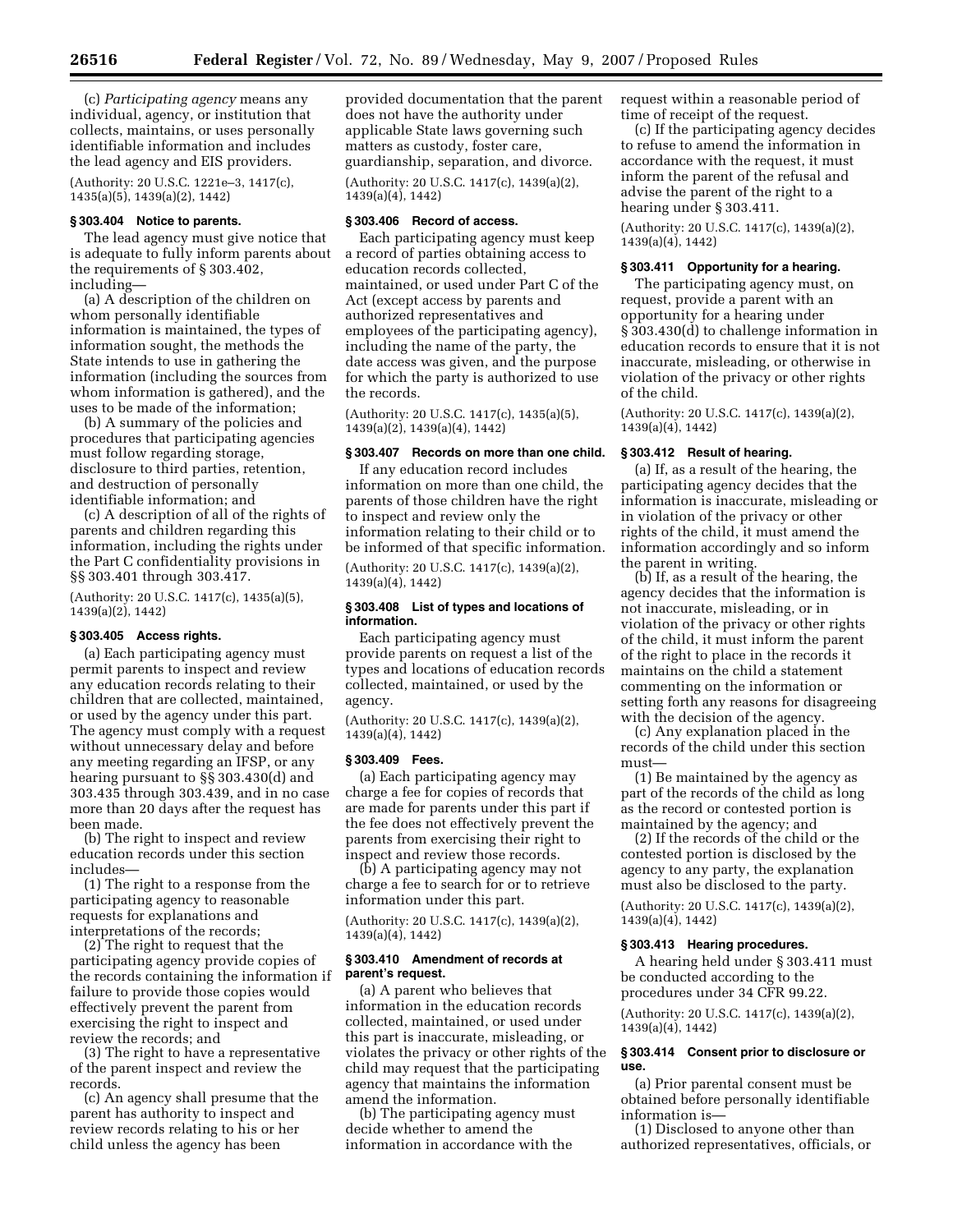employees of participating agencies collecting, maintaining, or using the information under this part, subject to paragraph (b) of this section; or

(2) Used for any purpose other than meeting a requirement of this part.

(b) A lead agency or participating agency may not disclose personally identifiable information, as defined in § 303.29, to any party except the lead agency and EIS providers that are part of the State's Part C system without parental consent unless authorized to do so under paragraphs (c) and (d) of this section, § 303.401, or the exceptions enumerated in 34 CFR part 99, which are adopted to apply to Part C through this reference.

(c) The lead agency must provide policies and procedures to be used when a parent refuses to provide consent under this section (such as a meeting to explain to parents how their failure to consent affects the ability of their child to receive services under this part), provided that those procedures do not override a parent's right to refuse consent under § 303.420.

(d) The lead agency or participating agency may disclose to a protection and advocacy (P&A) system authorized under section 143 of the Developmental Disabilities Assistance and Bill of Rights Act of 2000 (DD Act)—

(1) Contact information (including name, address, and telephone number) for the parent or legal guardian or representative of an infant or toddler with a disability when the P&A system requests this information under section  $143(a)(2)(I)(iii)(III)$  of the DD Act when requested by the P&A system; or

(2) Personally identifiable information in the early intervention records of an infant or toddler with a disability in order to provide the P&A system access to the early intervention records when the P&A system requests access under either section 143(a)(2)(I)(iii) or section  $143(a)(2)(J)$  of the DD Act.

(Authority: 20 U.S.C. 1417(c), 1439(a)(2), 1439(a)(4), 1442 and 42 U.S.C. 15043(a)(2)(I), 15043(a)(2)(J))

# **§ 303.415 Safeguards.**

(a) Each participating agency must protect the confidentiality of personally identifiable information at collection, maintenance, use, storage, disclosure, and destruction stages.

(b) One official at each participating agency must assume responsibility for ensuring the confidentiality of any personally identifiable information.

(c) All persons collecting or using personally identifiable information must receive training or instruction regarding the State's policies and procedures

under §§ 303.401 through 303.417 and 34 CFR part 99.

(d) Each participating agency must maintain, for public inspection, a current listing of the names and positions of those employees within the agency who may have access to personally identifiable information.

(Authority: 20 U.S.C. 1417(c), 1435(a)(5), 1439(a)(2), 1439(a)(4), 1442)

#### **§ 303.416 Destruction of information.**

(a) The public agency must inform parents when personally identifiable information collected, maintained, or used under this part is no longer needed to provide services to the child under Part C, GEPA, 20 U.S.C. 1230 through 1234i, and EDGAR, 34 CFR parts 76 and 80.

(b) Subject to paragraph (a) of this section, the information must be destroyed at the request of the parents. However, a permanent record of a child's name, date of birth, parent contact information (including address, and phone number), names of service coordinator(s) and EIS provider(s), and exit data (including year and age upon exit, and any programs entered into upon exiting) may be maintained without time limitation.

(Authority: 20 U.S.C. 1417(c), 1435(a)(5), 1439(a)(2), 1439(a)(4), 1442)

## **§ 303.417 Enforcement.**

The lead agency must have in effect policies and procedures that the State uses to ensure that its policies and procedures are followed and that the requirements of the Act and the regulations in this part are met including the sanctions and right to file a State complaint under §§ 303.432 through 303.434 for failure to comply with §§ 303.401 through 303.417.

(Authority: 20 U.S.C. 1417(c), 1435(a)(5), 1439(a)(2), 1439(a)(4), 1442)

#### **Parental Consent and Notice**

#### **§ 303.420 Parental consent and ability to decline service.**

(a) The lead agency must ensure parental consent is obtained before—

(1) Administering screening procedures that are used either to determine:

(i) Whether a child is suspected of having a disability; or

(ii) A child's eligibility under this part;

(2) An evaluation and assessment of a child is conducted under § 303.320;

(3) Early intervention services are

provided to the child under this part; (4) Public or private insurance is used

consistent with § 303.520; and

(5) Exchange of personally identifiable information among agencies consistent with § 303.401.

(b) If the parent does not give consent, the lead agency must make reasonable efforts to ensure that the parent—

(1) Is fully aware of the nature of the evaluation and assessment or the services that would be available; and

(2) Understands that the child will not be able to receive the evaluation and assessment or services unless consent is given.

(c)(1) Subject to paragraph (c)(2) of this section, the lead agency may, but is not required to, use the due process hearing procedures under this part to challenge the parent's refusal to consent to an evaluation and assessment of the child for early intervention services.

(2) The lead agency may not use the procedures described in paragraph (c)(1) of this section to challenge the parent's refusal to consent to the provision of an early intervention service or the use of insurance.

(d) The parents of an infant or toddler with a disability—

(1) Determine whether they, their infant or toddler with a disability, or other family members will accept or decline any early intervention service under this part at any time, in accordance with State law; and

(2) May decline a service after first accepting it, without jeopardizing other early intervention services under this part.

(Authority: 20 U.S.C. 1436(e), 1439(a)(3))

#### **§ 303.421 Prior written notice and procedural safeguards notice.**

(a) *General.* Prior written notice must be given to the parents of a child a reasonable time before the lead agency or an EIS provider proposes, or refuses, to initiate or change the identification, evaluation, or placement of the child, or the provision of early intervention services to the infant or toddler with a disability and that infant's or toddler's family.

(b) *Content of notice.* The notice must be in sufficient detail to inform the parents about—

(1) The action that is being proposed or refused;

(2) The reasons for taking the action; and

(3) All procedural safeguards that are available under this subpart, including a description of mediation in § 303.431, how to file a State complaint in §§ 303.432 through 303.434 and a due process complaint in the provisions adopted under § 303.430(d), and any timelines under those procedures.

(c) *Native language.* (1) The notice must be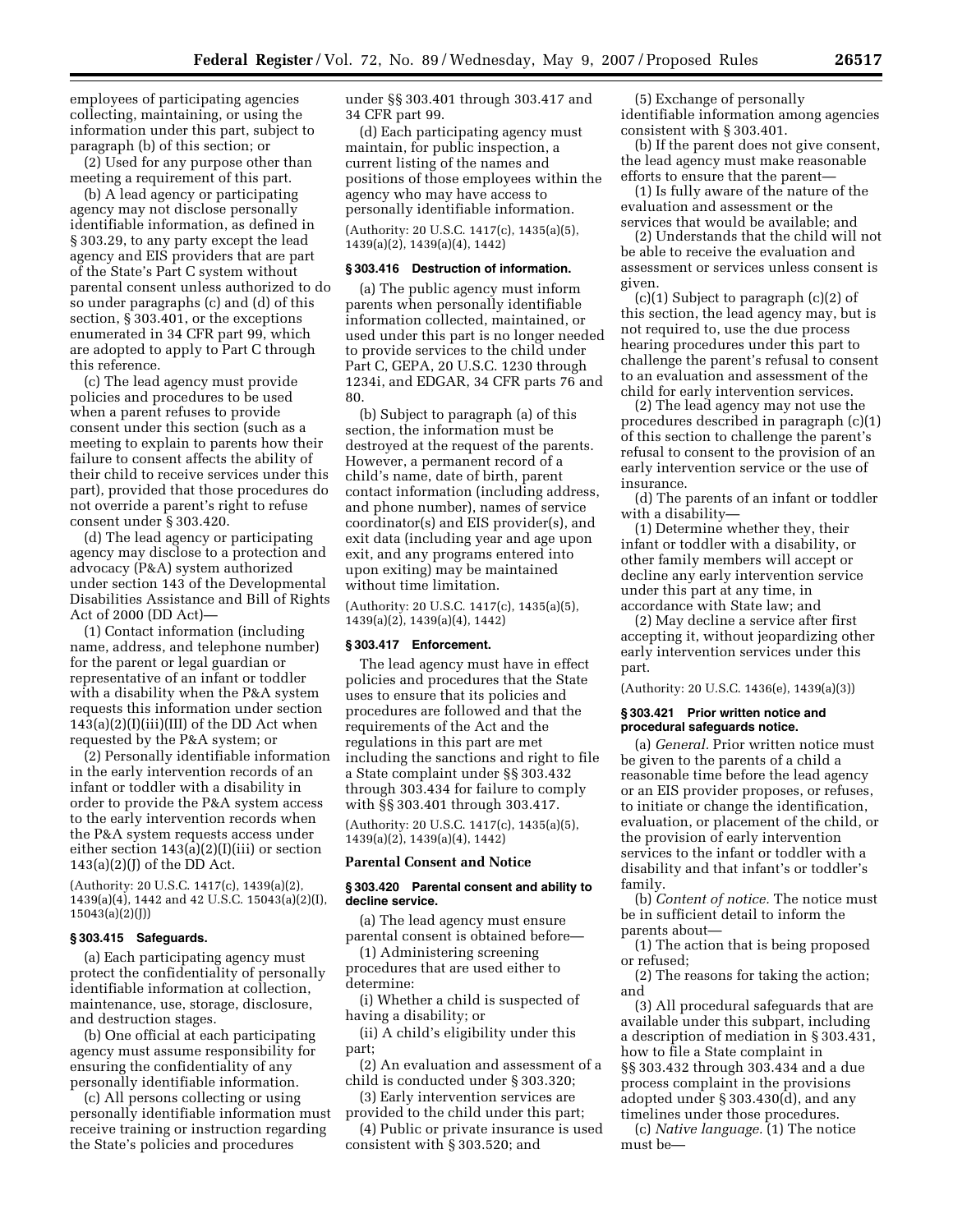(i) Written in language

understandable to the general public; and

(ii) Provided in the native language, as defined in § 303.25, of the parent or other mode of communication used by the parent, unless it is clearly not feasible to do so.

(2) If the native language or other mode of communication of the parent is not a written language, the public agency or designated EIS provider shall take steps to ensure that—

(i) The notice is translated orally or by other means to the parent in the parent's native language or other mode of communication;

(ii) The parent understands the notice; and

(iii) There is written evidence that the requirements of this paragraph have been met.

(Authority: 20 U.S.C. 1439(a)(6)–(7))

# **Surrogate Parents**

# **§ 303.422 Surrogate parents.**

(a) *General.* Each lead agency or other public agency must ensure that the rights of a child are protected when—

(1) No parent (as defined in § 303.27) can be identified;

(2) The lead agency, or other public agency, after reasonable efforts, cannot locate a parent; or

(3) The child is a ward of the State under the laws of that State.

(b) *Duty of lead agency and other public agencies.* 

(1) The duty of the lead agency, or other public agency under paragraph (a) of this section, includes the assignment of an individual to act as a surrogate for the parents. This assignment process must include a method for—

(i) Determining whether a child needs a surrogate parent; and

(ii) Assigning a surrogate parent to the child.

(2) In implementing the provisions under this section for children who are wards of the State or placed in foster care, the lead agency must consult with the public agency with whom care of the child has been assigned.

(c) *Criteria for selection of surrogate parents.* (1) The lead agency or other public agency may select a surrogate parent in any way permitted under State law.

(2) Public agencies must ensure that a person selected as a surrogate parent—

(i) Is not an employee of the lead agency or any other public agency or EIS provider that provides early intervention services or other services to the child or any family member of the child;

(ii) Has no personal or professional interest that conflicts with the interest of the child he or she represents; and

(iii) Has knowledge and skills that ensure adequate representation of the child.

(d) *Non-employee requirement; compensation.* A person who is otherwise qualified to be a surrogate parent under paragraph (c) of this section is not an employee of the agency solely because he or she is paid by the agency to serve as a surrogate parent.

(e) *Surrogate parent responsibilities.*  The surrogate parent has the same rights as a parent for all purposes under this part.

(Authority: 20 U.S.C. 1439(a)(5))

#### **Dispute Resolution Options**

# **§ 303.430 State dispute resolution options.**

(a) *General.* Each statewide system must include written procedures for the timely administrative resolution of complaints through mediation, State complaint procedures, and due process hearing procedures, described in paragraphs (b) through (e) of this section.

(b) *Mediation*. Each lead agency must make available to parties to disputes involving any matter under this part the opportunity for mediation that meets the requirements of § 303.431.

(c) *State complaint procedures*. Each lead agency must adopt written State complaint procedures to resolve any State complaints filed by any party regarding any violation of this part that meet the requirements in §§ 303.432 through 303.434.

(d) *Due process hearing procedures*. In addition to adopting the procedures in paragraphs (b) and (c) of this section, the lead agency must adopt written due process hearing procedures to resolve complaints with respect to a particular child regarding any matter identified in § 303.421(a), by either adopting—

(1) The Part C due process hearing procedures under section 639 of the Act that—

(i) Meet the requirements in §§ 303.435 through 303.438; and

(ii) Provide a means of filing a due process complaint regarding any matter listed in § 303.421(a); or

(2) The Part B due process hearing procedures under section 615 of the Act and §§ 303.440 through 303.449 (with either a 30-day or 45-day timeline for resolving due process complaints, as provided in § 303.440(c)).

(e) *Status of a child during the pendency of a due process complaint*. (1) During the pendency of any proceeding involving a due process complaint under paragraph (d) of this

section, unless the lead agency and parents of an infant or toddler with a disability otherwise agree, the child must continue to receive the appropriate early intervention services in the setting identified in the IFSP that is consented to by the parents.

(2) If the due process complaint under paragraph (d) of this section involves an application for initial services under Part C of the Act, the child must receive those services that are not in dispute.

(3)(i) Except as provided in paragraph (e)(3)(ii) of this section, if a child turns three and the child's eligibility under § 303.211 has not yet been determined, then the child must continue to receive Part C services under § 303.211(b)(4).

(ii) Once a child turns three and has been determined ineligible for services under Part B and § 303.211, the provisions of paragraph (e)(1) of this section do not apply and the lead agency is not required to provide Part C services to that child during the pendency of any due process complaint proceeding challenging the determination of ineligibility.

(Authority: 20 U.S.C. 1415(e), 1415(f)(1)(A), 1415(f)(3)(A)–(D), 1439(a)(8), 1439(b))

#### **Mediation**

#### **§ 303.431 Mediation.**

(a) *General*. Each lead agency must ensure that procedures are established and implemented to allow parties to disputes involving any matter under this part, including matters arising prior to the filing of a due process complaint, to resolve disputes through a mediation process.

(b) *Requirements*. The procedures must meet the following requirements:

(1) The procedures must ensure that the mediation process—

(i) Is voluntary on the part of the parties;

(ii) Is not used to deny or delay a parent's right to a hearing on the parent's due process complaint, or to deny any other rights afforded under Part C of the Act; and

(iii) Is conducted by a qualified and impartial mediator who is trained in effective mediation techniques.

(2)(i) The State must maintain a list of individuals who are qualified mediators and knowledgeable in laws and regulations relating to the provision of early intervention services.

(ii) The lead agency must select mediators on a random, rotational, or other impartial basis.

(3) The State must bear the cost of the mediation process, including the costs of meetings described in paragraph (d) of this section.

(4) Each session in the mediation process must be scheduled in a timely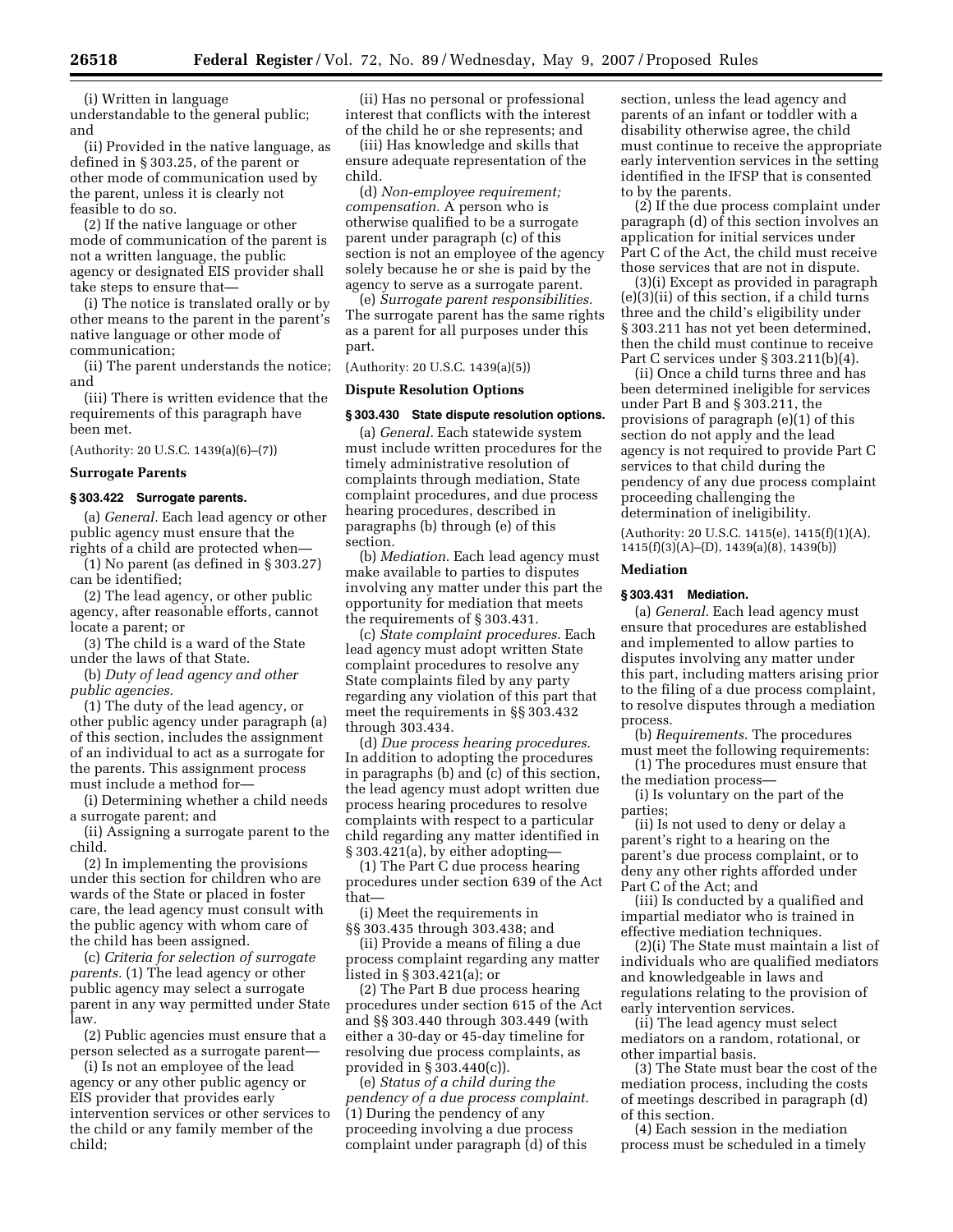manner and must be held in a location that is convenient to the parties to the dispute.

(5) If the parties resolve a dispute through the mediation process, the parties must execute a legally binding agreement that sets forth that resolution and that—

(i) States that all discussions that occurred during the mediation process will remain confidential and may not be used as evidence in any subsequent due process hearing or civil proceeding; and

(ii) Is signed by both the parent and a representative of the agency who has the authority to bind such agency.

(6) A written, signed mediation agreement under this paragraph is enforceable in any State court of competent jurisdiction or in a district court of the United States.

(7) Discussions that occur during the mediation process must be confidential and may not be used as evidence in any subsequent due process hearing or civil proceeding of any Federal court or State court of a State receiving assistance under this part.

(c) *Impartiality of mediator*. (1) An individual who serves as a mediator under this part—

(i) May not be an employee of the lead agency or an EIS provider that is involved in the provision of early intervention or other services to the child; and

(ii) Must not have a personal or professional interest that conflicts with the person's objectivity.

(2) A person who otherwise qualifies as a mediator is not an employee of a lead agency or an early intervention provider solely because he or she is paid by the agency or provider to serve as a mediator.

(d) *Meeting to encourage mediation*. A lead agency may establish procedures to offer to parents and EIS providers that choose not to use the mediation process, an opportunity to meet, at a time and location convenient to the parents, with a disinterested party—

(1) Who is under contract with an appropriate alternative dispute resolution entity, or a parent training and information center or community parent resource center in the State established under section 671 or 672 of the Act; and

(2) Who would explain the benefits of, and encourage the use of, the mediation process to the parents.

(Authority: 20 U.S.C. 1415(e), 1439(a)(8))

#### **State Complaint Procedures**

## **§ 303.432 Adoption of State complaint procedures.**

(a) *General*. Each lead agency must adopt written procedures for—

(1) Resolving any complaint, including a complaint filed by an organization or individual from another State, that meets the requirements of § 303.434 by providing for the filing of a complaint with the lead agency; and

(2) Widely disseminating to parents and other interested individuals, including parent training and information centers, protection and advocacy agencies and other appropriate entities, the State procedures under §§ 303.432 through 303.434.

(b) *Remedies for denial of appropriate services*. In resolving a complaint in which the lead agency has found a failure to provide appropriate services, a lead agency pursuant to its general supervisory authority under Part C of the Act, must address—

(1) The failure to provide appropriate services, including corrective action appropriate to address the needs of the infant or toddler with a disability and the infant's or toddler's family who is the subject of the complaint; and

(2) Appropriate future provision of services for all infants and toddlers with disabilities and their families.

(Authority: 20 U.S.C. 1439(a)(1))

#### **§ 303.433 Minimum State complaint procedures.**

(a) *Time limit; minimum procedures*. Each lead agency must include in its complaint procedures a time limit of 60 days after a complaint is filed under § 303.434 to—

(1) Carry out an independent on-site investigation, if the lead agency determines that an investigation is necessary;

(2) Give the complainant the opportunity to submit additional information, either orally or in writing, about the allegations in the complaint;

(3) Provide the lead agency, public agency, or EIS provider with the opportunity to respond to the complaint, including, at a minimum—

(i) At the discretion of the lead agency, a proposal to resolve the complaint; and

(ii) An opportunity for a parent who has filed a complaint and the lead agency, public agency, or EIS provider to voluntarily engage in mediation, consistent with §§ 303.430(b) and 303.431;

(4) Review all relevant information and make an independent determination as to whether the lead agency, public agency, or EIS provider is violating a requirement of Part C of the Act or of this part; and

(5) Issue a written decision to the complainant that addresses each

allegation in the complaint and contains—

(i) Findings of fact and conclusions; and

(ii) The reasons for the lead agency's final decision.

(b) *Time extension; final decision; implementation*. The lead agency's procedures described in paragraph (a) of this section also must—

(1) Permit an extension of the time limit under paragraph (a) of this section only if—

(i) Exceptional circumstances exist with respect to a particular complaint; or

(ii) The parent (or individual or organization, if mediation is available to the individual or organization under State procedures) and the lead agency or EIS provider involved agree to extend the time to engage in mediation pursuant to paragraph (a)(3)(ii) of this section; and

(2) Include procedures for effective implementation of the lead agency's final decision, if needed, including—

(i) Technical assistance activities;

(ii) Negotiations; and

(iii) Corrective actions to achieve compliance.

(c) *Complaints filed under this section and due process hearings under § 303.430(d)*. (1) If a written complaint is received that is also the subject of a due process hearing under § 303.430(d), or contains multiple issues of which one or more are part of that hearing, the State must set aside any part of the complaint that is being addressed in the due process hearing until the conclusion of the hearing. However, any issue in the complaint that is not a part of the due process hearing must be resolved using the time limit and procedures described in paragraphs (a) and (b) of this section.

(2) If an issue raised in a complaint filed under this section has previously been decided in a due process hearing involving the same parties—

(i) The due process hearing decision is binding on that issue; and

(ii) The lead agency must inform the complainant to that effect.

(3) A complaint alleging a lead agency or EIS provider's failure to implement a due process hearing decision must be resolved by the lead agency.

(Authority: 20 U.S.C. 1439(a)(1))

# **§ 303.434 Filing a complaint.**

(a) An organization or individual may file a signed written complaint under the procedures described in §§ 303.432 and 303.433.

(b) The complaint must include—

(1) A statement that the lead agency, public agency, or EIS provider has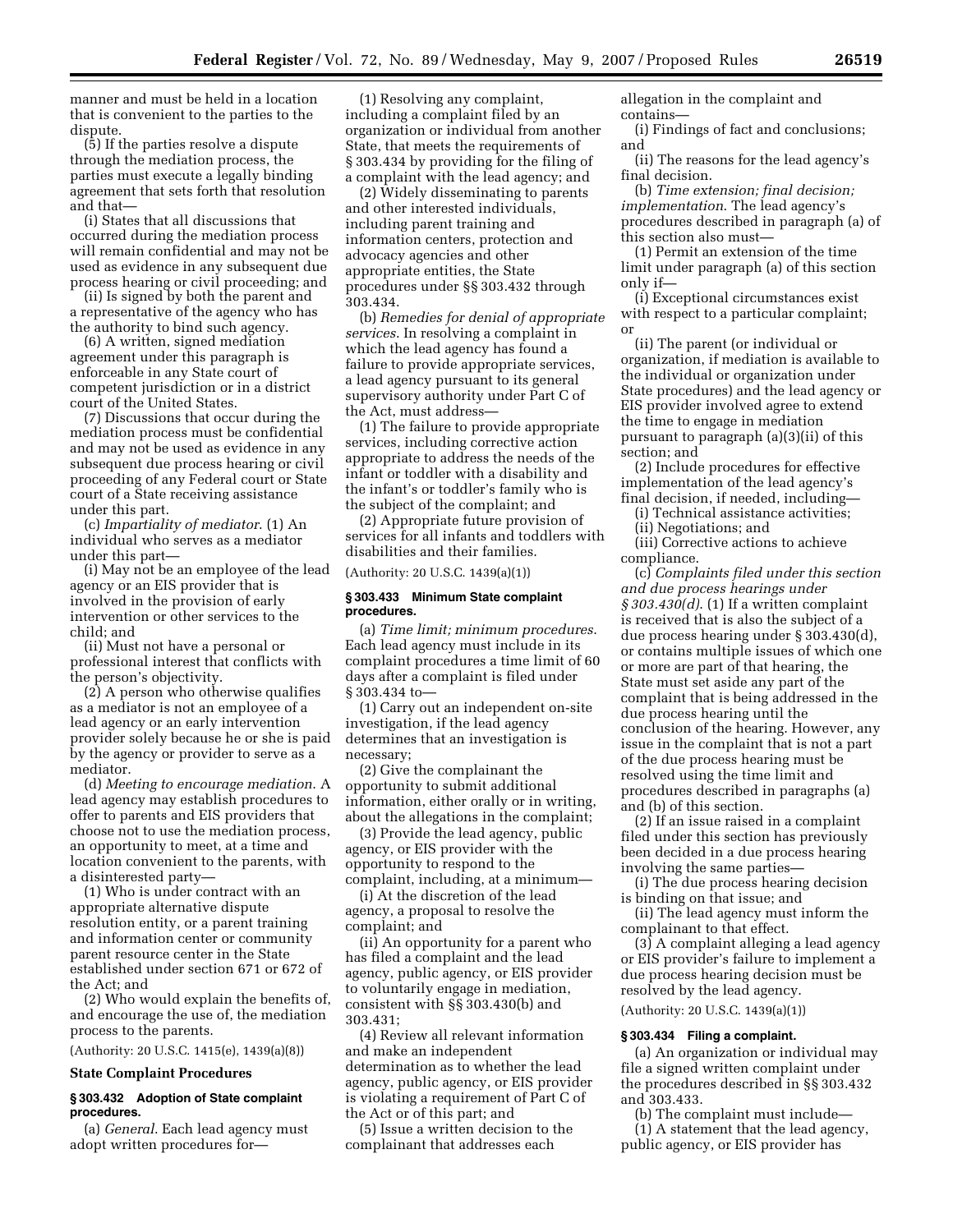violated a requirement of Part C of the Act or of this part;

(2) The facts on which the statement is based;

(3) The signature and contact

information for the complainant; and (4) If alleging violations with respect to a specific child—

(i) The name and address of the residence of the child;

(ii) The name of the EIS provider serving the child;

(iii) A description of the nature of the problem of the child, including facts relating to the problem; and

(iv) A proposed resolution of the problem to the extent known and available to the party at the time the complaint is filed.

(c) The complaint must allege a violation that occurred not more than one year prior to the date that the complaint is received in accordance with § 303.432.

(d) The party filing the complaint must forward a copy of the complaint to the public agency or EIS provider serving the child at the same time the party files the complaint with the lead agency.

(Authority: 20 U.S.C. 1439(a)(1))

# **States That Choose To Adopt the Part C Due Process Procedures Under Section 639 of the Act**

## **§ 303.435 Appointment of an impartial due process hearing officer.**

(a) *Qualifications and duties*. Whenever a due process complaint is received under § 303.430(d), a due process hearing officer must be appointed to implement the complaint resolution process in this subpart. The person must—

(1) Have knowledge about the provisions of this part and the needs of, and early intervention services available for, infants and toddlers with disabilities and their families; and

(2) Perform the following duties:

(i)(A) Listen to the presentation of relevant viewpoints about the due process complaint.

(B) Examine all information relevant to the issues.

(C) Seek to reach a timely resolution of the due process complaint.

(ii) Provide a record of the proceedings, including a written decision.

(b) *Definition of impartial*. (1) *Impartial* means that the due process hearing officer appointed to implement the due process hearing under this part—

(i) Is not an employee of the lead agency or an EIS provider involved in the provision of early intervention services or care of the child; and

(ii) Does not have a personal or professional interest that would conflict with his or her objectivity in implementing the process.

(2) A person who otherwise qualifies under paragraph (b)(1) of this section is not an employee of an agency solely because the person is paid by the agency to implement the due process hearing procedures or mediation procedures under this part.

(Authority: 20 U.S.C. 1439(a)(1))

#### **§ 303.436 Parental rights in due process hearing proceedings.**

(a) *General*. Each lead agency must ensure that the parents of a child referred to Part C are afforded the rights in paragraph (b) of this section in the due process hearing carried out under § 303.430(d).

(b) *Rights*. Any parent involved in a due process hearing has the right to—

(1) Be accompanied and advised by counsel and by individuals with special knowledge or training with respect to early intervention services for infants and toddlers with disabilities;

(2) Present evidence and confront, cross-examine, and compel the attendance of witnesses;

(3) Prohibit the introduction of any evidence at the hearing that has not been disclosed to the parent at least five days before the hearing;

(4) Obtain a written or electronic verbatim transcription of the hearing; and

(5) Obtain written findings of fact and decisions.

(Authority: 20 U.S.C. 1439(a))

## **§ 303.437 Convenience of hearings and timelines.**

(a) Any due process hearing conducted under this subpart must be carried out at a time and place that is reasonably convenient to the parents.

(b) Each lead agency must ensure that, not later than 30 days after the receipt of a parent's due process complaint, the due process hearing required under this subpart is completed and a written decision mailed to each of the parties.

(Authority: 20 U.S.C. 1439(a)(1))

#### **§ 303.438 Civil action.**

Any party aggrieved by the findings and decision issued pursuant to a due process complaint has the right to bring a civil action in State or Federal court under section 639(a)(1) of the Act.

(Authority: 20 U.S.C. 1439(a)(1))

# **States That Choose To Adopt the Part B Due Process Procedures Under Section 615 of the Act**

# **§ 303.440 Filing a due process complaint.**

(a) *General*. (1) A parent, EIS provider, or a lead agency may file a due process complaint on any of the matters described in § 303.421(a) (relating to the identification, evaluation or placement of a child under Part C of the Act, or the provision of early intervention services to the infant or toddler with a disability and his or her family).

(2) The due process complaint must allege a violation that occurred not more than two years before the date the parent or public agency knew or should have known about the alleged action that forms the basis of the due process complaint, or, if the State has an explicit time limitation for filing a due process complaint under this part, in the time allowed by that State law, except that the exceptions to the timeline described in § 303.443(f) apply to the timeline in this section.

(b) *Information for parents*. The lead agency must inform the parent of any free or low-cost legal and other relevant services available in the area if—

(1) The parent requests the information; or

(2) The parent or EIS provider files a due process complaint under this section.

(c) *Timeline for Resolution*. The lead agency may adopt a 30- or 45-day timeline, subject to § 303.447(a), for the resolution of due process complaints and must specify in its written policies and procedures under § 303.123 and in its prior written notice under § 303.421, the specific timeline it has adopted.

(Authority: 20 U.S.C. 1415(b)(6), 1439)

# **§ 303.441 Due process complaint.**

(a) *General*. (1) The lead agency must have procedures that require either party, or the attorney representing a party, to provide to the other party a due process complaint (which must remain confidential).

(2) The party filing a due process complaint must forward a copy of the due process complaint to the lead agency.

(b) *Content of complaint*. The due process complaint required in paragraph (a)(1) of this section must include—

(1) The name of the child;

(2) The address of the residence of the child;

(3) The name of the EIS provider serving the child;

(4) In the case of a homeless child (within the meaning of section 725(2) of the McKinney-Vento Homeless Assistance Act (42 U.S.C. 11434a(2)),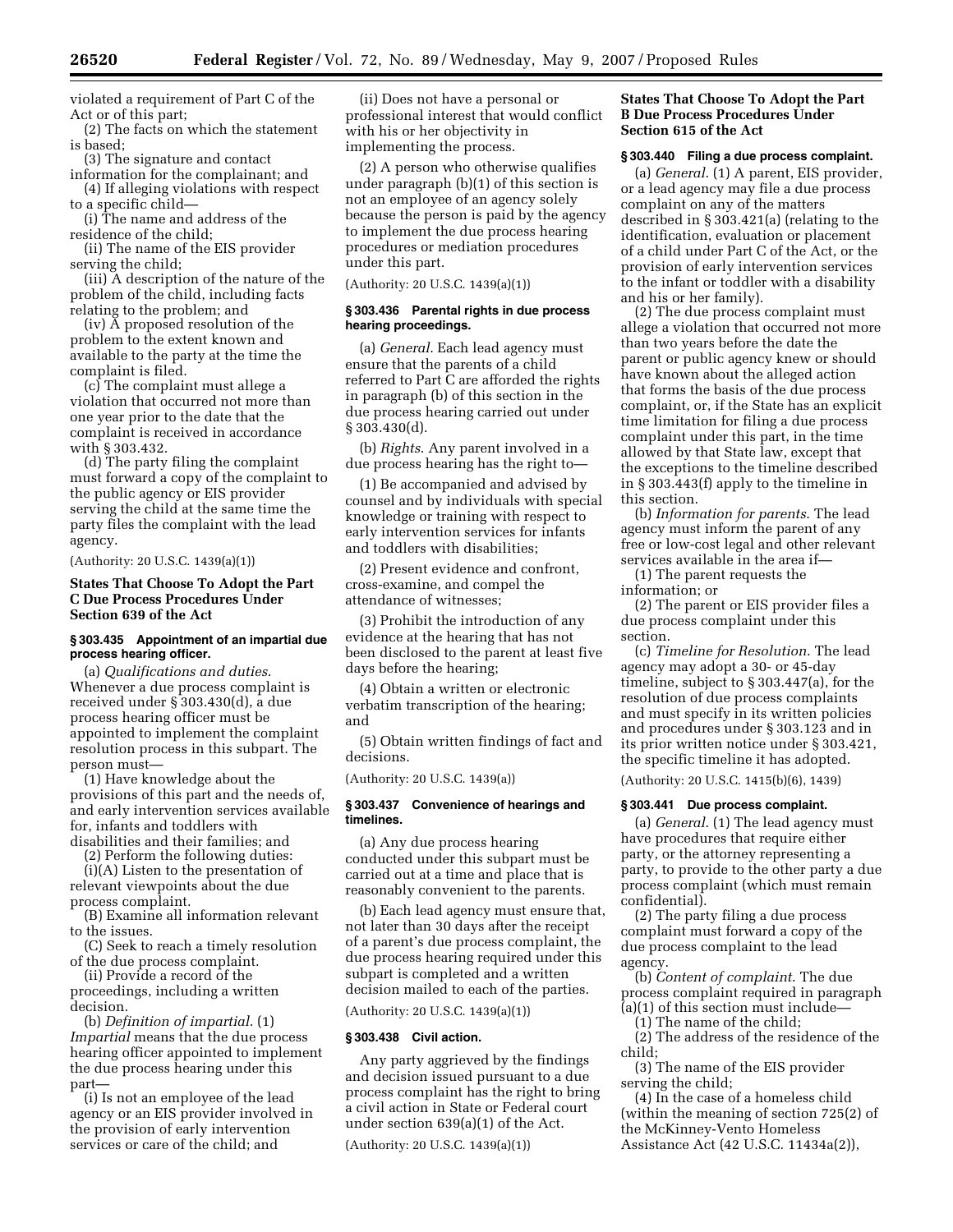available contact information for the child, and the name of the EIS provider serving the child;

(5) A description of the nature of the problem of the child relating to the proposed or refused initiation or change, including facts relating to the problem; and

(6) A proposed resolution of the problem to the extent known and available to the party at the time.

(c) *Notice required before a hearing on a due process complaint*. A party may not have a hearing on a due process complaint until the party, or the attorney representing the party, files a due process complaint that meets the requirements of paragraph (b) of this section.

(d) *Sufficiency of complaint*. (1) The due process complaint required by this section must be deemed sufficient unless the party receiving the due process complaint notifies the hearing officer and the other party in writing, within 15 days of receipt of the due process complaint, that the receiving party believes the due process complaint does not meet the requirements in paragraph (b) of this section.

(2) Within five days of receipt of notification under paragraph (d)(1) of this section, the hearing officer must make a determination on the face of the due process complaint of whether the due process complaint meets the requirements of paragraph (b) of this section, and must immediately notify the parties in writing of that determination.

(3) A party may amend its due process complaint only if—

(i) The other party consents in writing to the amendment and is given the opportunity to resolve the due process complaint through a meeting held pursuant to § 303.442; or

(ii) The hearing officer grants permission, except that the hearing officer may only grant permission to amend at any time not later than five days before the due process hearing begins.

(4) If a party files an amended due process complaint, the timelines for the resolution meeting in § 303.442(a) and the time period to resolve in § 303.442(b) begin again with the filing of the amended due process complaint.

(e) *Lead agency response to a due process complaint*. (1) If the lead agency has not sent a prior written notice under § 303.421 to the parent regarding the subject matter contained in the parent's due process complaint, the lead agency or EIS provider must, within 10 days of receiving the due process complaint,

send to the parent a response that includes—

(i) An explanation of why the lead agency proposed or refused to take the action raised in the due process complaint;

(ii) A description of other options that the IFSP team considered and the reasons why those options were rejected;

(iii) A description of each evaluation procedure, assessment, record, or report the lead agency used as the basis for the proposed or refused action; and

(iv) A description of the other factors that are relevant to the agency's proposed or refused action.

(2) A response by the lead agency under paragraph (e)(1) of this section shall not be construed to preclude the lead agency from asserting that the parent's due process complaint was insufficient, where appropriate.

(f) *Other party response to a due process complaint*. Except as provided in paragraph (e) of this section, the party receiving a due process complaint must, within 10 days of receiving the due process complaint, send to the other party a response that specifically addresses the issues raised in the due process complaint.

(Authority: 20 U.S.C. 1415(b)(7), 1415(c)(2), 1439)

#### **§ 303.442 Resolution process.**

(a) *Resolution meeting*. (1) Within 15 days of receiving notice of the parent's due process complaint, and prior to the initiation of a due process hearing under § 303.443, the lead agency must convene a meeting with the parent and the relevant member or members of the IFSP team who have specific knowledge of the facts identified in the due process complaint that—

(i) Includes a representative of the lead agency who has decision-making authority on behalf of that agency; and

(ii) May not include an attorney of the lead agency unless the parent is accompanied by an attorney.

(2) The purpose of the meeting is for the parent of the child to discuss the due process complaint, and the facts that form the basis of the due process complaint, so that the lead agency has the opportunity to resolve the dispute that is the basis for the due process complaint.

(3) The meeting described in paragraph (a)(1) and (a)(2) of this section need not be held if—

(i) The parent and lead agency agree in writing to waive the meeting; or

(ii) The parent and lead agency agree to use the mediation process described in § 303.431.

(4) The parent and the lead agency must determine the relevant members of the IFSP team to attend the meeting.

(b) *Resolution period*. (1) If the lead agency has not resolved the due process complaint to the satisfaction of the parties within 30 days of the receipt of the due process complaint, the due process hearing may occur.

(2) Except as provided in paragraph (c) of this section, the timeline for issuing a final decision under § 303.447 begins at the expiration of the 30-day period in paragraph (b)(1) of this section.

(3) Except where the parties have jointly agreed to waive the resolution process or to use mediation, notwithstanding paragraphs (b)(1) and (2) of this section, the failure of the parent filing a due process complaint to participate in the resolution meeting will delay the timelines for the resolution process and due process hearing until the meeting is held.

(4) If the lead agency is unable to obtain the participation of the parent in the resolution meeting after reasonable efforts have been made, including documenting its efforts, the lead agency, may at the conclusion of the 30-day period, request that a hearing officer dismiss the parent's due process complaint.

(5) If the lead agency fails to hold the resolution meeting specified in paragraph (a) of this section within 15 days of receiving notice of a parent's due process complaint or fails to participate in the resolution meeting, the parent may seek the intervention of a hearing officer to begin the due process hearing timeline.

(c) *Adjustments to 30-day resolution period*. The 30- or 45-day timeline adopted by the lead agency under § 303.440(c) for the due process hearing described in § 303.447(a) starts the day after one of the following events:

(1) Both parties agree in writing to waive the resolution meeting.

(2) After either the mediation or resolution meeting starts but before the end of the 30-day period, the parties agree in writing that no agreement is possible.

(3) If both parties agree in writing to continue the mediation at the end of the 30-day resolution period, but later, the parent or lead agency withdraws from the mediation process.

(d) *Written settlement agreement*. If a resolution to the dispute is reached at the meeting described in paragraph (a)(1) and (2) of this section, the parties must execute a legally binding agreement that is—

(1) Signed by both the parent and a representative of the lead agency who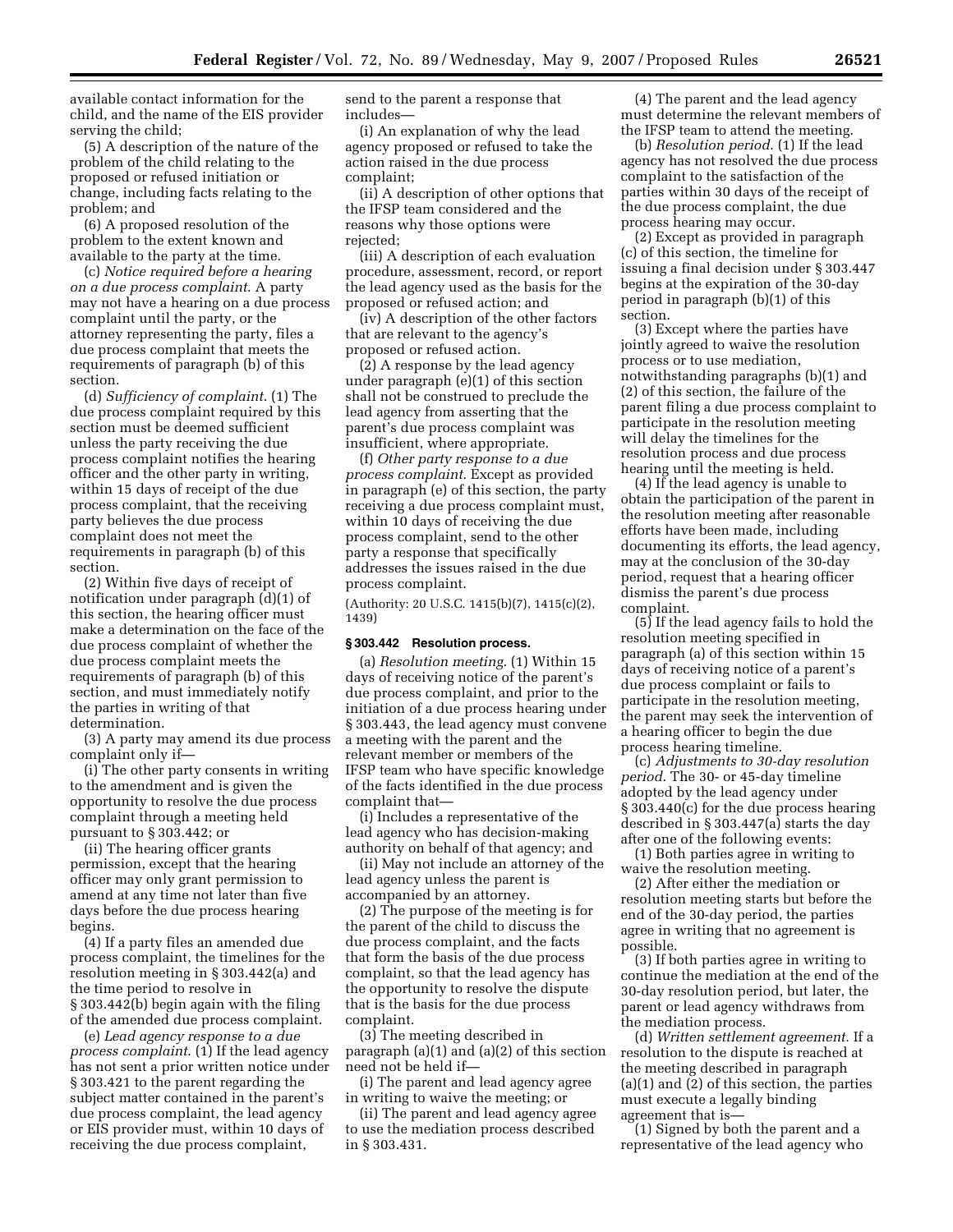has the authority to bind the agency; and

(2) Enforceable in any State court of competent jurisdiction or in a district court of the United States, or, by the lead agency, if the State has other mechanisms or procedures that permit parties to seek enforcement of resolution agreements pursuant to this section.

(e) *Agreement review period*. If the parties execute an agreement pursuant to paragraph (d) of this section, a party may void the agreement within three business days of the agreement's execution.

(Authority: 20 U.S.C. 1415(f)(1)(B), 1439)

# **§ 303.443 Impartial due process hearing.**

(a) *General*. Whenever a due process complaint is received consistent with § 303.440, the parents or the EIS provider involved in the dispute must have an opportunity for an impartial due process hearing, consistent with the procedures in §§ 303.440 through 303.442.

(b) *Agency responsible for conducting the due process hearing*. The hearing described in paragraph (a) of this section must be conducted by the lead agency directly responsible for the early intervention services of the infant or toddler, as determined under State statute, State regulation, or a written policy of the lead agency.

(c) *Impartial hearing officer*. (1) At a minimum, a hearing officer—

(i) Must not be—

(A) An employee of the State, lead agency, or the EIS provider that is involved in the early intervention services or care of the infant or toddler; or

(B) A person having a personal or professional interest that conflicts with the person's objectivity in the hearing;

(ii) Must possess knowledge of, and the ability to understand, the provisions of the Act, Federal and State regulations pertaining to the Act, and legal interpretations of the Act by Federal and State courts;

(iii) Must possess the knowledge and ability to conduct hearings in accordance with appropriate, standard legal practice; and

(iv) Must possess the knowledge and ability to render and write decisions in accordance with appropriate, standard legal practice.

(2) A person who otherwise qualifies to conduct a hearing under paragraph (c)(1) of this section is not an employee of the agency solely because he or she is paid by the agency to serve as a hearing officer.

(3) Each public agency must keep a list of the persons who serve as hearing officers. The list must include a

statement of the qualifications of each of those persons.

(d) *Subject matter of due process hearings*. The party requesting the due process hearing may not raise issues at the due process hearing that were not raised in the due process complaint filed under § 303.441(b), unless the other party agrees otherwise.

(e) *Timeline for requesting a hearing*. A parent, lead agency, or EIS provider must request an impartial hearing on their due process complaint within two years of the date the parent, lead agency, or EIS provider knew or should have known about the alleged action that forms the basis of the due process complaint, or if the State has an explicit time limitation for requesting such a due process hearing under this part, in the time allowed by that State law.

(f) *Exceptions to the timeline*. The timeline described in paragraph (e) of this section does not apply to a parent if the parent was prevented from filing a due process complaint due to—

(1) Specific misrepresentations by the lead agency or EIS provider that it had resolved the problem forming the basis of the due process complaint; or

(2) The lead agency's or EIS provider's failure to provide the parent information that was required under this part to be provided to the parent.

(Authority: 20 U.S.C. 1415(f)(1)(A), 1415(f)(3)(A)–(D), 1439)

#### **§ 303.444 Hearing rights.**

(a) *General.* Any party to a hearing conducted pursuant to §§ 303.440 through 303.445, or an appeal conducted pursuant to § 303.446, has the right to—

(1) Be accompanied and advised by counsel and by individuals with special knowledge or training with respect to the problems of infants or toddlers with disabilities;

(2) Present evidence and confront, cross-examine, and compel the attendance of witnesses;

(3) Prohibit the introduction of any evidence at the hearing that has not been disclosed to that party at least five business days before the hearing;

(4) Obtain a written, or, at the option of the parents, electronic, verbatim record of the hearing; and

(5) Obtain written, or, at the option of the parents, electronic findings of fact and decisions.

(b) *Additional disclosure of information.* (1) At least five business days prior to a hearing conducted pursuant to § 303.443(a), each party must disclose to all other parties all evaluations completed by that date and recommendations based on the offering party's evaluations that the party intends to use at the hearing.

(2) A hearing officer may bar any party that fails to comply with paragraph (b)(1) of this section from introducing the relevant evaluation or recommendation at the hearing without the consent of the other party.

(c) *Parental rights at hearings.* Parents involved in hearings must be given the right to—

(1) Have the child who is the subject of the hearing present;

(2) Open the hearing to the public; and

(3) Have the record of the hearing and the findings of fact and decisions described in paragraphs (a)(4) and (a)(5) of this section provided at no cost to parents.

(Authority: 20 U.S.C. 1415(f)(2), 1415(h), 1439)

#### **§ 303.445 Hearing decisions.**

(a) *Decision of hearing officer.* (1) Subject to paragraph (a)(2) of this section, a hearing officer must make a determination, based on substantive grounds, of whether the child was appropriately identified, placed, or evaluated, or whether the infant or toddler with a disability and his or her family were appropriately provided early intervention services under Part C of the Act.

(2) In matters alleging a procedural violation, a hearing officer may find that a child did not receive appropriate identification, evaluation, placement, or provision of early intervention services for the child and that child's family under Part C of the Act only if the procedural inadequacies—

(i) Impeded the child's right to identification, evaluation, and placement or provision of early intervention services for the child and that child's family under Part C of the Act;

(ii) Significantly impeded the parents' opportunity to participate in the decision-making process regarding identification, evaluation, placement or provision of early intervention services for the child and that child's family under Part C of the Act; or

(iii) Caused a deprivation of educational or developmental benefit.

(3) Nothing in paragraph (a) of this section shall be construed to preclude a hearing officer from ordering the lead agency or EIS provider to comply with procedural requirements under §§ 303.400 through 303.449.

(b) *Construction clause.* Nothing in §§ 303.440 through 303.445 shall be construed to affect the right of a parent to file an appeal of the due process hearing decision with the lead agency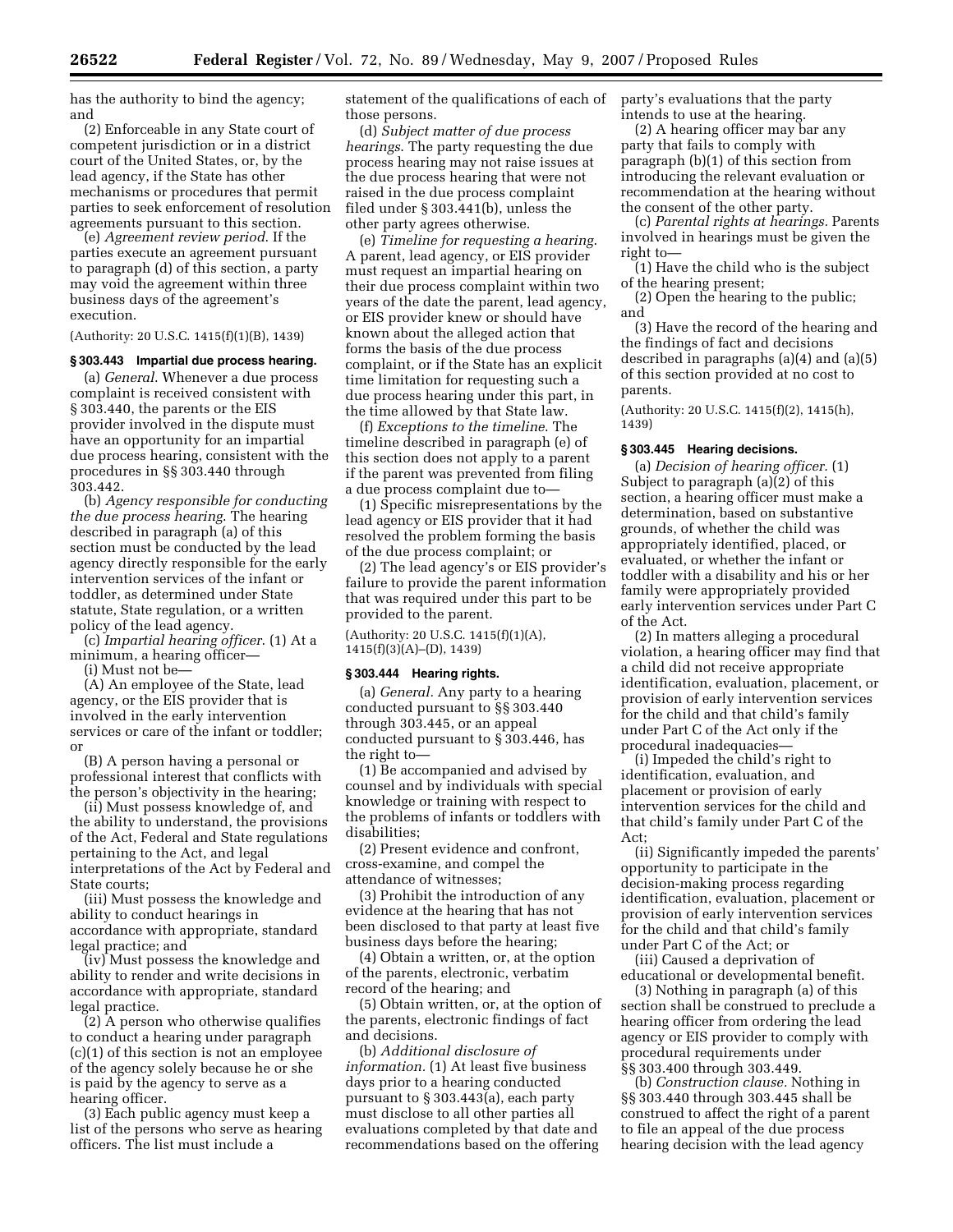under § 303.446(b), if a lead agency level appeal is available.

(c) *Separate due process complaint.*  Nothing in §§ 303.440 through 303.449 shall be construed to preclude a parent from filing a separate due process complaint on an issue separate from a due process complaint already filed.

(d) *Findings and decisions to general public.* The lead agency, after deleting any personally identifiable information, must make the findings and decisions available to the public.

(Authority: 20 U.S.C. 1415(f)(3)(E)–(F), 1415(h)(4), 1415(o), 1439)

## **§ 303.446 Finality of decision; appeal; impartial review.**

(a) *Finality of hearing decision.* A decision made in a hearing conducted pursuant to §§ 303.440 through 303.445 is final, except that any party involved in the hearing may appeal the decision under the provisions of paragraph (b) of this section and § 303.448.

(b) *Appeal of decisions; impartial review.* (1) If the hearing required by § 303.443 is conducted by a public agency other than the lead agency, any party aggrieved by the findings and decision in the hearing may appeal to the lead agency.

(2) If there is an appeal, the lead agency must conduct an impartial review of the findings and decision appealed. The official conducting the review must—

(i) Examine the entire hearing record;

(ii) Ensure that the procedures at the hearing were consistent with the requirements of due process;

(iii) Seek additional evidence if necessary. If a hearing is held to receive additional evidence, the rights in § 303.444 apply;

(iv) Afford the parties an opportunity for oral or written argument, or both, at the discretion of the reviewing official;

(v) Make an independent decision on completion of the review; and

(vi) Give a copy of the written, or, at the option of the parents, electronic findings of fact and decisions to the parties.

(c) *Findings of fact and decision to the general public.* The lead agency, after deleting any personally identifiable information, must make the findings of fact and decisions described in paragraph (b)(2)(vi) of this section available to the general public.

(d) *Finality of review decision.* The decision made by the reviewing official is final unless a party brings a civil action under § 303.448.

(Authority: 20 U.S.C. 1415(g), 1415(h)(4), 1415(i)(1)(A), 1415(i)(2), 1439)

#### **§ 303.447 Timelines and convenience of hearings and reviews.**

(a) The lead agency must ensure that not later than either 30 days or 45 days (consistent with the lead agency's written policies and procedures adopted under § 303.440(c)) after the expiration of the 30-day period in § 303.442(b), or the adjusted 30-day time periods described in § 303.442(c)—

(1) A final decision is reached in the hearing; and

(2) A copy of the decision is mailed to each of the parties.

(b) The lead agency must ensure that not later than 30 days after the receipt of a request for a review—

(1) A final decision is reached in the review; and

(2) A copy of the decision is mailed to each of the parties.

(c) A hearing or reviewing officer may grant specific extensions of time beyond the periods set out in paragraphs (a) and (b) of this section at the request of either party.

(d) Each hearing and each review involving oral arguments must be conducted at a time and place that is reasonably convenient to the parents and child involved.

(Authority: 20 U.S.C. 1415(f)(1)(B)(ii), 1415(g), 1415(i)(1), 1439)

#### **§ 303.448 Civil action.**

(a) *General.* Any party aggrieved by the findings and decision made under §§ 303.440 through 303.445 who does not have the right to an appeal under § 303.446(b), and any party aggrieved by the findings and decision under § 303.446(b), has the right to bring a civil action with respect to the due process complaint under § 303.440. The action may be brought in any State court of competent jurisdiction or in a district court of the United States without regard to the amount in controversy.

(b) *Time limitation.* The party bringing the action shall have 90 days from the date of the decision of the hearing officer or, if applicable, the decision of the State review official, to file a civil action, or, if the State has an explicit time limitation for bringing civil actions under Part C of the Act, in the time allowed by that State law.

(c) *Additional requirements.* In any action brought under paragraph (a) of this section, the court—

(1) Receives the records of the administrative proceedings;

(2) Hears additional evidence at the request of a party; and

(3) Basing its decision on the preponderance of the evidence, grants the relief that the court determines to be appropriate.

(d) *Jurisdiction of district courts.* The district courts of the United States have jurisdiction of actions brought under section 615 of the Act without regard to the amount in controversy.

(e) *Rule of construction.* Nothing in this part restricts or limits the rights, procedures, and remedies available under the Constitution, the Americans with Disabilities Act of 1990, title V of the Rehabilitation Act of 1973, or other Federal laws protecting the rights of children with disabilities, except that before the filing of a civil action under these laws seeking relief that is also available under section 615 of the Act, the procedures under §§ 303.440 and 303.446 must be exhausted to the same extent as would be required had the action been brought under section 615 of the Act.

(Authority: 20 U.S.C. 1415(i)(2), 1415(i)(3)(A), 1415(l), 1439)

#### **§ 303.449 State enforcement mechanisms.**

Notwithstanding §§ 303.431(b)(6) and 303.442(d)(2), which provide for judicial enforcement of a written agreement reached as a result of a mediation or a resolution meeting, there is nothing in this part that would prevent the State from using other mechanisms to seek enforcement of that agreement, provided that use of those mechanisms is not mandatory and does not delay or deny a party the right to seek enforcement of the written agreement in a State court or competent jurisdiction or in a district court of the United States.

(Authority: 20 U.S.C. 1415(e)(2)(F), 1415(f)(1)(B), 1439)

# **Subpart F—Use of Funds and Payor of Last Resort**

#### **General**

#### **§ 303.500 Use of funds and payor of last resort.**

Each Statewide system must include written policies and procedures that meet the requirements of the—

(a) Use of funds provisions in § 303.501; and

(b) Payor of last resort provisions in §§ 303.510 through 303.521 (regarding the identification and coordination of funding resources for, and the provision of, early intervention services under Part C of the Act within the State).

(Authority: 20 U.S.C. 1432(4)(B), 1435(a)(10), 1435(a)(12), 1438, 1439(a)(2), 1440)

#### **Use of Funds**

# **§ 303.501 Permissive use of funds by the lead agency.**

A lead agency may use funds under this part for activities or expenses that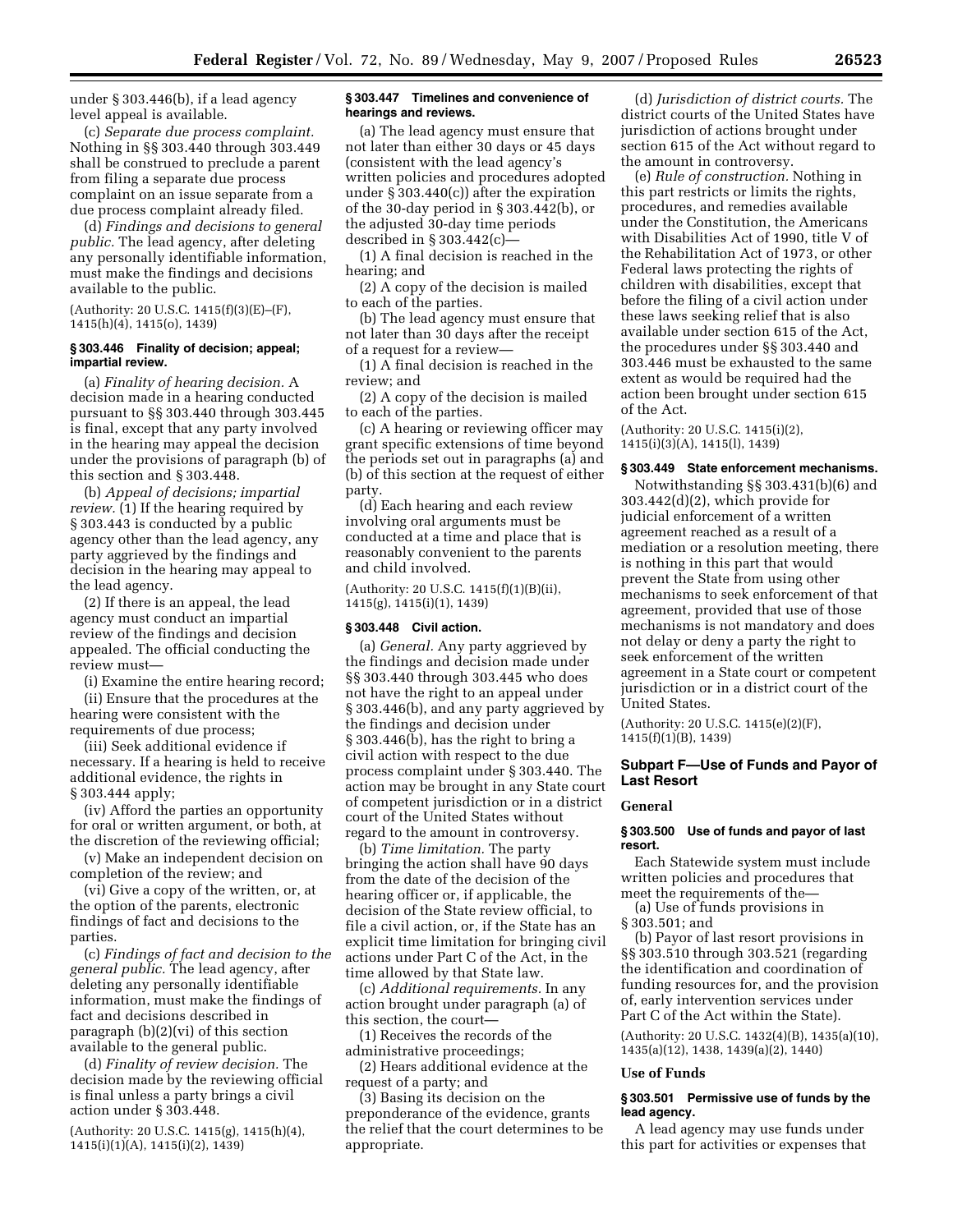are reasonable and necessary for implementing the State's early intervention program for infants and toddlers with disabilities including funds—

(a) For direct early intervention services for infants and toddlers with disabilities and their families under this part that are not otherwise funded through other public or private sources (subject to §§ 303.510 through 303.521);

(b) To expand and improve on services for infants and toddlers with disabilities and their families under this part that are otherwise available;

(c)(1) To provide FAPE as that term is defined in § 303.15, in accordance with Part B of the Act, to children with disabilities from their third birthday to the beginning of the following school year;

(2) The provision of FAPE under paragraph (c)(1) of this section does not apply to children who continue to receive early intervention services under this part in accordance with paragraph (d) of this section and § 303.211;

(d) With the written consent of the parents, to continue to provide early intervention services under this part, in lieu of FAPE provided in accordance with Part B of the Act, to children with disabilities from their third birthday (pursuant to § 303.211) until those children enter, or are eligible under State law to enter, kindergarten; and

(e) In any State that does not provide services under § 303.204 for at-risk infants and toddlers as defined in § 303.5, to strengthen the statewide system by initiating, expanding, or improving collaborative efforts related to at-risk infants and toddlers, including establishing linkages with appropriate public and private community-based organizations, services, and personnel for the purposes of—

(1) Identifying and evaluating at-risk infants and toddlers;

(2) Making referrals for the infants and toddlers identified and evaluated under paragraph (e)(1) of this section; and

(3) Conducting periodic follow-up on each referral, to determine if the status of the infant or toddler involved has changed with respect to the eligibility of the infant or toddler for services under this part.

(Authority: 20 U.S.C. 1435(a)(10), 1438)

# **Payor of Last Resort**

# **§ 303.510 Payor of last resort.**

(a) *Nonsubstitution of funds.* Except as provided in paragraph (b) of this section, funds under this part may not be used to satisfy a financial

commitment for services that would otherwise have been paid for from another public or private source, including any medical program administered by the Department of Defense, but for the enactment of Part C of the Act. Therefore, funds under this part may be used only for early intervention services that an infant or toddler with a disability needs but is not currently entitled to receive or have payment made from any other Federal, State, local, or private source (subject to §§ 303.520 and 303.521).

(b) *Interim payments reimbursement.* If necessary to prevent a delay in the timely provision of appropriate early intervention services to a child or the child's family, funds under this part may be used to pay the provider of services (for services and functions authorized under this part, including health services as defined in § 303.16 (but not medical services), child find functions described in §§ 303.115 through 303.117 and §§ 303.300 through 303.303, and evaluations and assessments in § 303.320), pending reimbursement from the agency or entity that has ultimate responsibility for the payment.

(c) *Non-reduction of benefits.* Nothing in this part may be construed to permit a State to reduce medical or other assistance available or to alter eligibility under Title V of the Social Security Act, 42 U.S.C. 701 *et seq.*, (SSA) (relating to maternal and child health) or Title XIX of the SSA, 42 U.S.C. 1396 (relating to Medicaid), within the State.

(Authority: 20 U.S.C. 1440(a), 1440(c))

#### **§ 303.511 Establishing financial responsibility for, and methods of, ensuring services.**

(a) *General.* Each State must ensure that it has in place methods for establishing financial responsibility (consistent with the methods adopted under Part B of the Act, where appropriate) and providing early intervention services under this part. The methods must meet the requirements of this subpart, and be set forth in—

(1) State law or regulation;

(2) Signed interagency and intraagency agreements between respective agency officials that clearly identify the financial and service provision responsibilities of each agency (or entity within the agency); or

(3) Other appropriate written methods determined by the Governor of the State, or the Governor's designee, and approved by the Secretary through the review and approval of the State's application.

(b) *Financial responsibility.* Each method must define the financial responsibility of each agency for paying for early intervention services or other functions authorized under this part including child find and evaluations and assessments (consistent with State law and the requirements of this part).

(c) *Procedures for resolving disputes.*  (1) Each method must include procedures for achieving a timely resolution of intra-agency and interagency disputes about payments for a given service, or disputes about other matters related to the State's early intervention service program. Those procedures must include a mechanism for resolution of intra-agency disputes within agencies and for the Governor, Governor's designee, or the lead agency to make a final determination for interagency disputes, which determination must be binding upon the agencies involved.

(2) The method must—

(i) Permit the agency to resolve its own internal disputes (based on the agency's procedures that are included in the agreement), so long as the agency acts in a timely manner; and

(ii) Include the process that the lead agency will follow in achieving resolution of intra-agency disputes, if a given agency is unable to resolve its own internal disputes in a timely manner.

(3) If, during the lead agency's resolution of the dispute, the Governor, Governor's designee, or lead agency determines that the assignment of financial responsibility under this section was inappropriately made—

(i) The Governor, Governor's designee or lead agency must reassign the responsibility to the appropriate agency; and

(ii) The lead agency must make arrangements for reimbursement of any expenditures incurred by the agency originally assigned responsibility.

(d) *Delivery of services in a timely manner*. The methods adopted by the State under this section must—

(1) Include a mechanism to ensure that no services that a child is entitled to receive under this part are delayed or denied because of disputes between agencies regarding financial or other responsibilities; and

(2) Be consistent with the written funding policies adopted by the State under this subpart.

(e) *Additional components*. Each method must include any additional components necessary to ensure effective cooperation and coordination among, and the lead agency's general supervision (including monitoring) of, all public agencies and early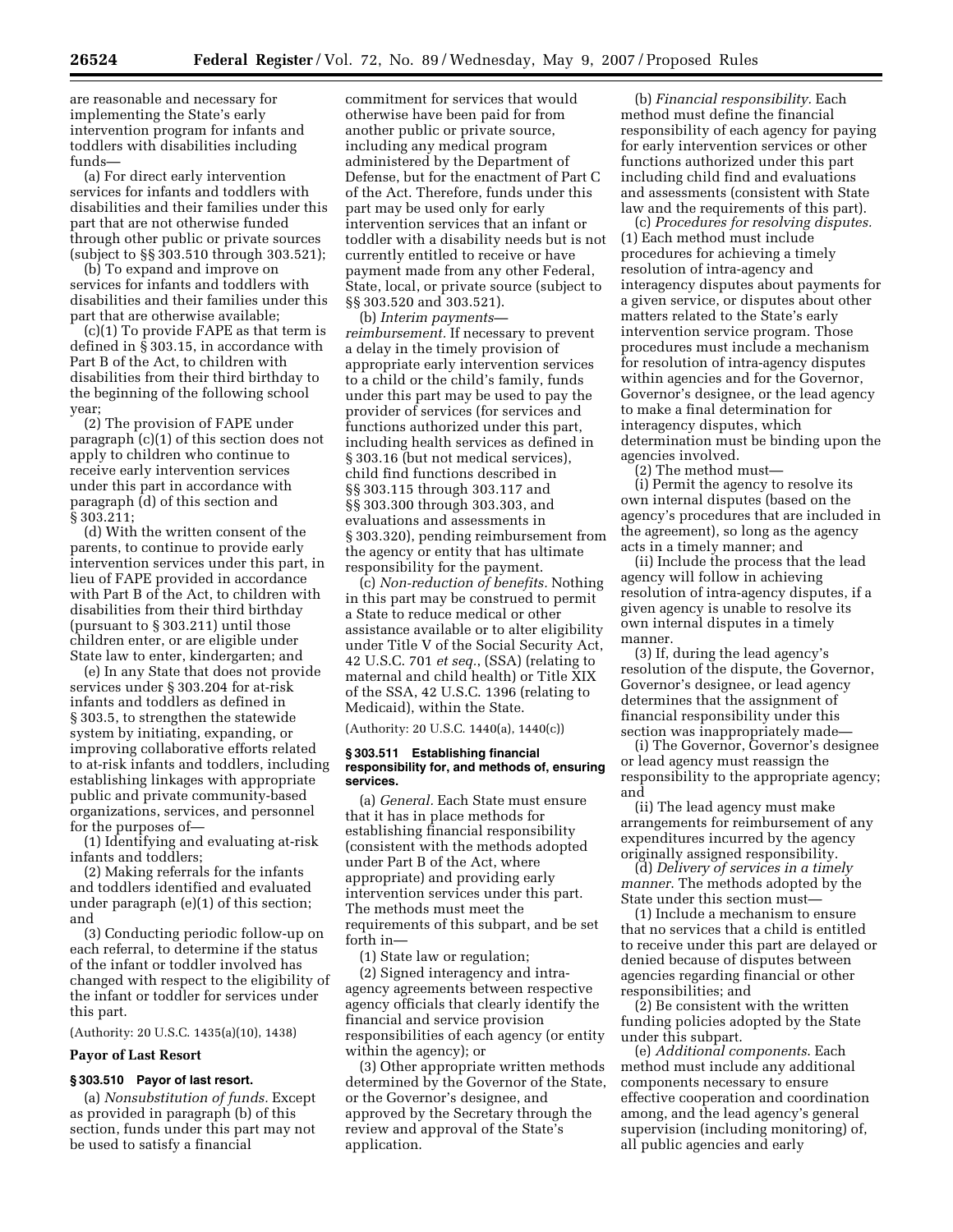intervention service providers involved in the State's early intervention service programs.

(Authority: 20 U.S.C. 1435(a)(10), 1440(b))

# **Use of Insurance, Benefits, Systems of Payments, and Fees**

#### **§ 303.520 Policies related to use of insurance or public benefits for payment for services.**

(a) *Public insurance and benefits*. (1) The State may use the public insurance or benefits program of a parent or infant or toddler with a disability under this part (consistent with the program requirements of the public insurance or benefits program), if—

(i) The parent or the infant or toddler with a disability is already enrolled or participating in a public insurance or benefits program, provided that the parent provides consent as defined in § 303.7 to disclose personally identifiable information if required under § 303.414;

(ii) The parent has not provided consent under §§ 303.7, 303.414, or 303.420(a)(3), but the infant or toddler with a disability is in foster care and eligible to participate in the public insurance or benefits program; or

(iii) The parent is not enrolled in a public insurance or benefits program but agrees to enroll and provides consent to enroll in a public insurance or benefits program in accordance with §§ 303.7, 303.414, and 303.420(a)(3).

(2) If the State requires a parent to pay any types of costs that the parent may incur as a result of participating in a public insurance or benefits program (such as co-payments, premiums or deductibles or the required use of private insurance as the primary insurance), those types of costs must be identified in the State's policies regarding its system of payments under § 303.521; otherwise, the State will not be allowed to charge those costs to the parent.

(3) In obtaining parental consent required under this section, the lead agency must provide a copy of the State's system of payments policies that identify potential costs that the parent may incur while enrolled in a public insurance or benefits program (such as co-payments, premiums or deductibles or the required use of private insurance as the primary insurance by the public insurance or public benefits program).

(b) *Private insurance*. (1)(i) Except as provided in paragraph (b)(2) of this section, the State may use the private insurance of a parent to pay for services under this part only if the parent provides consent to do so in accordance with §§ 303.7, 303.414, and 303.420(a)(3).

(ii) If the State requires a parent to pay any types of costs that the parent may incur as a result of the State's use of private insurance to pay for early intervention services, those types of costs (such as deductibles or copayments) must be identified in the State's system of payments policies under § 303.521; otherwise, the State will not be allowed to charge those costs to the parent.

(iii) In obtaining parental consent required under this section, the lead agency must provide a copy of the State's system of payments policies that identify the potential types of costs that the parent may incur while enrolled in a private insurance program (such as copayments, premiums or deductibles).

(iv) If a parent or family is determined unable to pay under the State's definition of inability to pay under § 303.521(a)(3) and does not provide consent under paragraph (b)(1)(i) of this section, the lack of consent may not be used to delay or deny any services under this part to a child or the family.

(2) The parental consent requirements in paragraph (b)(1) of this section do not apply if the State has enacted a State statute regarding private health insurance coverage for early intervention services under Part C of the Act that ensures that the use of private health insurance to pay for Part C services cannot—

(i) Count towards the lifetime coverage caps for the infant or toddler with a disability and parents under their health insurance;

(ii) Negatively affect the availability of health insurance to the infant or toddler with a disability and family, and health insurance coverage may not be discontinued due to the use of the health insurance to pay for services under Part C of the Act; or

(iii) Be the basis for increasing the health insurance premiums of the infant or toddler with a disability or the child's family.

(3) If a State has enacted a State statute that meets the requirements in paragraph (b)(2) of this section regarding private health insurance coverage to pay for early intervention services under Part C of the Act, the State may reestablish in the next Federal fiscal year following the effective date of the statute, a new baseline of State and local expenditures under § 303.225(b).

(c) *Proceeds or funds from public insurance or benefits or from private insurance*. (1) Proceeds or funds from public insurance or public benefits or from private insurance are not treated as program income for purposes of 34 CFR 80.25.

(2) If the State receives reimbursements from Federal funds (e.g., Medicaid reimbursements attributable directly to Federal funds) for services under Part C of the Act, those funds are considered neither State nor local funds under § 303.225(b).

(3) If the State spends funds from a State public insurance or benefits program or the State portion of a Federal public benefits program (such as the State portion of Medicaid costs) for services under this part, those funds may be considered State or local funds under § 303.225(b); however, if a State elects to include such funds for purposes of nonsupplanting provisions in § 303.225(b), it must continue to aggregate such amounts for all future years.

(4) If the State spends funds from private insurance for services under this part, those funds are considered neither State nor local funds under § 303.225.

(d) *Funds received under a State's system of payments.* Funds received by the State from a parent or family under the State's system of payments established under § 303.521 are considered program income under 34 CFR 80.25. These funds—

(1) Do not need to be deducted from the total allowable costs charged under Part C of the Act (as set forth in 34 CFR  $80.25(g)(1)$ ;

(2) Must be used for the State's Part C early intervention services program, consistent with 34 CFR 80.25(g)(2); and

(3) Are considered neither State nor local funds under § 303.225(b).

(Authority: 20 U.S.C. 1432(4)(B), 1435(a)(10), 1439(a)(2))

#### **§ 303.521 System of payments and fees.**

(a) *General*. A State may establish, consistent with §§ 303.13(a)(3) and 303.203(b), a system of payments for early intervention services under Part C of the Act, including a schedule of sliding fees or cost participation fees (such as co-pays or deductible amounts) required to be paid under Federal, State, local, or private programs of insurance or benefits for which the infant or toddler with a disability or family is enrolled, that meets the requirements of §§ 303.520 and 303.521. The State's system of payments policies must be in writing and specify which functions or services, if any, will be subject to a system of payments (including any fees charged to the family as a result of using the family's public or private insurance), and include—

(1) The payment system and schedule of sliding or cost participation fees that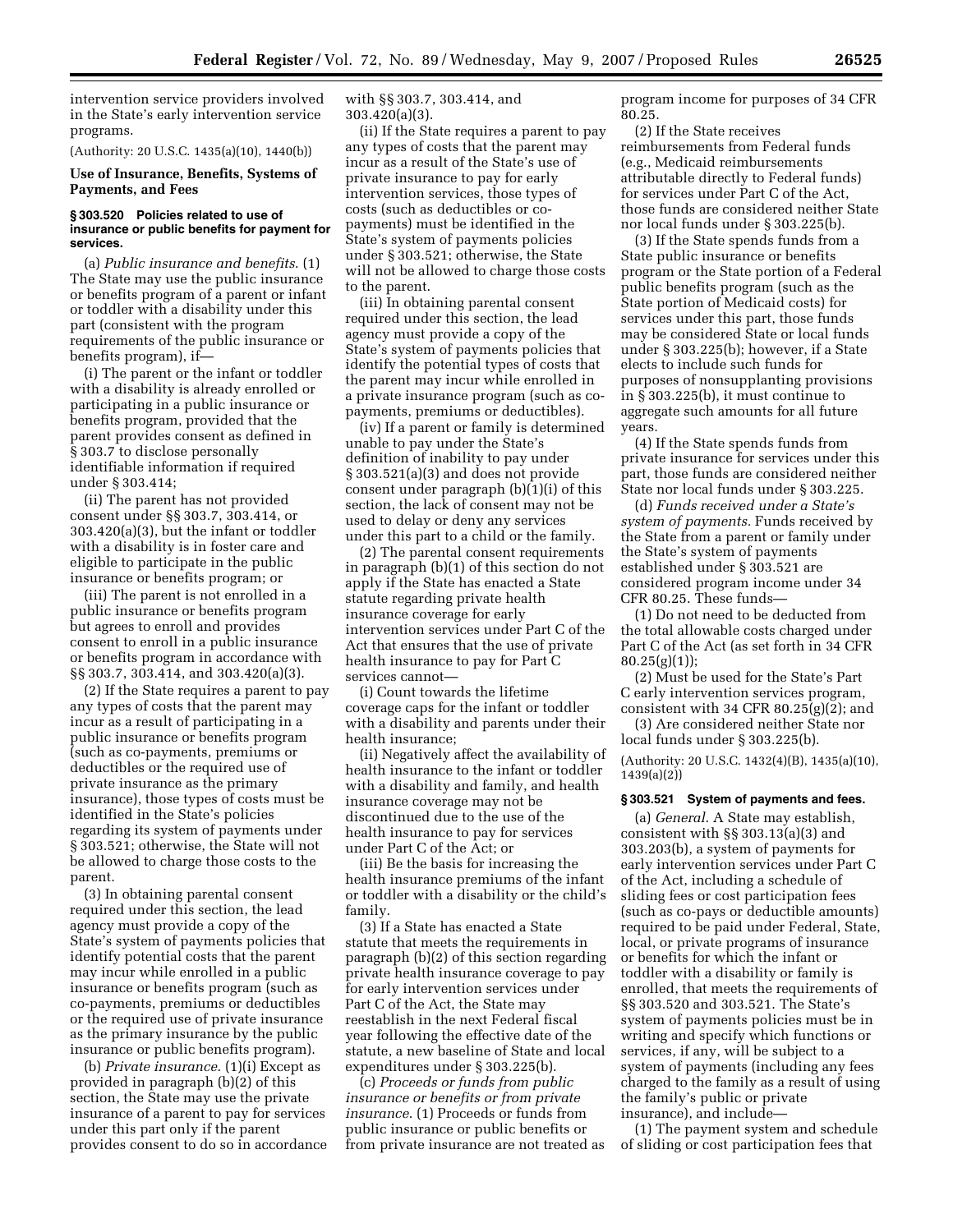may be charged to the parent for early intervention services under this part;

(2) The basis and amount of payments or fees;

(3) The State's definition of inability to pay (including its definition of income and family expenses); and

(4) An assurance that—

(i) Fees will not be charged to parents for the services that a child is otherwise entitled to receive at no cost (including those services identified under paragraphs (a)(4)(ii), (b), and (c) of this section);

(ii) The inability of the parents of an infant or toddler with a disability to pay for services will not result in a delay or denial of services under this part to the child or the child's family such that, if the parent or family meets the State's definition of inability to pay, the infant or toddler with a disability must be provided all Part C services at no cost including any costs to the family under this section and  $\S 303.520(a)(2)$  and (b)(1)(ii); and

(iii) Families will not be charged any more than the actual cost of the Part C service, and families with public insurance or benefits or private insurance will not be charged disproportionately more than families who do not have public insurance or benefits or private insurance;

(5) Provisions stating that the failure to provide the requisite income information and documentation may result in a charge of a fee on the fee schedule and specify the fee to be charged; and

(6) Provisions that allow but do not require the lead agency to use Part C or other funds to pay for any costs or fees to be paid by a parent under paragraph (a)(1) of this section, or  $\S 303.520(a)(2)$ or (b)(1)(ii). However, for a parent determined unable to pay under § 303.521(a)(4)(ii), the lead agency must use Part C or other funds to cover the costs for the parent.

(b) *Functions not subject to fees*. The following are required functions that must be carried out at public expense by a State, and for which no fees may be charged to parents:

(1) Implementing the child find requirements in §§ 303.301 through 303.303.

(2) Evaluation and assessment, in accordance with § 303.320, and including the functions related to evaluation and assessment in § 303.13(b).

(3) Service coordination services, as defined in §§ 303.13(b)(9) and 303.33.

(4) Administrative and coordinative activities related to—

(i) The development, review, and evaluation of IFSPs and interim IFSPs in accordance with §§ 303.342 through 303.345; and

(ii) Implementation of the procedural safeguards in subpart E of this part and the other components of the statewide system of early intervention services in subpart D and this subpart.

(c) *States with FAPE mandates, or that use funds under Part B of the Act to serve children under age three*. If a State has in effect a State law requiring the provision of FAPE for, or uses Part B funds to serve, an infant or toddler with a disability under the age of three (or any subset of infants and toddlers with disabilities under the age of three), the State may not charge the parents of the infant or toddler with a disability for any services (e.g., physical or occupational therapy) under this part that are part of FAPE for that infant or toddler and family, and those FAPE services must meet the requirements of both Parts B and C of the Act.

(d) *Family fees*. (1) Fees or costs collected from a parent or the child's family to pay for early intervention services under a State's system of payments are program income under 34 CFR 80.25. A State may add this program income to its Part C grant funds, rather than deducting the program income from the amount of the State's Part C grant. Any fees collected must be used for the purposes of the grant under Part C of the Act.

(2) Fees collected under a system of payments are considered neither State nor local funds under § 303.225(b).

(Authority: 20 U.S.C. 1432(4)(B), 1440)

### **Subpart G—State Interagency Coordinating Council**

# **§ 303.600 Establishment of Council.**

(a) A State that desires to receive financial assistance under Part C of the Act must establish a State Interagency Coordinating Council (Council) as defined in § 303.8.

(b) The Council must be appointed by the Governor. The Governor must ensure that the membership of the Council reasonably represents the population of the State.

(c) The Governor must designate a member of the Council to serve as the chairperson of the Council or require the Council to do so. Any member of the Council who is a representative of the lead agency designated under § 303.201 may not serve as the chairperson of the Council.

(Authority: 20 U.S.C. 1441(a))

#### **§ 303.601 Composition.**

(a) The Council must be composed as follows:

(1)(i) At least 20 percent of the members must be parents, including minority parents, of infants or toddlers with disabilities or children with disabilities aged 12 years or younger, with knowledge of, or experience with, programs for infants and toddlers with disabilities.

(ii) At least one parent member must be a parent of an infant or toddler with a disability or a child with a disability aged six years or younger.

(iii) A parent member may not be an employee of a public or private agency involved in providing early intervention services.

(2) At least 20 percent of the members must be public or private providers of early intervention services.

(3) At least one member must be from the State legislature.

(4) At least one member must be involved in personnel preparation.

(5) At least one member must— (i) Be from each of the State agencies involved in the provision of, or payment for, early intervention services to infants and toddlers with disabilities and their families; and

(ii) Have sufficient authority to engage in policy planning and implementation on behalf of these agencies.

(6) At least one member must— (i) Be from the SEA responsible for

preschool services to children with disabilities; and

(ii) Have sufficient authority to engage in policy planning and implementation on behalf of the SEA.

(7) At least one member must be from the agency responsible for the State Medicaid program.

(8) At least one member must be from a Head Start or Early Head Start agency or program in the State.

(9) At least one member must be from a State agency responsible for child care.

(10) At least one member must be from the agency responsible for the State regulation of health insurance.

(11) At least one member must be a representative designated by the Office of the Coordination of Education of Homeless Children and Youth.

(12) At least one member must be a representative from the State child welfare agency responsible for foster care.

(13) At least one member must be from the State agency responsible for children's mental health.

(b) The Governor may appoint one member to represent more than one program or agency listed in paragraphs  $(a)(7)$  through  $(a)(13)$  of this section.

(c) The Council may include other members selected by the Governor, including a representative from the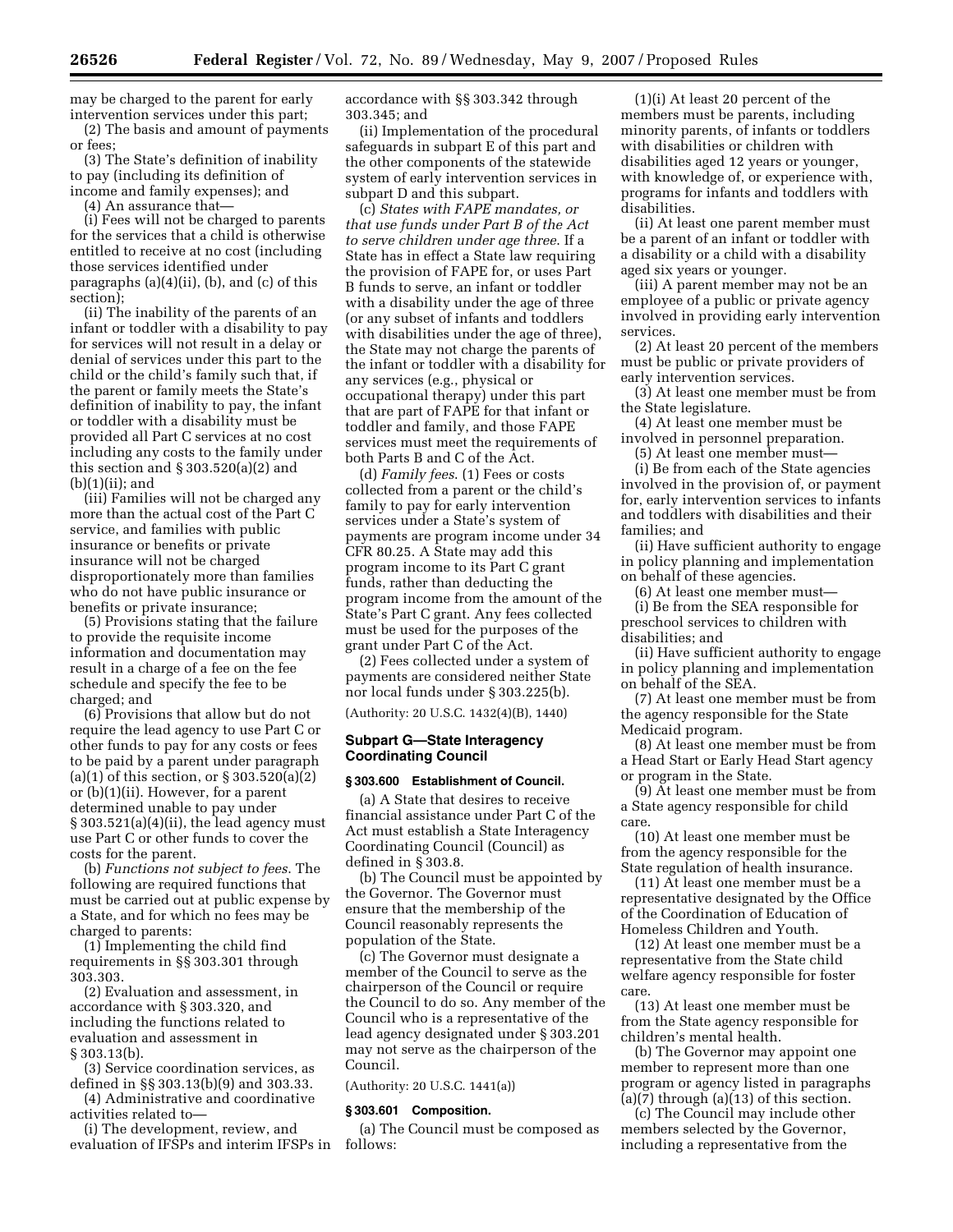Bureau of Indian Affairs (BIA) or, where there is no school operated or funded by the BIA, from the Indian Health Service or the tribe or tribal council.

(d) No member of the Council may cast a vote on any matter that would provide direct financial benefit to that member or otherwise give the appearance of a conflict of interest under State law.

(Authority: 20 U.S.C. 1441(b), 1441(f))

# **§ 303.602 Meetings.**

(a) The Council must meet, at a minimum, on a quarterly basis, and in such places as it determines necessary.

(b) The meetings must—

(1) Be publicly announced, sufficiently in advance of the dates they are to be held to ensure that all interested parties have an opportunity to attend;

(2) To the extent appropriate, be open and accessible to the general public; and

(3) As needed, provide for interpreters for persons who are deaf and other necessary services for Council members and participants. The Council may use funds under this part to pay for those services.

(Authority: 20 U.S.C. 1441(c))

#### **§ 303.603 Use of funds by the Council.**

(a) Subject to the approval by the Governor, the Council may use funds under this part—

(1) To conduct hearings and forums;

(2) To reimburse members of the Council for reasonable and necessary expenses for attending Council meetings and performing Council duties (including child care for parent representatives);

(3) To pay compensation to a member of the Council if the member is not employed or must forfeit wages from other employment when performing official Council business;

(4) To hire staff; and

(5) To obtain the services of professional, technical, and clerical personnel, as may be necessary to carry out the performance of its functions under Part C of the Act.

(b) Except as provided in paragraph (a) of this section, Council members must serve without compensation from funds available under Part C of the Act.

(Authority: 20 U.S.C. 1441(d))

#### **§ 303.604 Functions of the Council required duties.**

(a) *Advising and assisting the lead agency.* The Council must advise and assist the lead agency in the performance of its responsibilities in section 635(a)(10) of the Act, including—

(1) Identification of sources of fiscal and other support for services for early intervention service programs under Part C of the Act;

(2) Assignment of financial responsibility to the appropriate agency;

(3) Promotion of methods (including use of intra-agency and interagency agreements) for intra-agency and interagency collaboration regarding child find under §§ 303.115 and 303.301, monitoring under § 303.120 and §§ 303.700 through 303.708, financial responsibility and provision of early intervention services under §§ 303.202 and 303.511, and transition under § 303.209; and

(4) Preparation of applications under this part and amendments to those applications.

(b) *Advising and assisting on transition.* The Council must advise and assist the SEA and the lead agency regarding the transition of toddlers with disabilities to preschool and other appropriate services.

(c) *Annual report to the Governor and to the Secretary.* (1) The Council must—

(i) Prepare and submit an annual report to the Governor and to the Secretary on the status of early intervention service programs for infants and toddlers with disabilities and their families under Part C of the Act operated within the State; and

(ii) Submit the report to the Secretary by a date that the Secretary establishes.

(2) Each annual report must contain the information required by the Secretary for the year for which the report is made.

(Authority: 20 U.S.C. 1441(e)(1))

#### **§ 303.605 Authorized activities by the Council.**

The Council may carry out the following activities:

(a) Advise and assist the lead agency and the SEA regarding the provision of appropriate services for children with disabilities from birth through age five.

(b) Advise appropriate agencies in the State with respect to the integration of services for infants and toddlers with disabilities and at-risk infants and toddlers and their families, regardless of whether at-risk infants and toddlers are eligible for early intervention services in the State.

(Authority: 20 U.S.C. 1441(e)(2))

# **Subpart H—Federal Administration and Allocation of Funds Monitoring, Technical Assistance, and Enforcement**

#### **§ 303.700 State monitoring and enforcement.**

(a) The lead agency must—

(1) Monitor the implementation of this part;

(2) Make determinations annually about the performance of each EIS program using the categories identified in §§ 303.703(b);

(3) Enforce this part consistent with § 303.704, using appropriate enforcement mechanisms, which must include, if applicable, the enforcement mechanisms identified in § 303.704(a)(1) (technical assistance) and (a)(2) (conditions on the lead agency's funding of EIS programs), (b)(2)(i) (corrective action or improvement plan) and (b)(2)(iv) (withholding of funds, in whole or in part by the lead agency), and (c)(2) (withholding of funds, in whole or in part by the lead agency); and

(4) Report annually on the performance of the State and of each EIS program under this part as provided in § 303.702.

(b) The primary focus of the State's monitoring activities must be on—

(1) Improving early intervention results and functional outcomes for all infants and toddlers with disabilities; and

(2) Ensuring that EIS programs meet the program requirements under Part C of the Act, with a particular emphasis on those requirements that are most closely related to improving early intervention results for infants and toddlers with disabilities.

(c) As a part of its responsibilities under paragraph (a) of this section, the State must use quantifiable indicators and such qualitative indicators as are needed to adequately measure performance in the priority areas identified in paragraph (d) of this section, and the indicators established by the Secretary for the State performance plans.

(d) The lead agency must monitor each EIS program located in the State, using quantifiable indicators in each of the following priority areas, and using such qualitative indicators as are needed to adequately measure performance in those areas:

(1) Early intervention services in natural environments.

(2) State exercise of general supervision, including child find, effective monitoring, the use of resolution sessions (if the State adopts Part B due process hearing procedures under § 303.430(d)(2)), mediation, and a system of transition services as defined in section 637(a)(9) of the Act.

(e) In exercising its monitoring responsibilities under paragraph (d) of this section, the State must ensure that when it identifies noncompliance with the requirements of this part by EIS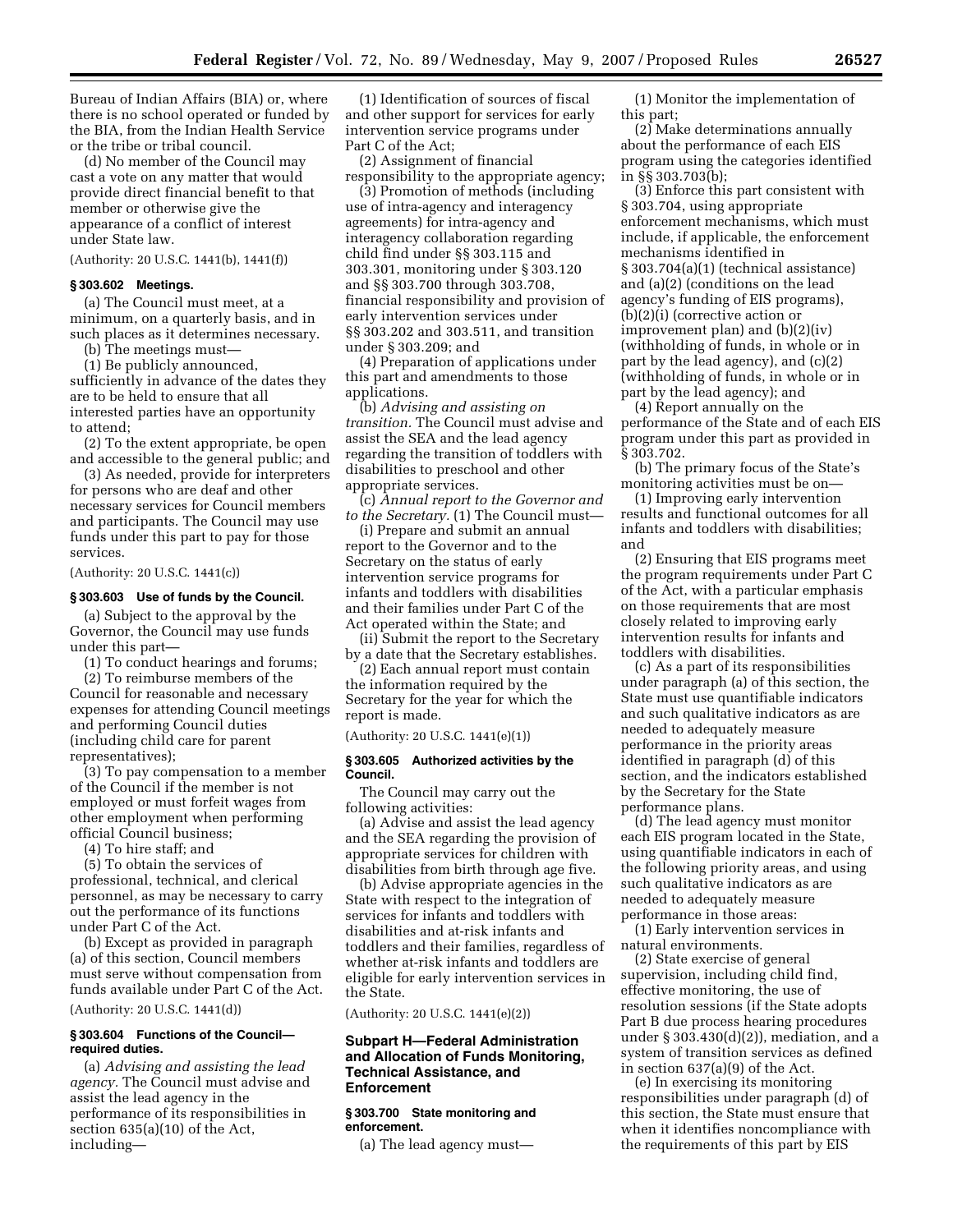programs and providers, the noncompliance is corrected as soon as possible and in no case later than one year after the State's identification.

(Authority: 20 U.S.C. 1416(a), 1442)

## **§ 303.701 State performance plans and data collection.**

(a) *General.* Each State must have in place the performance plan that meets the requirements described in section 616 of the Act, is approved by the Secretary, includes an evaluation of the State's efforts to implement the requirements and purposes of Part C of the Act and a description of how the State will improve implementation, and includes measurable and rigorous targets for the indicators established by the Secretary under the priority areas described in § 303.700(d).

(b) Each State must review its State performance plan at least once every six years and submit any amendments to the Secretary.

(c) *Data collection.* (1) Each State must collect valid and reliable information as needed to report annually to the Secretary under § 303.702(b)(2) on the indicators established by the Secretary for the State performance plans.

(2) If the Secretary permits States to collect data on specific indicators through State monitoring or sampling, and the State collects data for a particular indicator through State monitoring or sampling, the State must collect and report data on those indicators for each EIS program at least once during the six-year period of the State performance plan.

(3) Nothing in Part C of the Act or these regulations may be construed to authorize the development of a nationwide database of personally identifiable information on individuals involved in studies or other collections of data under Part C of the Act.

(Authority: 20 U.S.C. 1416(b), 1442)

# **§ 303.702 State use of targets and reporting.**

(a) *General.* Each State must use the targets established in the State's performance plan under § 303.701 and the priority areas described in § 303.700(d) to analyze the performance of each EIS program in implementing Part C of the Act.

(b) *Public reporting and privacy* —(1) *Public report.* (i) Subject to paragraph (b)(1)(ii) of this section, the State must—

(A) Report annually to the public on the performance of each EIS program located in the State on the targets in the State's performance plan no later than 60 days following the State's submission of its annual performance report to the

Secretary under paragraph (b)(2) of this section; and

(B) Make the State's performance plan under § 303.701(a), annual performance reports under paragraph  $(b)(2)$  of this section, and the State's annual reports on the performance of each EIS program under paragraph (b)(1)(i)(A) of this section available through public means, including by posting on the Web site of the lead agency, distribution to the media, and distribution to EIS programs.

(ii) If the State, in meeting the requirements of paragraph  $(b)(1)(i)(A)$  of this section, collects data through State monitoring or sampling, the State must include in its public report on EIS programs under paragraph (b)(1)(i)(A) of this section the most recently available performance data on each EIS program and the date the data were collected.

(2) *State performance report.* The State must report annually to the Secretary on the performance of the State under the State's performance plan.

(3) *Privacy.* The State must not report to the public or the Secretary any information on performance that would result in the disclosure of personally identifiable information about individual children, or where the available data are insufficient to yield statistically reliable information.

(Authority: 20 U.S.C. 1416(b)(2)(B)–(C), 1442)

# **§ 303.703 Secretary's review and determination regarding State performance.**

(a) *Review.* The Secretary annually reviews the State's performance report submitted pursuant to § 303.702(b)(2).

(b) *Determination*—(1) *General.* Based on the information provided by the State in the State's annual performance report, information obtained through monitoring visits, and any other public information made available, the Secretary determines if the State—

(i) Meets the requirements and purposes of Part C of the Act;

(ii) Needs assistance in implementing the requirements of Part C of the Act;

(iii) Needs intervention in implementing the requirements of Part C of the Act; or

(iv) Needs substantial intervention in implementing the requirements of Part C of the Act.

(2) *Notice and opportunity for a hearing.* (i) For determinations made under paragraphs (b)(1)(iii) and (b)(1)(iv) of this section, the Secretary provides reasonable notice and an opportunity for a hearing on those determinations.

(ii) The hearing described in paragraph (b)(2) of this section consists of an opportunity to meet with the Assistant Secretary for Special

Education and Rehabilitative Services to demonstrate why the Secretary should not make the determination described in paragraph (b)(1)(iii) or (iv) of this section.

(Authority: 20 U.S.C. 1416(d), 1442)

# **§ 303.704 Enforcement.**

(a) *Needs assistance.* If the Secretary determines, for two consecutive years, that a State needs assistance under § 303.703(b)(1)(ii) in implementing the requirements of Part C of the Act, the Secretary takes one or more of the following actions:

(1) Advises the State of available sources of technical assistance that may help the State address the areas in which the State needs assistance, which may include assistance from the Office of Special Education Programs, other offices of the Department of Education, other Federal agencies, technical assistance providers approved by the Secretary, and other federally funded nonprofit agencies, and require the State to work with appropriate entities. This technical assistance may include—

(i) The provision of advice by experts to address the areas in which the State needs assistance, including explicit plans for addressing the areas of concern within a specified period of time;

(ii) Assistance in identifying and implementing professional development, instructional strategies, and methods of instruction that are based on scientifically based research;

(iii) Designating and using administrators, service coordinators, service providers, and other personnel from the EIS program to provide advice, technical assistance, and support; and

(iv) Devising additional approaches to providing technical assistance, such as collaborating with institutions of higher education, educational service agencies, national centers of technical assistance supported under Part D of the Act, and private providers of scientifically based technical assistance.

(2) Identifies the State as a high-risk grantee and imposes special conditions on the State's grant under Part C of the Act.

(b) *Needs intervention.* If the Secretary determines, for three or more consecutive years, that a State needs intervention under § 303.703(b)(1)(iii) in implementing the requirements of Part C of the Act, the following apply:

(1) The Secretary may take any of the actions described in paragraph (a) of this section.

(2) The Secretary takes one or more of the following actions:

(i) Requires the State to prepare a corrective action plan or improvement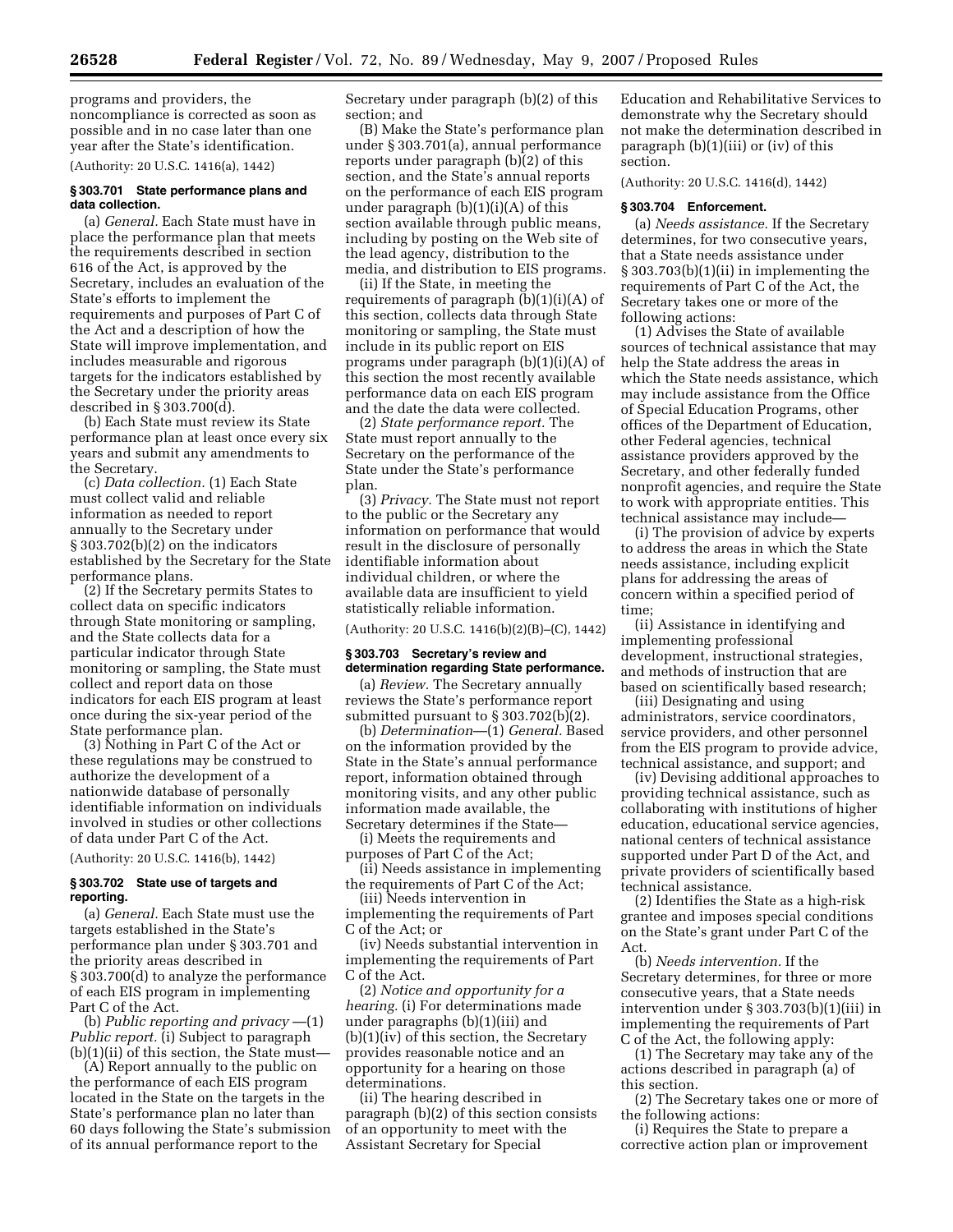plan if the Secretary determines that the State should be able to correct the problem within one year.

(ii) Requires the State to enter into a compliance agreement under section 457 of the General Education Provisions Act, as amended, 20 U.S.C. 1234f (GEPA), if the Secretary has reason to believe that the State cannot correct the problem within one year.

(iii) Seeks to recover funds under section 452 of GEPA, 20 U.S.C. 1234a.

(iv) Withholds, in whole or in part, any further payments to the State under Part C of the Act.

(v) Refers the matter for appropriate enforcement action, which may include referral to the Department of Justice.

(c) *Needs substantial intervention.*  Notwithstanding paragraph (a) or (b) of this section, at any time that the Secretary determines that a State needs substantial intervention in implementing the requirements of Part C of the Act or that there is a substantial failure to comply with any requirement under Part C of the Act by the lead agency or an EIS program in the State, the Secretary takes one or more of the following actions:

(1) Recovers funds under section 452 of GEPA, 20 U.S.C. 1234a.

(2) Withholds, in whole or in part, any further payments to the State under Part C of the Act.

(3) Refers the case to the Office of Inspector General at the Department of Education.

(4) Refers the matter for appropriate enforcement action, which may include referral to the Department of Justice.

(d) *Report to Congress.* The Secretary reports to the Committee on Education and Labor of the House of Representatives and the Committee on Health, Education, Labor, and Pensions of the Senate within 30 days of taking enforcement action pursuant to paragraph (a), (b), or (c) of this section, on the specific action taken and the reasons why enforcement action was taken.

(Authority: 20 U.S.C. 1416(e)(1)–(3), 1416(e)(5), 1442)

# **§ 303.705 Withholding funds.**

(a) *Opportunity for hearing.* Prior to withholding any funds under Part C of the Act, the Secretary provides reasonable notice and an opportunity for a hearing to the lead agency involved, pursuant to the procedures in §§ 303.231 through 303.236.

(b) *Suspension.* Pending the outcome of any hearing to withhold payments under paragraph (a) of this section, the Secretary may suspend payments to a recipient, suspend the authority of the recipient to obligate funds under Part C of the Act, or both, after the recipient has been given reasonable notice and an opportunity to show cause why future payments or authority to obligate funds under Part C of the Act should not be suspended.

(c) *Nature of withholding*—(1) *Limitation.* If the Secretary determines that it is appropriate to withhold further payments under section 616(e)(2) or (e)(3) of the Act, the Secretary may determine—

(i) That such withholding will be limited to programs or projects, or portions of programs or projects, that affected the Secretary's determination under § 303.703(b)(1); or

(ii) That the lead agency must not make further payments under Part C of the Act to specified State agencies or EIS providers that caused or were involved in the Secretary's determination under § 303.703(b)(1).

(2) *Withholding until rectified.* Until the Secretary is satisfied that the condition that caused the initial withholding has been substantially rectified—

(i) Payments to the State under Part C of the Act must be withheld in whole or in part; and

(ii) Payments by the lead agency under Part C of the Act must be limited to State agencies and EIS providers whose actions did not cause or were not involved in the Secretary's determination under § 303.703(b)(1).

(Authority: 20 U.S.C. 1416(e)(4), 1416(e)(6), 1442)

#### **§ 303.706 Public attention.**

Whenever a State receives notice that the Secretary is proposing to take or is taking an enforcement action pursuant to § 303.704 the State must, by means of a public notice, take such measures as may be necessary to bring the pendency of an action pursuant to section 616(e) and § 303.704 of the Act to the attention of the public within the State, including by posting the notice on the Web site of the lead agency and distributing the notice to the media and to EIS programs. (Authority: 20 U.S.C. 1416(e)(7), 1442)

#### **§ 303.707 Rule of construction.**

Nothing in this subpart may be construed to restrict the Secretary from utilizing any authority under GEPA, 20 U.S.C. 1221 *et seq.*, and its regulations in 34 CFR parts 76, 77, 80 and 81, including the imposition of special conditions under 34 CFR 80.12, to monitor and enforce the requirements of the Act.

(Authority: 20 U.S.C. 1416(g), 1442)

# **§ 303.708 State enforcement.**

Nothing in this subpart may be construed to restrict a State from utilizing any other authority available to it to monitor and enforce the requirements of the Act.

(Authority: 20 U.S.C. 1416(a)(1)(C), 1442)

# **Reports—Program Information**

## **§ 303.720 Data requirements—general.**

(a) The lead agency must annually report to the Secretary and to the public on the information required by section 618 of the Act at the times specified by the Secretary.

(b) The lead agency must submit the report to the Secretary in the manner prescribed by the Secretary.

(Authority: 20 U.S.C. 1418, 1435(a)(14), 1442)

# **§ 303.721 Annual report of children served—report requirement.**

(a) For the purposes of the annual report required by section 618 of the Act and § 303.720, the lead agency must count and report the number of infants and toddlers receiving early intervention services on any date between October 1 and December 1 of each year. The report must include—

(1) The number and percentage of infants and toddlers with disabilities in the State, by race, gender, and ethnicity, who are receiving early intervention services (and include in this number any children reported to it by tribes, tribal organization, and consortia under § 303.731(e)(1));

(2) The number and percentage of infants and toddlers with disabilities, by race, gender, and ethnicity, who, from birth through age 2, stopped receiving early intervention services because of program completion or for other reasons; and

(3) The number and percentage of atrisk infants and toddlers (as defined in section 632(1) of the Act) by race and ethnicity and who are receiving early intervention services under Part C of the Act.

(b) If a State adopts the option under section 635(c) of the Act and § 303.211 to make services under this part available to children ages three and older, the State must submit to the Secretary a report on the number and percentage of children with disabilities who are eligible for services under section 619 of the Act but whose parents choose for those children to continue to receive early intervention services.

(c) The number of due process complaints filed under section 615 of the Act, the number of hearings conducted and the number of mediations held, and the number of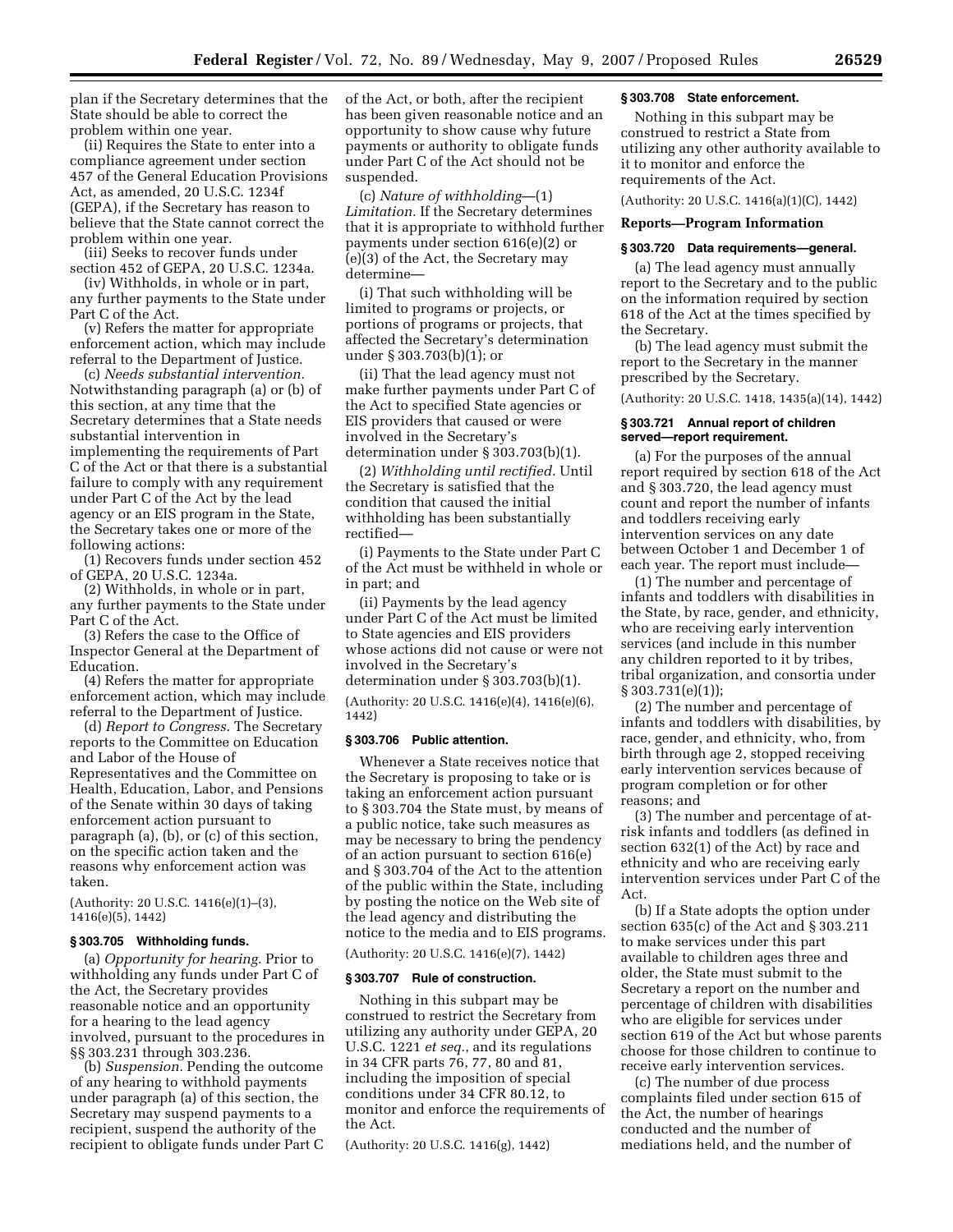settlement agreements reached through such mediations.

(Authority: 20 U.S.C. 1418(a)(1)(F) and (H), 1435(a)(14), 1435(c)(3), 1442)

#### **§ 303.722 Data reporting.**

(a) *Protection of identifiable data.* The data described in section 618(a) of the Act and in § 303.721 must be publicly reported by each State in a manner that does not result in disclosure of data identifiable to individual children.

(b) *Sampling.* The Secretary may permit States and outlying areas to obtain data in section 618(a) of the Act through sampling.

(Authority: 20 U.S.C. 1418(b), 1435(a)(14), 1442)

### **§ 303.723 Annual report of children served—certification.**

The lead agency must include in its report a certification signed by an authorized official of the agency that the information provided under § 303.721 is an accurate and unduplicated count of infants and toddlers with disabilities receiving early intervention services.

(Authority: 20 U.S.C. 1418(a)(3), 1435(a)(14), 1442)

## **§ 303.724 Annual report of children served—other responsibilities of the lead agency.**

In addition to meeting the requirements of §§ 303.721 through 303.723, the lead agency must—

(a) Establish procedures to be used by EIS providers in counting the number of children with disabilities receiving early intervention services;

(b) Establish dates by which those EIS providers must report to the lead agency to ensure that the State complies with § 303.721(a);

(c) Obtain certification from each EIS provider that an unduplicated and accurate count has been made;

(d) Aggregate the data from the count obtained from each EIS provider, and prepare the reports required under §§ 303.721 through 303.723; and

(e) Ensure that documentation is maintained to enable the State and the Secretary to audit the accuracy of the count.

(Authority: 20 U.S.C. 1418(a), 1435(a)(14), 1442)

### **Allocation of Funds**

## **§ 303.730 Formula for State allocations.**

(a) *Reservation of funds for outlying areas*. From the sums appropriated to carry out Part C of the Act for any fiscal year, the Secretary may reserve not more than one percent for payments to American Samoa, the Commonwealth of the Northern Mariana Islands, Guam,

and the United States Virgin Islands in accordance with their respective needs for assistance under Part C of the Act.

(b) *Consolidation of funds*. The provisions of the Omnibus Territories Act of 1977, Pub. L. 95–134, permitting the consolidation of grants to the outlying areas, do not apply to the funds provided under Part C of the Act.

(Authority: 20 U.S.C. 1443(a))

# **§ 303.731 Payments to Indians.**

(a) *General*. (1) The Secretary makes payments to the Secretary of the Interior under Part C of the Act, which the Secretary of the Interior must distribute to tribes or tribal organizations (as defined under section 4 of the Indian Self-Determination and Education Assistance Act, as amended, 25 U.S.C. 450b), or consortia of those entities, for the coordination of assistance in the provision of early intervention services by States to infants and toddlers with disabilities and their families on reservations served by elementary and secondary schools for Indian children operated or funded by the Secretary of the Interior.

(2) A tribe, tribal organization or consortium of those entities is eligible to receive a payment under this section if the tribe, tribal organization or consortium of those entities is on a reservation that is served by an elementary or secondary school operated or funded by the Secretary of the Interior.

(3) The amount of the payment to the Secretary of the Interior under this section for any fiscal year is 1.25 percent of the aggregate amount available to all States under Part C of the Act after the Secretary determines the amount of payments to be made to the jurisdictions under § 303.730(a).

(b) *Allocation*. For each fiscal year, the Secretary of the Interior must distribute the entire payment received under paragraph (a)(1) of this section by providing to each tribe, tribal organization, or consortium an amount based on the number of infants and toddlers residing on the reservation, as determined annually, divided by the total of those children served by all tribes, tribal organizations, or consortia.

(c) *Information*. To receive a payment under this section, the tribe, tribal organization, or consortium must submit the appropriate information to the Secretary of the Interior to determine the amounts to be distributed under paragraph (b) of this section.

(d) *Use of funds*. (1) The funds received by a tribe, tribal organization, or consortium must be used to assist States in child find, screening, and other procedures for the early identification of Indian children under three years of age and for parent training. The funds also may be used to provide early intervention services in accordance with Part C of the Act. These activities may be carried out directly or through contracts or cooperative agreements with the Bureau of Indian Affairs, local educational agencies, and other public or private nonprofit organizations. The tribe, tribal organization, or consortium is encouraged to involve Indian parents in the development and implementation of these activities.

(2) The tribe, tribal organization, or consortium must, as appropriate, make referrals to local, State, or Federal entities for the provision of services or further diagnosis.

(e) *Reports*. (1) To be eligible to receive a payment under paragraph (b) of this section, a tribe, tribal organization, or consortium must make a biennial report to the Secretary of the Interior of activities undertaken under this section, including the number of contracts and cooperative agreements entered into, the number of infants and toddlers contacted and receiving services for each year, and the estimated number of infants and toddlers needing services during the two years following the year in which the report is made. This report must include an assurance that the tribe, tribal organization, or consortium has provided the lead agency in the State child find information (including the names and dates of birth and parent contact information) for infants or toddlers with disabilities who are included in the report in order to meet the child find coordination and child count requirements in sections 618 and 643 of the Act.

(2) The Secretary of the Interior must include a summary of this information (including confirmation that each tribe, tribal organization, or consortium has provided to the Secretary of the Interior the assurance required under paragraph (e)(1) of this section) on a biennial basis to the Secretary along with such other information as required of the Secretary of the Interior under Part C of the Act. The Secretary may require any additional information from the Secretary of the Interior.

(3) Within 90 days after the end of each fiscal year the Secretary of the Interior must provide the Secretary with a report on the payments distributed under this section. The report must include—

(i) The name of each tribe, tribal organization, or combination of those entities that received a payment for the fiscal year;

(ii) The amount of each payment; and